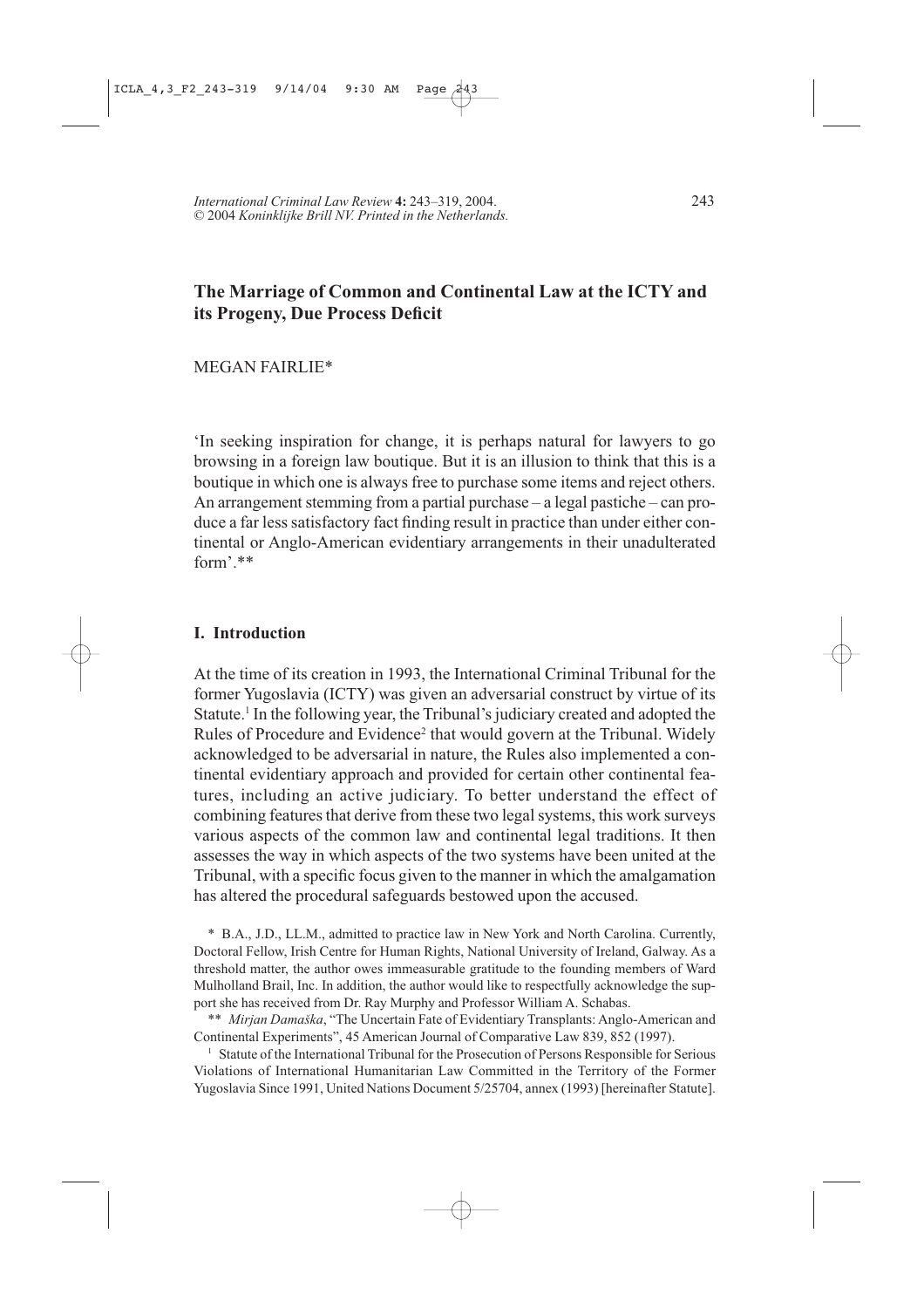Positing that the combined system leaves the accused in a precarious position at best, this work then acknowledges the pressures that have been exerted upon the Tribunal to expedite its proceedings and notes the consequent amendments made to its Rules. Highlighting numerous instances wherein the Tribunal has abandoned time consuming adversarial features in favor of approaches found in the continental system, a thorough analysis of the Tribunal's modified pre-trial practices is then undertaken. This examination questions the Tribunal's commitment to the principles espoused by it, particularly with regard to the issue of judicial impartiality, and expresses the concern that the protracted nature of due process has caused the same to become a casualty in the Tribunal's war against inefficiency.

#### **II.** Background

In May 1993, through the adoption of Resolution 827, the United Nations Security Council established 'an international tribunal for the sole purpose of prosecuting persons responsible for serious violations of international humanitarian law committed in the territory of the former Yugoslavia'.<sup>3</sup> The Statute of the new Tribunal was annexed to the Resolution; it required that the Tribunal's judiciary establish the rules of procedure and evidence that would govern at its proceedings.<sup>4</sup> Accordingly, Resolution 827 called for the Secretary-General to provide the Tribunal's judiciary, once elected, with any suggestions regarding the potential rules that may be put forward by States.<sup>5</sup>

<sup>2</sup> International Tribunal for the Prosecution of the Persons Responsible for Serious Violations of International Humanitarian Law Committed in the Territory of the Former Yugoslavia since 1991: Rules of Procedure and Evidence, United Nations Document IT/32 (1994) [hereinafter ICTY RPE].

<sup>3</sup> Security Council Resolution 827, United Nations Security Council Official Record, 48th Session, 3217th meeting, at paragraph 2, United Nations Document S/RES/827 (1993) [hereinafter Security Council Resolution 827].

<sup>4</sup> 'The judges of the International Tribunal shall adopt rules of procedure and evidence for the conduct of the pre-trial phase of the proceedings, trials and appeals, the admission of evidence, the protection of victims and witnesses and other appropriate matters'. Statute, supra note 1, at art 15. Article 15 is more exceptional than it may first appear. Although it is true that an international tribunal will often determine its own rules of procedure and evidence, the circumstances relevant to such a tribunal differ from that of the ICTY. In particular, states have agreed to the establishment of the tribunal; they are also given the opportunity to jointly consent to the rules that will control the proceedings or, alternatively empower the tribunal to determine what the rules will be. Mojtaba Kazazi, Burden of Proof and Related Issues: A Study on Evidence Before International Tribunals 3 (1996).

<sup>5</sup> Security Council Resolution 827, supra note 3, at paragraph 3.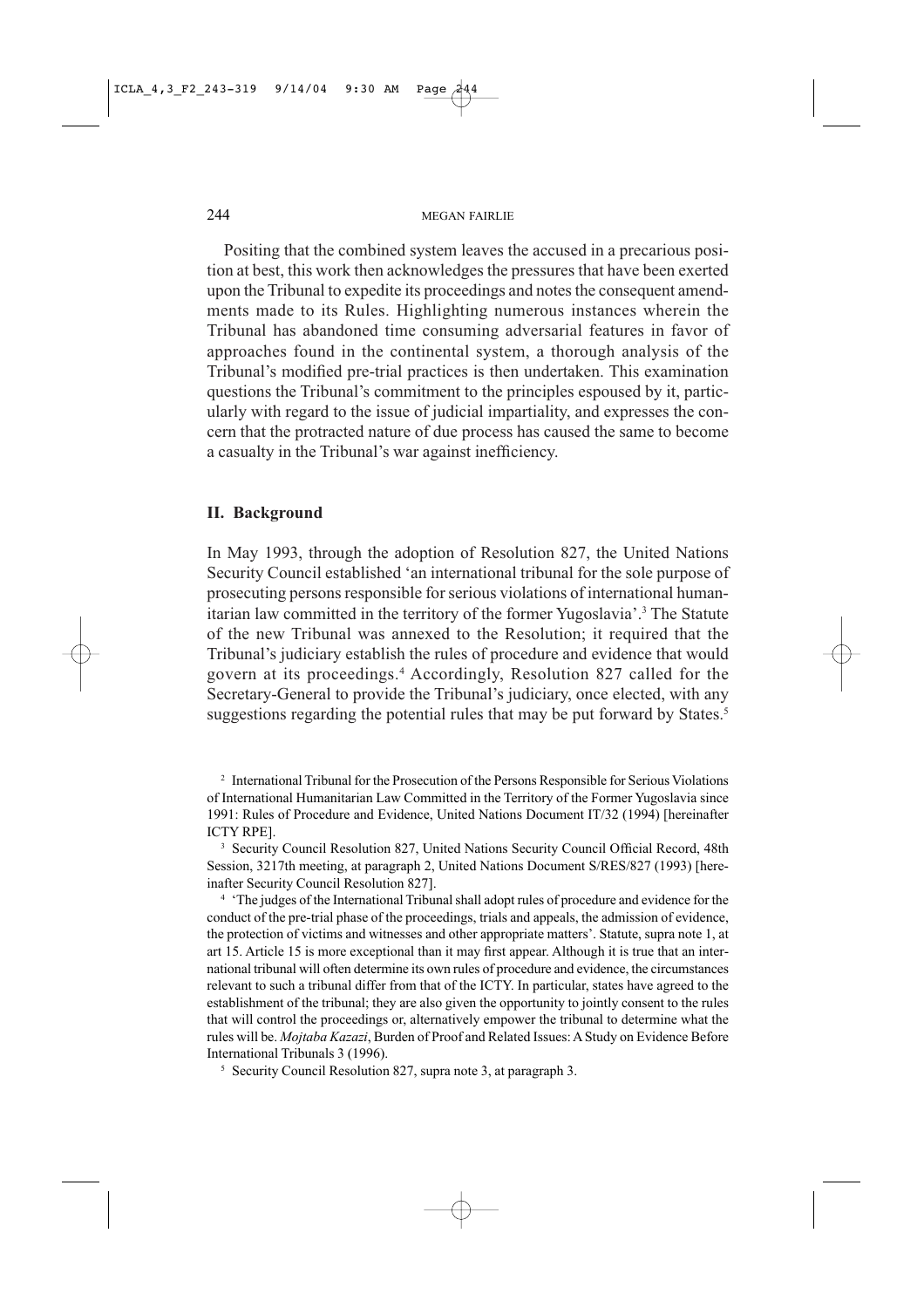Such submissions were indeed proffered, including a lengthy proposal tendered by the United States that proved to be 'particularly influential'.<sup>6</sup>

Consequently, the procedural system that was adopted by the Tribunal was closely aligned to that which would be found in the Anglo-American adversarial system of justice.<sup>7</sup> Some adversarial procedural decisions were preordained by the Statute. For example, in accord with the same and contrary to the continental approach, the Rules require that an accused enter a plea of guilty or not guilty upon his or her initial appearance before the Tribunal.<sup>8</sup> Commenting on the 'largely adversarial approach' to the Tribunal's procedures, then-President of the ICTY, Antonio Cassese, attributed the choice to the limited precedent of the Nuremberg and Tokyo Trials and the need for 'us, as judges, to remain as impartial as possible'.<sup>9</sup>

Arguably, Cassese's reference to judicial impartiality is in contradiction with the evidentiary rules created by the Tribunal.<sup>10</sup> These rules confer extensive

<sup>6</sup> Virginia Morris and Michael P. Scharf, 1 An Insider's Guide to the International Criminal Tribunal for the Former Yugoslavia 177 (1995) [hereinafter 1 Morris & Scharf]. The submission included commentary and was approximately 75 pages in length. Suggestions Made by the Government of the United States of America, United Nations Document IT/14 (Nov. 17, 1993) [hereinafter U.S. Suggestions] reprinted in Virginia Morris and Michael P. Scharf, 2 An Insider's Guide to the International Criminal Tribunal for the Former Yugoslavia 509 (1995) [hereinafter 2 Morris & Scharf].

<sup>7</sup> See e.g., Christoph J.M. Safferling, Towards an International Criminal Procedure 223 (2001) (noting that the structure of the Tribunal's procedure is along the lines of the Anglo-American System); Antonio Cassese, International Criminal Law 384 (2003) (remarking that the Tribunal adopted a system close to a U.S. prepared memorandum and that, accordingly, 'the court was conceived of as a sort of referee').

<sup>8</sup> ICTY RPE, R.62 (iii), United Nations Document IT/32 (1994). The Statute provides for the accused to enter a plea before the Trial Chamber. Statute, supra note 1 at art. 20(3). In the continental system, 'formal pleadings . . . are objectionable'. Mirjan Damaška, Evidentiary Barriers to Conviction and Two Models of Criminal Procedure: A Comparative Study, 121 University of Pennsylvania Law Review 506, 582 (1972-73) [hereinafter Damaška, Evidentiary Barriers]. See also Abraham S. Goldstein, 'Reflections on Two Models: Inquisitorial Themes in American Criminal Procedure', 26 Stanford Law Review 1009, 1019 (1973–74) (noting the absence of guilty pleas in the continental system due to the fact that the state may not abandon its duty to guarantee that the law is enforced and that the facts in each case support the relevant charge).

<sup>9</sup> Statement by the President Made at a Briefing to Members of Diplomatic Missions, Summary of the Rules of Procedure at the International Criminal Tribunal for the Former Yugoslavia (1) United Nations Document IT/29 (1994), reprinted in 2 Morris & Scharf, supra note 6, at 650 [hereinafter Statement of the President]. The President noted exceptions to the adversarial construct in that the Tribunal would not be restricted by technical rules regarding the admissibility of evidence and that the Tribunal may order the production of additional evidence proprio motu. Id.

<sup>10</sup> This issue is discussed in greater detail infra  $IV(B)(2)(a)$ .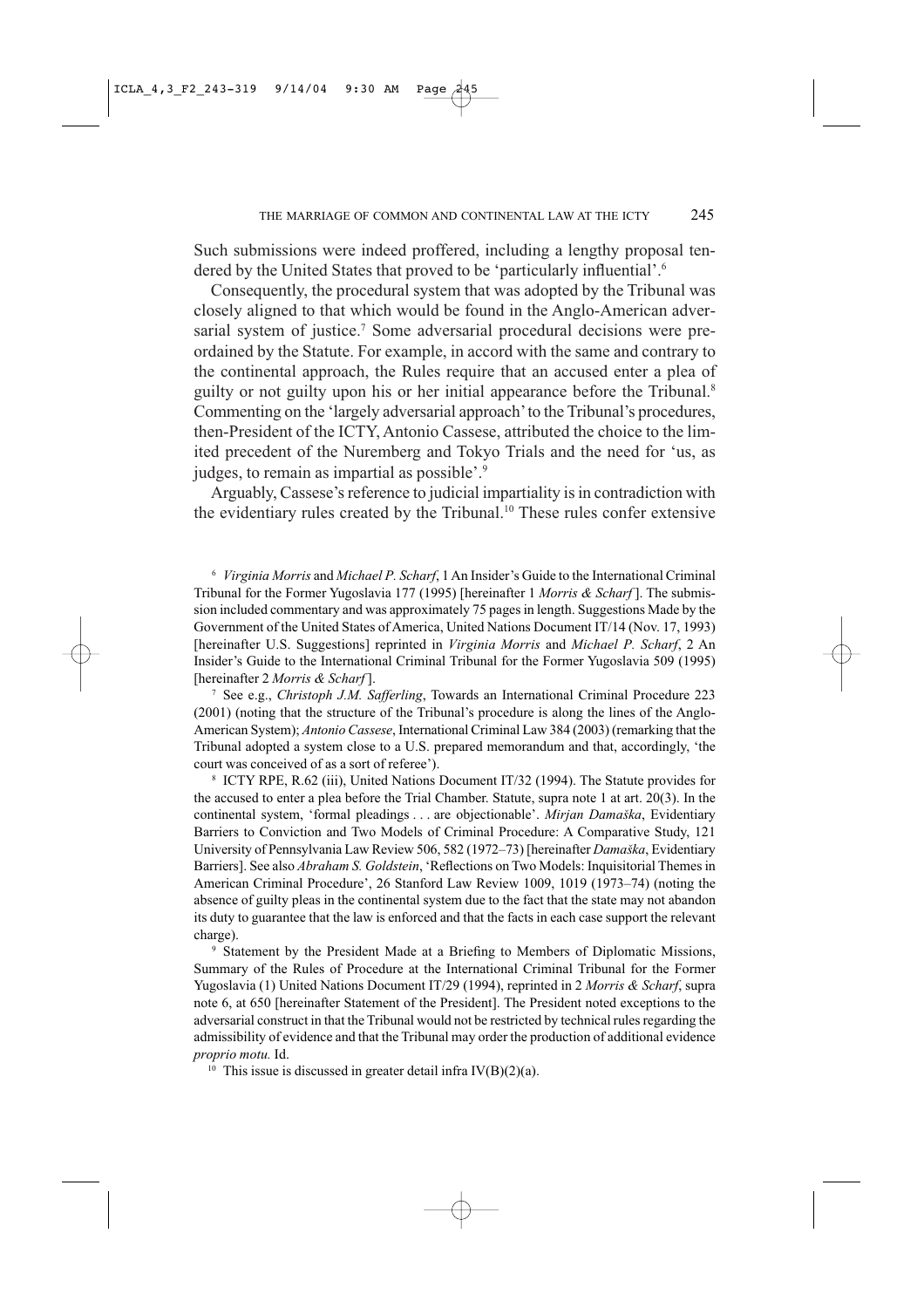powers upon the judiciary regarding matters of evidence,<sup>11</sup> an approach that closely follows the practice employed in the continental system of justice.<sup>12</sup> Further in keeping with that system, the evidentiary rules implemented by the Tribunal, unlike those governing common law proceedings, are extremely minimal.<sup>13</sup> To best appreciate the significance of the Tribunal's marriage of a common law construct with assorted continental rules, it is instructive to engage in a closer examination of the make-up of these two dominant Western systems of justice.

## III. Continental and Common Law Criminal Procedure

A careful examination of the two processes is necessary for a number of reasons. First, not unlike the experience of the four Powers that met to establish the parameters for the Nuremberg proceedings,<sup>14</sup> the tension between the two forms of criminal procedure played a role in the Tribunal's formation and continues in importance throughout its operation.<sup>15</sup> Second, it has been noted that the comparisons made between the two systems are often 'too superficial' and frequently focus exclusively on the trial phase, as opposed to the entirety of the proceedings.<sup>16</sup> Consequently, it is fair to observe that there are often miscon-

<sup>11</sup> The judges are given the authority to order either party to produce additional evidence; they may also, proprio motu, summon witnesses. ICTY RPE, R.98, United Nations Document IT/32  $(1994).$ 

<sup>12</sup> Cassese, supra note 7, at 384; see also Mirjan Damaška, 'Propensity Evidence in Continental Legal Systems', 70 Chicago Kent Law Review 55, 61 n. 16 (1994) (describing the Tribunal's rules of evidence as 'continental in orientation').

<sup>13</sup> Of the 125 rules initially adopted, only ten were rules of evidence. Dirk Ryneveld, Q.C. & Daryl A. Mundis, 'The Contribution of the ICTY to the ICC: Procedural and Evidentiary Aspects from a Practitioner's Perspective' 51, 54, in The Changing Face of International Criminal Law: Selected Papers (2002).

<sup>14</sup> See, e.g., *Cassese*, supra note 7, at 377–381 (describing the difficulties experienced in establishing a workable construct for the Nuremberg trials, highlighting, in particular, disagreements between representatives of the United States and the Soviet Union).

<sup>15</sup> See, e.g., Salvatore Zappalà, Human Rights in International Criminal Proceedings 17 (2003) (noting that the two models dominated the debate in the drafting of the Tribunal's Statute and Rules 'to an overwhelming extent'). See also Patricia M. Wald, 'The International Criminal Tribunal for the Former Yugoslavia Comes of Age: Some Observations on Day-To-Day Dilemmas of an International Court', 5 Washington University Journal of Law and Policy 87, 90-91 (2001) (remarking that the 'ICTY employs a sometimes uneasy and frequently awkward blend of the two systems', that 'there are numerous . . . areas where differing practices from the two systems clash' and that 'the lack of a common legal culture tends to produce frequent, small irritations and tensions throughout the trials').

<sup>16</sup> Goldstein, supra, note 8, at 1020. See e.g., Patrick. L. Robinson, 'Ensuring Fair And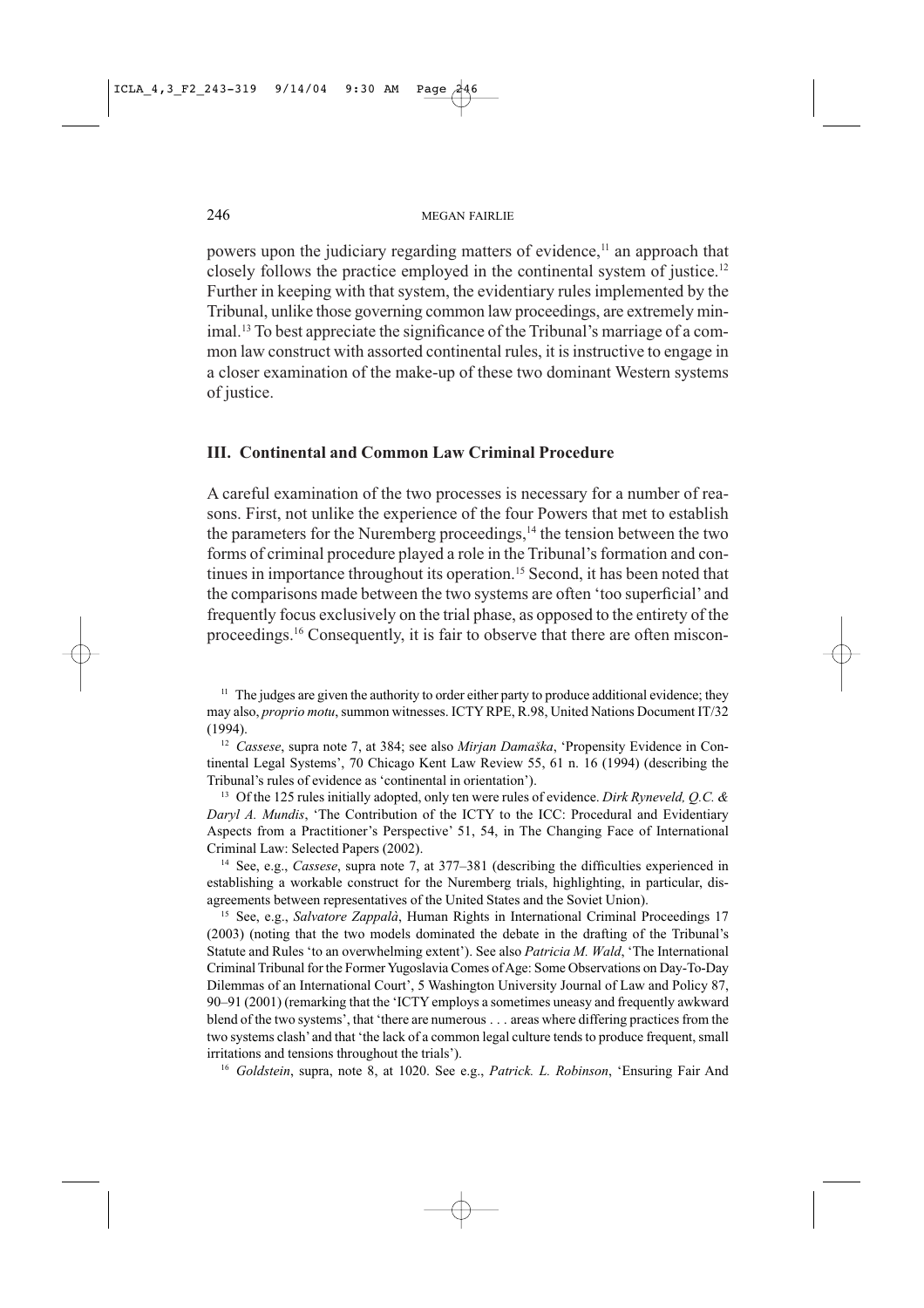ceptions on each side of the equation as to the characteristics of the other system.<sup>17</sup> Finally, in order to appreciate the potential difficulties that may emerge, as a result of uniting the two systems, an appreciation of each system is necessary. This is particularly so in order for one to be aware of the manner in which each approach protects the procedural rights of the accused.<sup>18</sup>

Such an examination may appear to indicate a rejection of *Judge Robinson's* assertion that the legal system of the Tribunal 'is neither common law accusatorial nor civil law inquisitorial, nor even an amalgam of both; it is *sui generis*'.<sup>19</sup> However, Judge Robinson also notes that 'in interpreting a provision that reflects a feature of a particular system, it would be incorrect to import that feature wholesale into the Tribunal without first testing whether this would promote the object and purpose of a fair and expeditious trial in the international setting of the Tribunal'.<sup>20</sup> It is submitted that a general assessment of the two systems is a necessary first step in performing such a test. Without an appreciation of how a system protects the fundamental rights of those who stand accused before it, it is impossible to appreciate the effect that a transplant of one of its features might have on the fair administration of justice in an alternate system.

At the outset, it is perhaps beneficial to highlight a difference between the two processes that is not procedural in nature, but rather operates to shape the procedures employed by each system. It has been observed that the two systems are not comparably committed to the pursuit of truth.<sup>21</sup> The singular

Expeditious Trials At The International Criminal Tribunal For The Former Yugoslavia', 11 European Journal of International Law 569, 574 (2000) (limiting the 'main differences' between the two systems to trial features, specifically, judicial control over proceedings and admissibility of evidence).

<sup>17</sup> 'American lawyers cling to the unfounded belief that modern systems of criminal procedure in civil law countries are wholly "inquisitorial". Rudolf B. Schlesinger, 'Comparative Criminal Procedure: A Plea for Utilizing Foreign Experience', 26 Buffalo Law Review 361, 363 (1976) (noting that the thought is 200 years out of date). See also Gordon Van Kessel, 'European Perspectives on the Accused as a Source of Testimonial Evidence', 100 West Virginia Law Review 799, 800 (1998) (commenting on American distrust of 'anything inquisitory'); Renee Lettow Lerner, 'The Intersection of Two Systems: An American on Trial for an American Murder in the French Cour D'Assises', 2001 University of Illinois Law Review 791, 819 (2001) (observing that it was difficult for a French judge and prosecutor to appreciate the degree to which American prosecutions are adversarial).

<sup>18</sup> Given the complexity and depth of the subject matter, it is important to note that the author does not purport to provide herein an exhaustive analysis of the two systems. Rather the goal is to create a general understanding of the same in order to facilitate an appreciation of the interplay of the two systems at the Tribunal.

- <sup>19</sup> Robinson, supra note 16, at 569.
- $20$  Id. at 579.
- <sup>21</sup> Damaška, Evidentiary Barriers, supra note 8, at 513.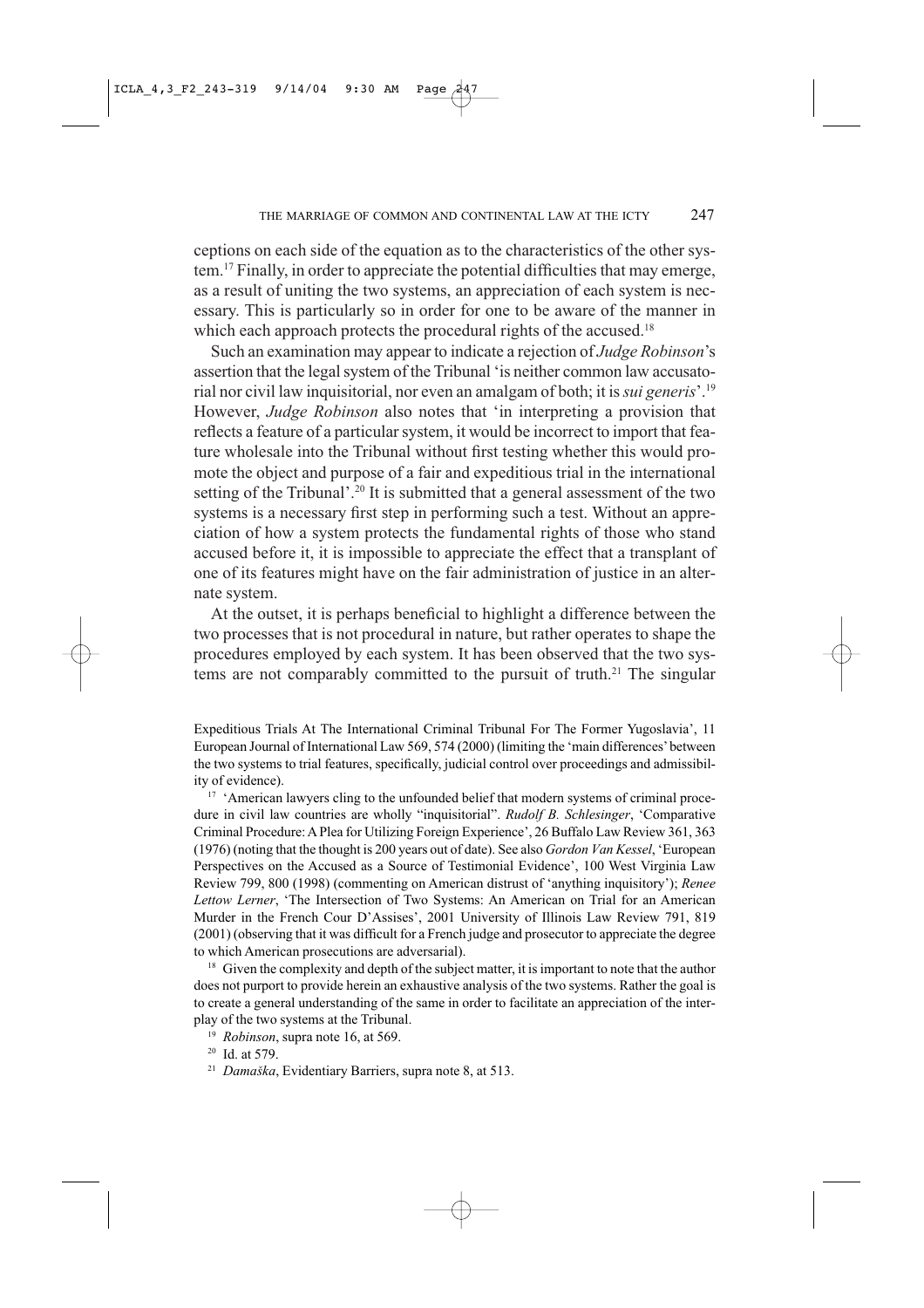imperative in the continental system lies in establishing objective truth;<sup>22</sup> the discovery of the same is considered to be a mandatory precursor to a just decision.<sup>23</sup> Truth is a necessity, therefore, not only in the natural operation of the system, but also because it serves as a linchpin with regard to achieving the ultimate goal or objective of the system. Conversely, the Anglo-American adversarial system focuses more on the 'just settlement of dispute'<sup>24</sup> and evidences the willingness, as warranted, to subordinate the truth to other competing interests.<sup>25</sup> This difference in attitude towards the value of truth in criminal proceedings relates to the very essence of each system in such a way that discrepancies between the two systems become obvious at as early a point in the proceedings as the pre-trial phase.

A. Initiation of Proceedings

In the continental system, the trial phase is preceded by a 'purportedly non-partisan investigation'.<sup>26</sup> This form of official evidence gathering varies amongst domestic jurisdictions<sup>27</sup> and, generally speaking, tends to manifest itself in one of two ways. In the more traditional fashion,<sup>28</sup> an investigating judge inherits an inquiry initiated by the prosecutor; the judge is then given the responsibility to 'pursue all inquiries that he deems useful in discovering the truth' and is required to seek out exculpatory evidence along with that which implicates the accused.<sup>29</sup> Some countries that employ the continental system of justice have

<sup>22</sup> William Pizzi and Luca Marafioti, 'The New Italian Code of Criminal Procedure: The Difficulties of Building an Adversarial Trial System on a Civil Law Foundation', 17 Yale Journal of International Law 1, 7; Van Kessel, supra note 17, at 817.

<sup>23</sup> Damaška, Evidentiary Barriers, supra note 8, at 581.

 $24$  Id.

<sup>25</sup> An example of this can be found in American jurisprudence; reliable evidence may be excluded from the trial process if improperly obtained. Pizzi & Marafioti, supra note 22, at 7. One explanation for this evidentiary approach may be that the adversarial system is strongly motivated by distrust of public officials and thus incorporates safeguards against official abuse. Damaška, Evidentiary Barriers, supra note 8, at 583. Deterrence is not the only motivating factor behind the exclusion of such evidence in common law courts, however. In rendering improperly obtained evidence inadmissible at trial, 'Irish courts . . . are motivated solely by the imperative of protecting the constitutional rights of the accused'. Dermot Walsh, Criminal Procedure, 460 (2002).

<sup>26</sup> Damaška, Evidentiary Barriers, supra note 8, at 511.

<sup>27</sup> See, e.g., *Van Kessel*, supra note 17, at 801–02 (1998) (noting that continental systems of criminal procedure are very diverse and often changing).

<sup>28</sup> France employs a 'pure inquisitorial model', *Goldstein*, supra note 8, at 1018. Holland provides another example of a 'traditional' system. Van Kessel, supra note 17, at 816.

<sup>29</sup> Lerner, supra note 17, at 802.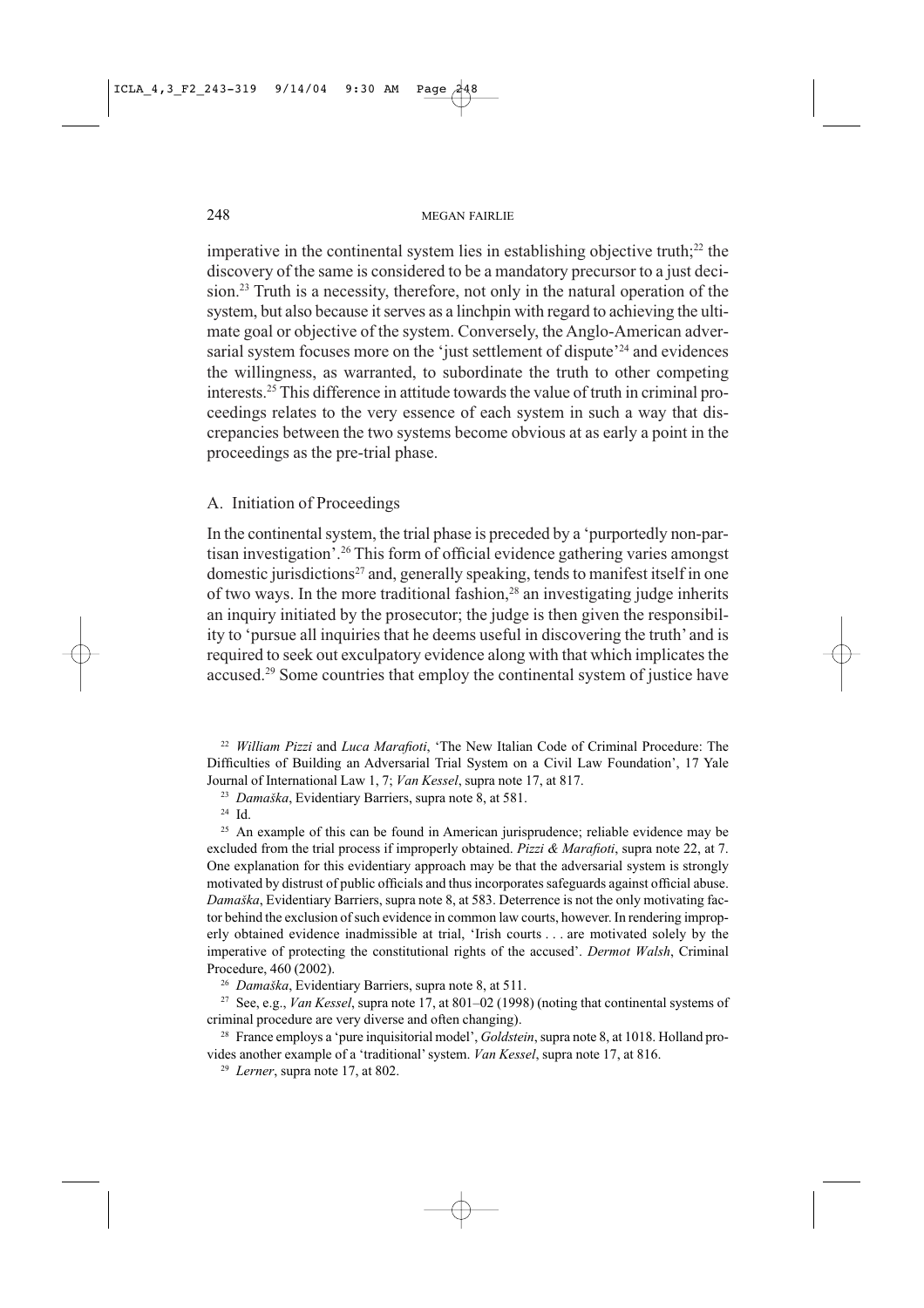modified this practice: like responsibilities are now bestowed upon the prosecutor or an alternative investigating authority, who is then subject to 'neutral judicial oversight' to ensure compliance with its impartial duties.<sup>30</sup> In either form, 'unilateral official inquiries' remain central to the continental system of criminal justice.<sup>31</sup> It is for the investigating judge to determine which cases ought to be brought to trial and which ought not to be pursued due to insufficient evidence,<sup>32</sup> and in some continental systems, a decision to proceed will be subject to review by an indicting chamber.<sup>33</sup>

Throughout the course of this non-partisan information gathering, the relevant official, a state actor, amasses a case file or dossier. The dossier must contain summaries of all testimony and records of proof-taking activity.<sup>34</sup> In compiling this information, the state official is subject to many rules with regard to the recording of statements, the authentication of documents and the like.<sup>35</sup> The materials amassed include those of both incriminating and exculpatory natures and, more often than not, will be informative as to what the accused will say at trial.<sup>36</sup> 'Partisan evidence gathering' is virtually non-existent, though both the prosecutor and defense counsel may request that the investigating official interview specific witnesses, ask certain questions and

<sup>30</sup> Pizzi & Marafioti, supra note 22, at n. 60 (noting the movement from judicial control to judicial oversight in such countries as Germany and Portugal). See also Cassese, supra note 7, at 368 (observing that abuse of power by those holding the position of investigating judge, in particular by placing undue pressure on suspects, resulted in the abolition of the role in certain civil law countries). It is noteworthy that, even under the French system, an investigating judge may delegate investigatory duties to the police, though their activities are then subject to periodic review. Goldstein, supra note 8, at 1019.

<sup>31</sup> Mirjan Damaška, 'The Uncertain Fate of Evidentiary Transplants: Anglo-American and Continental Experiments', 45 American Journal of Comparative Law 839, 843 (1997) [hereinafter Damaška, The Uncertain Fate].

 $32$  Cassese, supra note 7, at 370. In some jurisdictions, the decision to go forward with a case is made by the public prosecutor upon receipt of the dossier from the official who conducted the impartial investigation. Damaška, Evidentiary Barriers, supra note 8, at 559.

<sup>33</sup> Eric Manch, 'Throwing the Baby Out with the Bathwater: How Continental-Style Police Procedural Reforms Can Combat Racial Profiling and Police Misconduct', 19 Arizona Journal of International and Comparative Law 1025, 1037 (2002). See also Schlesinger, supra note 17, at 366 (noting that, in the French system, the results of the investigation are subject to review by a three judge panel).

<sup>34</sup> Damaška, Evidentiary Barriers, supra note 8, at 533. The dossier will also include the prosecutor's charge sheet which informs of the evidence that will be offered and the legal theories put forth. Id. at 534.

<sup>35</sup> Goldstein, supra note 8, at 1019. See, e.g., Lerner, supra note 17, at n. 40 (noting that, under the French system, each page of the dossier is signed by the investigating judge, the clerk of court and, as appropriate, by the relevant witness who is required to check the same for accuracy).

<sup>36</sup> Damaška, Evidentiary Barriers, supra note 8, at 535.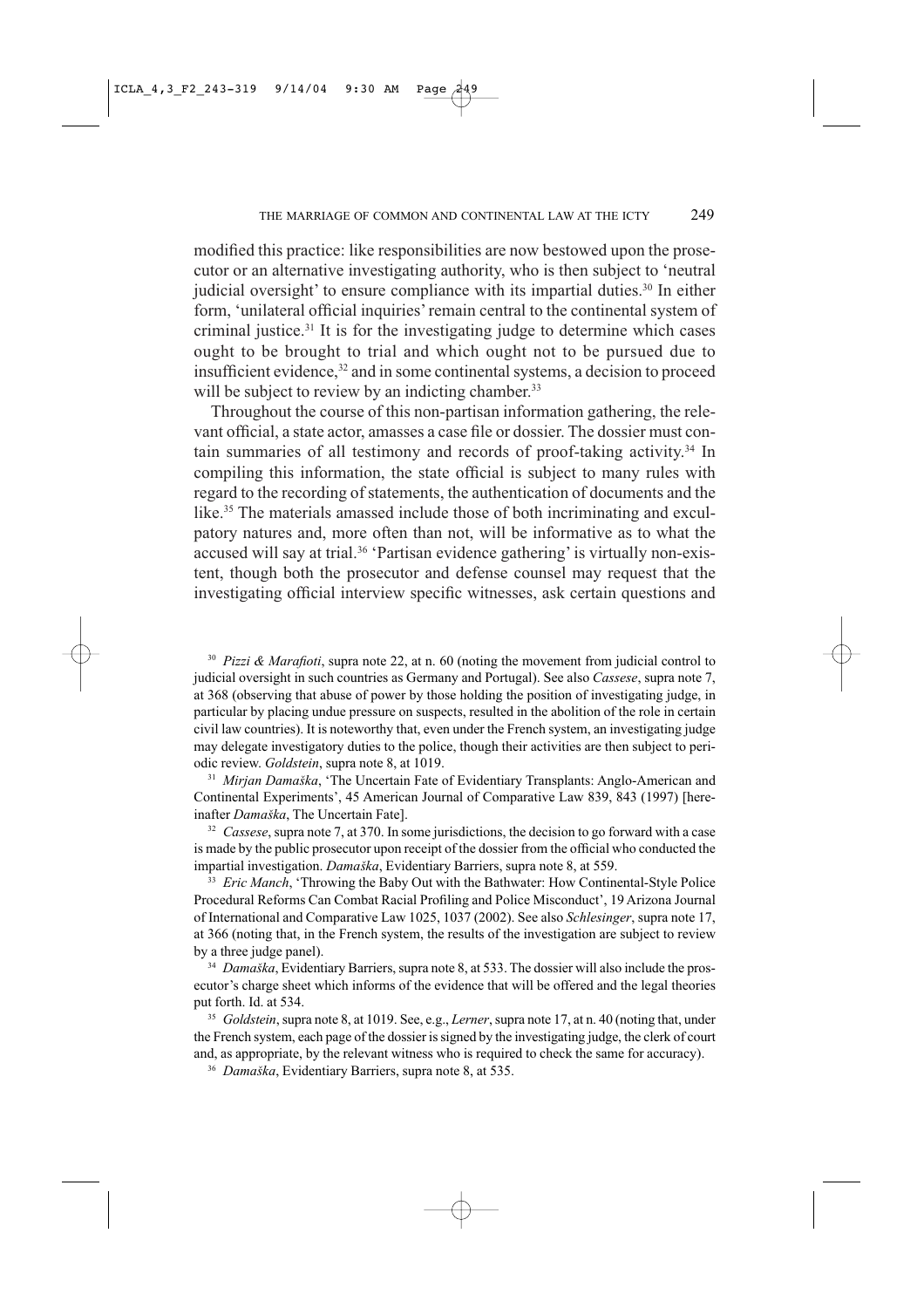suggest the collection of physical evidence.<sup>37</sup> In the continental system, contact with a pre-trial witness by one of the parties is so disfavored that it may result in discounting the testimony of the relevant witness and may even be treated as an ethical violation on behalf of the offending attorney.<sup>38</sup> However, the suspect is generally allowed to challenge evidence during the investigative stages.<sup>39</sup> In fact, in many continental systems, 'the accused has a two-fold opportunity to be heard – first in the course of the preliminary investigation and again when the three judge panel examines the dossier  $-$  *before* any decision is made whether he has to stand trial'.<sup>40</sup>

By contrast, the events that lead up to a common law trial differ dramatically. While both procedural systems at the investigatory stage are acknowledged to be 'essentially inquisitorial in nature', 'similarities in structure' give way to 'major dissimilarities in operation'.<sup>41</sup> In the Anglo-American common law system, investigatory duties belong to the respective police force that, at least throughout the pretrial process, is not subject to a supervisory body with regard to its activities.<sup>42</sup> While the relevant police force and, ultimately, the

<sup>37</sup> Lerner, supra note 17, at 802–803. Arguably, there is no place for such evidence gathering in the pre-trial phase of the continental system as 'state organs bear responsibility during the process for the well-being of the defendant'. Safferling, supra note 7, at 75.

<sup>38</sup> Damaška, The Uncertain Fate, supra note 31, at 847 (noting that such attorney contact is nearly viewed as an attempt to 'pollute' the Court's sources of information). In France, prosecutors and defense attorneys alike are forbidden to interview non-party witnesses and the penalty for a defense lawyer who disobeys is disbarment. Lerner, supra note 17, at 802-03.

<sup>39</sup> M. Cherif Bassiouni and Peter Manikas, The Law of the International Criminal Tribunal for the Former Yugoslavia 899 (1996). See also Pizzi & Marafioti, supra note 22, at 4–5 (noting defense participation at the pre-trial phase under Italy's continental-based system); Scott T. Johnson, On the Road to Disaster: The Rights of the Accused and the International Criminal Tribunal for the Former Yugoslavia, 10 International Legal Perspectives 111, 145 (1998).

<sup>40</sup> Schlessinger, supra note 17, at 366 (emphasis in original). See also Safferling, supra note 7, at 181 (remarking that, in the German system, the defense has the right to be heard before an indictment is confirmed). In the Slovenian system, a suspect may object to an indictment and have a motion hearing on the same. Prosecutor v. Kabiligi & Ntabakuze, Separate and Concurring Opinion of Judge Pavel Dolenc on the Prosecutor's Motion to Amend the Indictment, at paragraph 72, Case Nos. ICTR-97-34-I, ICTR-97-30-I (Oct. 8, 1999) [hereinafter Separate Opinion of Judge Dolenc].

<sup>41</sup> Safferling, supra note 7, at 55.

<sup>42</sup> Id. at 64. See also, *Fionnuala Ni Aolain*, 'The Fractured Soul of the Dayton Peace Agreement: A Legal Analysis', 19 Michigan Journal of International Law 957, 1000 (1998) (noting the differences between common law and continental systems regarding the role of the police in the investigatory phase). In the United States, the Supreme Court defines the appropriate method of police activity, though this often results in a post hoc procedural protection. Safferling, supra note 7, at 64. See also, Lerner, supra note 17, at 818 (noting virtually 'no prosecutorial supervision' of the San Diego Police Department in its investigation of a widely publicized double homicide).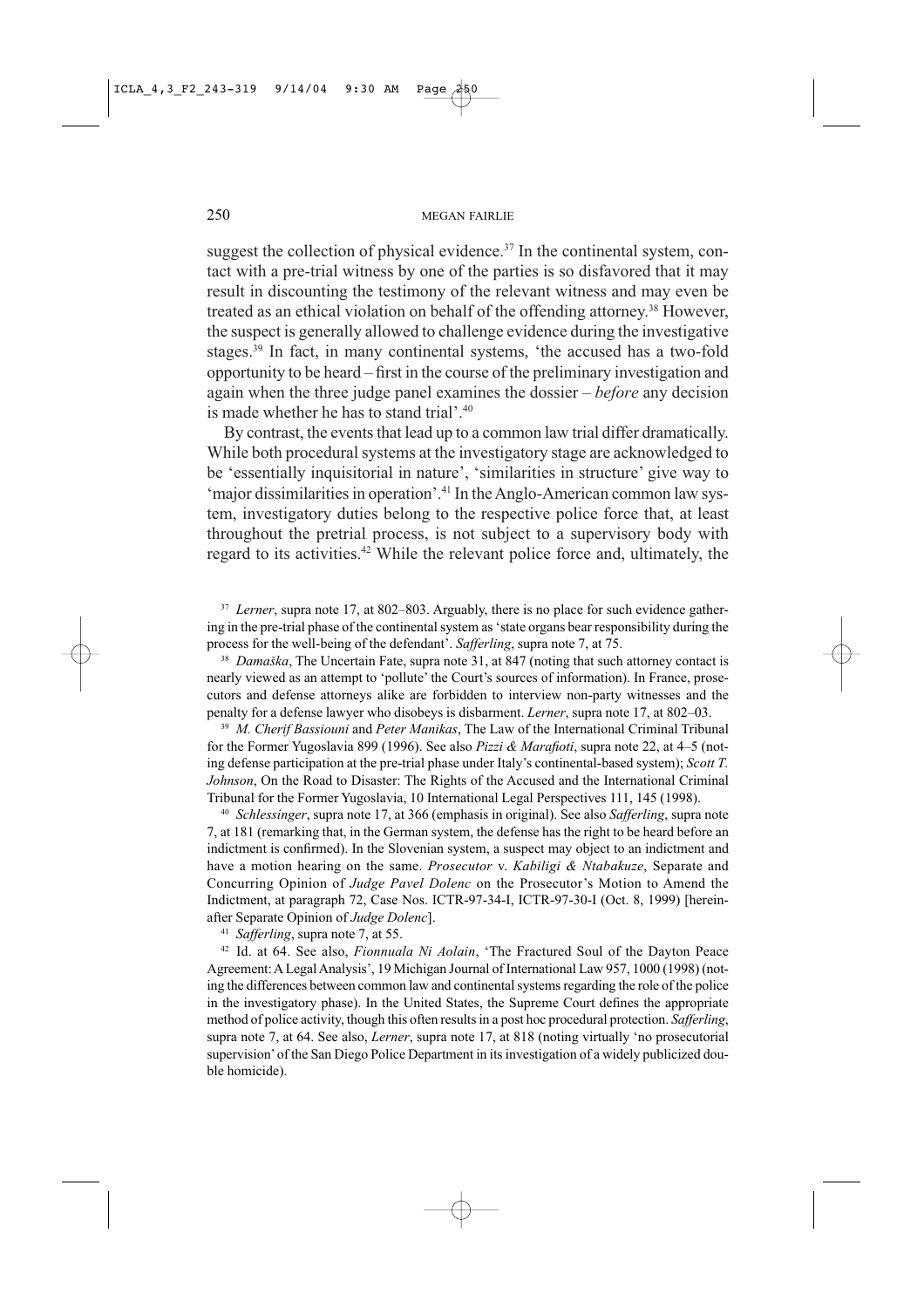prosecutor who handles the case upon completion of investigation are required to consider evidence that favors the accused, neither has the affirmative duty to investigate in favour of the suspect.<sup>43</sup>

A further distinction between the two systems can be found with regard to the decision to proceed to trial. While continental systems allow for an accused, in open court, to dispute a charge prior to confirmation of an indictment,<sup>44</sup> at common law, the decision to proceed is the result of a non-adversarial proceeding.<sup>45</sup> For example, in the United States, more serious crimes must be charged by way of a grand jury indictment.<sup>46</sup> Grand jury proceedings are conducted in secret, with only the lay jury, attorneys for the government, the witness under examination and a court reporter permitted to be present.<sup>47</sup> Accordingly, counsel for the accused are not permitted to be part of the process and the accused, who will have no inkling of the testimony that has been submitted against him, may only be heard if he submits to appear as a witness.

While counsel for the accused is forbidden to take part in grand jury proceedings, this does not mean that he takes on a passive role throughout the pre-trial phase. Rather, unlike his continental counterpart at this phase, the defense attorney at common law assumes 'the main burden to investigate exculpatory evidence'.<sup>48</sup> The aversion to witness contact by the parties noted in the continental system is thus not only non-existent at common law, but would be wholly inapplicable: such contact is absolutely vital to preparation for trial which is entirely dependent on 'a lawyer-orchestrated system of prooftaking'.<sup>49</sup>

<sup>43</sup> Though not bound to collect exculpatory evidence, there is an affirmative obligation on behalf of the prosecutor to reveal information that benefits the accused when discovered. See, e.g., Brady v. Maryland, 373 United States 83 (1963). Objectivity differs from the continental perception; at common law, this requirement is fulfilled when in addition to amassing sufficient evidence against a suspect, police investigators also consider 'whether all reasonable alternatives have been rebutted'. Safferling, supra note 7, at 75.

- <sup>44</sup> See, e.g., *Safferling*, supra note 7, at 181.
- <sup>45</sup> Schlessinger, supra note 17, at 366.
- <sup>46</sup> United States Constitution, Amendment V.

<sup>47</sup> Federal Rules of Criminal Procedure (United States), Rule 6(d)(1) (also allowing for an interpreter when necessary). All such persons, save the witness under examination, have a duty not to disclose matters occurring before a grand jury. Id. at Rule  $6(e)(2)$ .

<sup>48</sup> Lerner, supra note 17, at 818. A failure on behalf of defense counsel to perform this task would likely result in an appellate finding of ineffective assistance of counsel Id.

<sup>49</sup> Damaška, The Uncertain Fate, supra note 31, at 847.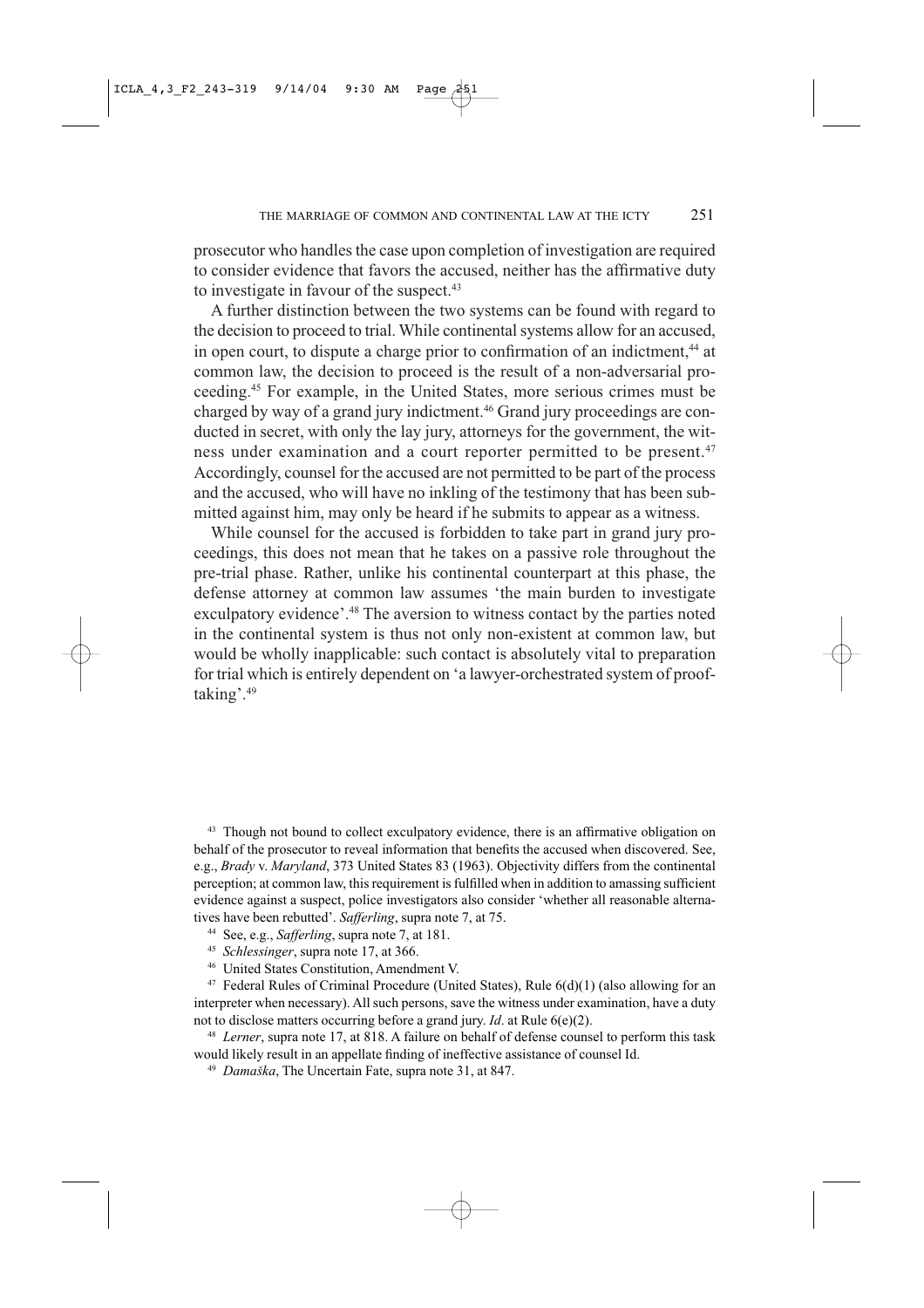### B. The Trial Stage

## 1. Development of Evidence

This division of responsibility at the pre-trial stage is thus explained by the common law approach to criminal trials. The Anglo-American system is one that is both adversarial and accusatorial in nature. Though the two terms are often used intermittently, they do not share the same meaning. The word 'adversarial' connotes the 'contest' aspect of the proceedings: the prosecutor and defense counsel assume aggressive roles in presenting evidence, examining witnesses and shaping legal issues, <sup>50</sup> whilst the judge assumes a neutral role.<sup>51</sup> This is merely 'one way of fact finding', however, and, in and of itself, does nothing more or less to protect the rights of the accused.<sup>52</sup> It is the accusatorial aspect of the proceedings, we are told, which is aligned with the presumption of innocence: the burden rests with the accuser, the prosecutor, to present reasonably persuasive evidence of guilt.<sup>53</sup>

Similarly, the relevance of a neutral pre-trial investigation in the continental system becomes apparent when one looks at the trial phase of that system. There, it is the presiding judge, as opposed to the prosecutor and defense counsel, who assumes the responsibility for developing the evidence at trial.<sup>54</sup> In this role, the judge is relied upon to make certain that the Court's determinations of guilt, and the penalties imposed by it, are correct.<sup>55</sup> This requirement is logically aligned with the continental system's commitment to truth in its criminal proceedings.

<sup>50</sup> Goldstein, supra note 8, at 1016. Perhaps an unjustly harsh criticism, it has been asserted that the adversarial system in the United States often '[focuses] the trial on the lawyers rather than on the accused and the search for the truth'. Van Kessel, supra note 17, at 839. The contribution made at trial by continental lawyers is decidedly less: they are limited to making observations and presenting their opinions as to the conclusions that should be drawn from the investigation. Alphons Orie, Accusatorial v. Inquisitorial Approach in International Criminal Proceedings Prior to the Establishment of the ICC and in the Proceedings Before the ICC', in 2 The Rome Statute of The International Criminal Court: A Commentary 1439, 1445 (Cassese, Gaeta & Jones, eds., 2002).

<sup>51</sup> It is often said that the common law judge plays a 'passive' role in trial proceedings. This does not mean that the judge is inactive; rather, the judge is reactive and serves to keep each of the parties in check by 'acting as an umpire or evidentiary traffic warden'. Gerald Walpin, 'America's Adversarial and Jury Systems: More Likely to Do Justice', 26 Harvard Journal of Law and Public Policy 175, 176 (2003). Given the competitive nature of the system, third party intervention is likely to be seen as favoring one side over the other. Damaška, The Uncertain Fate, supra note 31, at 850.

<sup>52</sup> Goldstein, supra note 8, at 1017.

<sup>&</sup>lt;sup>53</sup> Id.

<sup>&</sup>lt;sup>54</sup> Pizzi & Marafioti, supra note 22, at 7.

<sup>&</sup>lt;sup>55</sup> Goldstein, supra note 8, at 1019.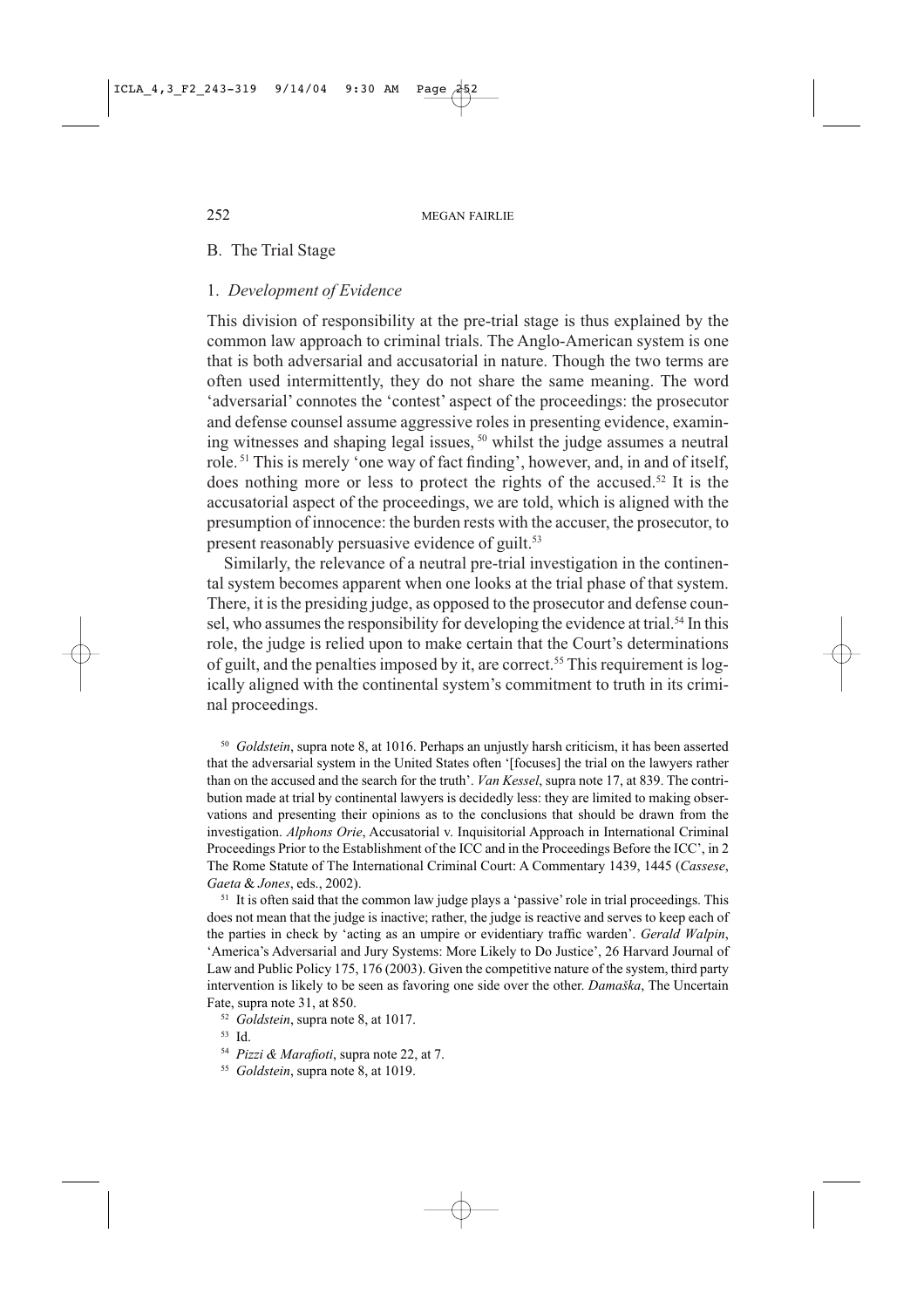In contrast to his common law counterpart, prior to trial, the presiding judge has access to the materials accumulated throughout the pre-trial investigation. This access contributes to the efficiency of the proceedings: material in the file that is uncontested need not be addressed at trial;<sup>56</sup> pre-trial access also enables the presiding judge to perform the task of proof taking at trial.<sup>57</sup> As the 'bulk of questioning comes typically from the bench',<sup>58</sup> pre-trial access to the dossier aids in the judicial examination of witnesses.<sup>59</sup> The accused is ordinarily called upon to speak first;<sup>60</sup> normally after having an opportunity to speak in a narrative form, he is then subject to questioning from the bench.<sup>61</sup> The parties may then address the accused after the judicial interrogation has been completed.<sup>62</sup>

The trial proceeding, or 'official inquiry', thus is one wherein judicial activity operates with a mediating result: a disassociation between the means of proof and the party who offered it results in sources of information that are, in effect, 'neutral'.<sup>63</sup> As a result, this 'sterile' inquiry creates a forum wherein 'the adequate manner and proper degree of testing informational sources<sup>'64</sup> at trial need not be as intense as that found at common law. By contrast, the adversarial construct of the common law system creates a forum wherein proof taking is competitive and, as such, requires that evidence be tested more forcefully than in 'officialized' systems.<sup>65</sup> This distinction between the two systems plays a vital role in the different approach to the rules of evidence that govern their respective trial proceedings.

<sup>56</sup> *Orie*, supra note 50, at 1444.

<sup>57</sup> Van Kessel, supra note 17, at 816. A continental criminal trial is a 'case file centered process'. Id. at 817.

<sup>58</sup> Damaška, Evidentiary Barriers, supra note 8, at 525.

<sup>59</sup> Pizzi & Marafioti, supra note 22, at 7. See also Damaška, The Uncertain Fate, supra note 31, at 850 (noting that an information rich dossier assists the continental judge in his fact-finding role and that this preparation creates a situation wherein continental judges have more work to do than their common law counterparts).

 $60$  Goldstein, supra note 8, at 1018.

 $61$  Lerner, supra note 17, at 828. Throughout the proceeding, questions can continually be asked of the accused. Damaška, Evidentiary Barriers, supra note 8, at 527.

 $62$  Additional witnesses are treated in a like manner. *Mirjan Damaška*, 'Of Hearsay and its Analogues', 76 Minnesota Law Review 425, 433 (1992) (noting that this interrogation technique decreases the need to interview witnesses pre-trial) [hereinafter Damaška, Of Hearsay].

63 Damaška, The Uncertain Fate, supra note 31, at 845-46 (observing how this disassociation distinguishes continental from common law procedure). 'According to a long-standing view, after a litigant has offered a witness to the court, he is treated as "common" to both sides'. Id. at 845. 'No distinction is usually made between the evidence adduced by the prosecution or by the accused'. Orie, supra note 50, at 1444.

<sup>64</sup> Damaška, The Uncertain Fate, supra note 31, at 845.

<sup>65</sup> Id. at 846.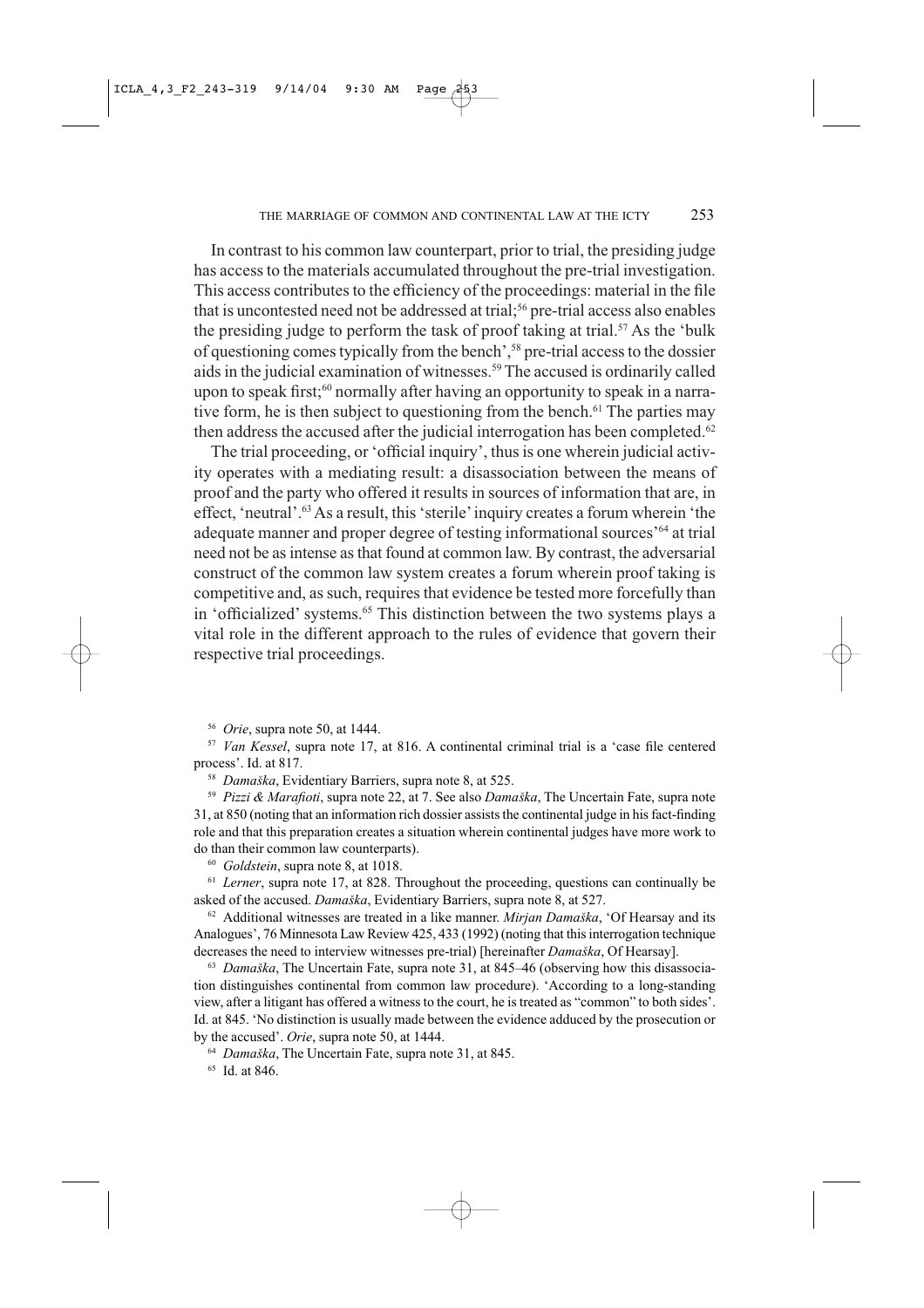### 2. Evidentiary Rules

Consonant with its competitive construct, the adversarial system 'employs strict and detailed rules of evidence'.<sup>66</sup> These rules relate primarily to whether or not a piece of evidence is admissible.<sup>67</sup> For example, at common law, when a piece of evidence is proffered by one of the interested parties, it is required that the same be authenticated prior to admission to ensure that 'the matter in question is what the proponent claims'.<sup>68</sup> By contrast, in the continental system, evidence is normally liberally admitted;<sup>69</sup> the dossier in the possession of the trial judge is generally considered to be evidence.<sup>70</sup> Consequently, the law of evidence in a continental construct plays a very different role: it 'mainly serves as a normative instrument for the judge while evaluating the content of the dossier and what has been adduced at trial'.<sup>71</sup>

The important effect that objective truth has upon the evidentiary approach employed in the Continental system is twofold. Because truth plays a seminal role in continental criminal proceedings, proof is amassed by a 'neutral' party in the form of a dossier and then assessed in open court by yet another 'neutral' party, the presiding judge. Procedurally speaking, then, the objective inquiry that follows the impartial investigation obviates the need for 'gatekeeping' with regard to evidence coming before the court. In addition, the system's commitment to truth seeking would find an inconsistent match in 'fixed evidentiary rules [that] might lead to the exclusion of important probative evidence'.<sup>72</sup>

<sup>66</sup> Cassese, supra note 7, at 374.

 $\frac{67}{2}$  Orie, supra note 50, at 1451 (noting that the primary issue is whether evidence should be admitted or excluded and that such determinations may turn on the content of the evidence, the manner in which it was obtained and the manner in which it is presented to the court).

<sup>68</sup> Federal Rules of Evidence (United States), Rule 901(a).

<sup>69</sup> Richard May & Marieke Wierda, International Criminal Evidence 18 (2002).

 $\frac{70}{10}$  Orie, supra note 50, at 1451. Although this would be the opinion of continental lawyers, their common law complements would view the dossier as potential evidence. The position of the former can be explained by the fact that 'the presentation of evidence is often limited to a mere reference to the dossier'. Id. (noting this would not be so in the case of a dispute). Compare with *Damaška*, Evidentiary Barriers, supra note 8, at 519 n. 19 (affirming the ease with which material from the dossier may be introduced and noting that while material contained in the dossier does not constitute evidence if not introduced at trial, 'it does in fact influence the presiding judge and, through him, other members of the adjudicating panel').

 $71$  Orie, supra note 50, at 1452. In comparison to common law rules, this approach to evidence has been described as 'a shift away from presentation rules towards rules of decision or augmentation'. Sean Doran, John D. Jackson and Michael L. Seigel, 'Rethinking Adversariness in Nonjury Criminal Trials', 23 American Journal of Criminal Law 1, 21 (1995).

<sup>72</sup> Pizzi & Marafioti, supra note 22, at 7.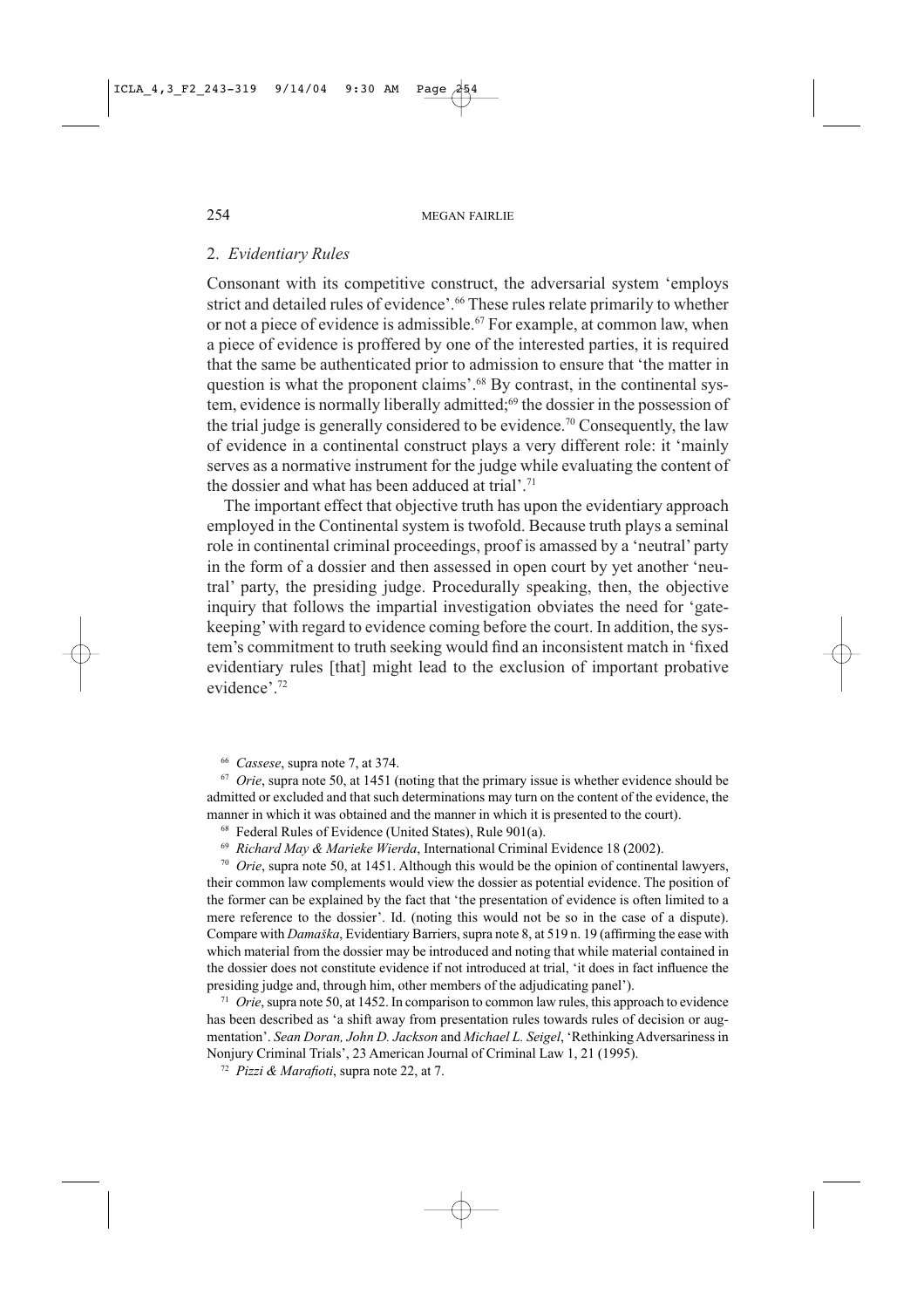Accordingly, 'the idea that criminal proceedings could justifiably be used for purposes other than those of establishing the truth and enforcing substantive criminal law is simply not part of the continental legal tradition'.<sup>73</sup> Continental criminal procedure does not allow for alternative interests to compete with the sanctity of truth-finding. This is perhaps best exemplified by the relative absence of exclusionary rules regulating admissible evidence in civil law systems.<sup>74</sup> The continental opposition to the application of such rules springs from the fact that they may be used to limit access to the truth. Thus, for the most part, the system does not employ exclusionary rules per se; however, it does avail itself of specific 'devices' the application of which can, in effect, act as the functional equivalent of the former. In line with their ever-present commitment to the truth, continental jurisdictions are primarily disposed to use these mechanisms to exclude relevant evidence that may, in fact, hinder truth finding. $75$ 

Conversely, the common law system does not share the continental aversion to exclusionary rules. In fact, it is known to utilize two types of such rules: those that, like the aforementioned continental devices, are designed to improve fact-finding accuracy,<sup>76</sup> as well as rules that are 'governed by considerations extraneous to truth-finding'.<sup>77</sup> A popular explanation for the distinctive approaches of the two systems to the exclusion of evidence derives from yet another difference between them: in adjudicating guilt, Continental criminal proceedings turn upon the finding of either a single judge, a panel of judges or a 'mixed panel' of both professional and lay jurists.<sup>78</sup> As a result, the

<sup>73</sup> Damaška, Evidentiary Barriers, supra note 8, at 586.

74 Id. at 516.

<sup>75</sup> 'Not all evidence that is to a continental lawyer relevant is *ipso facto* admissible'. Id. Continental devices that lead to the exclusion of logically relevant evidence include judicial power to so order when appropriate (for example, when such evidence would be superfluous). Id. at n. 14. Another such device is the 'principle of immediacy' which evidences a preference for original evidence. Id. at 517-18.

<sup>76</sup> The rules against hearsay would fall within this category.

<sup>77</sup> On these two types of rules, see generally *Damaška*, Evidentiary Barriers, supra note 8, at 514-525. 'Considerations extraneous to truth-finding', according to Wigmore, are 'extrinsic policy' rules that 'do not aim at the strengthening of the mass of evidence but at the avoidance of collateral disadvantages unconnected with the object of securing good evidence'. Dale A. Nance, 'The Best Evidence Principle 73 Iowa Law Review' 227, 277 (1988) (quoting 4 John Wigmore, Evidence §1171, at 297-98 (3d ed. 1940)). An example of the same would be the exclusion of illegally obtained evidence. Damaška, Evidentiary Barriers, supra note 8, at 522.

<sup>78</sup> Cassese, supra note 7, at 369. See also, *Nancy Armoury Combs*, 'Copping a Plea to Genocide: The Plea Bargaining of International Crimes', 151 University of Pennsylvania Law Review 1, 34 (2002) (noting that, in mixed panels, 'professional judges guide their lay colleagues'). It is noteworthy, however, that '[m]ost cases are tried exclusively by professional judges'. Orie, supra note 50, at 1454.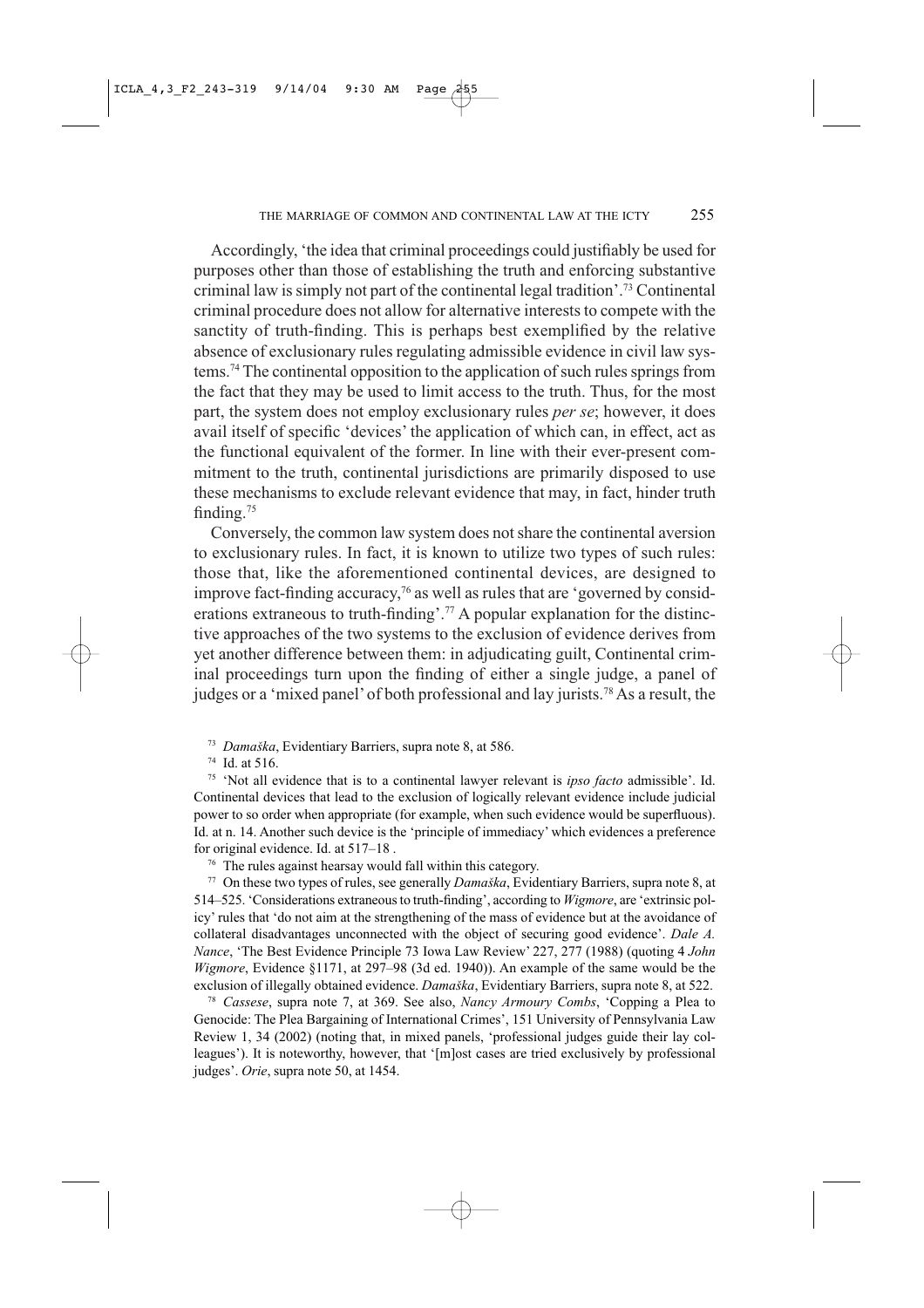determination of law and fact, along with guilt and punishment, are unified in one body.<sup>79</sup> This provides a marked contrast to trial proceedings in the adversarial system where the presiding judge decides questions of law and guilt determination is normally the obligation of a jury, whose composition embodies members of the general public.<sup>80</sup>

This distinction between fact-finding responsibilities in the two systems creates a number of arguments regarding their different approaches to rules governing evidence admissibility. It has often been said, with varying degrees of emphasis, that evidentiary rules at common law exist due to the presence of a lay jury.<sup>81</sup> Rules regulating admissibility are often associated with the principle that a certain piece of evidence may have an impact that is disproportionate to its actual probative weight; many take the view that this type of error is one more likely made by lay jurors than professional judges.<sup>82</sup>

At the very least, it is clear that erroneous assessment of evidence credibility and its subsequent effect on fact-finding is perceived at common law to present more of a problem than in the continental system.<sup>83</sup> Additionally, the common law system maintains the position that the adjudicator of guilt must be insulated from the impact of potentially inadmissible evidence;<sup>84</sup> an argument of this type fails, or at least loses its force, when the body that determines

<sup>79</sup> Bernard Michael Ortwein II, 'The Swedish Legal System: An Introduction', 13 Indiana International and Comparative Law Review 405, 431 (2003).

<sup>80</sup> Cassese, supra note 7, at 368. Though less often observed in literature on the adversarial criminal system, bench trials are also employed wherein the presiding judge assumes the role of finder of law and fact. *Walpin*, supra note 51, at 176.

<sup>81</sup> See, e.g., *David Leonard*, The New Wigmore: A Treatise on Evidence Selected Rules on Limited Admissibility §1.7 (2000) (noting that 'evidence law is a product of the jury system' (quoting James B. Thayer, Preliminary Treatise on Evidence at Common Law 509 (1898)) and the more extreme view that evidence rules 'are absurdly inappropriate to any tribunal or proceeding where there is no jury' (quoting Charles T. McCormick, 'Evidence', in 5 Encyclopedia of Social Sciences 637, 644 (1931)).

<sup>82</sup> 'It has been argued that the complicated American rules of evidence are largely based on distrust of the jury, the idea that they need to be screened from information they will not be able to handle properly'. Lerner, supra note 17, at 816. However, the validity of such an assumption is far from clear. It is difficult to assess the manner in which lay jurors evaluate evidence in light of the fact that they return a verdict rather than a judgment. John H. Langbein, 'Historical Foundations of the Law of Evidence: A View from the Ryder Sources', 96 Columbia Law Review 1168, 1194-95 (1996).

83 Damaška, Evidentiary Barriers, supra note 8, at 514. Continental lawyers seem 'more optimistic than their common law brethren that the factfinders, lay or professional, will be capable of disregarding the influence of relevant but untrustworthy evidence – for example, some types of hearsay – and, having heard it, exclude it from the calculus of decision'. Id.

<sup>84</sup> Id. at 523.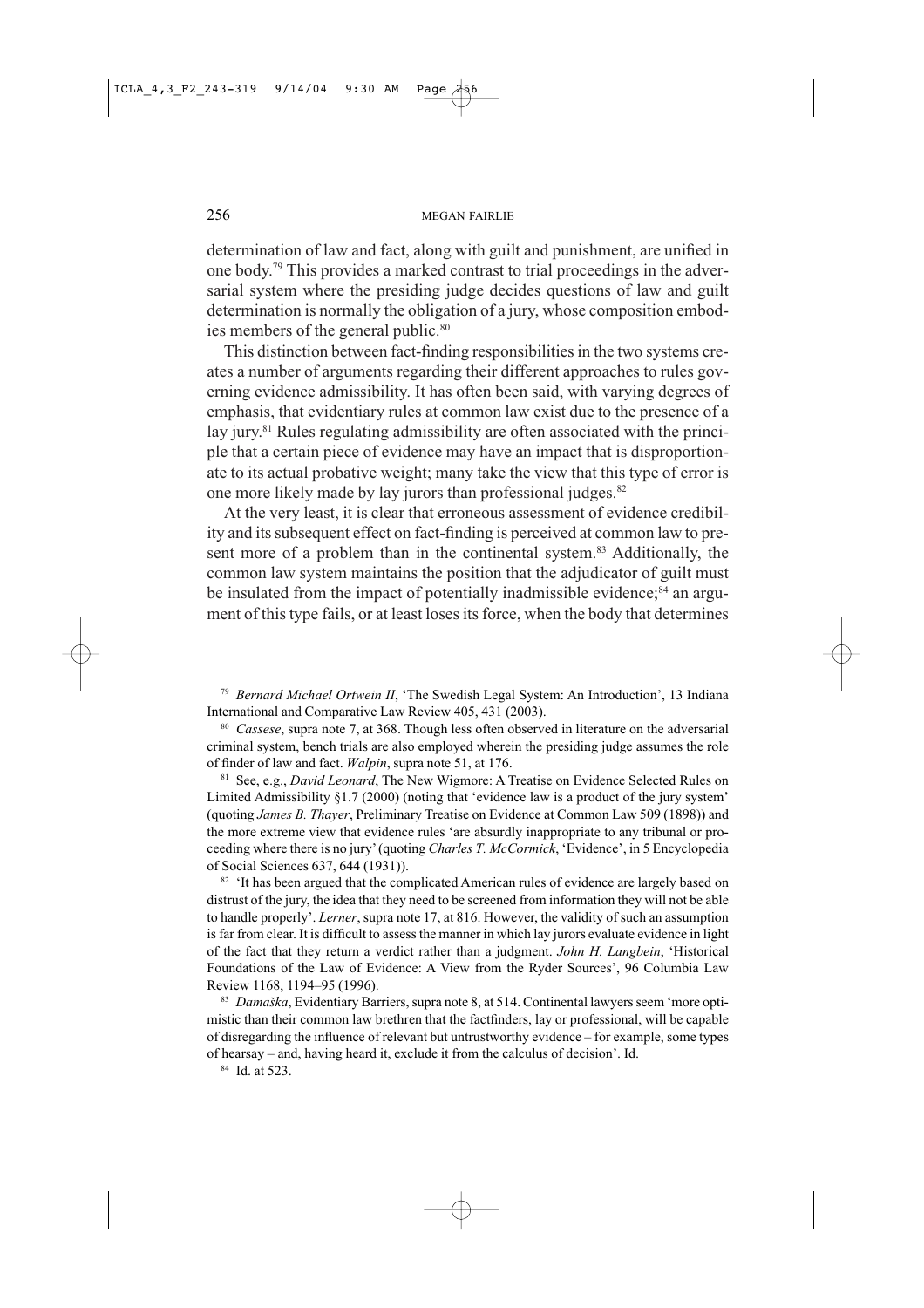law also adjudicates fact.<sup>85</sup> Thus, one might argue that rules governing evidence admissibility exist in response to the presence of a lay jury and, consequently, have no place in a forum wherein law and fact are determined by the same individual or group of individuals.<sup>86</sup>

To ascribe to such a position, however, is to fall prey to the danger noted prior to this discussion on the two systems: the comparison is too myopic in its approach; it focuses solely on the trial stage of the proceedings. $87$  Consequently, the argument that such rules are *partly* attributable to the presence of a jury at common law<sup>88</sup> is unquestionably the more correct one. This approach quite rightly takes into account the entirety of the two proceedings, rather than focusing on the presence or absence of one particular feature, at one particular phase, to the exclusion of all others.<sup>89</sup>

In observing the difference in evidentiary styles between the continental and common law systems, Damaška notes two contributing factors in addition to the need for common law rules of evidence to be responsive to the demands of a jury trial. The importance (and absence) of the 'purportedly non-partisan' pretrial investigation, whose results are shared with the trial judge in the form of

85 This set-up makes exclusion of proof less practical. 'Where the need for screening of information arises at the trial, the difference between bifurcated and unitary decision making is highly significant'. Damaška, Of Hearsay, supra note 62, at 427. Though there are potential remedies to the difficulty created by unitary decision making in this regard, such as a pre-trial hearing on admissibility of contested evidence before another judge, such alternatives have not been embraced on the Continent. Damaška, Evidentiary Barriers, supra note 8, at 524. Such a set-up would arguably be thought to be too costly and too time consuming. Damaška, Of Hearsay, supra note 62, at 446.

<sup>86</sup> This stance is unquestionably challenged by the fact that, at common law, exclusionary rules are also applicable in bench trials. William Twining, Rethinking Evidence: Exploratory Essays, What is the law of evidence? 178, 182 (1990). 'Some common law lawyers currently find exclusionary rules, though somewhat modified, to be imperative in non-jury cases'. Damaška, Evidentiary Barriers, supra note 8, at n. 9. For an example of a common law plea for the creation of special rules with which to govern bench trials, see Kenneth Culp Davis, 'Hearsay in Nonjury Cases', 83 Harvard Law Review 1362 (1970).

<sup>87</sup> See supra note 16 and accompanying text. 'Inquisitorial theory . . . encompasses the entire process from investigation to conviction . . . ' Goldstein, supra note 8, at 1020.

<sup>88</sup> See, e.g., Kevin M. Clermont and Emily Sherwin, 'A Comparative View of Standards of Proof', 50 American Journal of Comparative Law 243, 245 (2002).

<sup>89</sup> An excellent example can be found in the use of documents as evidence at trial. Safeguards in the continental system that ensure document authenticity can be found not only in the employment of a neutral investigating official who complies the materials for the dossier, but also in the presence of rules governing the inclusion of material in the file. See supra note 35 and accompanying text. Conversely, common law jurisdictions do not have similar rules governing the pre-trial collection of evidence and therefore require that documents be authenticated at trial. See supra note 68.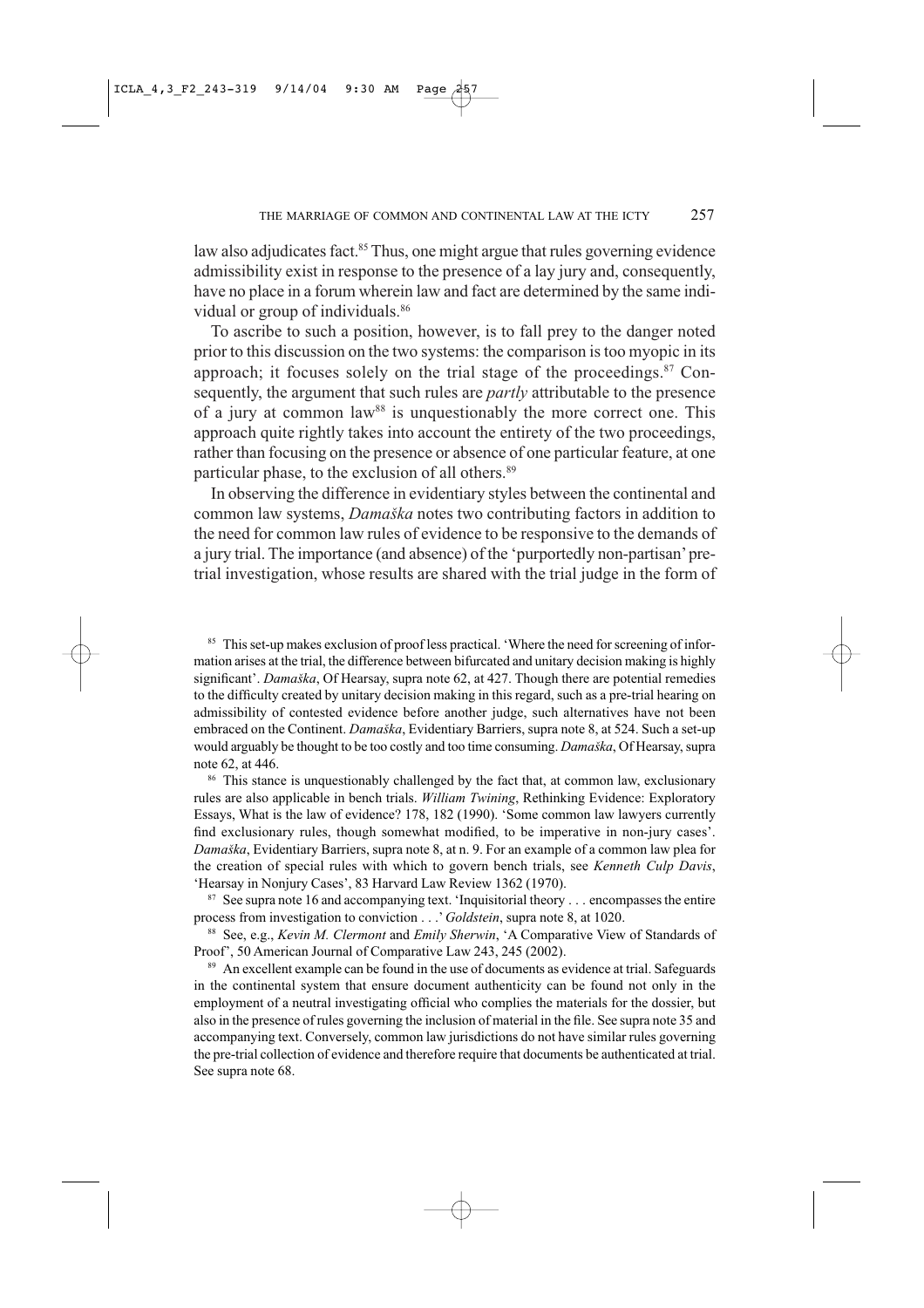a dossier before trial, along with the presentation of evidence solely by interested parties as opposed to evidence production by a judge also play vital roles in the divergent approaches to evidence found in the two systems.<sup>90</sup> As a result, it is fair to say that the continental 'free evaluation principle'<sup>91</sup> regarding admissibility of evidence is a product of the totality of the continental criminal process, with the principle of neutrality that governs both the pre-trial investigation and the trial, along with pre-trial access to the case file, playing as significant a role as the absence of a lay jury.

In a like manner, it is necessary to examine the seminal role that exclusionary rules serve at common law. Given the adversarial nature of its trial proceedings, the use of certain exclusionary rules is 'closely associated with considerations of fairness'.<sup>92</sup> Where evidence is put forth not by a neutral party for the purpose of examination but proffered by an interested party attempting to gain an advantage in an adversarial construct, it will, perhaps obviously, be used 'in a manner that best advances [the party's] tactical interests'.<sup>93</sup> As a result, certain rules governing evidentiary admissibility are a necessity in order to keep the parties in check as well as to ensure the integrity of trial proceedings. Thus, as in continental systems, the common law position regarding exclusionary rules stems from more than the mere presence of a lay jury; it is also intricately connected with its adversarial construct.

Of at least comparable importance is the value that the presence of exclusionary rules confers upon the common law system as opposed to its continental counterpart. Calling attention to those exclusionary rules that relate to extraneous matters, rather than those which have as their goal the enhancement of fact-finding, one is presented with a 'conscious sacrifice of factfinding accuracy for the sake of other values'.<sup>94</sup> Numerous examples of this can be found in Irish and Scottish jurisprudence, as well as in the American system of criminal procedure 'which frequently subordinates the finding of truth to the protection of [the] constitutional rights' of the accused.<sup>95</sup> In fact, in an exhaus-

<sup>90</sup> Damaška, Evidentiary Barriers, supra note 8, at 510-11.

<sup>91</sup> Clermont & Sherwin, supra note 88, at 245.

 $92$  Damaška, Of Hearsay, supra note 62, at 432. 'These rules are necessary in the contest model . . . to ensure that the parties contest against each other fairly'. Doran, Jackson & Seigel, supra note 71, at 20.

<sup>93</sup> Damaška, Of Hearsay, supra note 62, at 431.

<sup>94</sup> Damaška, Evidentiary Barriers, supra note 8, at 525.

<sup>95</sup> Pizzi & Marafioti, supra note 22, at 7. 'Exclusion is used to deter improper police conduct and protect the rights of citizens despite the potential effect on the outcome of certain trials'. Id. at 7–8. The Scottish approach also takes into consideration both deterrence and the protection of the rights of the individual. See, e.g., Lawrie v. Muir, 1950 Scots Law Times 37, 40 (1949) (noting that 'the interest of the state cannot be magnified to the point of causing all the safeguards for the protection of the individual to vanish, and of offering a positive inducement to the author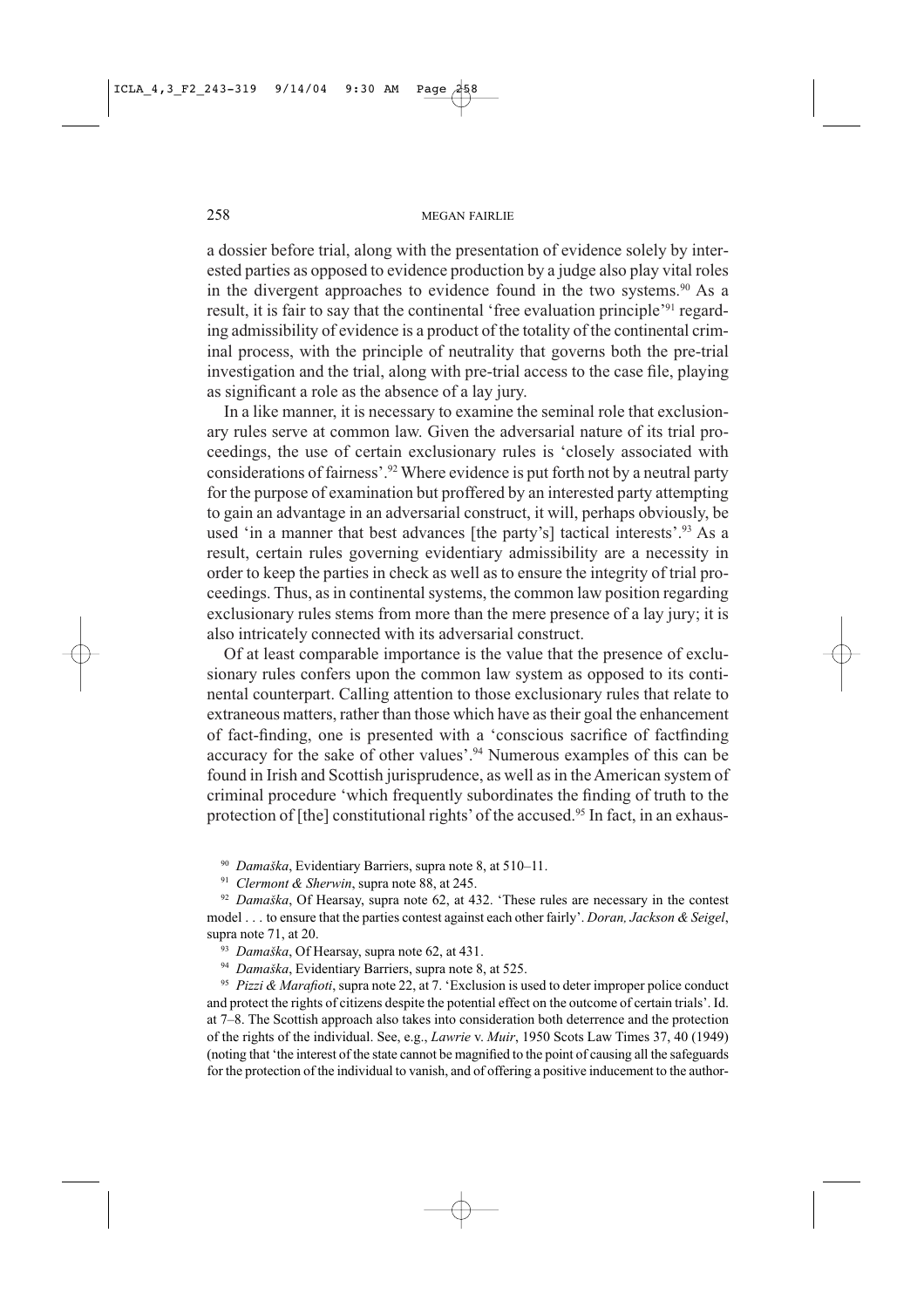tive comparison between continental and common law criminal procedures, Damaška concludes that '[t]he Anglo-American adversary system's commitment to values other than the pursuit of truth has caused it to erect higher evidentiary barriers [to conviction] than its continental non-adversary counterpart<sup>396</sup> and that 'in the criminal process, concern for individual rights will often set limits to the pursuit of truth and conflict with the desire to establish the facts of the case'.  $97$ 

#### C. Summary

In sum, then, the continental system evidences a commitment to truth that manifests itself in an impartial investigation wherein the accused is afforded the opportunity to challenge the evidence amassed against him throughout the investigation and prior to confirmation of the charges against him. If so confirmed, the results of the investigation then form the basis of an official truth-finding inquiry. The impartiality that defines the investigation continues at trial with witnesses who are, in effect, disassociated from the defense and the prosecution, and are primarily questioned by the judge, a non-party. The cumulative effect of this non-adversarial set-up creates a forum wherein a system of 'free proof' enjoys a symbiotic relationship with the construct and goal of the proceedings. This creates what can only be referred to as a marked contrast with the common law experience. As the same maintains an adversarial construct, operates at trial with the presence of a lay jury and exhibits a willingness to subjugate truth-finding to individual rights, its evidentiary system requires the use of rules governing the admissibility of evidence in order to function in a manner that is effective and assures the integrity of its proceedings.

This review of the two systems confirms the position that 'the operation of any model and of the procedure reflecting it will depend on the interaction of many factors'.<sup>98</sup> Accordingly, 'individual features cannot be untied from the system in which they appear'.<sup>99</sup> Given the same, it is certainly fair to observe that an attempt to transpose certain rules or procedures from one system to the

ities to proceed by irregular methods'). By contrast, Irish rulings in this area relate exclusively to the need to protect the constitutional rights of the accused. See supra note 25.

<sup>96</sup> Damaška, Evidentiary Barriers, supra note 8, at 587 (noting the same to be a 'natural outgrowth' of the two system's disparate commitment to the pursuit of truth).

<sup>97</sup> Id. at 589.

<sup>98</sup> Goldstein, supra note 8, at 1021 (noting among the factors at work: 'the normative content of the standards to be applied in making decisions, how the participants are perceived and trained, the controls introduced at strategic points, and the resources assigned to implement policies and controls').

<sup>99</sup> Orie, supra note 50, at 1442.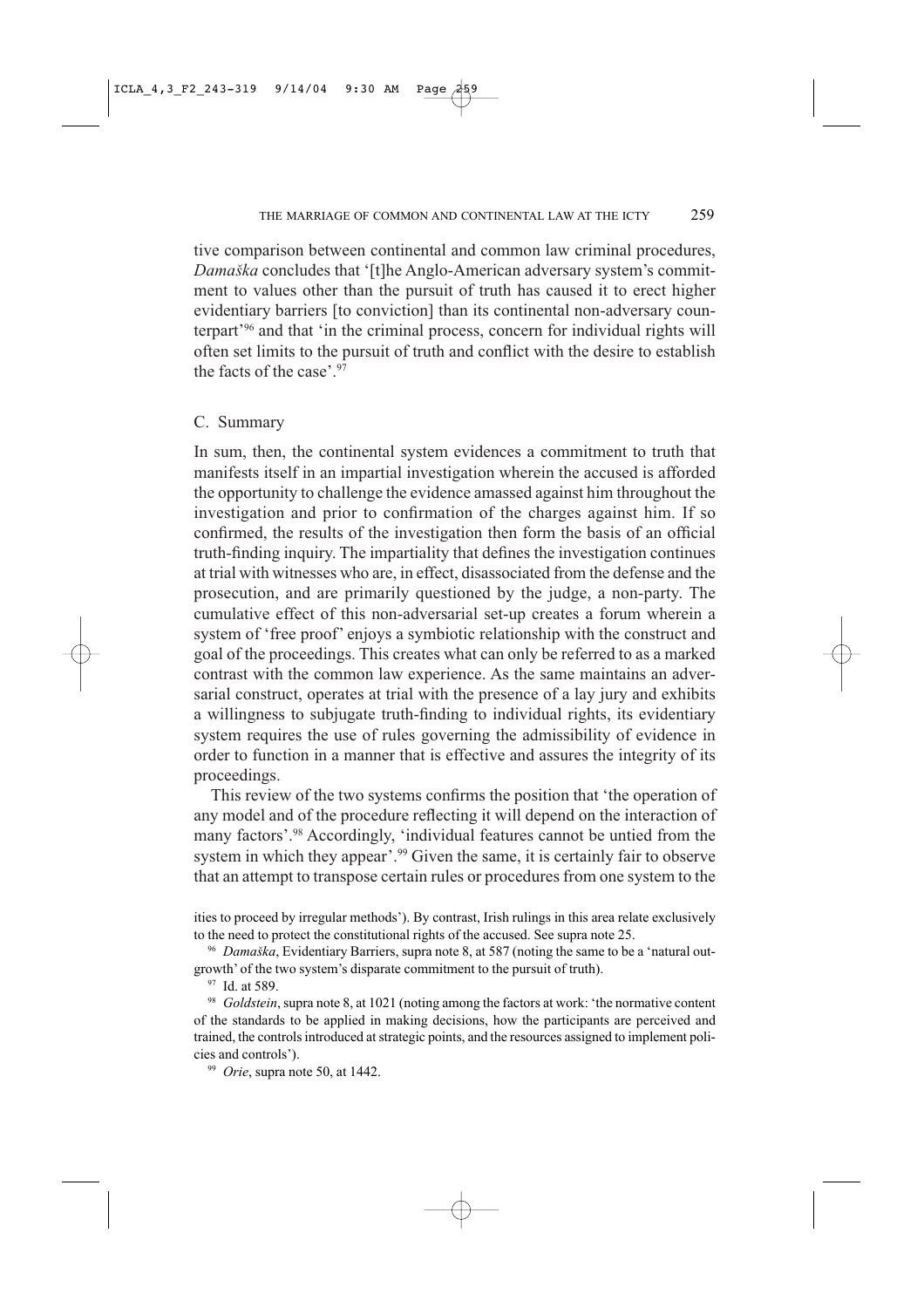other, without more, will likely be problematic. The importance of this concept comes to the fore in an assessment of the 'competition' between the two legal systems, and the resultant efforts made to amalgamate them, that can be found throughout the twentieth century.

## IV. Adversarial and Continental Systems in an International Context

## A. Nuremberg and Tokyo

## 1. To Be Adversarial or Continental?

Perhaps the first great showdown between the continental criminal system and that of the common law took place in London in 1945. There, the four Allied Powers (France, the Soviet Union, the United Kingdom and the United States) met to establish a plan for prosecuting the atrocities perpetrated by German major war criminals throughout the course of World War II.<sup>100</sup> With regard to creating an international forum that provided for individual criminal responsibility as well as one that pierced the veil of state sovereignty, the creation of the International Military Tribunal (IMT) was monumental.<sup>101</sup> It would not necessarily be accurate to ascribe comparable significance to the decision to employ an adversarial construct for the IMT, however. As has been illuminated by Cassese, from a practical point of view, the possibility of employing a continental style proceeding at the IMT was essentially a foreclosed option. Such a system would have required the appointment of an investigating judge whose job it would have been to evaluate the inculpatory evidence collected by the prosecutors designated by each of the four Powers.<sup>102</sup> Politically speaking, the appointment of an individual to this position would have resulted in a deadlock; a power struggle amongst the four countries as to which would obtain the appointment of its national to the post would have precluded the Powers from proceeding in their attempt to establish a tribunal.<sup>103</sup>

<sup>100</sup> Bradley F. Smith, The Road to Nuremberg 4 (1981).

<sup>101</sup> Id. at 3–4 (noting that there were no guiding historical precedents for the trial and that the Nuremberg proceedings 'transformed the way we look at acts of warring governments and the consequences we expect to follow victory or defeat').

<sup>102</sup> Cassese, supra note 7, at 377. '[T]he four Chief Prosecutors at Nuremberg were not independent, but acted on behalf of their respective states. Id. at 378. Had the position of investigating judge been created, the appointed individual would have received evidence from each of them and 'would then have gathered further evidence supporting the charges as well as evidence directed to prove the innocence of the defendants'. Id. at 377.

<sup>103</sup> Each country already had a representative in its designated prosecutor; it was highly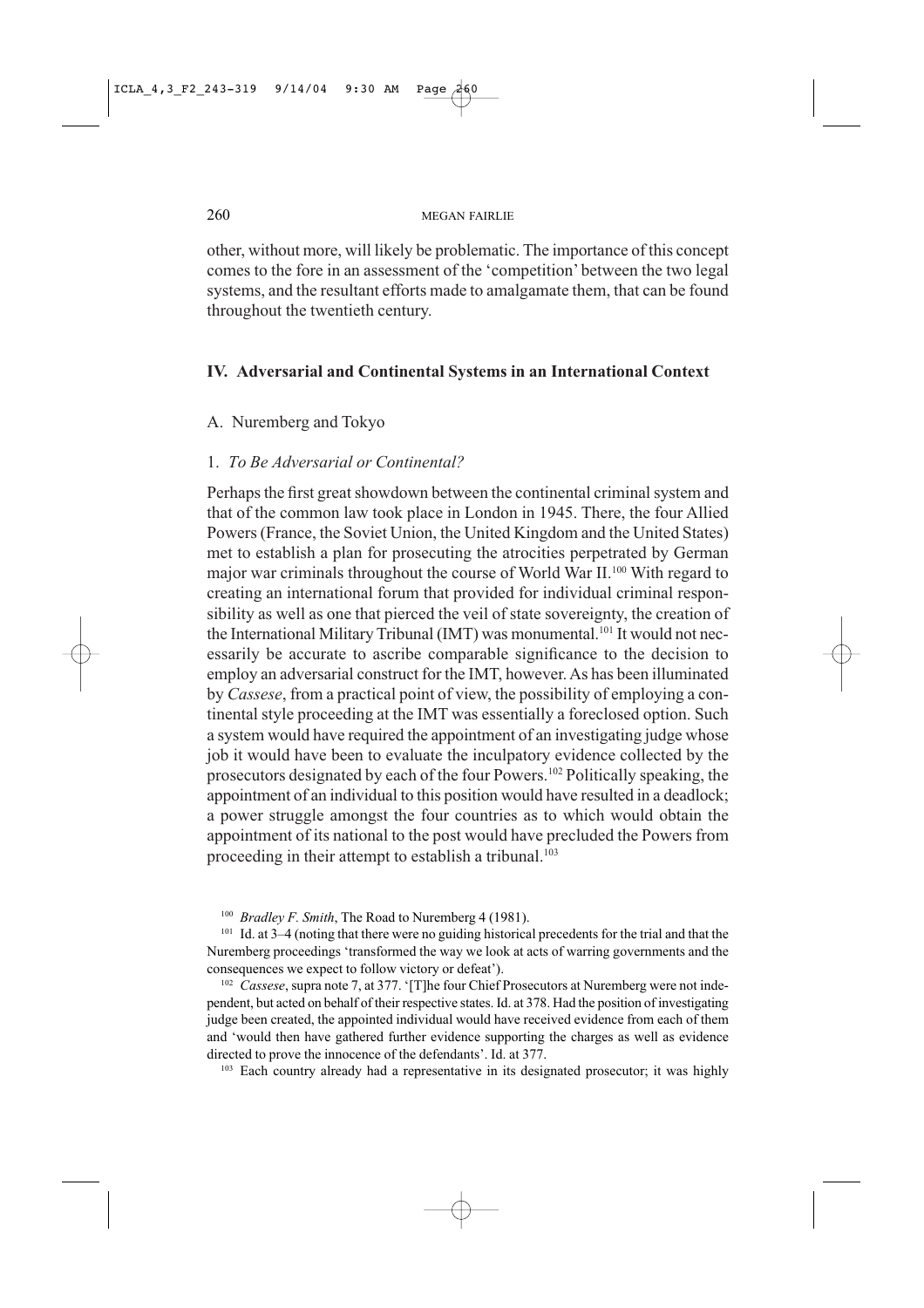The presence of this arguably insurmountable hurdle to employing a continental construct at the IMT, however, does not appear to have stilted the continental-common law debate in London. The meeting was far from absent of controversy with regard to the issue of which system of justice would be employed at the IMT, and tension arose between the choices of an adversarial or inquisitorial approach.<sup>104</sup> In London, the US submitted a proposal for the tribunal that had been developed and drafted throughout the last ten months of the war<sup>105</sup> and was premised on the model of an adversary system.<sup>106</sup> In response, the continental powers, France and the Soviet Union, presented separate proposals, each with the intent to modify the American draft by including certain inquisitorial features.<sup>107</sup> Robert Jackson, the US delegate to the London meeting who ultimately served as the Chief American Prosecutor at Nuremberg, was 'driven close to distraction' by the efforts to 'reconcile two very different systems of procedure'.<sup>108</sup>

Ultimately, the adversarial system won out. This victory potentially had positive human rights ramifications for those who would appear before the IMT. The contradictory proposals of France and the Soviet Union 'on the whole were not such as to meet the requirements of a fair trial, and were not suitable for duly protecting the rights of the accused'.<sup>109</sup> By contrast, though 'international

unlikely that three would accede to a scenario that which gave the fourth double representation in the make-up of the Tribunal. Id. The possibility of assigning this post to another allied country, or even a neutral one, was equally unthinkable: such a move would dilute the power held by the four nations. Id. at 377–378. Further, conferring this authority upon a neutral country would have been unlikely without regard to the dilution of power. Such countries were often looked upon with disfavor in the aftermath of World War II for failing to take a stand or for altering their perceived alliances depending upon which side appeared to have the upper hand in the war. Michael R. Marrus, The Nuremberg War Crimes Trial 1945-1946 A Documentary History 251 (1997).

<sup>104</sup> The US delegate to the London meeting observed 'a fundamental cleavage, which persisted throughout the negotiations' as a result of the distinctions between the adversarial and inquisitorial systems. International Conference on Military Trials at vi, available at <www. yale.edu/lawweb/avalon/imt/jackson/preface.htm>.

- $105$  Smith, supra note 100, at 4.
- <sup>106</sup> Cassese, supra note 7, at 377.

<sup>107</sup> See, e.g., Observations of the French Delegation on the Draft Agreement Submitted by the American Delegation, 28 June 1945, at paragraph 2(a), International Conference on Military Trials available at <www.yale.edu/lawweb/avalon/imt/jackson/jack15.htm>. [hereinafter French Observations]; Comments and Proposals of Soviet Delegation on American Draft, 28 June 1945, International Conference on Military Trials, available at <www.yale.edu/lawweb/avalon/ imt/jackson/jack16.htm>.

<sup>108</sup> Telford Taylor, The Anatomy of the Nuremberg Trials 64 (1992).

<sup>109</sup> Cassese, supra note 7, at 381 (noting that, in hindsight, the choice of an adversarial system was a 'sensible and wise move').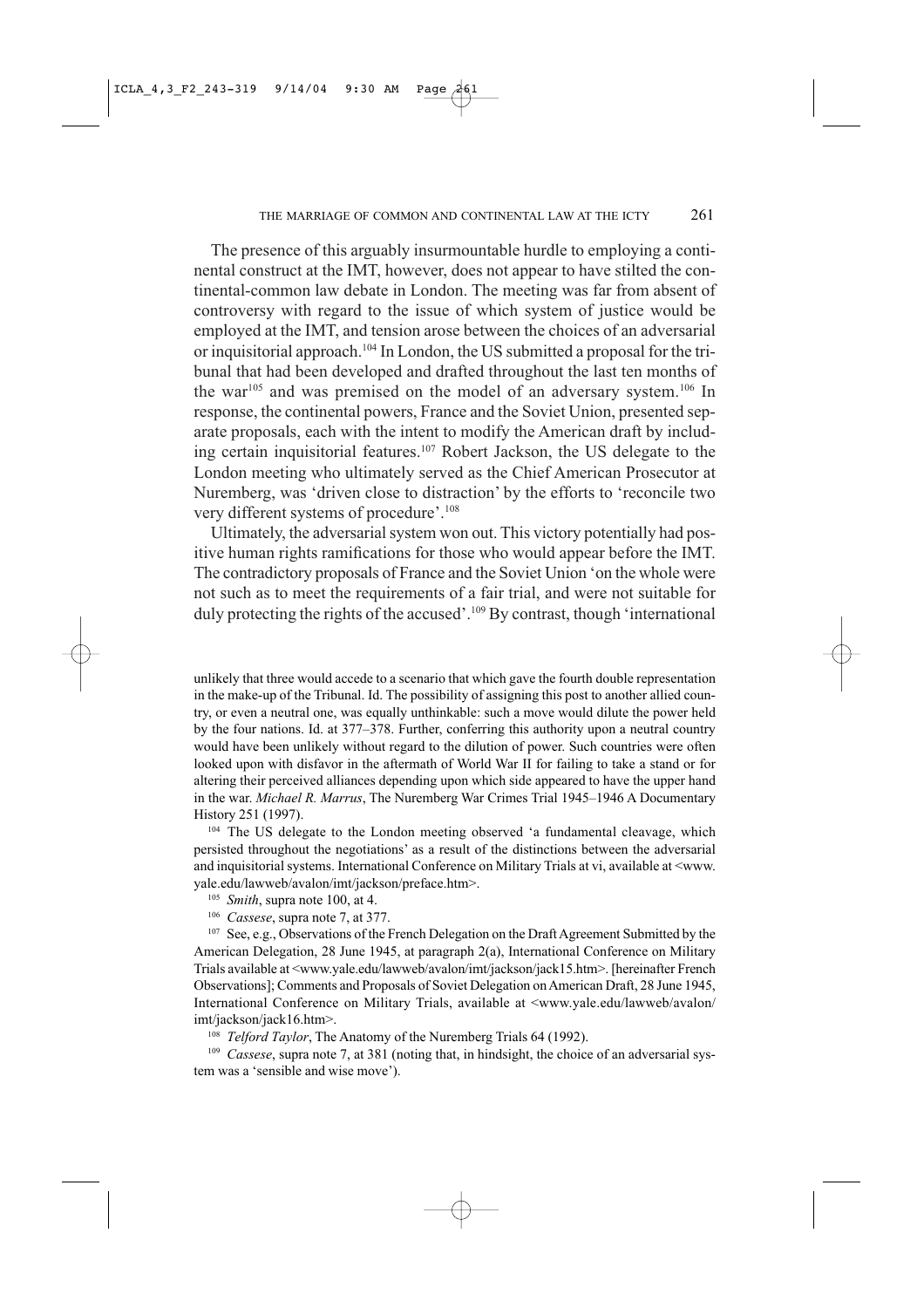human rights law was in its infancy when the allies planned the Nuremberg Tribunal in August 1945',<sup>110</sup> the American proposal specifically provided certain due process protections for those accused<sup>111</sup> and the policy-making meetings in London were replete with 'expressions of an intention to provide war crimes defendants with a "fair trial"'.<sup>112</sup>

## 2. Rules of Evidence

Of course 'triumph' in the context of negotiations normally does not exist in the absence of concessions made. Accordingly, it could be argued that, as a reward for ultimately agreeing to an adversarial construct for the IMT, the French and Soviet delegations 'won' in other areas, including the rules of evidence that would govern the proceedings at Nuremberg.<sup>113</sup> With regard to the same, the IMT Charter declares, in true continental fashion, that '[t]he Tribunal shall not be bound by technical rules of evidence. It shall adopt and apply to the greatest possible extent expeditious and non-technical procedure, and shall admit any evidence which it deems to have probative value'.<sup>114</sup> As the importance of evidentiary rules in the adversarial-accusatorial system has been established, one might assume that this provision for 'free evidence', so contrary to the common law standard, might well have been one of the 'crude but workable compromises'<sup>115</sup> reached between the proponents of the two systems at the London meeting.

Then again, it would be fair to ask whether the essential absence of evidentiary rules truly represented a victory for the two Continental powers. To find in the affirmative presupposes that the establishment of 'free evidence' at the IMT was a concession on behalf of Great Britain and the United States. As opposed to the French and Soviet response to the proposal of an adversarial construct for the IMT, however, the record from the London meetings does not

<sup>110</sup> William A. Schabas, 'Sentencing by International Tribunals: A Human Rights Approach', 7 Duke Journal of Comparative and International Law 461, 514 (1997).

<sup>111</sup> Among these, that defendants be given reasonable notice of the charges against them and be given a fair opportunity to be heard either personally or through counsel before the Tribunal. Revision of American Draft of Proposed Agreement, 14 June 1945, at paragraph 16, available at <www.yale.edu/lawweb/avalon/imt/jackson/jack09.htm>.

<sup>112</sup> Evan J. Wallach, 'The Procedural And Evidentiary Rules of the Post-World War II War Crimes Trials: Did They Provide An Outline For International Legal Procedure?', 37 Columbia Journal of Transnational Law 851, 868 (1999).

<sup>113</sup> Cassese, supra note 7, at 381-382.

<sup>114</sup> Charter of the International Military Tribunal, art. 19, 8 Aug. 1945, 59 Stat. 1544, 82 United Nations Treaty Series. 279 [hereinafter Nuremberg Charter] reprinted in 2 Morris & Scharf, supra note 6, at 677, 682

<sup>115</sup> Taylor, supra note 108, at 64.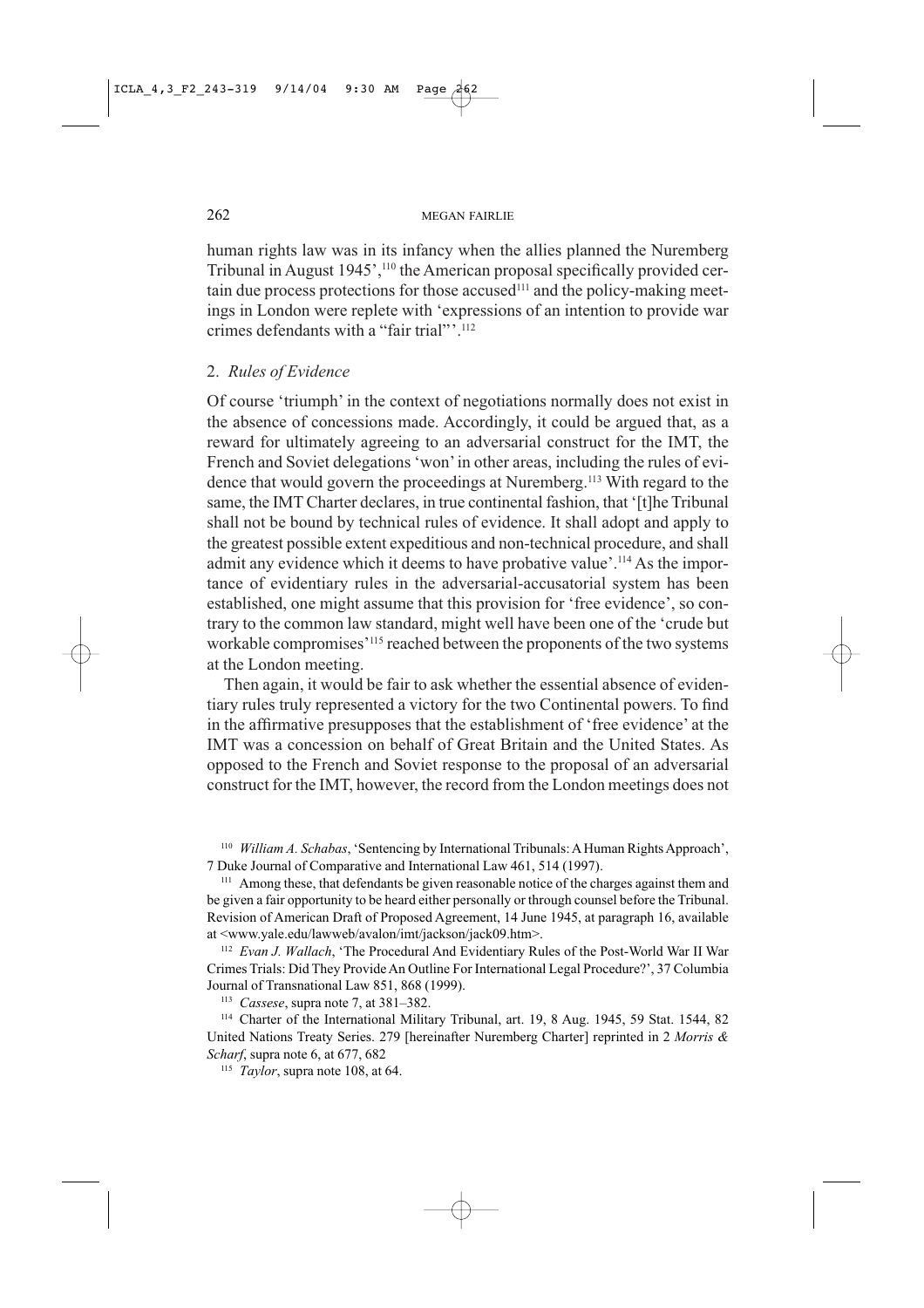reveal staunch opposition in this area by the two common law nations.<sup>116</sup> To the contrary, it has been observed that the two 'easily accepted the idea that rules should be simplified, the more so because there was no jury'.<sup>117</sup> As another critic noted: 'What is surprising is the ease with which the representatives of Great Britain and the United States acceded in – indeed proposed – the abandonment of their domestic rules'.<sup>118</sup> This behavior supports the hypothesis that the absence of evidentiary rules at the IMT was not a concession at all on behalf of the common law nations. This theory is bolstered by the fact that the Tokyo Charter, established pursuant to an executive order issued by US General Douglas MacArthur,<sup>119</sup> provided for even broader admission of evidence than that allowed in the Nuremberg trials.<sup>120</sup>

Why would representatives from adversarial-accusatorial backgrounds exhibit this willingness to eliminate the evidentiary rules that play such a critical role in their systems of criminal justice? One explanation, of course, can be found in the fact professional judges rather than lay jurors would ultimately adjudicate the guilt of those appearing before the Tribunals.<sup>121</sup> However, it

<sup>116</sup> Though Jackson would later imply that the abandonment of the common law rules of evidence was reluctantly agreed to on the part of the US, as the employment of the same would have been vigorously opposed by the Continental powers, this assertion 'might fairly be described as disingenuous'. Wallach, supra note 112, at 855, n. 12.

<sup>117</sup> Cassese, supra note 7, at 382, n. 35. Chief Prosecutor Robert Jackson, referred to the common law evidentiary rules as 'a complex and artificial science to the minds of Continental lawyers, whose trials usually are conducted before judges and do not accord the jury the high place it occupies in our system' International Conference on Military Trials at xi, available at <www.yale.edu/lawweb/avalon/imt/jackson/preface.htm>.

<sup>118</sup> Richard H. Minear, Victors' Justice: The Tokyo War Crimes Trial 118 (1971).

<sup>119</sup> See, e.g., 1 Morris & Scharf, supra note 6, at 8 n. 42 (noting that MacArthur issued the executive order in his capacity as Supreme Allied Commander for Japan after the war).

<sup>120</sup> 'The Tribunal shall not be bound by technical rules of evidence. It shall adopt and apply to the greatest possible extent expeditious and non-technical procedure, and shall admit any evidence which it deems to have probative value. All purported admissions or statements of the accused are admissible'. Charter of the International Military Tribunal for the Far East, art. 13(a), available at <www.yale.edu/lawweb/avalon/imtfech.htm>. Among other provisions, the Charter also provided for the admission of affidavits, depositions, and signed statements as well as documents issued or signed by the armed forces of any government without further authentication. Id. at 13(c). 'It was clearly MacArthur's intention that as much evidence as possible would be admitted against the defendants'. Wallach, supra note 112, at 866. See also James C. O'Brien, 'The International Tribunal for Violations of International Humanitarian Law in the Former Yugoslavia', 87 American Journal of International Law 639, 655 (1993) (noting that the Article XIII of the Tokyo Charter stipulated that certain documents would be admitted despite the fact that their origin and authenticity could not be determined).

<sup>121</sup> Nuremberg Charter, supra note 114, Arts. 2-4. At London, Jackson's 'only justification' for the abandonment of the rules of evidence was that the rules were 'designed to protect juries untrained in the law and would be superfluous for judges well trained in the law'. Minear, supra note 118, at 119.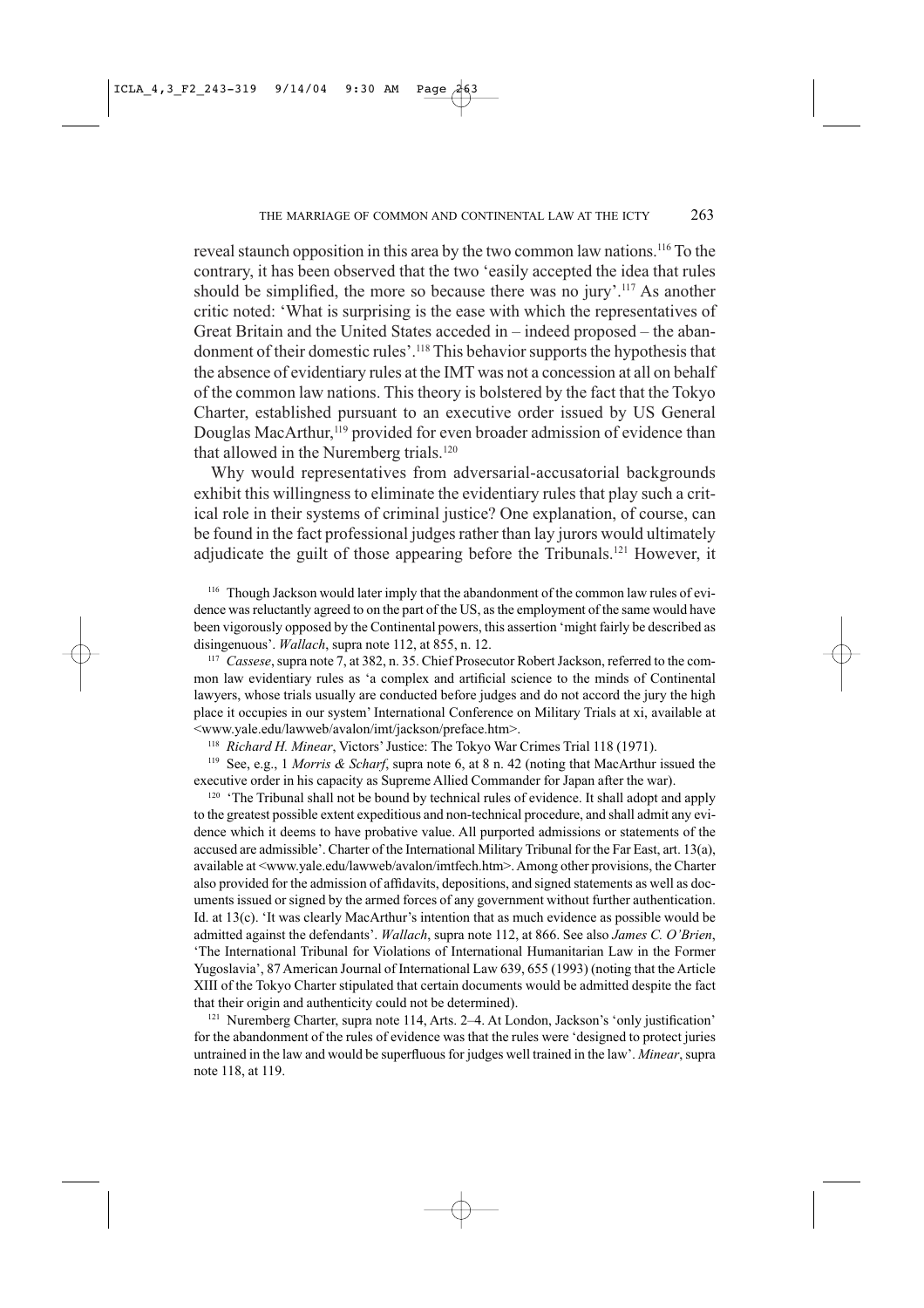seems fair to ask whether this disregard for the rules, noted at both Nuremberg and Tokyo, was also related to the observation that 'the common law of evidence presents much more formidable obstacles to introducing incriminating evidence than does the civil law'.<sup>122</sup> Without even suggesting anything untoward, pragmatically speaking, to do away with the rules would facilitate efficient prosecutions.

From a fairness perspective, however, the problem created by the abandonment of evidentiary rules is obvious. Contrary to the assertion that Jackson gave to the Tribunal, <sup>123</sup> and as has been illustrated, the rules of evidence at common law relate to more than just the presence of a lay jury. In making the decision to eradicate common law evidentiary rules at Nuremberg and Tokyo, '[t]he protections afforded by a host of evidence rules were put aside'.<sup>124</sup> Consistent with this assertion, Jackson informed the Court that the IMT was created to be a military tribunal, as opposed to a court of law, in order that its activities would neither set domestic precedent nor be subject to it.<sup>125</sup> This creates the impression that, in establishing the IMT, it was intended that the rights conferred upon those accused at Nuremberg would be inferior to those conferred upon individuals accused in the domestic realm. This position finds support in *Jackson's* June 1945 report to the President wherein he notes that 'the procedure of these hearings may properly bar obstructive and dilatory tactics resorted to by defendants in our ordinary criminal trials'.<sup>126</sup> Of course, an alternative view of the rules obviated at Nuremberg, and one that is consistent with their domestic

<sup>122</sup> Damaška, Evidentiary Barriers, supra note 8, at 525. Also, 'the common law jury trial presents the prosecutor with more evidentiary obstacles than does the continental criminal trial'. Id. at 554.

<sup>123</sup> Arguing before the Tribunal on the matter, Jackson noted, 'We have no jury. There is no occasion for applying jury rules'. 3 International Military Tribunal, Blue Series 543 [hereinafter Jackson address], available at <www.holocaust-history.org/works/imt/03/htm/t543.htm>.

<sup>124</sup> Stephen Landsman, 'Legal History: Those Who Remember the Past May Not Be Condemned to Repeat It', 100 Michigan Law Review 1564, 1571 (2002) (book review) (noting, additionally, that '[m]any of the safeguards that ensure the integrity of adversary proceedings were abandoned at Nuremberg'). At the Tokyo trials, Judge Pal noted that the evidentiary rules that had been discarded were 'devised by various national systems of law, based on litigious experience and to guard against erroneous persuasion . . . ' Minear, supra note 118, at 119 (quoting the opinion of Judge Pal reprinted in 2 The Tokyo Judgment: The International Military Tribunal for the Far East, 29 April 1946–12 November 1948 at 629 (1977)).

<sup>125</sup> Jackson address, supra note 123, at 543.

<sup>126</sup> Justice Jackson's Report to the President on Atrocities and War Crimes III, at paragraph 2, (June 7, 1945), available at <www.ibiblio.org/pha/policy/1945/450607a.html>. This statement is preceded by the comment that: '[t]hese hearings, however, must not be regarded in the same light as a trial under our system, where defense is a matter of constitutional right. Fair hearings for the accused are, of course, required to make sure that we punish only the right men and for the right reasons. But . . . 'Id.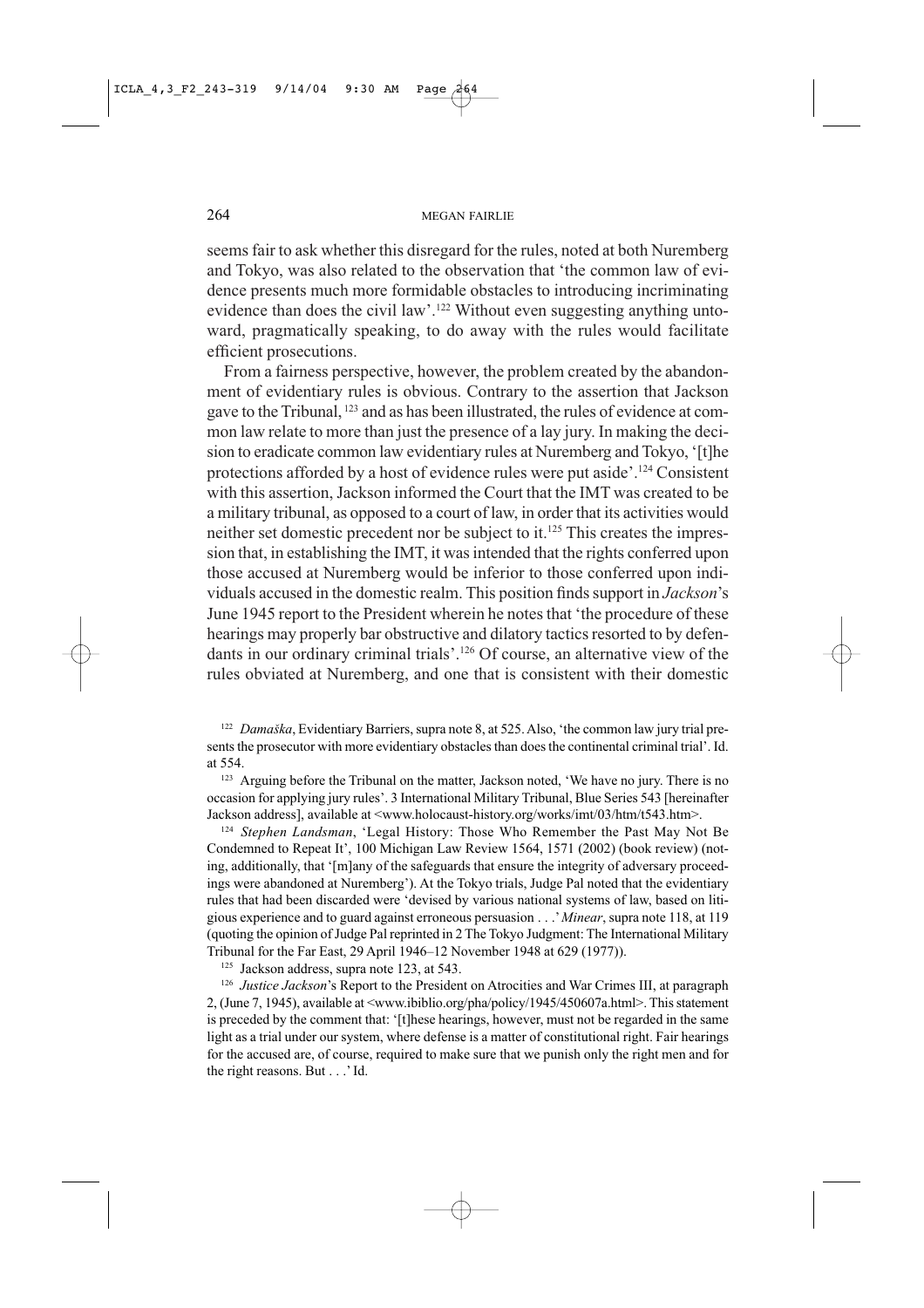origin, is that the rules 'enable the defense to counter and test the prosecution's case effectively'.<sup>127</sup> Accordingly, it has been noted that 'the American position [regarding rules of evidence] was indeed designed to provide a summary procedure ... which would deny defendants charged in war crimes trials the advantages of Anglo-American evidentiary and procedural rules'.<sup>128</sup>

The magnitude of this decision cannot be overstated. The procedures devised for the proceedings at Nuremberg and Tokyo embodied the 'first marriages' of the continental and adversarial systems.<sup>129</sup> Consequently, their historical and precedential value was, and remains, incalculable. However, each system resulted in a set-up wherein common law evidence gathering<sup>130</sup> denied those accused the protection afforded by a continental, neutral pre-trial inquiry.<sup>131</sup> The proceedings that followed, both on the Continent and in the Far East, then denied those same accused the protections inherent in common law evidentiary rules that, amongst other things, serve to keep battling parties in check in the adversarial system.<sup>132</sup> As a result, the union of the two systems at these post-World War II tribunals, procedurally speaking, represented the worst of both worlds for those who appeared before them. Accordingly, it became the responsibility of the judiciary to assure fairness in the trial proceedings. While their success in so providing is subject to debate,<sup>133</sup> the overriding issue is that the union of the two processes created a construct that, standing alone, failed those accused, leaving them with less protection than they would have enjoyed in either system.

<sup>127</sup> Doran, Jackson & Seigel, supra note 71, at 24.

<sup>128</sup> *Wallach*, supra note 112, at 857.

<sup>129</sup> See, e.g., 1 Morris & Scharf, supra note 6, at 7 (referring to 'the blending and balancing' of elements from the Continental and Anglo-American systems as 'an innovative feature of the Nuremberg Charter and Rules of Procedure').

<sup>130</sup> See supra note 102 and accompanying text. See also *Orie*, supra note 50, at 1460 (observing that 'the pre-trial investigations and the prosecutions were the responsibility of the four Chief Prosecutors').

<sup>131</sup> See, e.g., *Ni Aolain*, supra note 42, at 1000 (noting that when a common law system of evidence gathering is imposed upon a civil law system, safeguards present in the civil law system are lost, including those provided by the presence of the investigating magistrate, a 'pivotal figure in the civil law system').

<sup>132</sup> '[T]he overriding reality [is] that the rules of evidence and procedure which governed the trials were flexible beyond not just the norms of criminal trials in democratic systems, but beyond the bounds of fairness as well'. Wallach, supra note 112, at 869.

<sup>133</sup> See, e.g., *Landsman*, supra note 124, at 1571 (noting the 'outstanding fairness and care of the judges' at Nuremberg); Minear, supra note 118, at 119 (remarking that the performances of the justices at Tokyo gave rise to doubt regarding the trust that one can place in the judiciary vis-à-vis the provision of a fair trial); Wallach, supra note 112, at 881 (observing that 'the results of the rules used in the post-World War II tribunals varied from relative success to abject failure').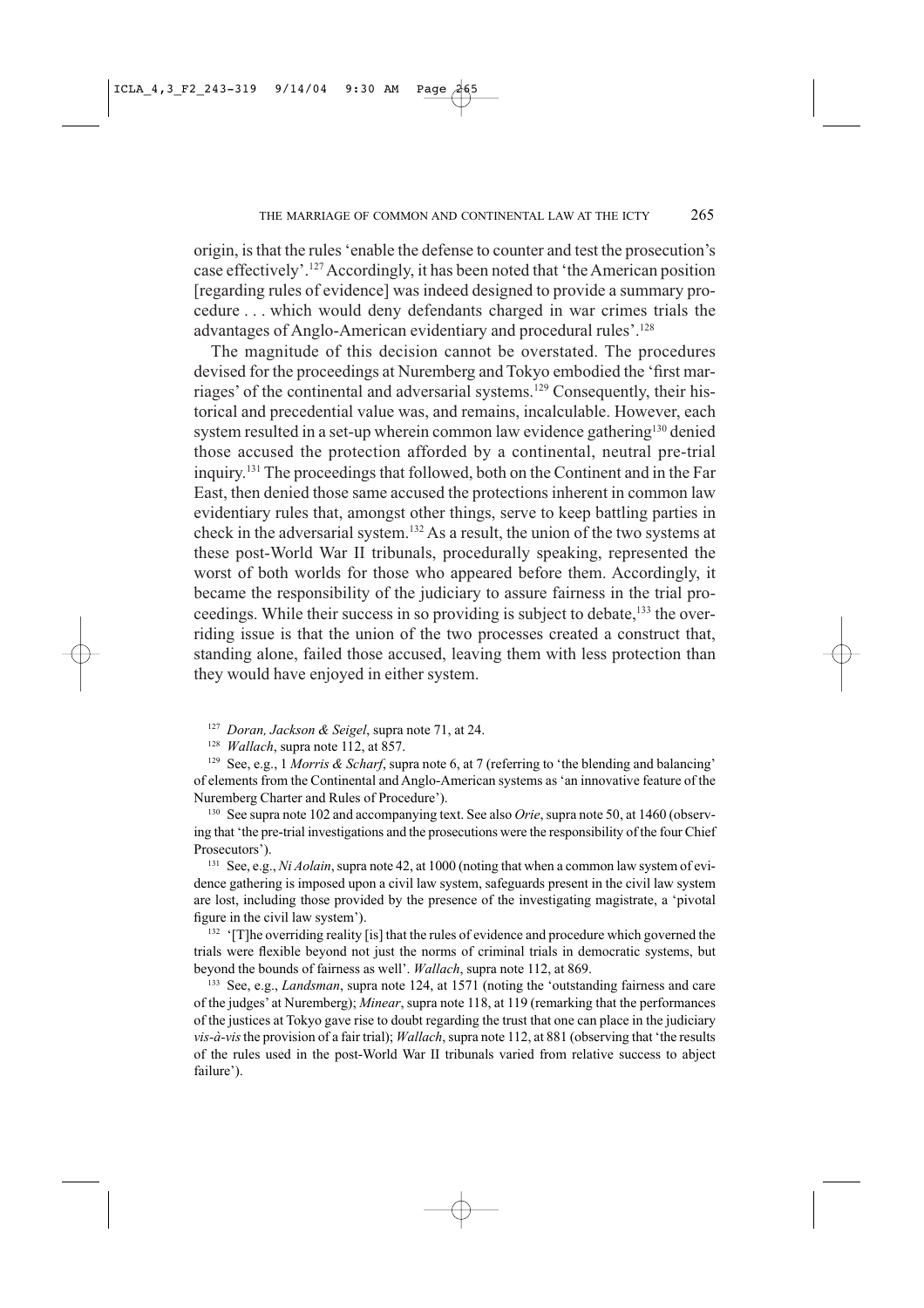## B. Post-World War II Developments

In assessing the construction of the Nuremberg and Tokyo Tribunals, it is important to note that the right of an accused to a fair trial has developed considerably throughout the last half-century.<sup>134</sup> The human rights movement gained significant momentum in the years following World War II.<sup>135</sup> In 1948, the right to a fair trial was recognized as a basic human right, both regionally and internationally,<sup>136</sup> in such instruments as the American Declaration of the Rights and Duties of Man<sup>137</sup> and the Universal Declaration of Human Rights.<sup>138</sup> These advancements on the international level can also be found in developments in the domestic criminal procedure of the United States whose 'political philosophy undoubtedly influenced the Universal Declaration of Human Rights'.<sup>139</sup>

America's criminal procedure provisions, contained in its Bill of Rights,<sup>140</sup> were aspirational in nature when originally adopted in the late eighteenth century, essentially impossible to confer in a fledgling nation whose crime control bodies were rudimentary.<sup>141</sup> In the years that followed, a 'tradition of rough justice in a young country' developed.<sup>142</sup> Public acceptance of 'cutting corners'

<sup>134</sup> See, e.g., Zappalà, supra note 15, at 80 (noting that, since 1945, 'considerable improvements have been made in ensuring the protection of individual rights in the administration of international criminal justice'). See also, Diane Marie Amann, 'Harmonic Convergence? Constitutional Criminal Procedure in an International Context', 75 Indiana Law Journal 809, 820 (2000) (noting that the post-World War II trials took place prior to a host of US Supreme Court decisions that declared many aspects of constitutional criminal procedure to be fundamental components of the trial process). 'The right to a fair trial, as it is conceived today is judgemade human rights law. It does not stand still but keeps developing'. The Universal Declaration of Human Rights: A Common Standard of Achievement 225 (Gudmundur Alfredsson & Asbjorn Eide, eds. 1999).

<sup>135</sup> David Harris, 'The Right to a Fair Trial as a Human Right', 16 International & Comparative Law Quarterly 352, 378 (1967).

<sup>136</sup> Id. at 352.

<sup>137</sup> Organization of American States Resolution XXX, Signed May 2, 1948, available at <www.cidh.oas.org/Basicos/basic2.htm>.

<sup>138</sup> General Assembly Resolution 217A (III), Arts. 9-12, United Nations General Assembly Official Record, 3rd Session, Supp. No. 16, United Nations Document A/810 (1948), available at <www.un.org/Overview/rights.html> [hereinafter Universal Declaration].

<sup>139</sup> Edward D. Re, 'International Judicial Tribunals and the Courts of the Americas: A Comment with Emphasis on Human Rights Law', 40 St. Louis Law Journal 1091, 1095 (1996).

<sup>140</sup> Among other provisions, these amendments to the United States Constitution protect the individual against warrantless search and seizure, self-incrimination and excessive bail. United States Constitution, Amendments IV, V & VII.

<sup>141</sup> Goldstein, supra note 8, at 1009 (noting that, as time passed, the gap between these enumerated ideals and reality continued to expand).

<sup>142</sup> Id. at 1010 (remarking on the employment of such measures as illegal searches, arrests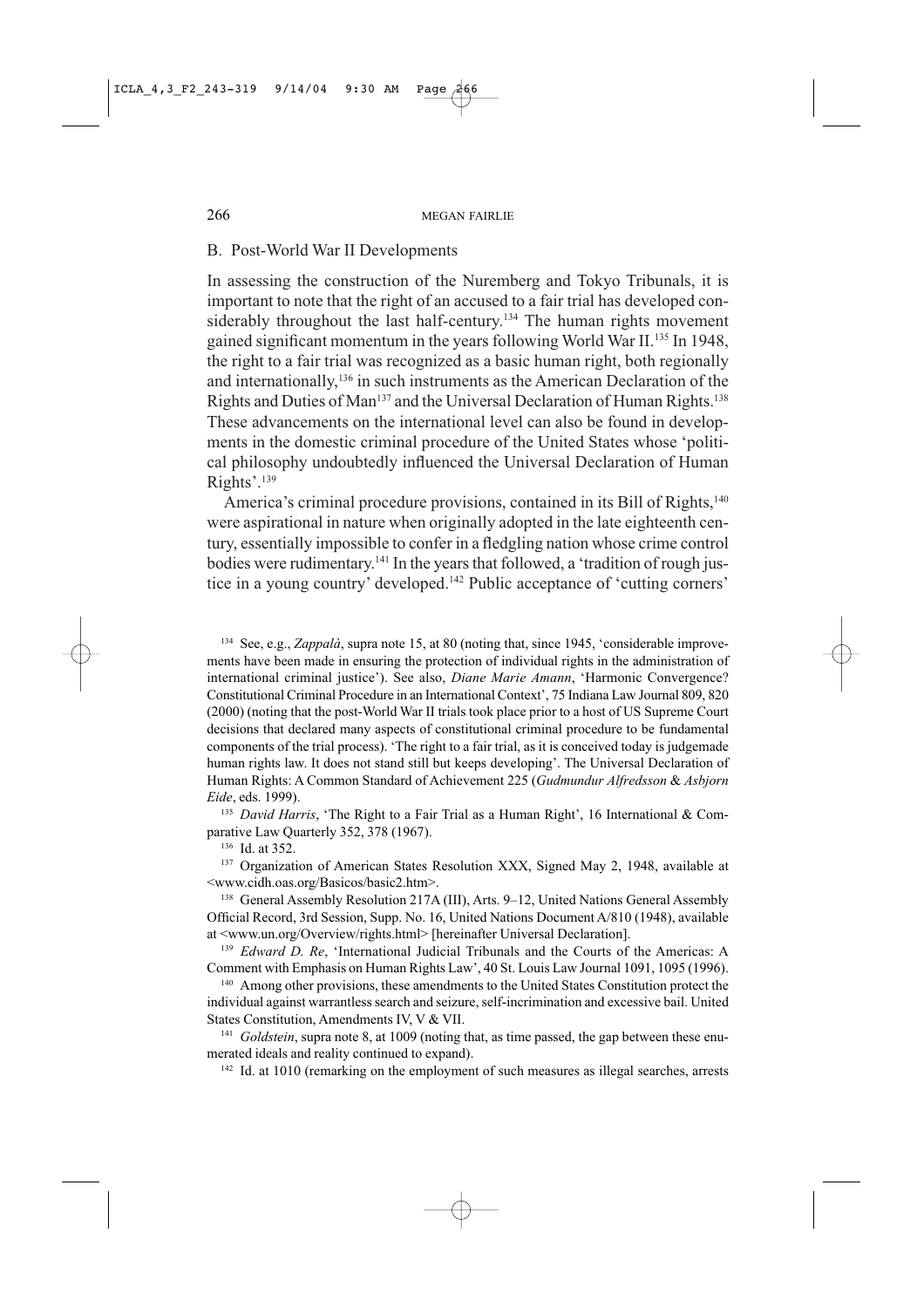procedurally, in an effort to repress crime, continued into the early half of the twentieth century; law enforcement actions remained unchallenged until the creation of a new class of crimes enabled the community at large to identify with the accused.<sup>143</sup> Consequently, the theory of idealism emerged and, with it, a willingness to 'sacrifice efficiency in the criminal process in order to prevent abuse of official power'; the public sentiment supporting this position grew following World War II: exposure to the ills of totalitarian police regimes such as those employed in Germany and Russia made members of the public more sensitive to unacceptable state activity.<sup>144</sup>

Thus, in the aftermath of the Second World War, the United States further developed a body of law that protected the rights of individuals and created national standards for law enforcement activity.<sup>145</sup> In the sphere of legal scholarship, substantive law took a back seat to the manner in which the law was administered.<sup>146</sup> Meanwhile, 'the international community witnessed parallel developments' in the recognition and growth of fundamental rights for the accused to that observed in America.<sup>147</sup> Accordingly, 'the advantages of Anglo-American evidentiary and procedural rules', to which those accused at Nuremberg and Tokyo were denied access due to the tribunals' 'continental approach' to evidence, expanded and flourished in the years that followed the post-World War II trials. As such, the right of an accused to a fair trial had taken on a new role by the close of the century, when the two criminal justice systems would again meet in an international context, in response to the atrocities that took place in the former Yugoslavia.

in the absence of probable cause and the manipulation of bail for the purpose of preventative detention).

<sup>143</sup> Id. Most notably, crimes and infractions related to the use of automobiles, 'prohibition and 'public welfare offenses' brought the public into contact with law enforcement'.

<sup>144</sup> Id. at 1011 (noting that the American Constitution codifies this position). The American commitment to the idealist theory went from strength to strength with the invocation of prosecutions related to war protests, the civil rights movement and drug use. Id. at 1012. '[T]he discrepancy between a number of criminal offenses and the values shared by substantial segments of the population', continues to affirm the American view that the usefulness of criminal procedure is not limited to providing a method for the application of substantive law. Damaška, Evidentiary Barriers, supra note 8, at 587.

<sup>145</sup> Goldstein, supra note 8, at 1012 (noting decisions in the areas of searches, use of the body, interrogation, and the right to counsel).

 $146$  Id. at 1013.

<sup>147</sup> Amann, supra note 134, at 821 (surmising that these similar advances made in the field of criminal procedure represented a continuing movement toward a 'global criminal procedure' in the aftermath of Nuremberg and Tokyo). 'The trend in Europe during the last half of the twentieth century has been towards greater protections for criminal defendants'. Van Kessel, supra note 17, at 803. Zappalà refers to this process as 'international "law-making" on the rights of individuals in the administration of criminal justice'. Zappalà, supra note 15, at 22.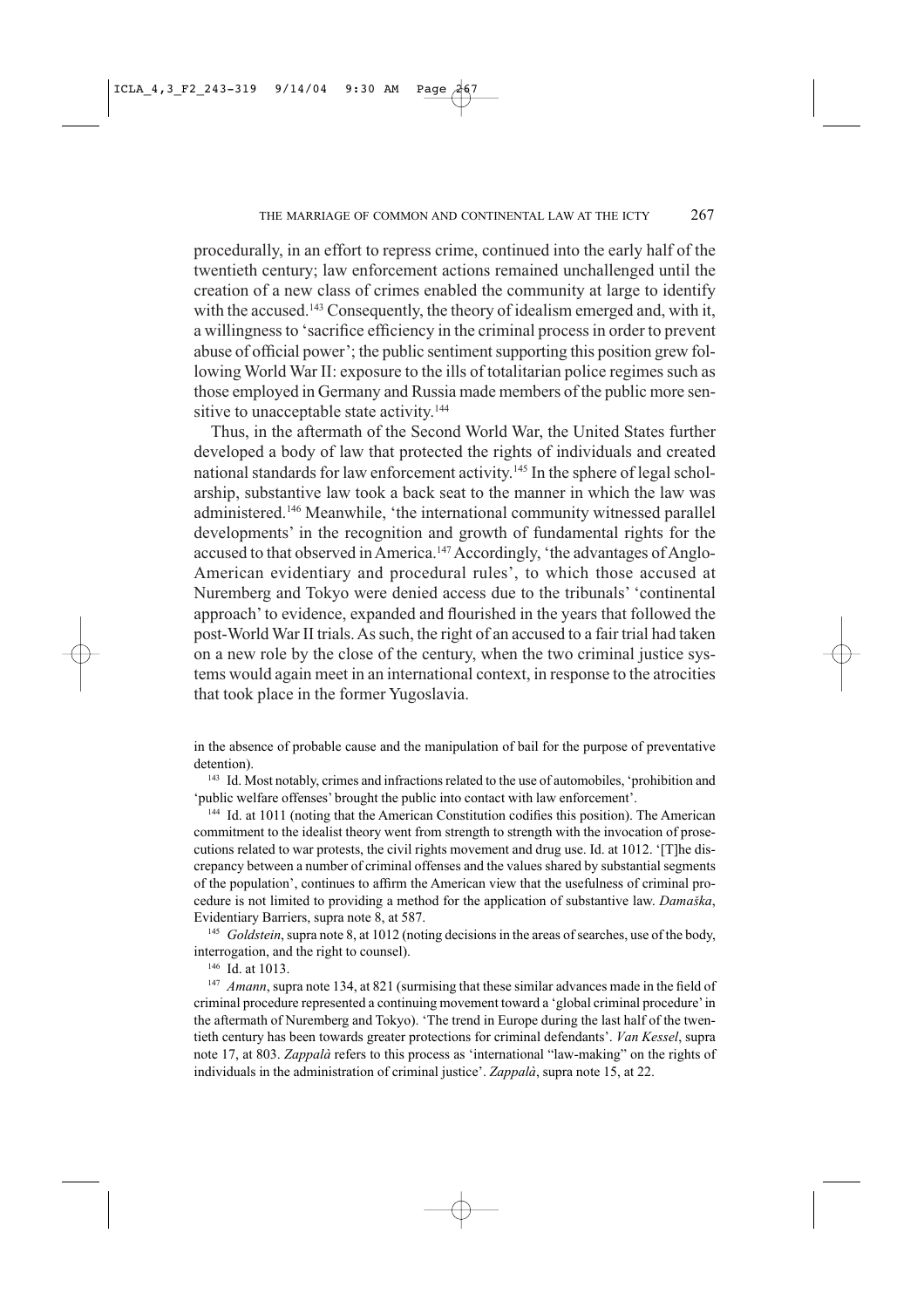### V. The Adversarial System at the ICTY

#### A. The Statute

As has been noted, the establishment of an adversarial construct at the ICTY was assured by the wording of its Statute.<sup>148</sup> The blessing order for the Tribunal failed to provide for an investigating judge or its equivalent;<sup>149</sup> moreover, it precluded any type of official oversight for its pre-trial investigations by making the same the responsibility of the ICTY prosecutor<sup>150</sup> and mandating that the prosecutor act independently.<sup>151</sup> The system established for the preparation and confirmation of indictments was also of a common law type.<sup>152</sup> As such, the Prosecutor prepares the indictment upon her determination that a *prima facie* case exists<sup>153</sup> and a judge of the Trial Chamber reviews the same.<sup>154</sup> In further common law fashion, the Statute makes no provision for an opportunity on behalf of the defense to contest the evidence that supports the indictment.

It could be argued that, when the Security Council gave the Secretary-General the tasks of reporting on the prospective tribunal and giving specific proposals regarding its operation, one might well have anticipated that he would return with the suggestion that an adversarial system be adopted. Numerous reasons pointed towards the selection of an adversarial structure.<sup>155</sup>

<sup>148</sup> See supra note 8 and accompanying text. See also *Gideon Boas*, 'Creating Laws of Evidence for International Criminal Law: The ICTY and the Principle of Flexibility', 12 Criminal Law Forum 41, 66 (2001) (noting that 'the ICTY has been given an adversarial structure by virtue of its Statute') [hereinafter *Boas*, The Principle of Flexibility].

<sup>149</sup> Cassese, supra note 7, at 384 (remarking that the Statute 'discarded the model based upon an investigating judge responsible for gathering evidence on behalf of both parties' and that the document 'laid down the fundamental features of the adversarial system').

<sup>150</sup> Statute, supra note 1, at Art. 18 (authorizing the prosecutor to initiate investigations, question suspects and witnesses and to prepare indictments when, according to her determination, a prima facie case exists for prosecution). The decision to indict is then subject to a judicial determination that a *prima facie* case exists, however. Id. at Art. 19.

 $151$  Id. at Art. 16(2) (proclaiming that '[t]he prosecutor shall act independently as a separate organ of the Tribunal. He or she shall not seek or receive instructions from any Government or from any other source'). "Any other source" must . . . include the Tribunal and the Security Council'. Daniel D. Ntanda Nsereko, 'Rules of Procedure and Evidence of the International Tribunal for the Former Yugoslavia', 5 Criminal Law Forum 507, 517 (1994).

<sup>152</sup> Bassiouni & Manikas, supra note 39, at 899 (observing that, at common law, investigations are initiated and conducted by the Prosecutor, charges are contained in an indictment and suspects are not permitted to contest evidence).

<sup>153</sup> Statute, supra note 1, at Art. 18(4).

<sup>154</sup> Id. at Art. 19(1).

<sup>155</sup> Substantive considerations aside, the potential for a common law bent may have existed simply due to the fact that the majority of individuals at the United Nations Office of Legal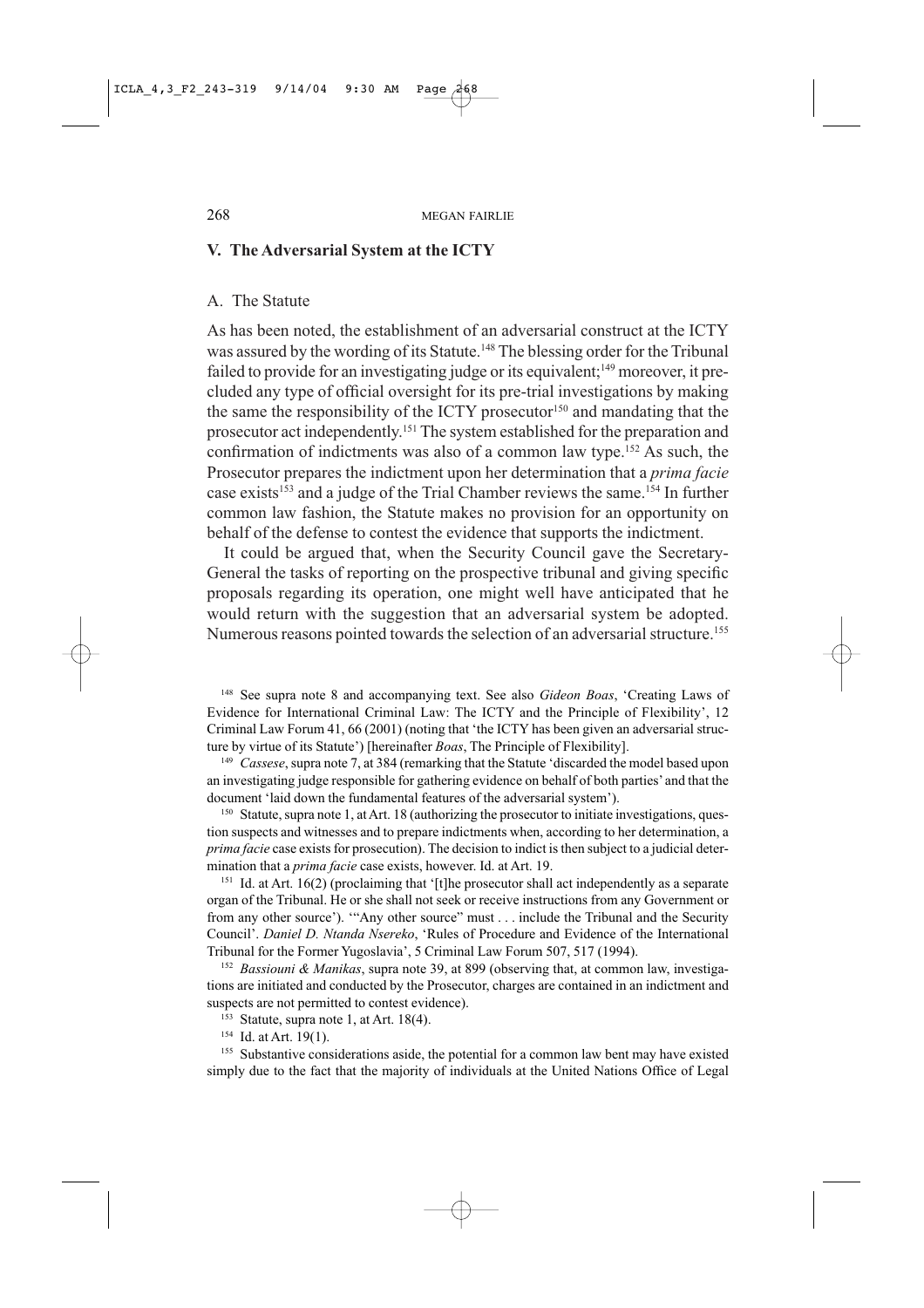As 'it is generally accepted that the adversarial system is more suitable when it comes to offering protection to the rights of the accused',<sup>156</sup> the increased importance ascribed to those rights in the aftermath of World War II supported the selection of the system. This approach is also consistent with the fact that, as a derivative of the Security Council, the Tribunal ought to 'practice what the United Nations preaches' and provide 'fair criminal proceedings that may be emulated by member states'.<sup>157</sup> Along these lines, it is not negligible that the Draft Statute of the United Nations International Law Commission (ILC) for an International Criminal Court provided for an adversarial process.<sup>158</sup> Accordingly, given the fact that 'international and regional human rights law affecting criminal justice have clearly evolved in the direction of an adversaryaccusatorial system of justice',<sup>159</sup> and that, as a 'human rights tribunal', the ICTY is 'mandated to provide a model of enlightened justice',<sup>160</sup> many signs

Affairs (OLA), who prepared the Secretary-General's report, came from common law systems. Bassiouni & Manikas, supra note 39, at 863. See also Johnson, supra note 39, at 115 (remarking that interested States were able to influence the process of drafting the proposal by making recommendations to the OLA and that, as a result, power and influence on the process went unchecked and prevented the creation of a legislative history). Johnson also observes that this method of drafting the Statute had political advantages for the three most interested of the Security Council's Permanent Members (France, the United Kingdom and the United States). With this approach, the States were better able influence the outcome of the report than they would in an open debate, with the added benefit of confidentiality. '[T]he limited amount of time, the lack of public discussion and the omnipresence of the Security Council member States in the OLA drafting process meant that the practical solution was to follow the suggestions of the great powers . . .' Id. at 131-32.

<sup>156</sup> Zappalà, supra note 15, at 16.

 $157$  Nsereko, supra note 151, at 510.

<sup>158</sup> Kai Ambos, 'International Criminal Procedure: "adversarial", "inquisitorial" or "mixed?", 3 International Criminal Law Review 1, 5 (2003). 'The initial work done by the ILC in 1992 was an influence upon the ICTY Statute'. Johnson, supra note 39, at 150 (noting that it provided the drafters of the ICTY Statute with a model against which they could test their own ideas).

<sup>159</sup> Bassiouni & Manikas, supra note 39, at 864. (pointing to 'contemporary developments' in the field of human rights, including the growth of international and European standards, as well as adversarial style modifications that have been made to domestic criminal systems in order to comply with those standards). See also Van Kessel, supra note 17, at 802 (remarking that '[i]nspired by the [European] Court of Human Rights, ... Continentals have been moving toward more adversary forms of procedure'). The assertion that human rights law has fostered a movement toward adversarial criminal procedure is also supported by the subsequent establishment of International Criminal Court (ICC), created pursuant to the Rome Statute of the International Criminal Court, Adopted at the United Nations Diplomatic Conference of Plenipotentiaries, 17 July 1998, United Nations Document A/CONF.183/9 (1998). The ICC also adopted an adversarial-accusatorial framework, a decision 'motivated by a desire to protect the rights of the accused'. M. Cherif Bassiouni, 'Negotiating the Treaty of Rome on the Establishment of an International Criminal Court', 32 Cornell International Law Journal 443, 465 (1999).

<sup>160</sup> Schabas, supra note 110, at 516 (noting that judges across the globe will be influenced by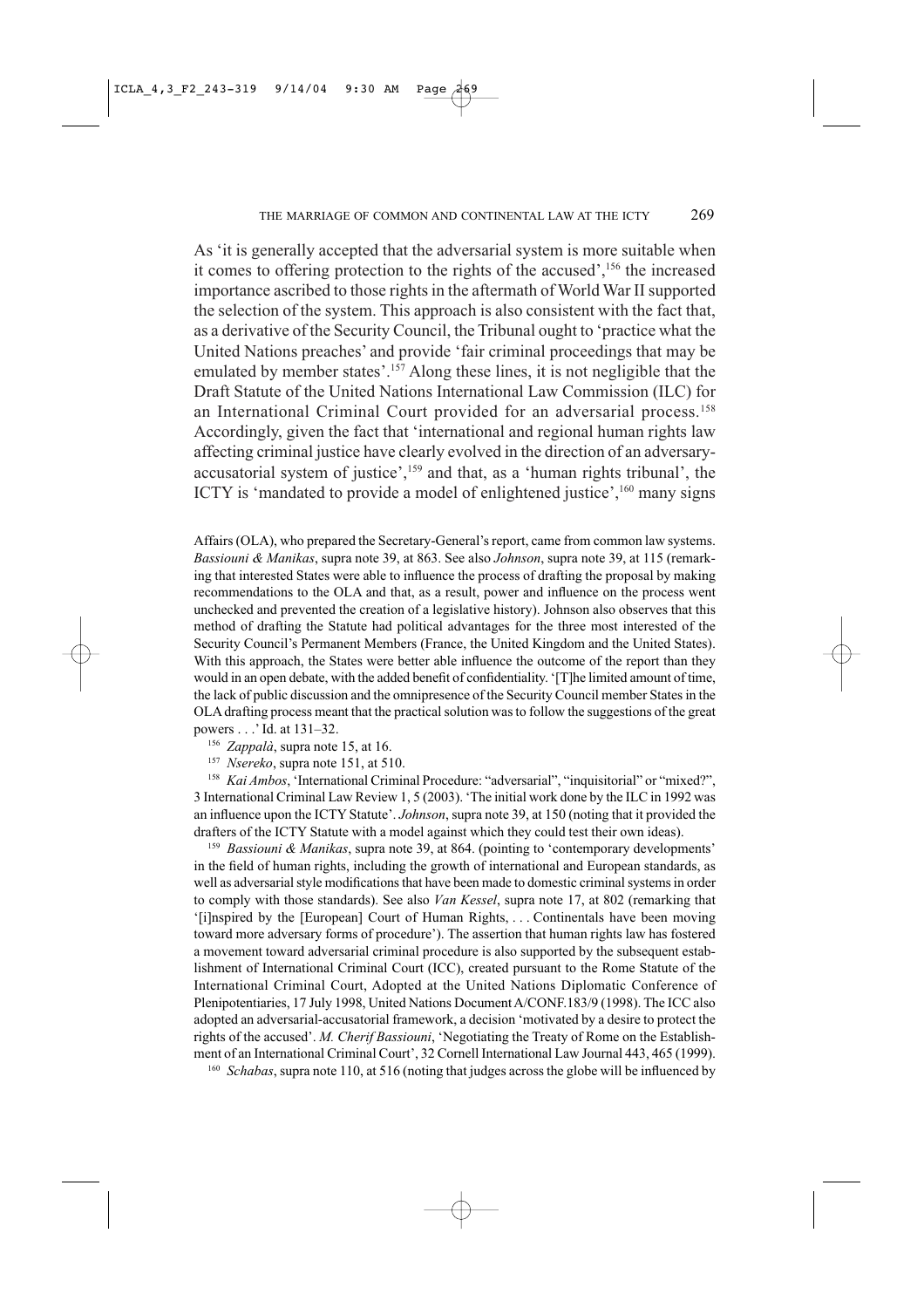pointed to the adoption of the adversarial model. However, the determination as to the manner in which the model would operate was bestowed upon the Tribunal's judiciary.

## B. The Summary of the Rules of Procedure

In accord with the Statute, the judiciary assumed the responsibility of drafting the Rules of Procedure and Evidence for the ICTY. In so doing, the Tribunal elaborated on some of the adversarial elements mandated by the Statute. For example, the Rules detail the investigatory powers bestowed upon the prosecution by delineating the parameters of the conduct of investigations, as well as the rights of suspects during investigation.<sup>161</sup> The common law aspect of the indictment phase was also further specified. The prima facie standard, required by the Statute, is given a fixed definition in the Rules.<sup>162</sup> The Rules also make clear that a formal hearing or an extensive oral proceeding is not required to confirm an indictment.<sup>163</sup> As such, an ex parte hearing on the same, as opposed to what would be required in a continental construct,<sup>164</sup> represents the only pretrial judicial intervention expressly authorized by the original Rules.<sup>165</sup>

In keeping with the common law approach, the Rules also provide that case presentations consist of witnesses called and evidence offered by both the prosecution and defense; in addition, the Rules require that witnesses shall be sub-

the Tribunal's approaches to criminal law). See also Michaïl Wladimiroff, 'The Rights of Suspects and Accused', in 1 Substantive and Procedural Aspects of International Criminal Law: The Experience of International and National Courts 419, 430 (Gabrielle Kirk McDonald & Olivia Swaak-Goldman, eds., 2000) (remarking that the Tribunal 'should ensure the right to a fair trial in accordance with the highest UN and other international standards at all stages of the proceedings').

<sup>161</sup> ICTY RPE, R.39, R.42, United Nations Document IT/32 (1994).

<sup>162</sup> Id. at R.47(A) (providing that a *prima facie* standard is met when 'the Prosecutor is satisfied that there is sufficient evidence to provide reasonable grounds for believing that a person has committed a crime within the jurisdiction of the Tribunal'). See 1 Morris & Scharf, supra note 6, at 202–03 (discussing the intentional omission of a definition in the Statute).

<sup>163</sup> 1 Morris & Scharf, supra note 6, at 204. See also ICTY RPE, R.47(C),(D) United Nations Document IT/32 (1994) (providing that the indictment and supporting materials be forwarded to one of the Judges of the Trial Chamber and that a date be set for the Judge to hear from the Prosecutor on the indictment prior to its confirmation or dismissal).

<sup>164</sup> See supra notes 39–40, and accompanying text. The continental/common law divide is heightened by the fact that the indictment remains private until the confirmation. ICTY RPE, R.52, United Nations Document IT/32 (1994). In addition, an indictment that has been confirmed may remain secret until such time as it has been served, if necessary in the interest of justice. Id. at R.53.

<sup>165</sup> ICTY RPE, R.47(D), United Nations Document IT/32 (1994). See also Zappalà, supra note 15, at 23.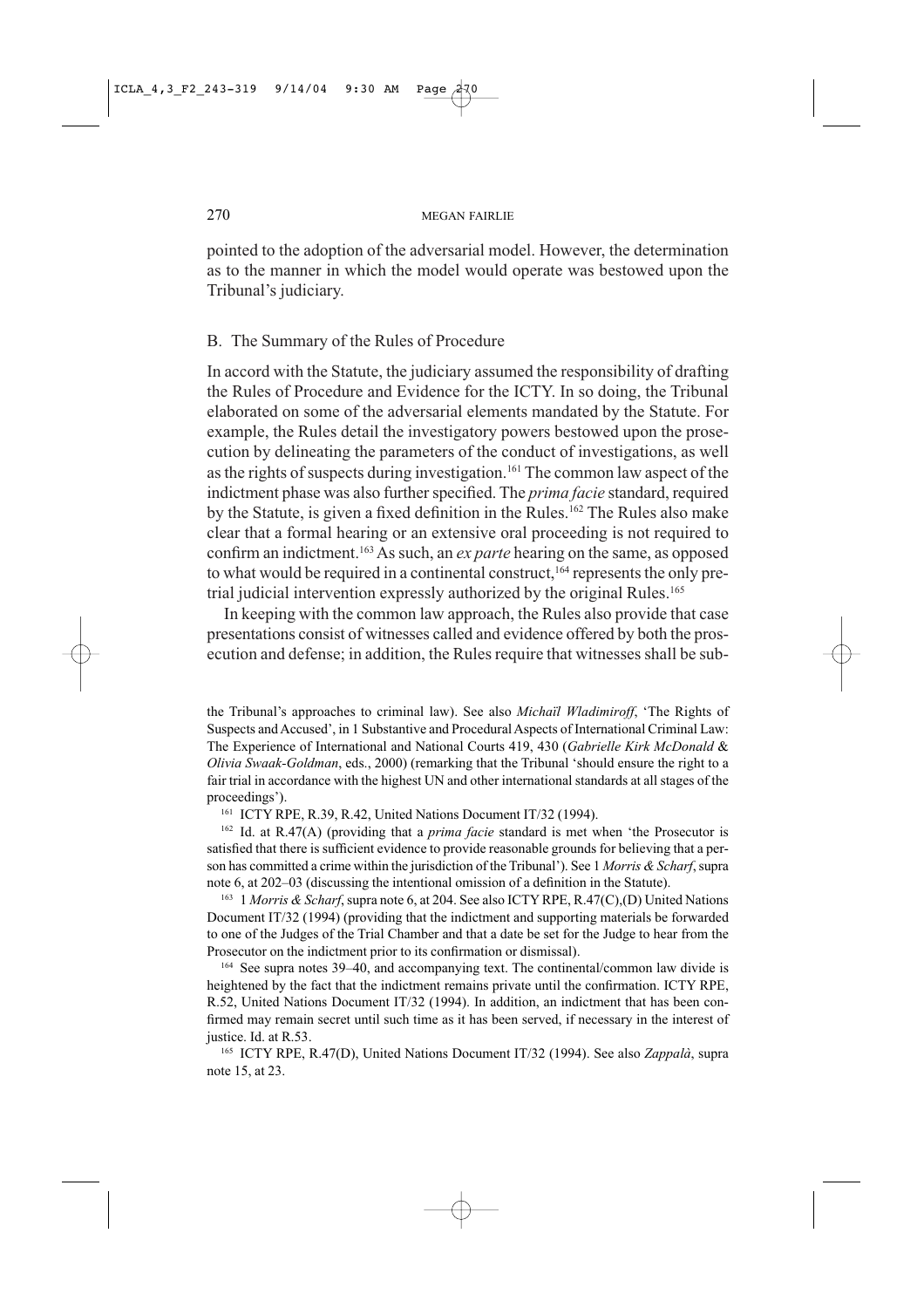ject to examination-in-chief, cross-examination and re-examination by the parties.<sup>166</sup> The Rules also impose no affirmative duty upon the prosecutor to seek out exculpatory evidence, though disclosure of such evidence is required if known to him.<sup>167</sup> Objectivity, so central in continental criminal proceedings at both the pre-trial and trial stage, is noticeably absent. The Tribunal's participants and observers alike have commented the adversarial nature of the  $ICTY<sup>168</sup>$ 

In the Summary of the Rules of Procedure, released in February of 1994 and given by then-president of the Tribunal, Antonio Cassese, the procedures adopted by the Tribunal are avowed to be 'largely adversarial.<sup>169</sup> The Summary attributes the adoption of an adversarial nature for the Tribunal's proceedings, over that of an inquisitorial type, to 'the limited precedent of the Nuremberg and Tokyo Trials' and the need for the judges of the ICTY 'to remain as impartial as possible'. <sup>170</sup> As the forthcoming assessment reveals, however, '[I]awyers and commentators should guard against too readily assuming that the Judges adopted a modified adversarial system for the [Tribunal.]'<sup>171</sup>

#### 1. Nuremberg and Tokyo Precedents

In assessing the statement made by then-President Cassese, the reference to Nuremberg and Tokyo certainly deserves attention. It is widely known that the two tribunals have, since the time of their creation to the present day, suffered from severe criticism and allegations of 'victors' justice'.<sup>172</sup> Accordingly, it

<sup>166</sup> ICTY RPE, R. 85, United Nations Document IT/32 (1994) (providing also, consistent with the adversarial construct, that evidence for the prosecution be presented first).

 $167$  Id. at R.68.

<sup>168</sup> See, e.g., Safferling, supra note 7, at 223 (noting that the structure of the Tribunal's procedure is along the lines of the Anglo-American system and that the role of the prosecutor strongly resembles that of its counterpart in adversarial procedural systems). See also, Louise Arbour, 'The Status of the International Criminal Tribunals for the Former Yugoslavia and Rwanda: Goals and Results', 3 Hofstra Law and Policy Symposium 37, 46 (1999) (observing that the Tribunal is 'completely dominated by the Anglo-American system').

<sup>169</sup> Statement of the President, supra note 9, reprinted in 2 Morris & Scharf, supra note 6, at 649.

 $170$  Id. at 650.

<sup>171</sup> Rod Dixon, 'Developing International Rules of Evidence for the Yugoslav and Rwanda Tribunals', 7 Transnational Law and Contemporary Problems. 81, 97 (1997). The author proceeds to note that despite the fact that certain rules 'have an adversarial inclination, they simultaneously reflect civil law characteristics'. Id. at 98.

<sup>172</sup> 'The backlash against the Nuremberg and Tokyo war crimes tribunals began even before those trials ended and continues to this day as judges, lawyers and academics decry the imposition of "victors" justice', the application of retroactive laws and the denial of procedural rights essential to a fair trial'. 'Developments in the Law - International Criminal Law: Fair Trials and

271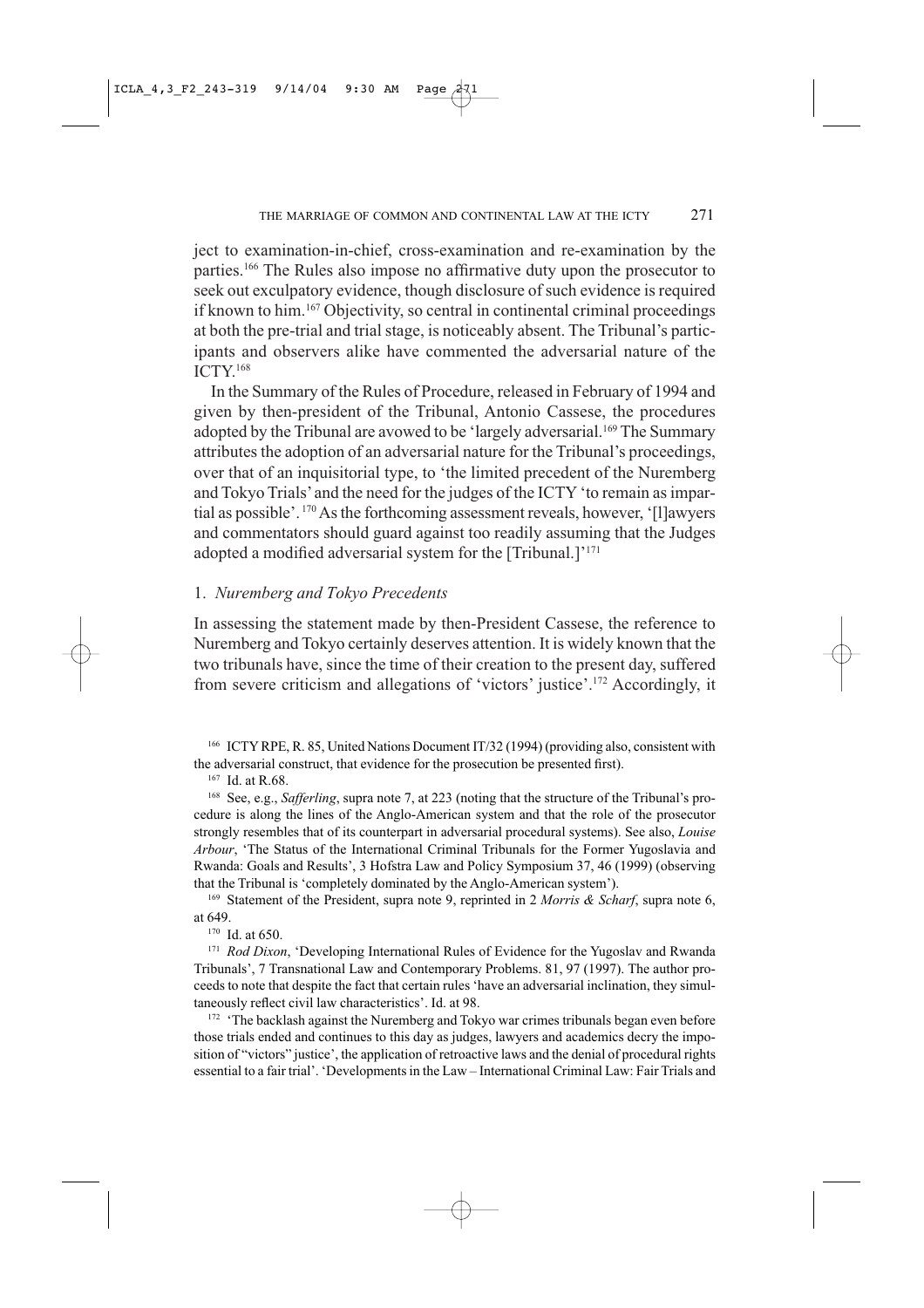may seem puzzling that the Summary positively cites the Tribunal's forerunners in support of its decision to adopt a similar construct.<sup>173</sup> Had the Tribunal endorsed the procedures employed at Nuremberg and Tokyo carte blanche, this allusion would have been very troubling indeed. However, it appears that the rationale behind the reference to these two predecessors to the ICTY is that there is an inherent advantage in experience. In drafting the rules that would ultimately govern its procedures, the judges were able to capitalize on a benefit that was absent in London in 1945: the resource of lessons learned by its predecessors. Thus, the judiciary was in a position to take advantage of the ability to enhance the prior attempts at international criminal justice. In effect, it could be said that the Tribunal took on board the words of Robert Jackson, who was 'consoled by the fact that in proceedings of this novelty, errors and missteps may also be instructive to the future'.<sup>174</sup>

This explanation for the Summary's reference to Nuremberg and Tokyo can be supported. Prior to the drafting of the Rules, then-future President Cassese had occasion to interview a former Tokyo judge. Throughout the course of this interview, Judge Röling informed Cassese of certain failures that can be attributed to the post World War II Tribunals, giving particular regard to the issue of inequality of arms and non-disclosure of documents at the trials.<sup>175</sup> These shortcomings provoked Judge Röling to remark that the 'Anglo Saxon system provides "only a veneer of fairness, not true fairness".<sup>176</sup> One can clearly see the effect of this interview reflected not only in the Rules, but also in Cassese's Summary of them. The President emphasizes the fact that the Rules ensure equality of arms and reciprocal disclosure, as well as the fact that these provisions represent an improvement from the proceedings at Nuremberg and Tokyo.<sup>177</sup> Thus, as opposed to embarking on a new and unknown path in the

the Role of International Criminal Defense', 114 Harvard Law Review 1982, 1982 (2001) [hereinafter Developments in the Law].

<sup>173</sup> 'The reference to Nuremberg and Tokyo as precedents is not very compelling'. *Orie*, supra note 50, at 1464 (citing, instead, the American influence on the Rules).

<sup>174</sup> Robert H. Jackson, Report to the President, 7 Oct. 1946.

<sup>175</sup> Orie, supra note 50, at 1461. (quoting Cassese's interview of Judge Röling as excerpted from B.V.A. Röling, The Tokyo Trial and Beyond: Reflections of a Peacemonger 51 (1993)). Citing the fact that the prosecution was in possession of all the documents, had the manpower to prepare its case and that the defense was clearly in an inferior position, Röling maintained that '[t]he Anglo Saxon Party system may have its advantages, but it can only work effectively if there is a certain equality of arms between the parties. That was not the case in the post war trials'. Id.

 $176$  Id.

<sup>177</sup> 'We have made considerable efforts to put both the prosecution and defence on the same footing, with full disclosure of documents and witnesses by both sides, so as to safeguard the rights of the accused and ensure a fair trial. In this respect, we have made a conscious effort to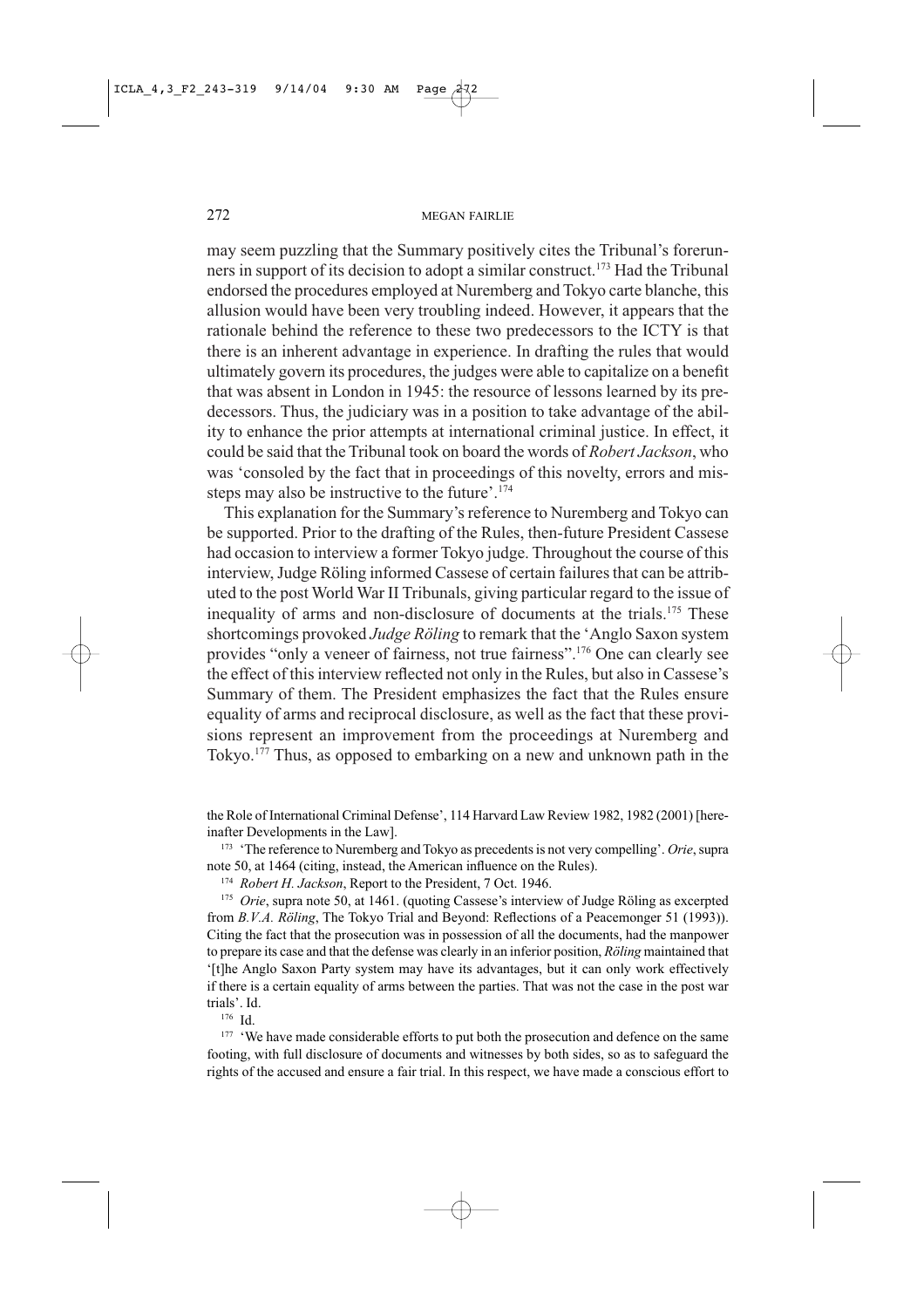practice of international criminal justice, a case is created for the continued use of an adversarial approach. In this respect, the antecedents to the ICTY afford its judiciary the opportunity to learn from past mistakes in an effort to fine-tune the process at the Tribunal.

## 2. Judicial Impartiality

The second reason cited for employing a largely adversarial approach at the Tribunal is the need for judicial impartiality. According to the Summary of the Rules of Procedure, '... in order for us, as judges to remain as impartial as possible, we have adopted a largely adversarial approach to our procedures, rather than the inquisitorial approach found in continental Europe and elsewhere'.<sup>178</sup> Thus, the Summary not only aligns judicial impartiality with the adversarial system, it does so in a manner that suggests that the adversarial approach is superior in this regard to that which is known in the continental system. Arguably, this position seems peculiar; our review of the continental system certainly shows that its judges are meant to be nothing if not impartial.<sup>179</sup> One is left then to engage in a careful evaluation of the aspects of the two systems to discover that which would inspire this contention on behalf of the then-president of the Tribunal.

#### (a) *Judicial Passivity*

The first logical step in this inquiry is to establish that which is deemed to comprise judicial impartiality in the adversarial system. According to Damaška, the traditional common law understanding of the same developed 'against the background of a competitive factfinding process'.<sup>180</sup> Accordingly, in the adversarial system, judicial impartiality manifests itself in judicial passivity: 'it is risky for a third party to intervene in the forensic contest without appearing to offer assistance to one or the other litigant'.<sup>181</sup> In fact, judicial passivity plays such a seminal role in the adversarial process, that it is essential to Damaška's definition of the adversary system as a whole.<sup>182</sup> Further, judicial passivity in

make good the flaws of Nuremberg and Tokyo'. Statement of the President, supra note 9, reprinted in 2 Morris & Scharf, supra note 6, at 650.

178 Statement of the President, supra note 9, reprinted in 2 Morris & Scharf, supra note 6, at 650 (appearing in a subsection titled 'The adversarial system versus the inquisitorial system').

- <sup>179</sup> See generally supra at II.
- <sup>180</sup> Damaška, The Uncertain Fate, supra note 31, at 851.

<sup>181</sup> Id. This is consistent with the adversarial construct: 'If the structure of the proceeding is envisaged as a dispute between two parties, where each of them bears the burden of proving the facts stated in court, any official adducing of evidence will indeed inevitably help one of the two sides'. Elisabetta Grande, 'Italian Criminal Justice: Borrowing and Resistance', 48 American Journal of Comparative Law 227, 245 (2000).

<sup>182</sup> The adversary system is one wherein 'procedural action is controlled by the parties and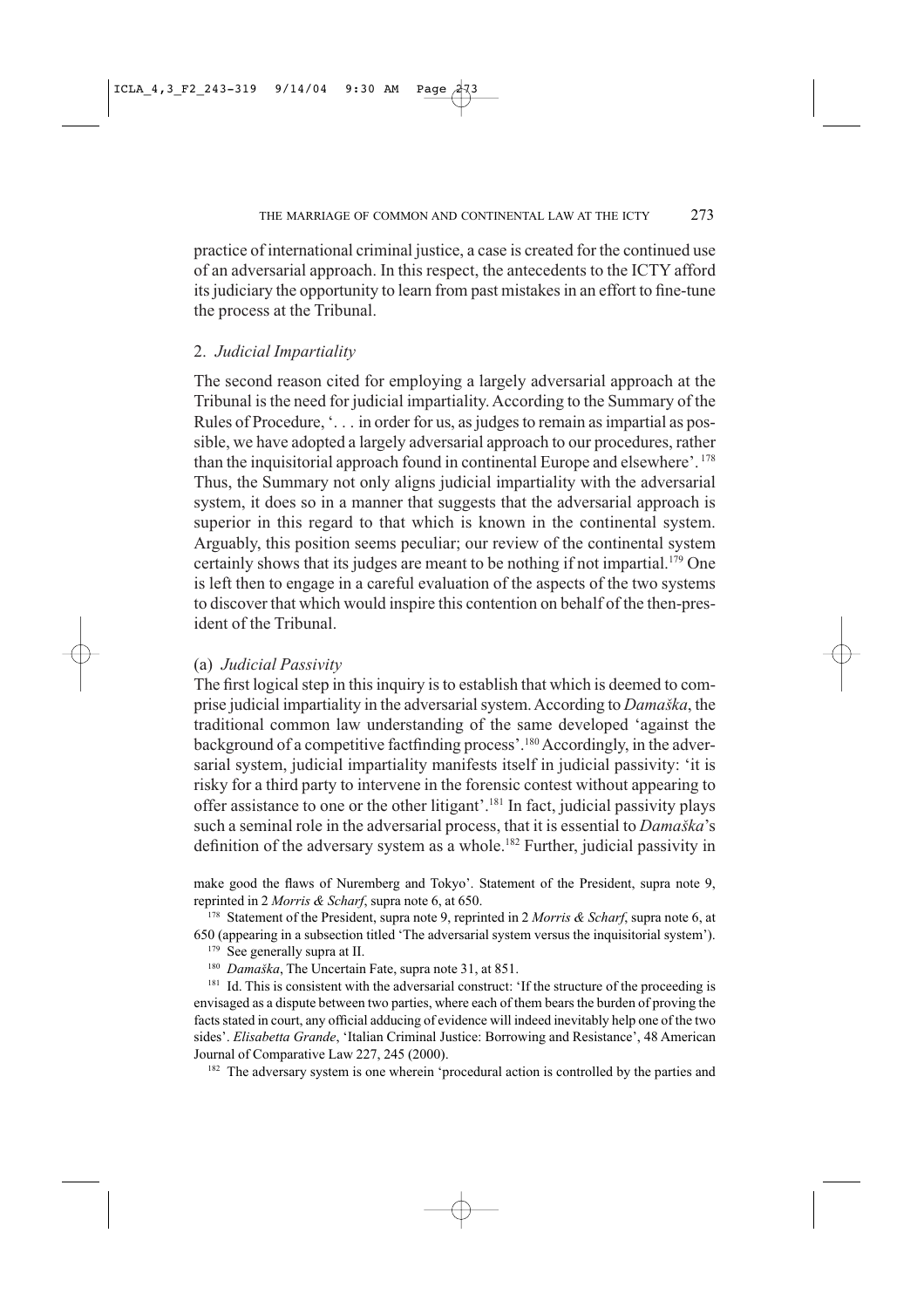the common law is a pivotal element with regard to neutrality: it is symbolic of the 'defendant's protection against official abuses of power'.<sup>183</sup>

While some critics have asserted that those who associate judicial passivity with impartiality misunderstand the matter and betray an adversarial bias, this itself is a misconception.<sup>184</sup> The argument goes that a continental judge can be very active and remain impartial and, therefore, equating impartiality with passivity reveals a prejudice against that which is continental.<sup>185</sup> However, it is submitted that, in the adversarial context, impartiality is not 'confused' with passivity; rather, the two are integrally related based on the system of justice employed. This argument does not allege that judges cannot be active and impartial in a continental or other alternative system, rather that activity undermines impartiality in a competitive construct wherein the judge sits as 'umpire', regulating the activities of the two contestants. The importance of this cannot be overstated: a 'judge's questioning may confer an unintended advantage upon one party that the lawyer could not have obtained otherwise and that the opposing party cannot counteract during the trial'.<sup>186</sup>

The potential for this difficulty may be exacerbated when judges sit not only to determine questions of law, but also as triers of fact: responsibility for factfinding may well entice judges to intervene not simply to elucidate that which is unclear, but to develop evidence as well.<sup>187</sup> In his assessment of the Rules, Nsereko cautions against this, expressing the hope that the Tribunal's judges will leave witness interrogation to the parties and ask questions only to clarify ambiguities.<sup>188</sup> He notes that to act otherwise might impinge on the appearance of impartiality, hinder the judges' ability to remain objective and detached, and may intimidate or unduly influence the statements of the witnesses.<sup>189</sup> These very difficulties emerged in Italy after the country's 1988 decision to alter its traditionally inquisitorial system by adopting an essentially adversarial con-

the adjudicator remains essentially passive'. Grande, supra note 181, at 249 (quoting Mirjan Damaška, Evidence Law Adrift 74 (1997)).

<sup>183</sup> Grande, supra note 181, at 251.

<sup>184</sup> See, e.g., *Ellen E. Sward*, 'Values, Ideology and the Evolution of the Adversary System', 64 Indiana Law Journal 301, 321 n. 96 (1989).

 $185$  Id.

<sup>186</sup> Doran, Jackson & Seigel, supra note 71, at 37 n. 157 (quoting Stephen A. Saltzburg, 'The Unnecessarily Expanding Role of the American Trial Judge', 64 Virginia Law Review 1, 55  $(1978).$ 

<sup>187</sup> John D. Jackson and Sean Doran, 'Conventional Trials in Unconventional Times', 4 Criminal Law Forum 503, 513 (1993) (noting that judicial intervention for the purpose of clarification fits acceptably within the 'adversarial ideal').

<sup>188</sup> Nsereko, supra note 151, at 538.

<sup>189</sup> Id. at 538-539.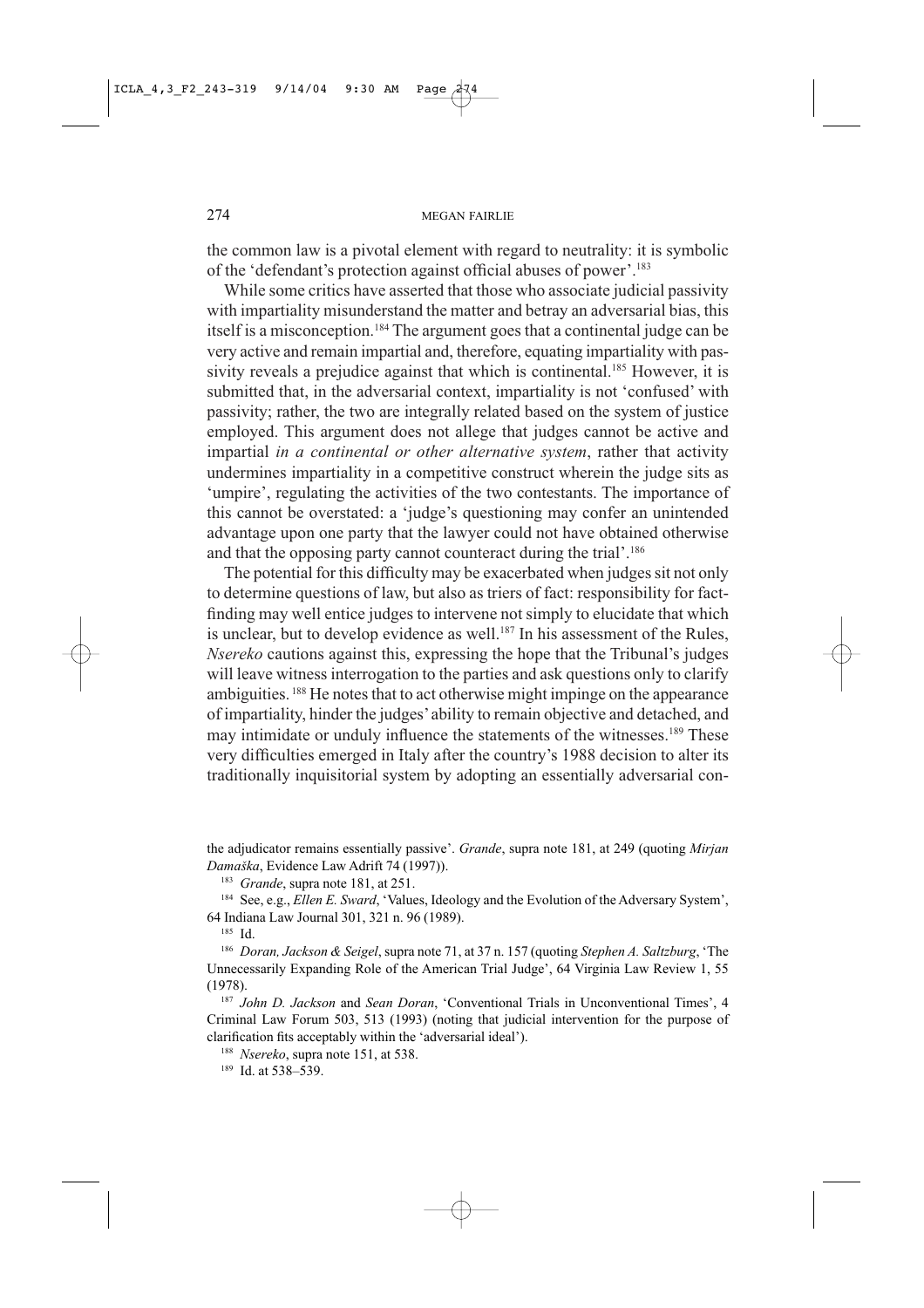struct.<sup>190</sup> There, judges raised on the 'official-dominated search-for-truth approach' fought against and defeated the imported adversarial approach; as one critic put it, the 'judges' cognitive needs regained predominance over the fairness of the trial'.<sup>191</sup>

The Italian experience also provides another good example at to why judicial activity may be dangerous in an adversarial construct. As a result of the country's 'transplant' of an adversarial system for criminal trials, pre-trial access to the prosecution's dossier was drastically altered: under the new Code, the trial judges receive some but not all of the case file.<sup>192</sup> The result is a situation wherein counsel know more of the facts of the case than the judge who, 'partially informed and innocent of details', may be turned into 'a blind and blundering intruder' in the area of evidence development.<sup>193</sup> In sum, one is left with a scenario wherein the examination of evidence is less efficient. judicial activity may create bias or the impression of bias and traditional continental truth finding is hindered: '[t]he result seems to be the worst of both worlds'.<sup>194</sup>

Consequently, in light of the set-up adopted at the ICTY, to observe that the implications of this assessment are troubling is likely to understate the matter. As an initial matter, considered in the context of the foregoing, it is not only difficult but impossible to establish a link between the Tribunal's choice of an adversarial approach with judicial impartiality. Straying from the common law construct, the Rules adopted by the Tribunal confer upon its trial judges the authority to play an active role in evidence development. The Summary describes this ability as one of two 'important adaptations to that general adversarial system'.<sup>195</sup>

<sup>190</sup> 'One of the most significant reforms attempted in the new Code is the restructuring of criminal trials along adversarial lines'. Pizzi & Marafioti, supra note 22, at 5. Italy's adoption of an adversarial construct contributed to *Bassiouni's* assertion that international criminal justice has evolved in an adversarial direction. See supra note 159 and accompanying text.

<sup>191</sup> Grande, supra note 181, at 251. '[L]awyers accustomed to a purely civil law system may have trouble adapting to adversarial procedures'. Pizzi & Marafioti, supra note 22, at 6. Though, due to the 1988 changes, some have reclassified the Italian system as an example of the common law model, the reaction of the judiciary to the importation of the adversarial system, along with legislative changes, have showed a tendency away from the accusatorial and a return to the inquisitorial. Orie, supra note 50, at 1441 n. 5.

<sup>192</sup> Pizzi & Marafioti, supra note 22, at 13-14 (noting that the trial judges receive the charging documents, physical evidence and evidence 'frozen' under judicial supervision). But see Grande, supra note 181, at 251 (asserting that 'trial judges . . . know of the prosecution's dossier only what the parties want them to be aware of').

 $193$  Damaška, Uncertain Fate, supra note 31, at 850 (remarking, also, that the judge could thus disrupt the interrogation strategies of counsel).

<sup>194</sup> Grande, supra note 181, at 251.

<sup>195</sup> Statement of the President, supra note 9, reprinted in 2 Morris & Scharf, supra note 6, at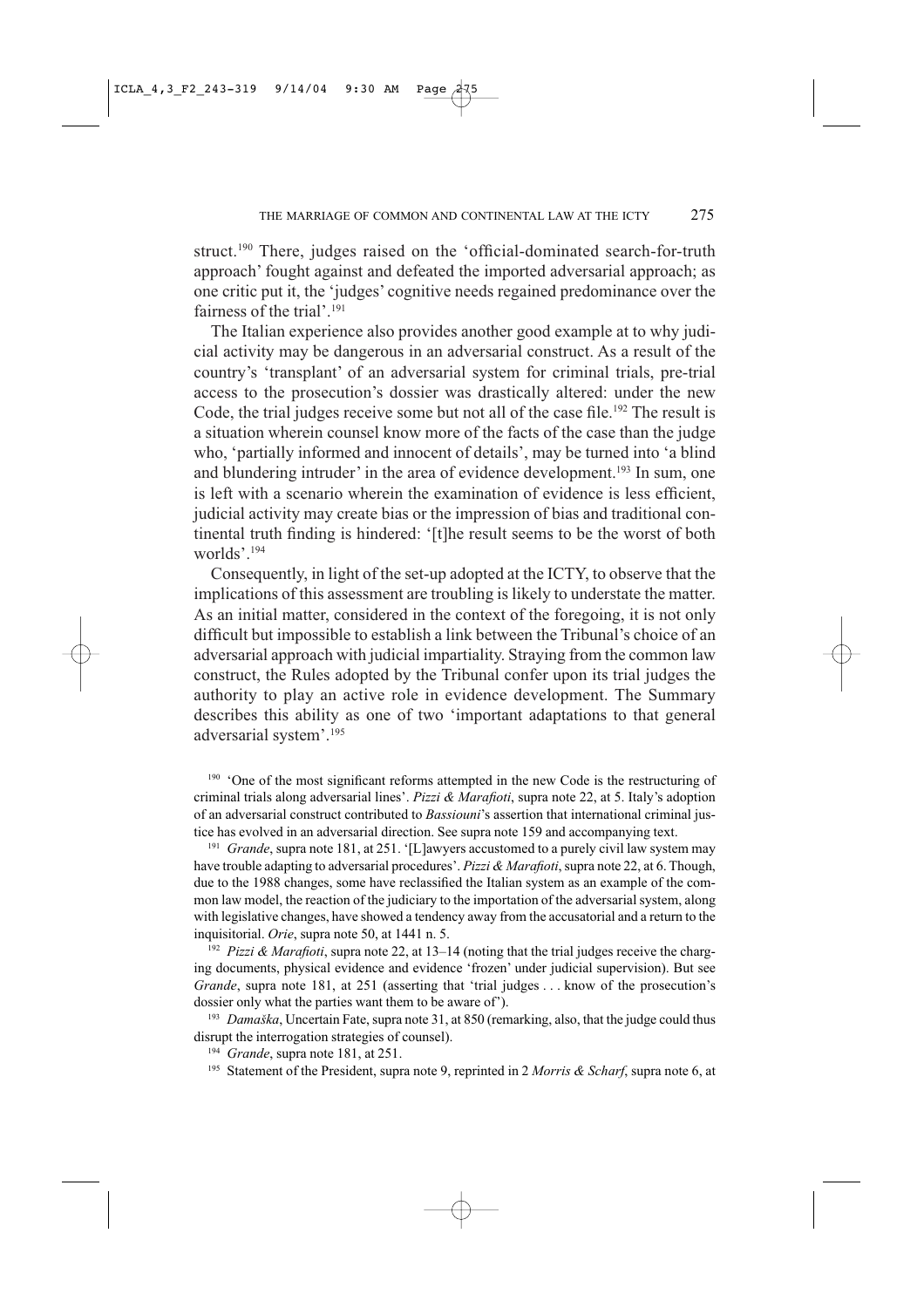Pursuant to the Rules, trial judges may order the production of additional or new evidence *proprio motu*;<sup>196</sup> they may also question witnesses for the prosecution or defense at any stage.<sup>197</sup> These provisions not only fail to comply with impartiality as it is defined in the adversarial system, the reasons cited for their presence in the Rules also belie a general assertion of impartiality. The Summary explains that these rules are necessary in order to ensure the judiciary's full satisfaction with the evidence on which they will make their determinations and 'to ensure that the charge has been proved beyond reasonable doubt'.<sup>198</sup> This explanation is entirely incompatible with an adversarial construct and its latter half unquestionably portrays a 'conviction centered' bias. In the 'contest theory', it is well accepted that a charge that has not been proven beyond a reasonable doubt is synonymous with the prosecution's failure to meet its burden;<sup>199</sup> the result is an acquittal. As we have seen, judicial intervention in an adversarial construct naturally serves to shift the delicate balance of power in trial proceedings and, disturbingly, the Summary's rationale for authorizing activism implies that its beneficiary will be the prosecution.<sup>200</sup> This inference is strengthened as the Summary goes on to note that the authorized activism will 'minimise the possibility of a charge being dismissed on technical grounds for lack of evidence'.<sup>201</sup> With respect, lack of evidence does not constitute 'technical grounds' for dismissal, as that term is commonly understood.<sup>202</sup> Rather, a lack of evidence produced at trial means that an accusation

650–51. The other adaptation, the absence of technical rules governing the admissibility of evidence, is discussed infra at V.

<sup>196</sup> ICTY RPE, R.98, United Nations Document IT/32 (1994). According to one source, this Rule responds directly to the concerns expressed by judges who served at the Tokyo Tribunal The jurists felt stilted in the proceedings and would have preferred an opportunity to have access to additional evidence. 1 Morris & Scharf, supra note 6, at 258. The source of this discontent appears to relate directly to the continental/common law divide regarding the issue of truth.

<sup>197</sup> ICTY RPE, R.85(B), United Nations Document IT/32 (1994).

<sup>198</sup> Statement of the President, supra note 9, reprinted in 2 Morris & Scharf, supra note 6, at 651.

<sup>199</sup> See, e.g., *Nsereko*, supra note 151, at 537–538 (noting that, at common law, 'a court may acquit the accused at the close of the prosecution's case if . . . the prosecution fails to prove all the essential elements of the offense charged, ... or the prosecution evidence is so fragmentary as to be unsafe of belief'.

<sup>200</sup> A similar conclusion is reached by *Johnson*, supra note 39, at 120 (remarking on the ability of the judiciary to order the production of new evidence, *Johnson* notes, 'it is only brought out if the prosecutor has not, it would seem, met her level of proof').

<sup>201</sup> Statement of the President, supra note 9, reprinted in 2 *Morris & Scharf*, supra note 6, at 651.

<sup>202</sup> Rather, this expression generally connotes a situation wherein exclusionary rules preclude a party from introducing an otherwise reliable, inculpatory and critical piece of evidence. See generally *Barry F. Shanks*, 'Comparative Analysis of the Exclusionary Rule and Its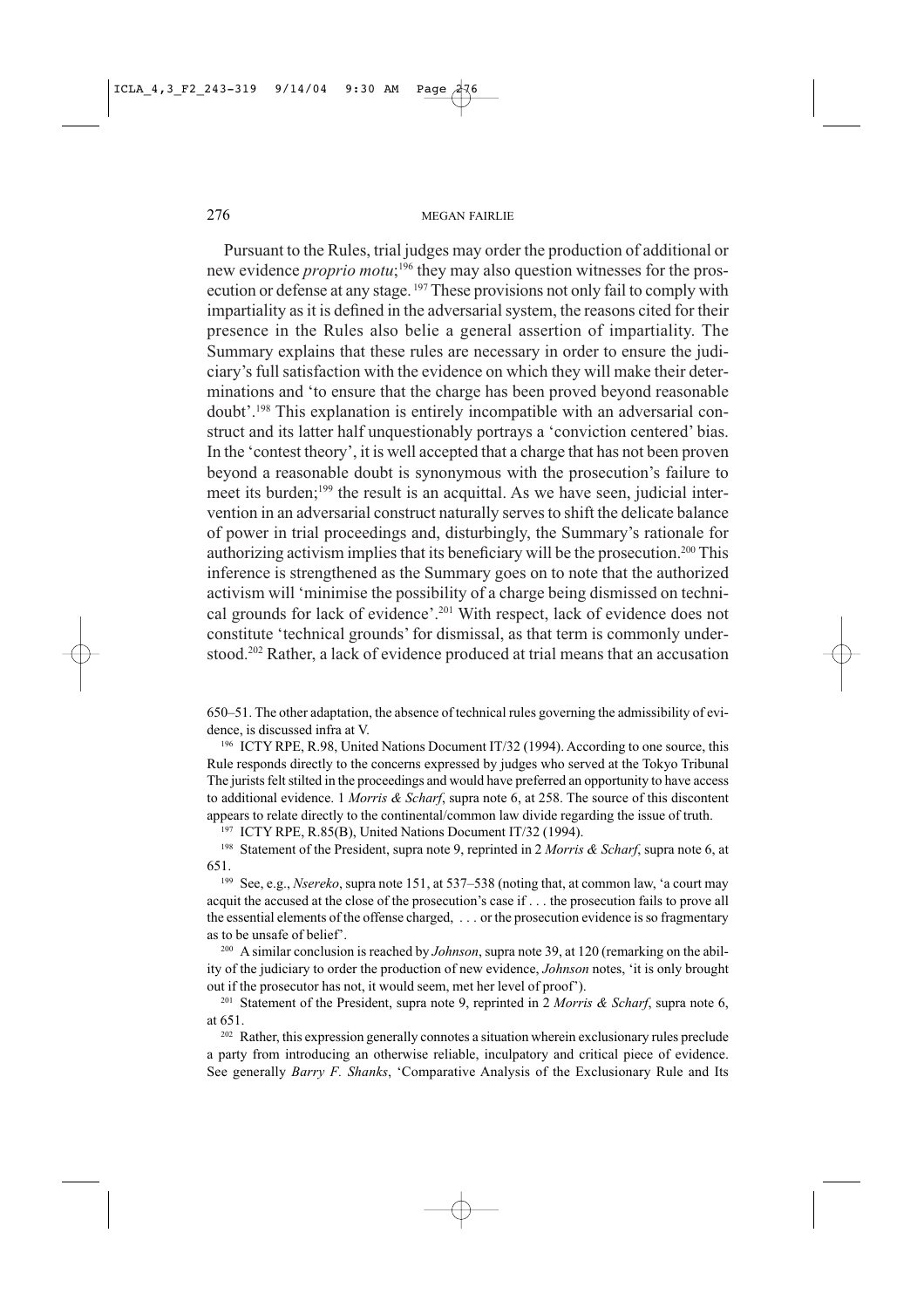of a criminal nature has not been substantiated. To assume otherwise runs counter to the internationally recognized principle of the presumption of innocence.<sup>203</sup>

The Summary further maintains that judicial intervention best serves the interest of justice in the international sphere and that 'the diminution, if any, of the accused's rights is minimal by comparison'.<sup>204</sup> But, given the adversarial construct of the Tribunal and the types of crimes that fall within the purview of its jurisdiction, it is fair to question this assertion. It has been observed that 'the outrage provoked by the commission of crimes could tempt lawyers and judges to approve carelessness toward, or disregard for, the legality of their efforts of suppressing crime'.<sup>205</sup> This problem can only be exacerbated by the gravity of the crimes over which the Tribunal has subject matter jurisdiction.<sup>206</sup> Accordingly, given the competitive construct at the ICTY, one can hardly think of a better reason why prosecutors need to be watched and judges need to be passive.<sup>207</sup> In such a forum, the arguably most vital role of the judiciary is that of protector against official abuse of power<sup>208</sup> by applying the rules of

Alternatives', 57 Tulane Law Review 648 (1983). See also Kenneth Williams, 'Do We Really Need the Federal Rules of Evidence?' 74 North Dakota Law Review 1, 17 (1998) (noting that, as the decisions of international tribunals tend to affect thousands of individuals as well as international relations, '[t]he court is therefore reluctant to allow a case to turn upon a technical rule of evidence').

<sup>203</sup> Universal Declaration, supra note 138, at Art. 11; International Covenant of Civil and Political Rights, entered into force 23 Mar. 1976, Art. 14(2), 999 United Nations Treaty Series 171 [hereinafter ICCPR]; European Convention for the Protection of Human Rights and Fundamental Freedoms, entered into force 3 Sept. 1953, Art. 6 (2), 213 United Nations Treaty Series 221 [hereinafter European Convention], American Convention on Human Rights, entered into force 18 July 1978, Art. 8(2), 1144 United Nations Treaty Series 123[hereinafter ACHR], African Charter on Human and People's Rights, adopted on 15 Sept. 1994, Art. 7(1)(b), Organization of African Unity Document CAB/LEG/67/3, 21 International Legal Materials 58 [hereinafter African Charter]; Universal Islamic Declaration of Human Rights, 19 Sept. 1981, Art. III (1982) 4 European Human Rights Reports 433.

<sup>204</sup> Statement of the President, supra note 9, reprinted in 2 *Morris & Scharf*, supra note 6, at 651.

<sup>205</sup> Mia Swart, 'Ad Hoc Rules for Ad Hoc Tribunals? The Rule-Making Powers of the Judges of the ICTY and ICTR', 18 South African Journal on Human Rights 570, 577 (2002).

<sup>206</sup> Id. An accused appearing before the Tribunal will have been charged with one or more of the following crimes: grave breaches of the Geneva Convention of 1949, violations of the laws or customs of war, genocide and crimes against humanity. Statute, supra note 1, at Arts. 2–5.

<sup>207</sup> This is particularly true in light of the observation that '[a]n *ad hoc* court is by nature mission-oriented, and missionaries (judges, prosecutors and administrators) tend to form a sense of camaraderie and community'. Developments in the Law, supra note 172, at 1995 (noting that this can lead to a less obvious form of bias with regard to prosecutions at the Tribunal).

<sup>208</sup> See, e.g., *Grande*, supra note 181, at 251.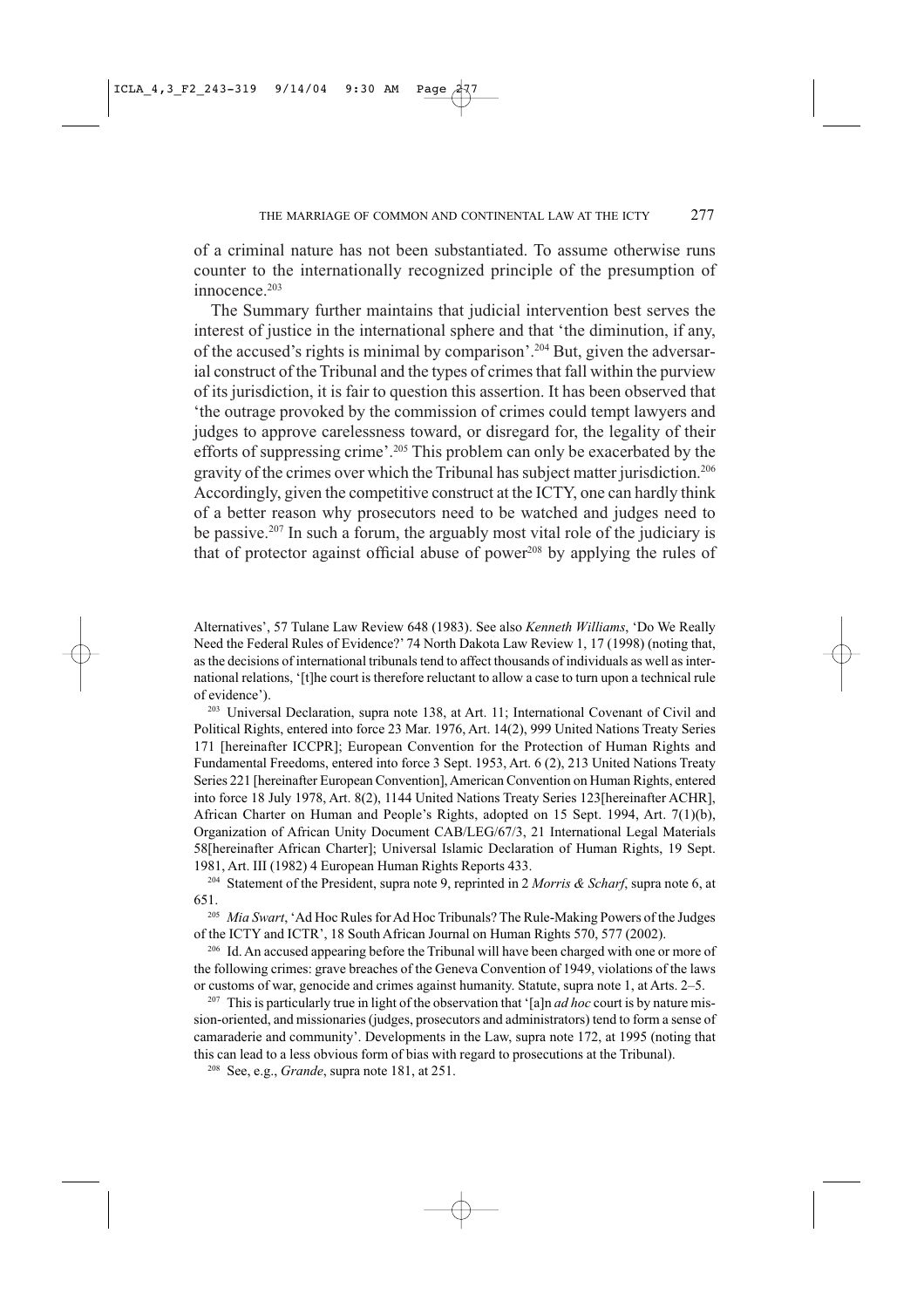procedure with a necessary detachment; one who 'descends into the arena', is 'liable to have his vision clouded by the dust of the conflict'.<sup>209</sup>

In addition, the absence of judicial passivity at the ICTY gives rise to the question of whether, like the Italian experience, the lack of or limited access to case information pre-trial<sup>210</sup> would result in judicial intervention that is inefficient and a scenario wherein truth-finding is hampered. Thus, the authorization of judicial intervention at the ICTY is an 'important adaptation' to the Tribunal's general adversarial system whose effect should not be overlooked. Far from operating to ensure impartiality, it actually calls the same into question. As a result, one can assume that the impartiality referenced in the Summary is not a by-product of the 'passive' role played by common law judges. If this were so, the cited need for neutrality would be emasculated by the extensive powers conferred upon the judges of the ICTY by its Rules. Thus, it seems the reference to judicial impartiality must derive from a comparison of common law and continental procedure that is related to something other than the passive/active dichotomy.

## (b) Pre-Trial Access to Case Information

Though the difference in the level of judicial activity is perhaps the most common distinction made regarding the role played by the judiciary in each system, it is not representative of the only dissimilarity between judicial operation on the continent and that at common law. Another major distinction, affiliated with the active role played by judges in the continental system, is that of pretrial access to case information on behalf of the judiciary. As has been indicated, the continental judge, unlike his common law counterpart, does not approach each criminal case as a *tabula rasa*.<sup>211</sup> This 'blank slate' aspect of criminal proceedings at common law, in which the presiding judge is for the most part unfamiliar with material relating to the pre-trial investigation, is by its very nature 'an effort to preserve neutrality'.<sup>212</sup> In effect, it ensures that any determination of guilt is based solely on evidence that is adduced in the  $contrroom<sup>213</sup>$ 

The idea that pre-trial exposure to the case file or dossier may impede a judge's ability to be impartial is not a novel concept. It is widely acknowledged that exposure to the dossier may result in bias and may inevitably affect a

<sup>&</sup>lt;sup>209</sup> Yuil v. Yuil, 1945 Court of Appeal 15, 20 (1944) (Eng.) (noting also that an active judge 'unconsciously deprives himself of the advantage of calm and dispassionate observation').

<sup>&</sup>lt;sup>210</sup> See supra note 165 and accompanying text. See also infra at  $IV(B)(2)(b)$  and  $IV(B)(2)(c)$ .

<sup>&</sup>lt;sup>211</sup> Grande, supra note 181, at 243.

<sup>&</sup>lt;sup>212</sup> Pizzi & Marafioti, supra note 22, at 7.

<sup>&</sup>lt;sup>213</sup> Doran, Jackson & Seigel, supra note 71, at 2.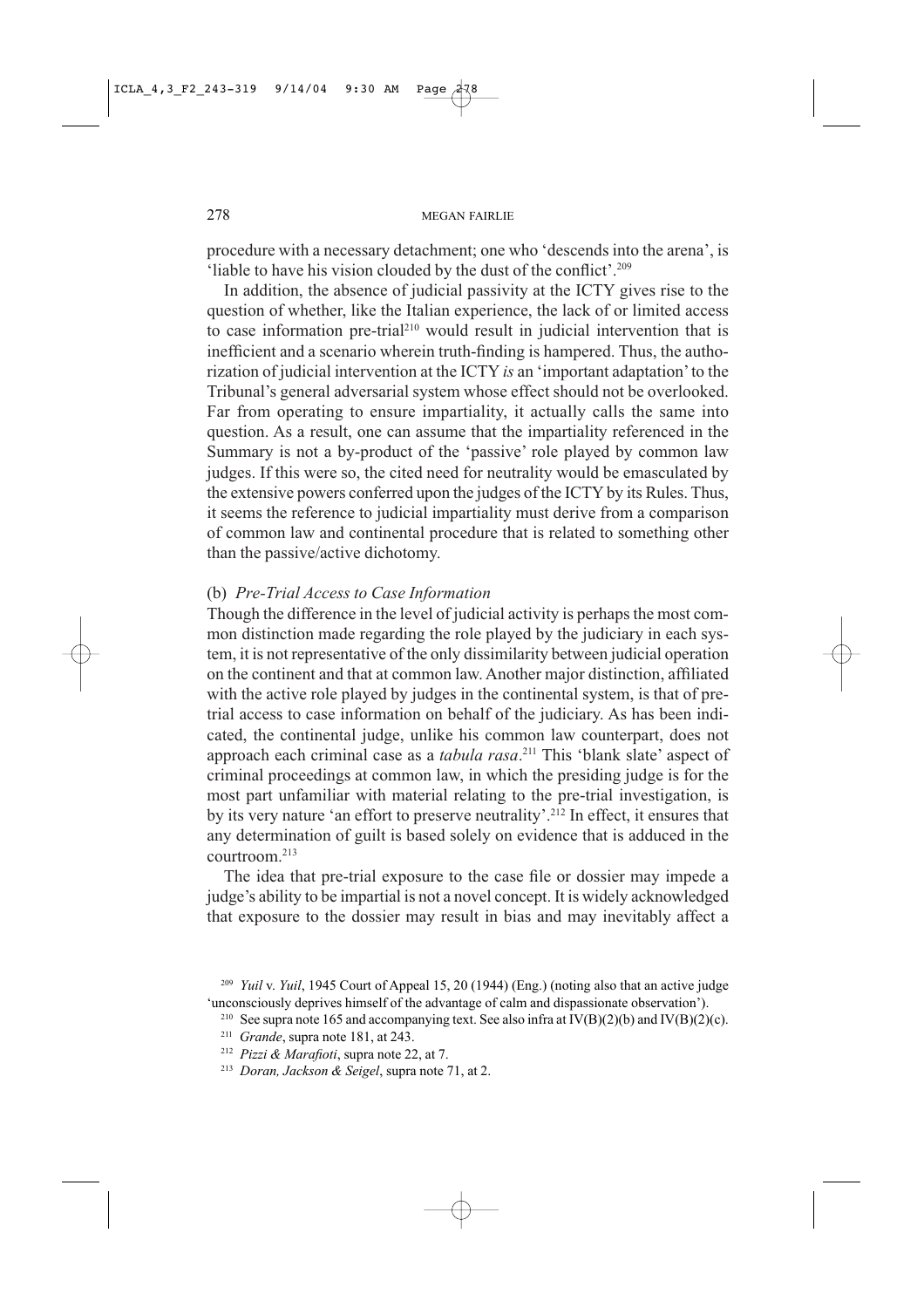judge's decision regarding guilt determination.<sup>214</sup> Further, judicial access to certain information requires the court to 'resist the temptation to draw conclusions from that material while deliberating on the guilt of the accused'.<sup>215</sup> Accordingly, some continental systems have employed safeguards in this area such as limiting pre-trial access to the case file to only one member of the panel of judges trying the case.<sup>216</sup> In the case of the aforementioned Italian reform, pre-trial access to the case file has essentially been eradicated in response to bias-based abuse.<sup>217</sup>

It is worthwhile to note that the use of such precautionary measures, as well as the example of the elimination of pre-trial access to information altogether, have occurred in 'officialized' systems that either employ, or employed, 'purportedly non-partisan investigation[s]'.<sup>218</sup> Accordingly, one can reasonably anticipate that like hazards would be all the more probable in the context of the ICTY. The Tribunal's structure calls for partisan information gathering on behalf of the prosecutor,<sup>219</sup> who is not subject to the continental requirement that exculpatory information be sought and whose actions are not subject to a supervising body.<sup>220</sup>

<sup>214</sup> See, e.g., *Damaška*, Evidentiary Barriers, supra note 8, at 544 (acknowledging that 'the impact of the dossier on guilt deliberations of the mixed panel cannot in candor be denied'). See also Grande, supra note 181, at 229 (noting the widely held view, under the Italian system prior to its 1988 reform, that 'the trial court's review of the pre-trial material inevitably affected the court's decision and encouraged – consciously or unconsciously – the trial judge to accept the approach taken by the public official during the pre-trial phase'). Referring to the effect of pretrial access to the dossier upon judicial impartiality, it has been observed that,

'A by-product of the Continental practice is that the president cannot come into court with a perfectly open mind. Since the task of interrogation devolves upon him, he must spend as much time studying the bulky dossier as an English prosecuting counsel in getting up his instructions and proof of evidence . . . [The procedure] creates a danger that the point of view of the prosecution will communicate itself to the judge before the case has been heard'.

Abraham S. Goldstein & Martin Marcus, 'The Myth of Judicial Supervision in Three "Inquisitorial" Systems: France, Italy and Germany', 87 Yale Law Journal 240, 265 (1977-8) (quoting G. Williams, The Proof of Guilt, 31-32 (1963)).

<sup>215</sup> *Orie*, supra note 50, at 1455.

<sup>216</sup> Pizzi & Marafioti, supra note 22, at 8 (observing that this is so 'in all but the most minor cases' and that the 'collegial approach to decision-making counterbalances at least some of the inherent dangers of the inquisitorial system').

<sup>217</sup> Grande, supra note 181, at 243 (noting that the change would 'avoid the prosecution's dossier unduly influencing the presiding judge's mind').

<sup>218</sup> Damaška, Evidentiary Barriers, supra note 8, at 511.

<sup>219</sup> Statute, supra note 1, at Art. 18; ICTY RPE, R.39, United Nations Document IT/32  $(1994)$ .

<sup>220</sup> See, e.g., *Damaška*, Evidentiary Barriers, supra note 8, at 544 (noting that the danger of bias depends on the practices employed in a particular jurisdiction, such as the thoroughness of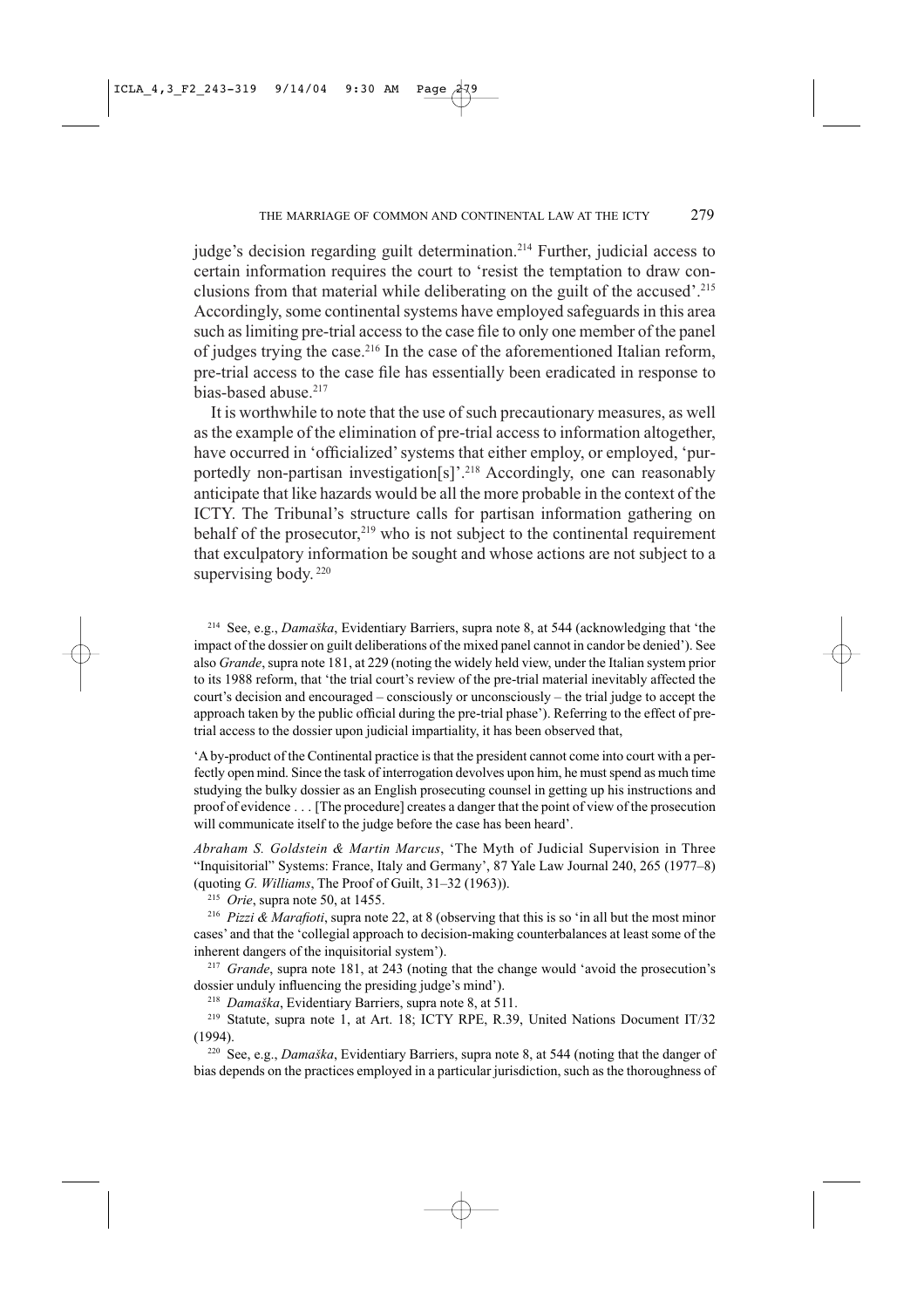Further, the risk of bias associated with pre-trial access to case information is exacerbated as a general principle when the evidentiary material at issue is one-sided, a fact that was observed at the establishment of the IMT. Though the French suggested a proposal wherein one of the trial judges would be given access to the prosecution's evidence in advance of trial, <sup>221</sup> the delegation noted that its proposal might subject the court to the charge that it was not operating impartially.<sup>222</sup> According to Cassese, this acknowledgment suggests the French concern that the judiciary's pre-trial access to 'a "case file" containing the prosecution's evidence alone might be regarded as "contaminating" the Court'.<sup>223</sup> The issue was one of considerable debate amongst the four Powers and, in practice, 'evidentiary material was not handed over to the court prior to trial, but was submitted in court during the hearings'.<sup>224</sup>

#### (c) Summary

Thus, as it is judicial passivity rather than activity that reinforces the notion of neutrality in the adversarial system, the ICTY's employment of the latter does not support the connection asserted to exist between the Tribunal's adversarial approach and judicial impartiality. However, the hazards of judicial bias associated with pre-trial access to case information in an adversarial system serves to create an alternative argument for a link between the two. Preventing pre-trial access to case information by the trier of fact, consistent with the adversarial approach, would serve to support a bond between the approach and judicial impartiality.

Indeed, when one surveys the Rules adopted by the Tribunal in 1994, the drafting of the same is consistent with the idea of approaching each case as a tabula rasa, reinforcing the asserted connection between the Tribunal's 'largely adversarial approach' and judicial impartiality. The rule governing judicial disqualification, Rule 15, notes that, in addition to having a personal interest in a case, judicial impartiality might be affected by an association that a judge has, or has had, with a case.<sup>225</sup> As such, the rule '[takes] meticulous care to ensure

the investigation and whether or not the investigating official registers an opinion on the strength of the case).

- <sup>221</sup> French Observations, supra note 107, at  $\S 2(a)$ .
- $222$  Id. at §3.
- <sup>223</sup> Cassese, supra note 7, at 378.

<sup>224</sup> Id. at 381 (noting, however, that, whether or not used in practice, compromise language was reached wherein some official documents, such as treaties and public reports, could accompany the indictment presented to the court).

<sup>225</sup> 'A Judge may not sit on a trial or appeal in any case in which he has a personal interest or concerning which he has or has had any association which might affect his impartiality. He shall in such circumstances withdraw, and the President shall assign another judge to sit in his place'. ICTY RPE, R.15(A), United Nations Document IT/32 (1994).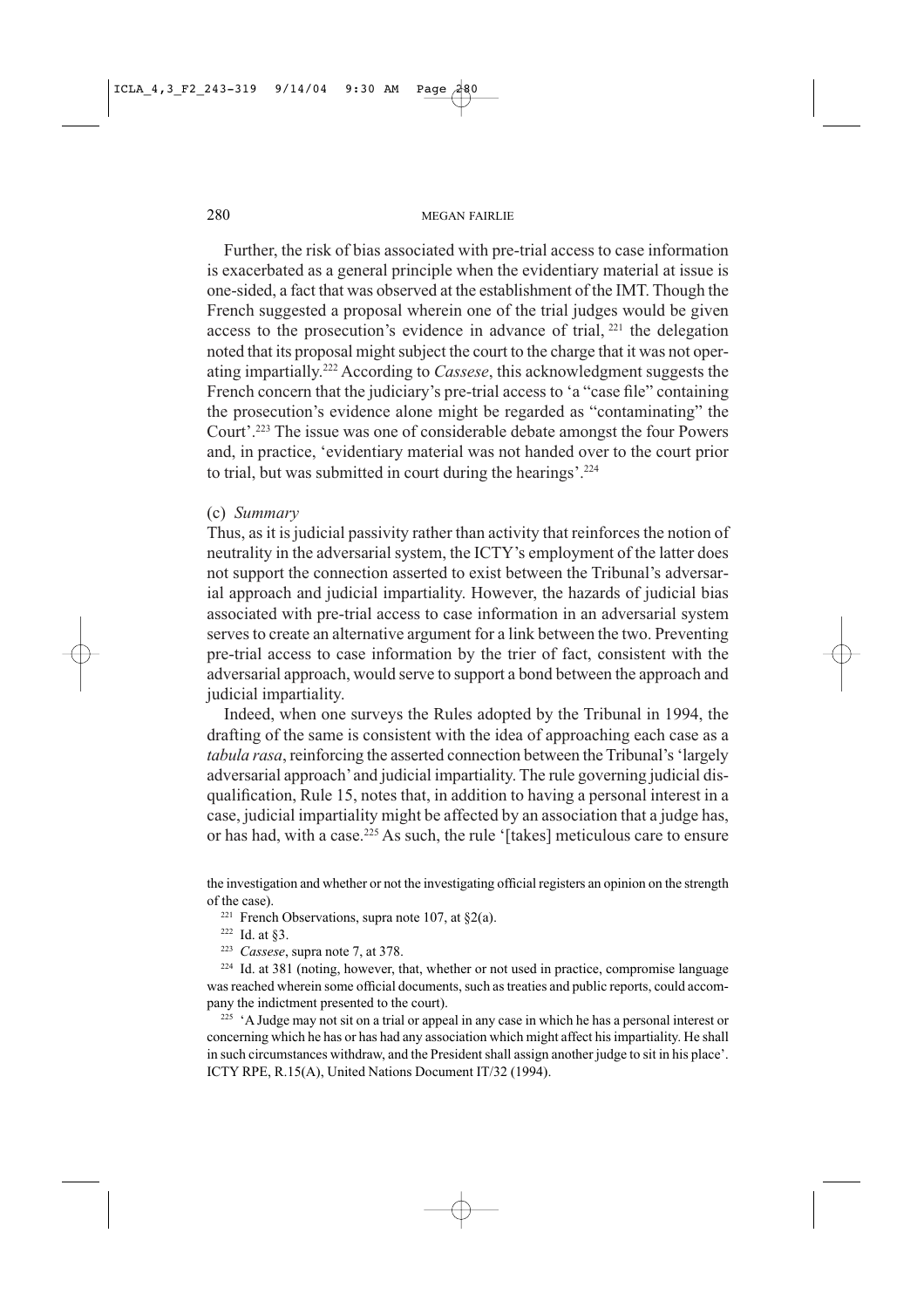that no judge will sit on a case where, given the particular circumstances, he or she might not be, or appear to be impartial'.<sup>226</sup> Accordingly, the Rule, as originally adopted, precluded the judge who confirmed the indictment of an accused from later adjudicating the guilt or innocence of that person.<sup>227</sup> According to *Bassiouni*, '[t]he importance of impartiality is illustrated by the Rule's prohibition of a Judge who reviews an indictment against an accused from hearing that case at trial'; in addition, the wording of Rule 15 '[implies] that Judges should interpret their obligations under the Rule broadly to avoid even the appearance of impropriety'.<sup>228</sup>

### VI. The Tribunal's Approach to Evidence

It is against this purportedly adversarial background that the judiciary, in its creation of the Tribunal's evidentiary rules, crafted an evidentiary system that is unquestionably continental in nature. Trials at the ICTY 'resemble criminal trials held under civil law systems, operating under a "free evaluation" of evidence"'.<sup>229</sup> In support of this tactic, the Summary favourably cites the evidentiary approach employed at both Nuremberg and Tokyo, noting that the post-World War II Tribunals also disregarded technical rules regarding the admissibility of evidence.<sup>230</sup> Unlike the reference to its forerunners in the context of the ICTY's adoption of an adversarial approach, this allusion is not accompanied by a promise to 'make good the flaws' of its predecessors. Rather, in a manner akin to Jackson's argument in London, the Summary avers that admissibility rules 'have developed out of the ancient trial by jury system' and that the absence of a jury that '[needs] to be shielded from irrelevancies or given guidance as to the weight of evidence' renders such rules unnecessary.<sup>231</sup>

<sup>226</sup> Nsereko, supra note 151, at 534.

<sup>227</sup> ICTY RPE, R.15(C), United Nations Document IT/32 (1994). Similarly, Rule 15 also provides: 'No member of the Appeals Chamber shall sit on any appeal in a case in which he sat as a member of the Trial Chamber'. Id. at R.15(D).

<sup>228</sup> Bassiouni & Manikas, supra note 39, at 805. As opposed to personal impartiality, 'the most important part is the requirement of "impartiality" in individual cases'. Safferling, supra note 7, at 94.

<sup>229</sup> May & Wierda, supra note 69, at (quoting Musema, Judgment and Sentence, at paragraph 75, Case No. ICTR-96-13-T (Jan. 27, 2000)).

<sup>230</sup> Statement of the President, supra note 9, reprinted in 2 Morris & Scharf, supra note 6, at 650.

<sup>231</sup> Id. at 651. 'We, as judges, will be solely responsible for weighing the probative value of the evidence before us'. Id.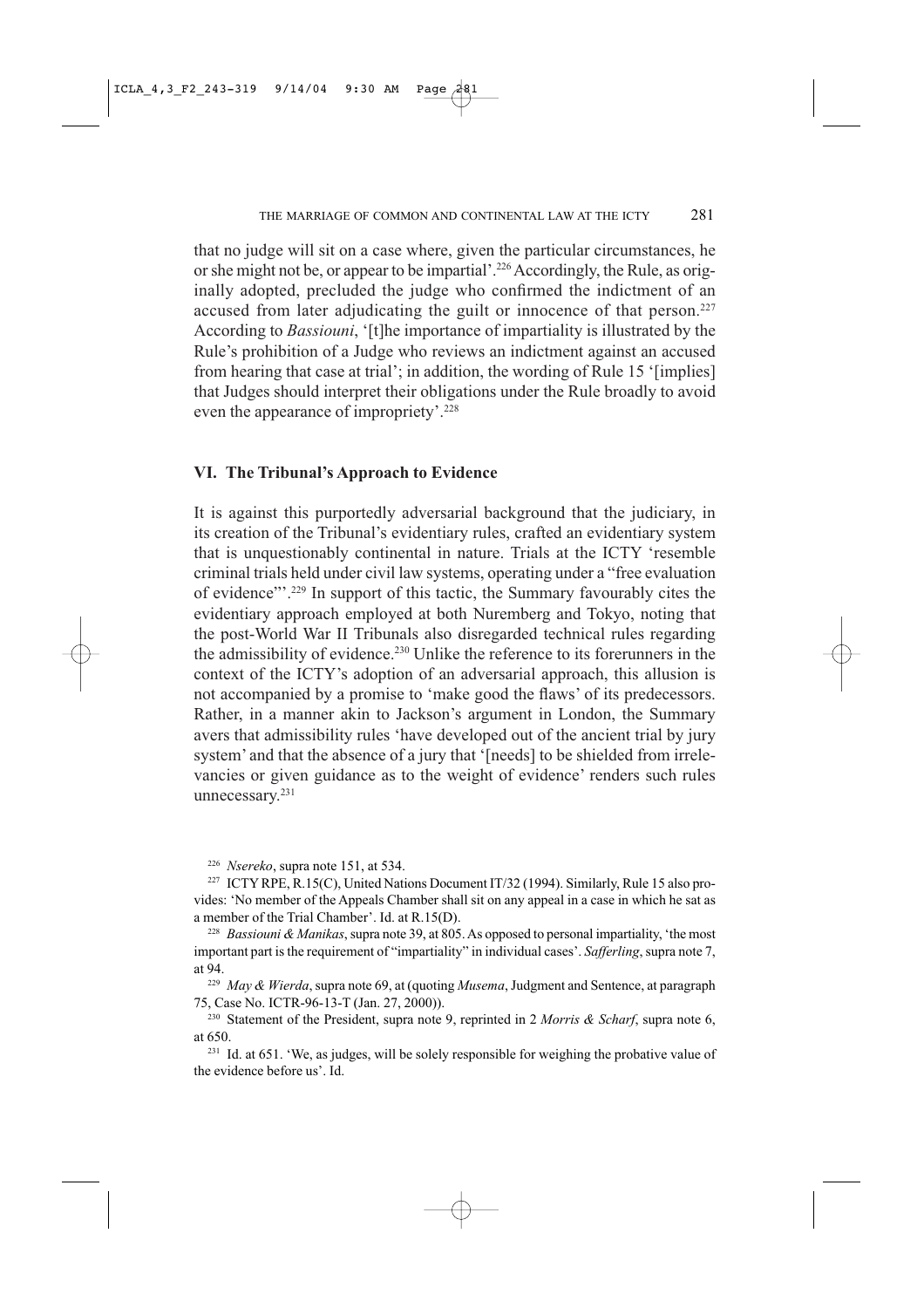However, it has been established that rules governing admissibility in the adversarial system relate to more than simply the presence of a lay jury.<sup>232</sup> Further, in light of the previous discussion regarding the absence of admissibility rules and the effect of the same on the procedural rights of those accused at Nuremberg and Tokyo, one could say that this favorable reference to the evidentiary approach employed by the two is troubling. Nevertheless, it would be inaccurate to state that the Tribunal's Rules do not represent an improvement over the method employed by its antecedents. In spite of the fact that only ten of the 125 rules originally adopted by the Tribunal were rules of evidence,<sup>233</sup> within this finite number, additional provisions may be found which reflect post World War II developments.<sup>234</sup> These advances represent progressions made with regard to the status of victims<sup>235</sup> and defendants alike.

#### A. Admissibility of Evidence

Rule 89 is the primary evidentiary rule; consistent with Article 19 of the Nuremberg Charter, it establishes the general provision that relevant evidence<sup>236</sup> with probative value<sup>237</sup> is admissible.<sup>238</sup> Reliability is 'an inherent and implicit component of relevance and probative value under Rule 89'.<sup>239</sup> However, rather than a blanket admission of 'any evidence . . . deem[ed] to have probative value',<sup>240</sup> the Rule also includes the caveat that such evidence may be excluded if its probative value is substantially outweighed by the need

<sup>232</sup> See generally supra at II(B) and II(C). See also *Orie*, supra note 50, at 1439 (noting that, in the adversarial system, evidence law functions as a mechanism at trial for 'keeping the parties on the right path in their presentation of evidence').

- <sup>233</sup> Ryneveld & Mundis, supra note 13, at 54.
- $234$  1 *Morris & Scharf*, supra note 6, at 280.

<sup>235</sup> See, e.g., ICTY RPE, R.96, United Nations Document IT/32 (1994) (providing that, in cases of rape, no corroboration of victim testimony is required, under certain circumstances consent shall not be allowed as a defense and that the victim's prior sexual conduct may not be admitted into evidence). The rule's carte blanche prohibition against the defense of consent was later amended; the revised rule delineates those circumstances under which the defense cannot be raised. See Bassiouni & Manikas, supra note 39, at 948, 953–54.

<sup>236</sup> 'Relevant evidence is evidence that must tend to prove or disprove a factual proposition'. Patricia Viseur Sellers, 'Rule 89(C) and (D): At Odds or Overlapping with Rule 96 and 95?', in Essays on ICTY Procedure and Evidence In Honour of Gabrielle Kirk McDonald 275, 277 (Richard May et al. eds., 2001).

<sup>237</sup> 'Evidence with "probative value" is evidence that has persuasive value or tends to prove or disprove a matter in issue'. Nsereko, supra note 151, at 541.

<sup>238</sup> ICTY RPE, R.89(C), United Nations Document IT/32 (1994).

<sup>239</sup> Sellers, supra note 236, at 278 (noting that the *Delalic* Trial Chamber 'opined that reliability is the invisible golden thread that runs through all components of admissibility').

<sup>240</sup> Nuremberg Charter, supra note 114, at Art. 13.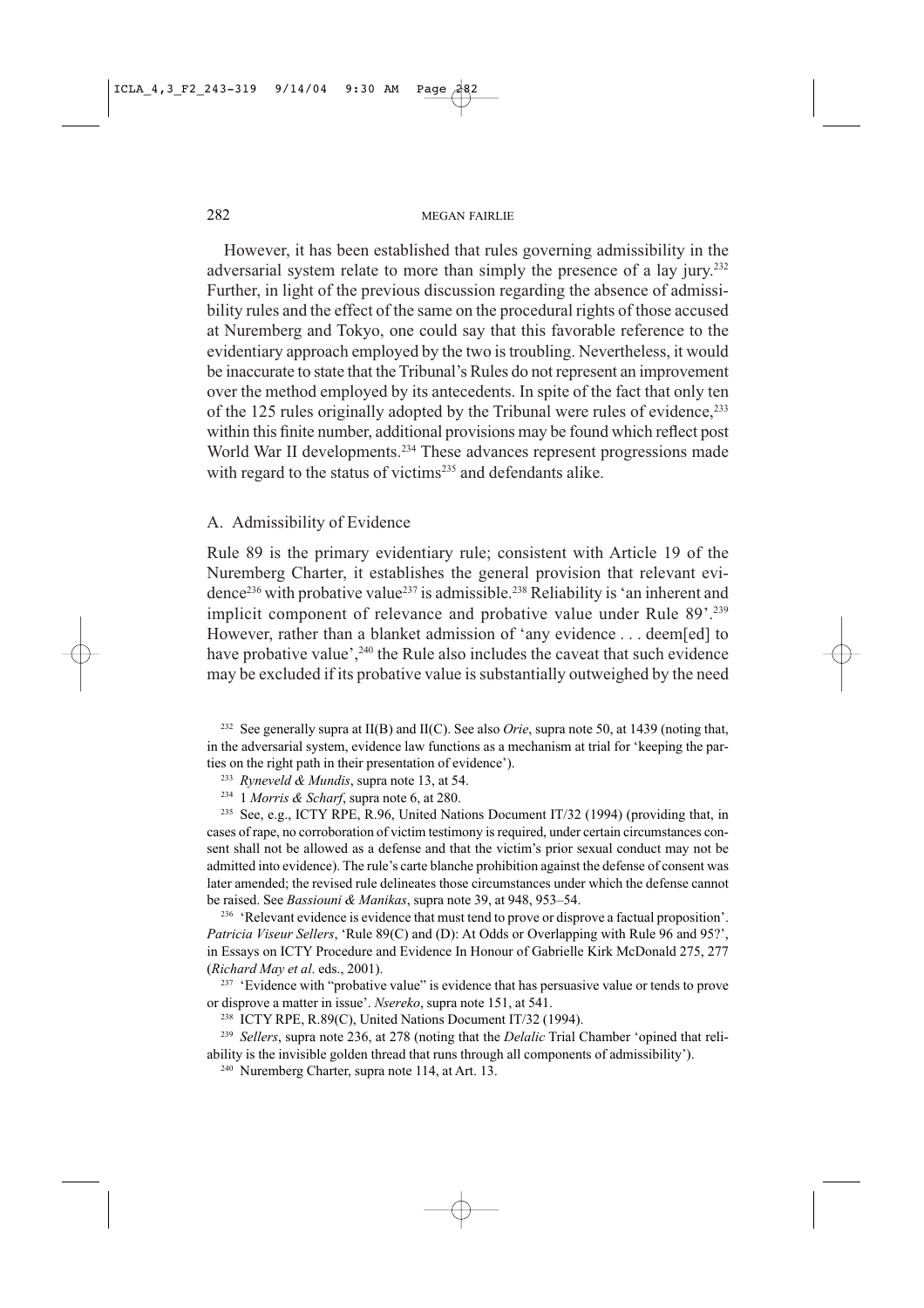to ensure a fair trial.<sup>241</sup> Further, in light of the Tribunal's 'bare bones' approach to its rules of evidence, Sub-rule 89 (B) provides that when evidentiary matters arise for which the Rules make no provision, the Trial Chamber 'shall apply rules of evidence which will best favour a fair determination of the matter before it'.<sup>242</sup>

## 1. The Use of Written Testimony

An additional distinction can be found regarding the Tribunal's approach to written evidence. In drafting its Rules, the Tribunal was arguably sensitive to certain criticisms of the proceedings at Nuremberg and Tokyo. The perceived excessive use and free admission of written testimony in the post-World War II trial proceedings<sup>243</sup> resulted in assertions that the two tribunals failed to provide the necessary and complete due process guarantees to the individuals appearing before them.<sup>244</sup> Accordingly, the Rules, as originally adopted by the Tribunal, established a preference for live testimony.<sup>245</sup>

## 2. The Exclusionary Rule

The Tribunal also failed to follow the example set at Nuremberg and Tokyo when it chose to adopt a general exclusionary rule. As originally adopted, Rule 95 provided that 'evidence obtained directly or indirectly by means which constitute a serious violation of internationally protected human rights shall

<sup>241</sup> ICTY RPE, R. 89(D), United Nations Document IT/32 (1994). Even if evidence has been admitted as relevant and having probative value, it may later be excluded. See, e.g., Prosecutor v. Tadic, Decision on Defence Motion on Hearsay, at paragraph 18, Case No. IT-94-I-T (Aug. 5, 1996).

<sup>242</sup> ICTY RPE, R. 89(B), United Nations Document IT/32 (1994) (instructing that the rules applied need to be consonant with the Statute and general principles of law).

<sup>243</sup> Richard May and Marieke Wierda, 'Trends in International Criminal Evidence: Nuremberg, Tokyo, The Hague and Arusha', 37 Columbia Journal of Transnational Law 725, 751 (1999) [hereinafter May & Wierda, Trends].

<sup>244</sup> See, e.g., *Minear*, supra note 118, at 122. See also *Michael P. Scharf*, 'A Critique of the Yugoslavia War Crimes Tribunal', 13 Nouvelles Études Pénales 259, 263 (1997). The need to adopt an alternative approach to written evidence than that of Nuremberg was recognized by a member of the United Nations Commission of Experts for the Former Yugoslavia. To his observation, a highly document-based prosecution 'would not be acceptable today because of post-World War II developments in international human rights law'. Dixon, supra note 171, at 84 (quoting W.J. Fenrick, 'In the Field with UNCOE: Investigating Atrocities in the Territory of the Former Yugoslavia', 34 The Military Law and Law of War Review 33, 36 (1995).

<sup>245</sup> The Sub-rule provided: 'Witnesses shall, in principle, be heard directly by the Chambers unless a Chamber has ordered that witness be heard by means of a deposition as provided for in Rule 71'. ICTY RPE, R.90(A), United Nations Document IT/32 (1994).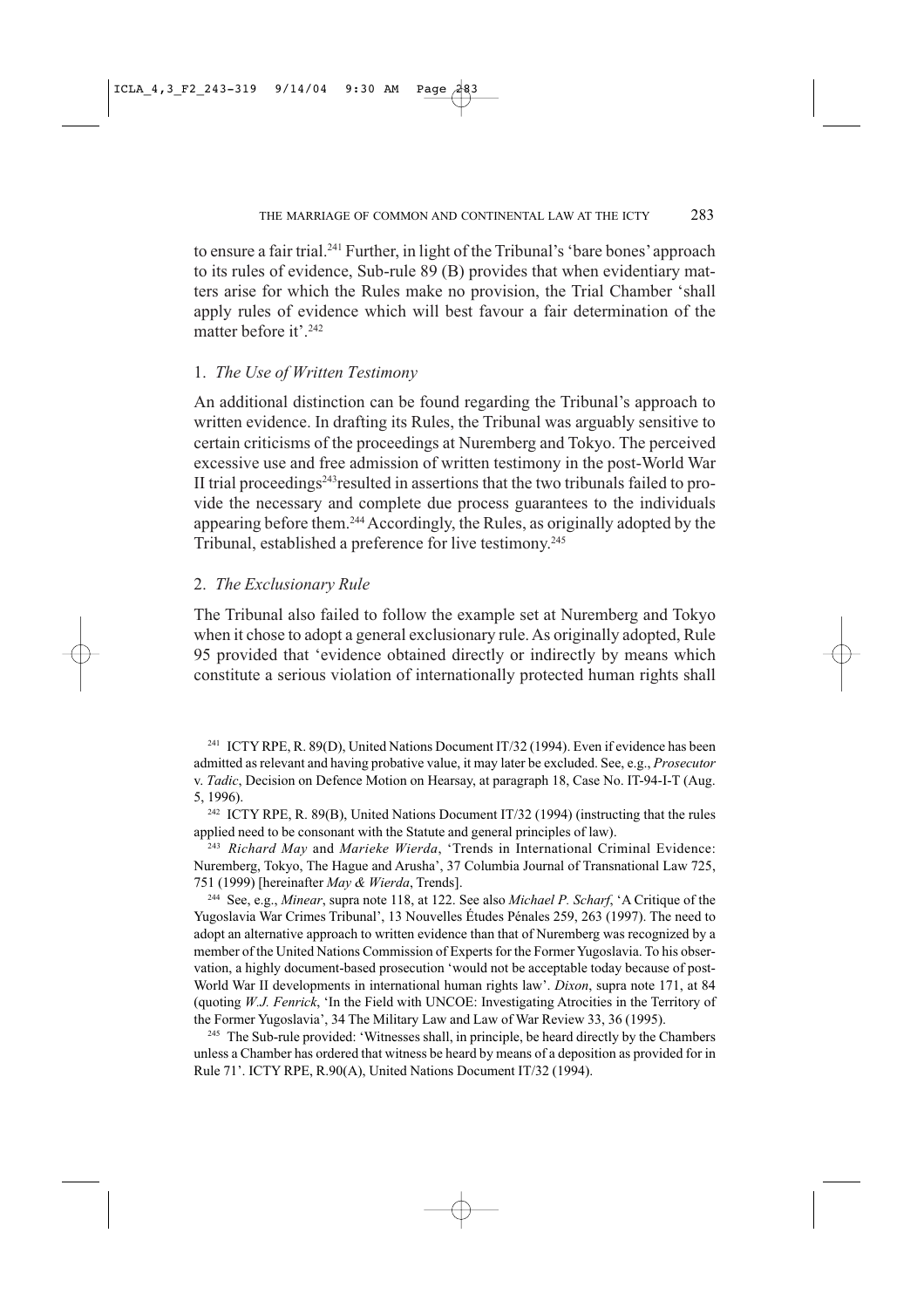not be admissible'.<sup>246</sup> In his assessment of the Rule, *Nsereko* notes that the provision would apply to evidence gathered by means of torture, would cover both confessions and statements and would also include 'fruit of the poisonous tree'.<sup>247</sup> However, by limiting the prohibition to evidence obtained by a means which constitutes a serious violation of human rights, the language of the Rule specifically authorized the admission of some evidence that was improperly obtained.<sup>248</sup>

The fact that the Rule left open the door for admission of such evidence can arguably be explained by the fact that, generally speaking, the use of an exclusionary rule is often controversial. It is not uncommon for rules of this type to be decried, particularly if an acquittal or dismissal results from the operation of such a rule and the barred evidence was inculpatory and reliable. The issue can become increasingly sensitive when evidence gathering is the result of arduous toil, as in the case of the Tribunal.<sup>249</sup> Further, the types of crimes over which the Tribunal has subject matter jurisdiction and the watchful eyes of victims, potential perpetrators and the international community could certainly make the Tribunal 'reluctant to allow a case to turn upon a technical rule of evidence'.<sup>250</sup> However, the point has been made that '[e]ven if particular evidence were suppressed, it is likely that overwhelming other evidence will exist to support a conviction'.<sup>251</sup> Further, the presence of an exclusionary rule not only shows respect for the rights of the individual, it also sets an example to be followed on the domestic level.<sup>252</sup> In addition, its presence is consistent with the fact that international human rights law was drawn upon in the establishment of the Tribunal.<sup>253</sup>

In the context of evidence gathering, it is also worthwhile to ask whether there is a suitable alternative for safeguarding the rights of those accused at the Tribunal. It is true that states that do not avail of the exclusionary rule have

<sup>246</sup> Id. at R.95.

<sup>247</sup> Nsereko, supra note 151, at 543–545 (noting that the language 'directly or indirectly' mandated the exclusion of evidence discovered by virtue of improperly obtained evidence).

<sup>248</sup> Id. at 545 (noting that the Rule provides the Tribunal with the power to overlook some violations).

<sup>249</sup> See Sellers, supra note 236, at 275–76 (noting the 'foreseeable constraints on gathering evidence in the course of an on-going armed conflict'); *Williams*, supra note 202, at 17–18 (remarking that, when great difficulties have been incurred in obtaining evidence, international tribunals are reluctant to pare down that which can be admitted).

<sup>250</sup> *Williams*, supra note 202, at 17.

<sup>251</sup> George E. Edwards, 'International Human Rights Law Challenges the New International Criminal Court: The Search and Seizure Right to Privacy', 26 Yale Journal of International Law 323, 334 (2001).

 $252$  Id.

<sup>&</sup>lt;sup>253</sup> See, e.g., *Schabas*, supra note 110, at 514.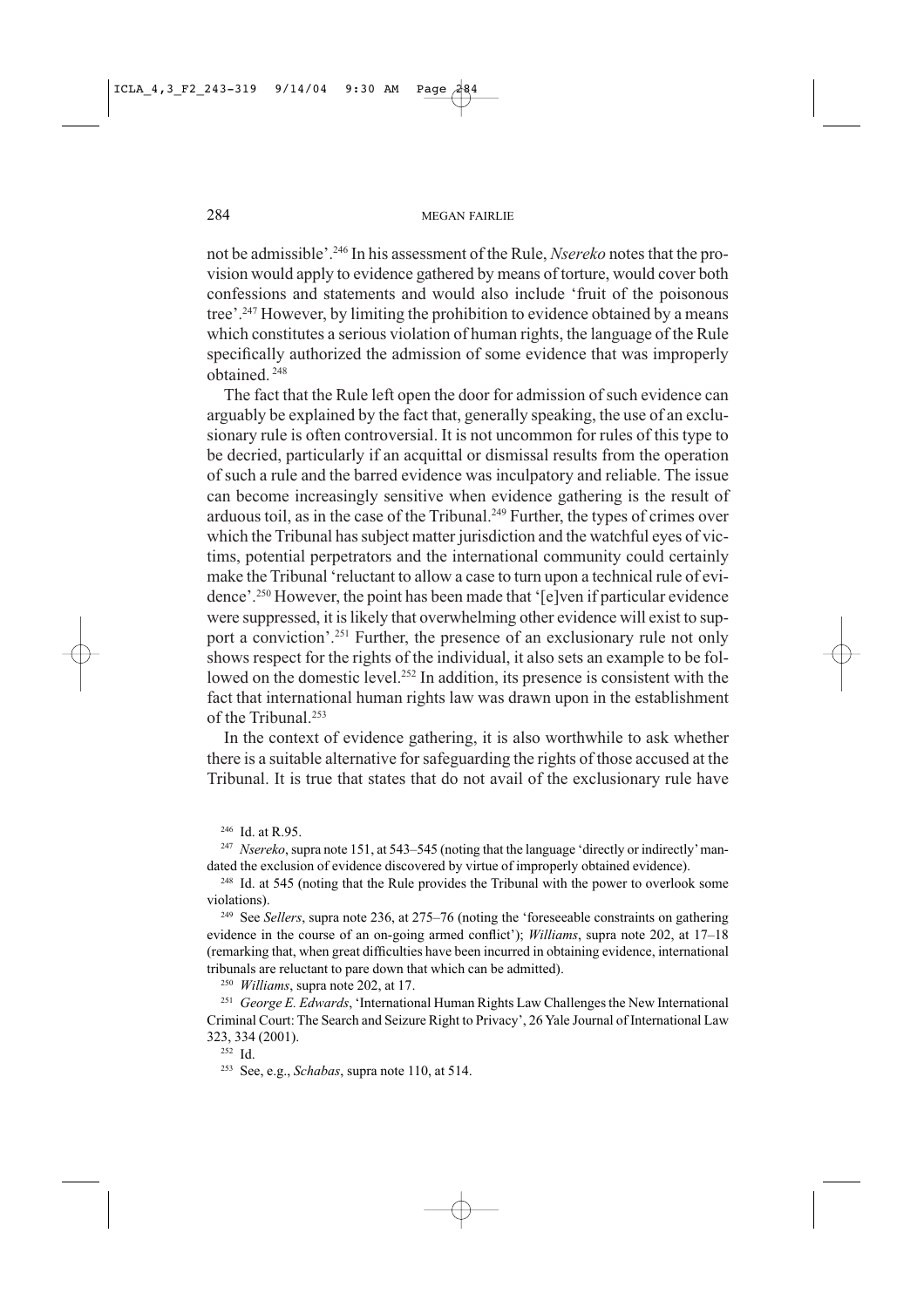alternative mechanisms in place that are designed to curb official abuse and protect the rights of the accused. Examples of the same include holding offending officials civilly and criminally liable, subjecting law enforcement activity to prosecutorial oversight and enforcing strict internal discipline.<sup>254</sup> However, given the fact that evidence may be obtained not only by the Tribunal but also by national authorities,<sup>255</sup> with regard to the latter, such remedies would be largely ineffectual. Given its limited jurisdiction, the Tribunal cannot hold national authorities criminally or civilly responsible for violating the rights of those accused,<sup>256</sup> and national authorities are not be subject to the prosecutorial oversight of the ICTY. Finally, although the Tribunal could opt to discredit the reliability of evidence obtained by improper methods,<sup>257</sup> admitting such information could be seen as tainting the judicial process and failing to ensure respect for international human rights standards, in contravention of one of the fundamental principles in its Statute.<sup>258</sup>

With regard to the Tribunal's continental evidentiary approach, it could well be argued that Rule 95 represents a common law modification. After all, 'many continental provisions regulating the interrogation of defendants are silent as to the admissibility of testimony obtained in violation of proper interrogation procedures' and 'the "poisonous fruit" doctrine sounds almost fantastic to civil law lawyers'.<sup>259</sup> Further, although it has often been asserted that the exclusionary rule is an 'American peculiarity',<sup>260</sup> variations of the same can be found in a number of common law jurisdictions, including Ireland, Scotland, New Zealand, England and Canada.<sup>261</sup>

<sup>254</sup> Erik G. Luna and Douglas J. Sylvester, 'Beyond Breard', 17 Berkeley Journal of International Law 147, 179 (1999).

<sup>255</sup> See, e.g., 1 Morris & Scharf, supra note 6, at 261(noting that the standard was intended to ensure that evidence gathered internally and externally be treated in the same manner).

<sup>256</sup> The Tribunal does have the power to hold individuals in contempt for knowing and willful interference with its administration. ICTY RPE, R.77, United Nations Document IT/32 (1994). While this type of official misconduct would arguably fall within the parameters of the same, an attempt to use this power on behalf of the Tribunal to discipline national authorities would no doubt come with its own share of difficulties.

<sup>257</sup> See, e.g., *Shanks*, supra note 202, at 667.

<sup>258</sup> 1 Morris & Scharf, supra note 6, at 261 (remarking as well that the standard established by the rule was intended to discourage human rights violations). Of course, it remains true that the effectiveness of an exclusionary rule is diminished due to the fact that the Trial Chamber is responsible for fact finding in addition to ruling on questions of law. See, e.g., Orie, supra note 50, at 1472.

<sup>259</sup> Damaška, Evidentiary Barriers, supra note 8, at 522. See also Orie, supra note 50, at 1472 (observing that 'Continental European countries have had their doubts in adopting an exclusionary rule of a general character, but case law has adopted it to some extent').

<sup>260</sup> See Luna & Sylvester, supra note 254, at 178.

<sup>261</sup> In Ireland, evidence obtained by a State act that is a deliberate and conscious violation of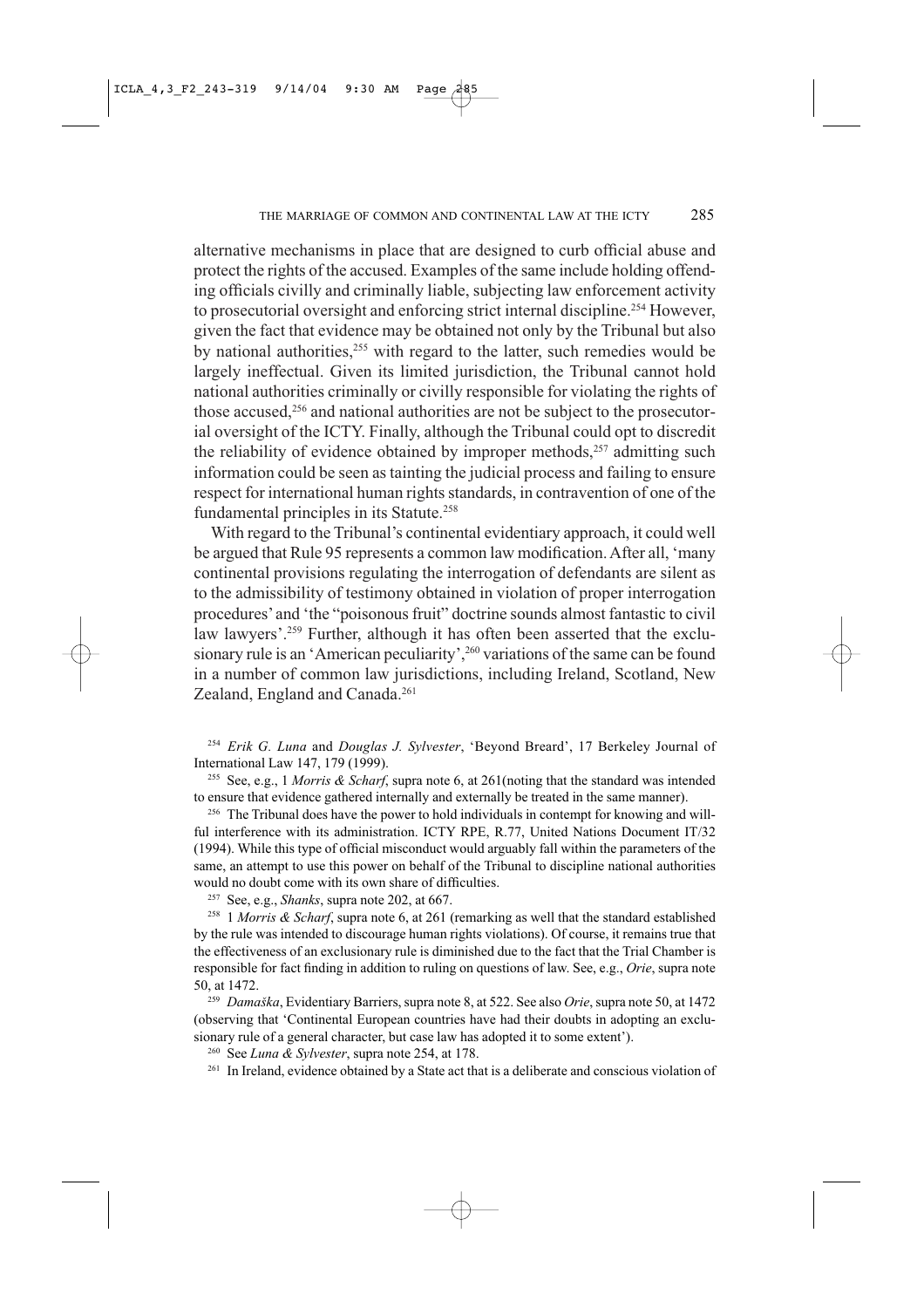Nevertheless, whether the rule could be deemed an adversarial adaptation to the Tribunal's approach to evidence would be a matter for judicial interpretation. Suppression of evidence obtained as a result of torture, for instance, would not necessarily run contrary to a continental approach, given the system's commitment to truth and the fact that 'departures from the prescribed manner of interrogation are typically considered dangerous to truthfinding'.<sup>262</sup> By contrast, were the Rule interpreted to exclude evidence that was gathered pursuant to illegal search and seizure or by trickery, irrespective of its credibility, such an application would certainly represent an adversarial alteration to the Tribunal's continental evidentiary approach. However, an answer to the pervasive continental/common law question failed to materialize.

Prior to its confirmation of indictments in the case that would become the first trial ever before the ICTY, the Tribunal amended Rule 95.<sup>263</sup> The Rule's language regarding violations of international human rights standards was eliminated,<sup>264</sup> replaced by the provision that 'no evidence shall be admissible

the constitutional rights of the accused is generally excluded at trial. See Walsh, supra note 25, at 458–472. '[I]t would appear that the Irish courts may be even more fastidious in the protection of the constitutional rights of the accused than their American counterparts'. Id. at 460. With regard to the Scottish approach, '[i]n criminal cases . . . evidence illegally or irregularly obtained is inadmissible unless the illegality or irregularity associated with its procurement can be excused by the court'. Regina (Respondent) v. Sang (Appellant), 1980 Appeal Cases 402, 457 (1979) (Eng.) (quoting Sheriff MacPhail, Law of Evidence in Scotland, at paragraph 21.01 (April, 1979)). Until recently, New Zealand employed a *prima facie* exclusionary rule that placed the 'onus on the prosecution to demonstrate why the court should not follow the normal course of excluding tainted evidence'. Richard Mahoney, Abolition of New Zealand's Prima Facie Exclusionary Rule, 2003 Criminal Law Review 607. Pursuant to a 2002 Court of Appeal decision, judges are now required to consider numerous balancing factors, reflecting public and private interests, when the prosecution seeks to rely on improperly obtained evidence. Id. at 608. With regard to English and Canadian approaches, see, respectively, Peter Murphy, Murphy on Evidence 81–100 (7th ed., 2000) (noting that while British jurisprudence rejects the theory that evidence should be held inadmissible merely on the ground of the manner in which it was obtained, pursuant to statute, improperly obtained evidence may be excluded if admission would have an adverse effect on the fairness of proceedings); Orie, supra note 50, at 1472 (noting that the Canadian exclusionary rule finds its origin in Article 24 of the Canadian Charter); Luna & Sylvester, supra note 254, at 179 (remarking that the Canadian system employs a three part test in determining whether evidence should be suppressed).

<sup>262</sup> Damaška, Evidentiary Barriers, supra note 8, at 522 n. 26.

<sup>263</sup> Second Annual Report of the International Tribunal for the Prosecution of Persons Responsible for Serious Violations of International Humanitarian Law in the Territory of the Former Yugoslavia Since 1991, United Nations General Assembly Official Record, 50th Session, Item 49 of the Provisional Agenda, at paragraph 20, United Nations Document A/50/365-S/1995/728 (1995) [hereinafter 2nd Annual Report]. The Rule was amended on 30 January 1995. Sellers, supra note 236, at 288 n. 80. For a discussion on the Tribunal's ability to amend its Rules, see infra VII.

<sup>264</sup> Despite this, its title 'Evidence Obtained by Means Contrary to Internationally Protected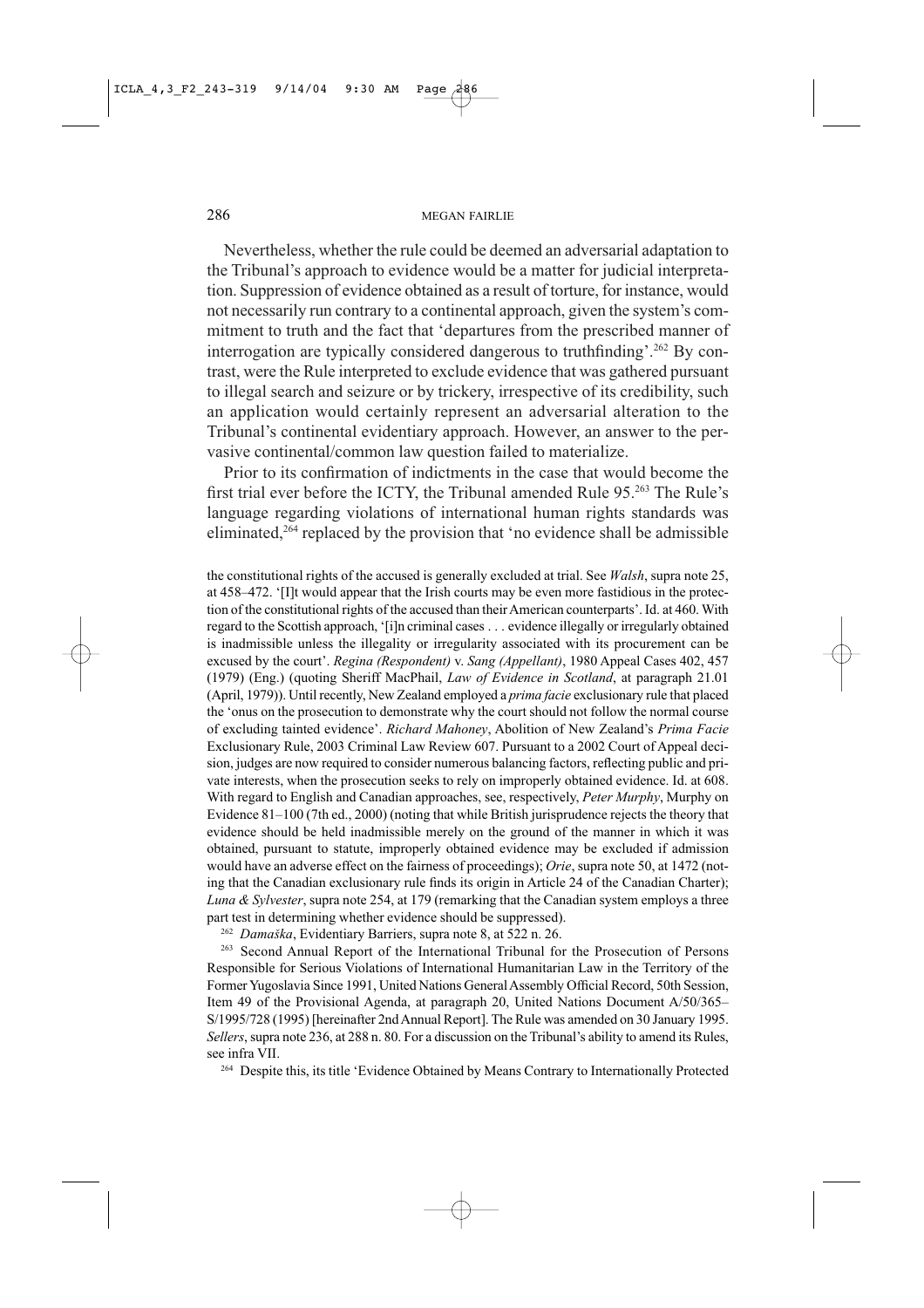if obtained by methods which cast substantial doubt on its reliability or if its admission is antithetical to, or would seriously damage the integrity of the proceedings'.<sup>265</sup> According to the Tribunal, the amendment was made to '[put] parties on notice that although a Trial Chamber is not bound by national rules of evidence, it will refuse to admit evidence – no matter how probative – if it was obtained by improper methods'.<sup>266</sup> Ironically, the revised language of the Rule creates the opposite effect by linking exclusion in the first instance with a lack of reliability.<sup>267</sup> In addition, as noted by *Bassiouni*, 'by requiring findings that evidence to be excluded must be of dubious reliability or injurious to the Tribunal's integrity, the Rule apparently disregards the rationale that this exclusion will deter state actors from violating individuals' human rights in the conduct of a criminal investigation.<sup>268</sup>

In sum, though the Tribunal categorized its amendment of Rule 95 as one made 'to broaden the rights of suspects and accused persons',<sup>269</sup> it arguably fails to match up to this description.<sup>270</sup> Admittedly, the original version of the Rule was not entirely in line with the theory that 'the admission of evidence obtained through the violation of human rights should be per se considered damaging to the integrity of the proceedings'.<sup>271</sup> However, the Rule, in its first

Human Rights' would remain in tact for more than two years until amended to read 'Exclusion of Certain Evidence'. John R.W.D. Jones, The Practice of the International Criminal Tribunals for the Former Yugoslavia and Rwanda 427-428 (2000). The fact that the title remained appears to have caused a certain amount of confusion. See, e.g., *Bassiouni & Manikas*, supra note 39, at 952 n. 168 (remarking that it 'is unclear what effect the Rule's heading . . . is to have on the substance of the Rule, which does not refer to a violation of internationally protected rights').

<sup>265</sup> See *Bassiouni & Manikas*, supra note 39, at 948 (noting that the rule was adopted on 30 January 1995).

<sup>266</sup> 2nd Ann. Rep, supra note 263, at n. 9 (remarking also that the amendment was made on the basis of proposals received from the governments of Great Britain and the United States).

<sup>267</sup> The element of paradox with regard to the new Rule is not limited to this observation. 'Commentators had noted that the previous version of the Rule gave rise to ambiguities'. Jones, supra note 264, at 427. Yet, the amended version suffers from the same criticism. *Dixon*, supra note 171, at 86 (referring to the Rule as vague).

<sup>268</sup> Bassiouni & Manikas, supra note 39, at 952 n. 169. Bassiouni also observes that the Rule provides no guidance as to what methods of evidence gathering would result in damage to the integrity of the proceedings. Id. at 953 (noting that the prior version of the Rule was 'seemingly absolute: no evidence obtained through a 'serious violation' of internationally protected human rights was admissible').

<sup>269</sup> 2nd Annual Report, supra note 263, at paragraph 26.

<sup>270</sup> 'In my conviction, this aim is not achieved'. Safferling, supra note 7, at 295 (noting that the new version 'only covers the internal side of the trial' and that 'evidence obtained by methods contrary to human rights do not seem to fall automatically within the ambit of this norm').

<sup>271</sup> Zappalà, supra note 15, at 80–81 (criticizing the similar, but not identical, exclusionary rule adopted for the ICC). See also Safferling, supra note 7, at 295 (expressing the same view regarding the amended version of Rule 95).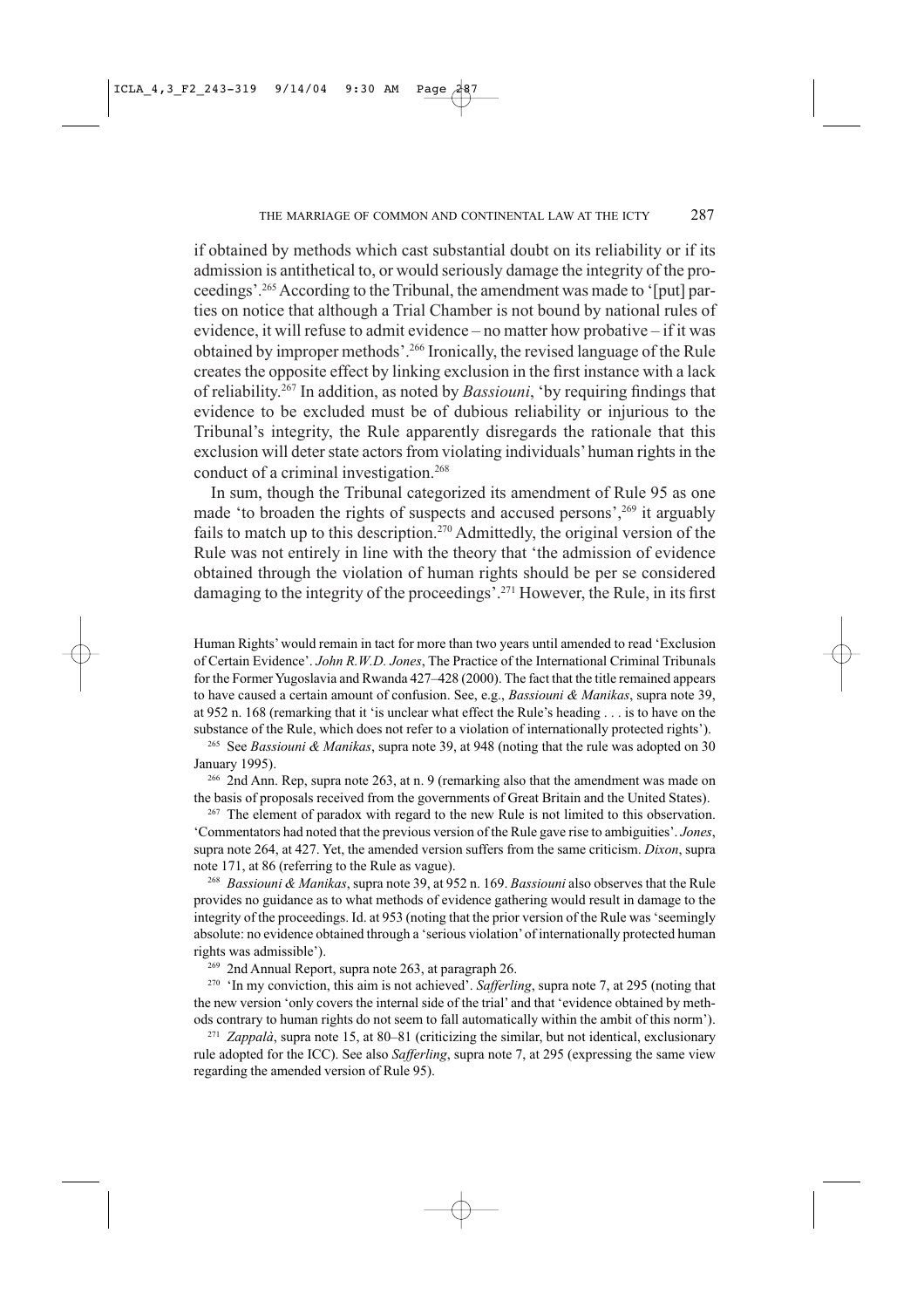draft, did mandate the exclusion of evidence based solely on certain human rights violations. By comparison, the new version of the Rule became a 'supplement' to Rule 89's general provisions: pursuant to the amended version of Rule 95, '[t]o be admitted or to avoid exclusion, evidence must have source reliability and maintain respect for the integrity of the proceedings before the Tribunal'.<sup>272</sup>

# 3. Summary

Thus, though certain advances can be observed vis-à-vis the evidentiary approach employed at Nuremberg, the Tribunal's Rules of Evidence bear many similarities to the mode adopted by its predecessor. In spite of its adversarial construct, documents presented by the contesting parties need not be authenticated.<sup>273</sup> Further, there is no prohibition on hearsay<sup>274</sup> and evidence obtained by improper means is admissible, provided that it is reliable and its admission would not damage the integrity of the proceedings. While one can observe some steps taken by the Tribunal to incorporate contemporary international standards in its Rules, the ICTY, like its predecessors, employs 'a free system of evidence, both with regard to admissibility and evaluation<sup>275</sup> and, thus, its evidentiary system is primarily continental in nature. Accordingly, it has been observed that the Tribunal's liberal approach 'has led to the admission of more or less any evidence'.<sup>276</sup>

# VII. Continental and Common Law Interplay at the Tribunal: **A Due Process Deficit?**

After thus having given due attention to the Tribunal's approach to its procedure and evidentiary matters, one can better understand *Dixon's* caution against the wholesale assumption that the Tribunal employs a modified adversarial

<sup>272</sup> Sellers, supra note 236, at 290.

<sup>273</sup> ICTY RPE, R.89(E), United Nations Document IT/32 (1994) (providing that 'A Chamber may request verification or authentication of evidence obtained out of court). This is designed to expedite trial proceedings. Cassese, supra note 7, at 423. The problem with this rule, however, as the Nuremberg experience represents, is that documents presented may not always be reliable. Zappalà, supra note 15, at 20.

<sup>274</sup> See generally ICTY RPE, United Nations Document IT/32 (1994); see also Prosecutor v. Tadic, Decision on the Defence Motion on Hearsay, Case No. IT-94-I-T (Aug. 5, 1996).

<sup>275</sup> Almiro Rodrigues and Cécile Tournaye, Hearsay Evidence, in Essays on ICTY Procedure and Evidence In Honour of Gabrielle Kirk McDonald 291, 296 (Richard May et al. eds., 2001) <sup>276</sup> Zappalà, supra note 15, at 133–134.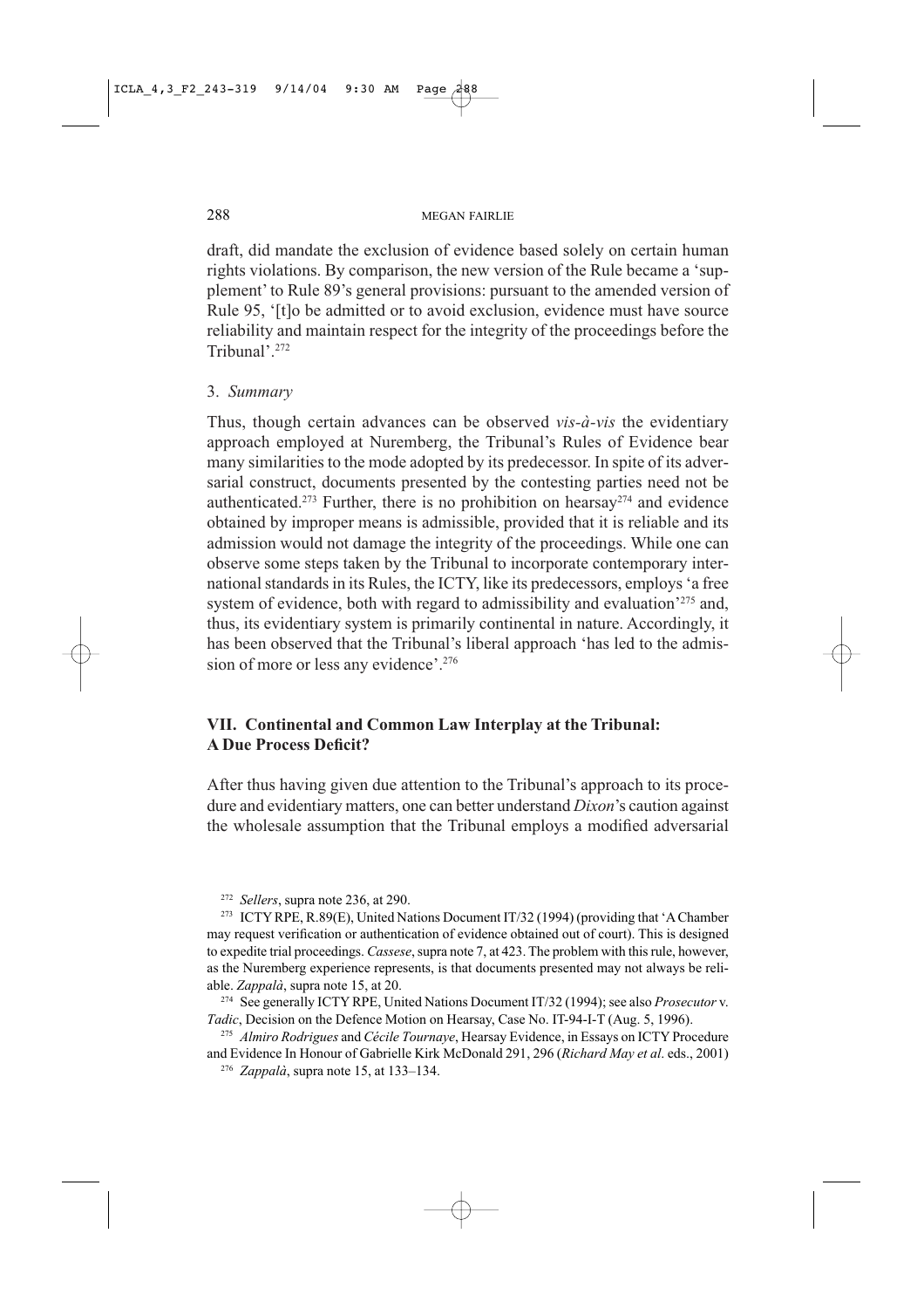approach.<sup>277</sup> Despite this, the Summary maintains that the Tribunal's approach is 'largely adversarial'. Accordingly, it is perhaps reasonable to ask whether any incentives existed with regard to such an assertion. In the domestic context, it has been noted that the adoption of a particular procedural approach may be related to the perceptions associated with the model in question. For example, it has been averred that the Italian imitation of the adversarial model was a 'matter of prestige'.<sup>278</sup> In support of the same, it is argued that '[b]eing associated with Lockean liberal values, distrust of state, restraint of state power and freedom from the state's intrusion into private lives, adversary criminal procedure symbolizes the procedural model that would appear to best safeguard the individual against state abuses'.<sup>279</sup>

As we have seen, protection of the rights of the individual has taken on a role of significant importance in the post-World War II era.<sup>280</sup> In line with the Italian opinion, it has been observed that the adversarial model has come to be considered the more appropriate one with regard to protecting the rights of the accused.<sup>281</sup> Accordingly, it is not beyond the realm of possibility that the Tribunal's assertion of a predominately adversarial approach might in part be affiliated with the perception associated with the model. Further, a predominately adversarial approach would appear to make the most sense in light of the fact that, pursuant to its Statute, the Tribunal employs an adversarial construct. However, one must take care not to assume that the presence of such a model represents, in and of itself, a guarantee that the rights of the accused will be protected.

Consequently, it is necessary to probe further and examine those attributes of the adversarial system that serve to specifically protect the rights of the accused. As our assessment of the adversarial system thus far reveals, a great many of the protections bestowed upon the individual find their enforcement at the trial stage of the proceedings. This may be attributed to the fact that common law investigations are essentially carried out without external supervision.<sup>282</sup> This, of course, does not mean that procedural safeguards are not implemented at this stage. Rather, these safeguards are enforced post hoc, for example, in the form of the admissibility rules that govern at trial.<sup>283</sup> Further,

- $277\,$ See supra note 171 and accompanying text.
- <sup>278</sup> Grande, supra note 181, at 230.
- <sup>279</sup> Id. at 231.
- $280$  See supra at III(B).
- 281 See supra at  $IV(A)$ .
- <sup>282</sup> See, e.g., Safferling, supra note 7, at 64.

<sup>283</sup> This method of enforcement is, of course, not without its critics. It has been observed that the 'correction of possible inaccuracies through rules of evidence is unreliable'. Id. at 73 (attributing this unreliability to the fact that an innocent person should not be encumbered by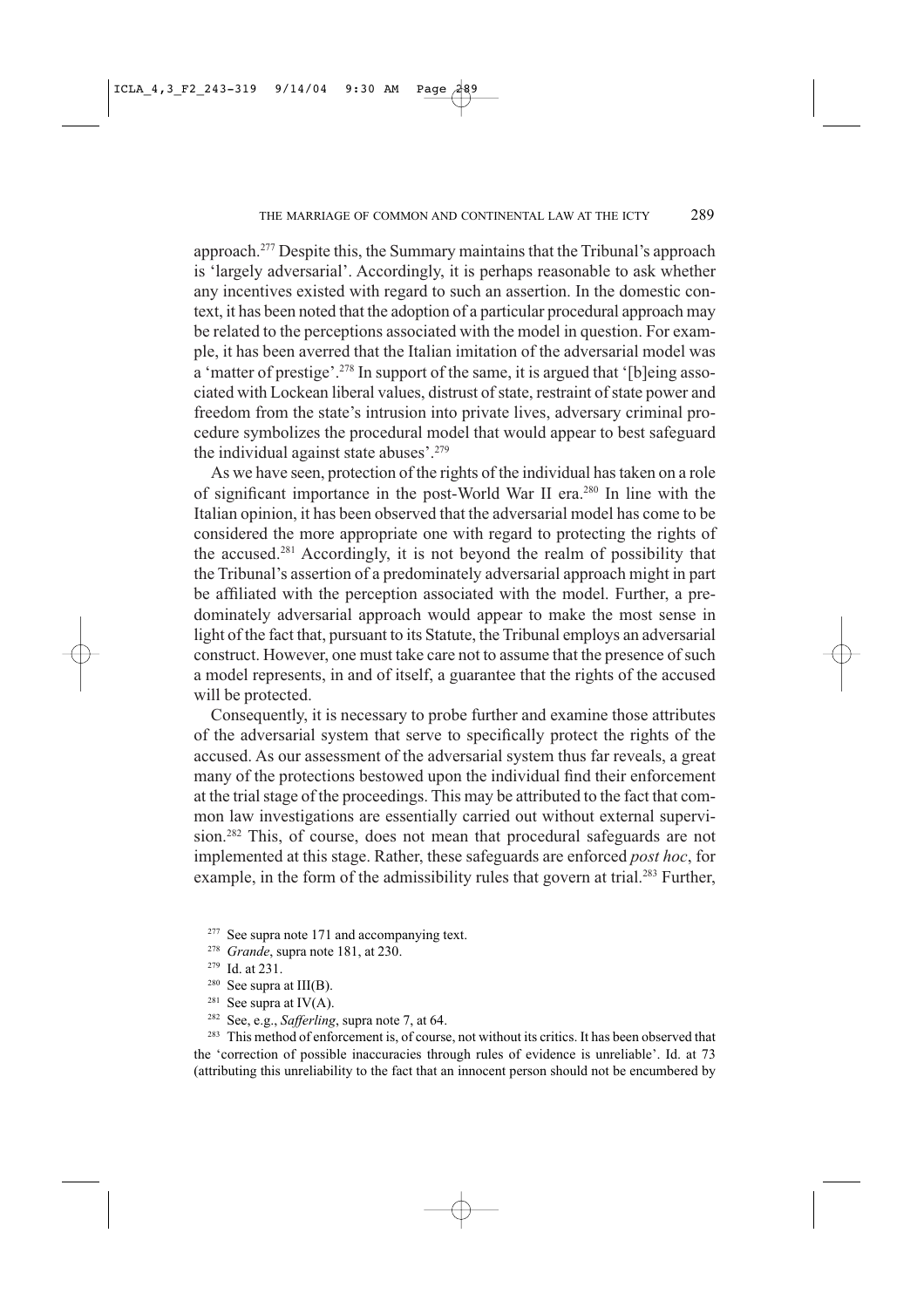as has also been illustrated, the accused (and the prosecution) benefit from additional rules of evidence at trial that are designed to ensure that the contesting parties are kept in check and the proceeding remains fair.

Additional examples of procedural safeguards in the adversarial system, not previously discussed, can also be found in the trial stage of the proceedings. For example, 'a central and defining feature of the adversarial system of criminal trial is the right of the accused to confront his or her accusers'.<sup>284</sup> Inherent in this right is 'the right to test their evidence through cross-examination regarded by *Wigmore* as "the greatest legal engine ever invented for the discovery of truth".<sup>285</sup> Further, at common law, the accused has the right not to testify.<sup>286</sup> In keeping with the same, the accused is not required to put forth any evidence at the trial phase and is entitled to move for and a receive an acquittal at the close of the prosecution's case, should the latter not have met its burden of proof.<sup>287</sup> The silence of the accused is further protected by the fact that, at common law, the sentencing hearing is distinct from the determination of the guilt or innocence of the accused.<sup>288</sup>

Thus, whether an adversarial construct and a procedural system that is 'largely adversarial' results in an over-all model that best protects the rights of the accused depends upon the procedural safeguards present in the system. Some important, common law-oriented, protective features can be found in the original ICTY model. For example, cross-examination is preserved in the Rules<sup>289</sup> and the Rules, as originally adopted, implied that the sentencing hearing would be held separately from the adjudication of guilt.<sup>290</sup> Structurally

the burden of a trial and that the truly guilty may reap the rewards of an improperly conducted investigation).

<sup>284</sup> David Lusty, 'Anonymous Accusers: An Historical and Comparative Analysis of Secret Witnesses in Criminal Trials', 24 Sydney Law Review 361, 361 (2002).

<sup>285</sup> Id. at 362 (quoting *John H. Wigmore*, A Treatise on the Anglo-American System of Evidence in Trials at Common Law 29, §1367 (3rd ed., 1940).

<sup>286</sup> See, e.g., *James Mullineux*, 'Re-examining the Common Law Right of an Accused not to Testify', 12 Criminal Law Forum 359, 359 (2002) (noting that the right to silence at all stages of the criminal justice process is 'a fundamental principle of the accusatorial criminal justice system' and also remarking on the widely recognized common law rule that the prosecution cannot comment on the silence of the accused).

<sup>287</sup> See, e.g., *Nsereko*, supra note 151, at 537-38.

<sup>288</sup> See, e.g., *Andrew N. Keller*, 'Punishments for Violations of International Criminal Law: An Analysis of Sentencing of the ICTY and the ICTR', 12 Indiana International and Comparative Law Review 53, 69 (2001).

<sup>289</sup> ICTY RPE, R.85(B), United Nations Document IT/32 (1994).

<sup>290</sup> ICTY RPE, R.100, United Nations Document IT/32 (1994) (providing that '[i]f a Trial Chamber finds the accused guilty of a crime, the Prosecutor and the defense may submit any relevant information that may assist the Trial Chamber in determining an appropriate sentence').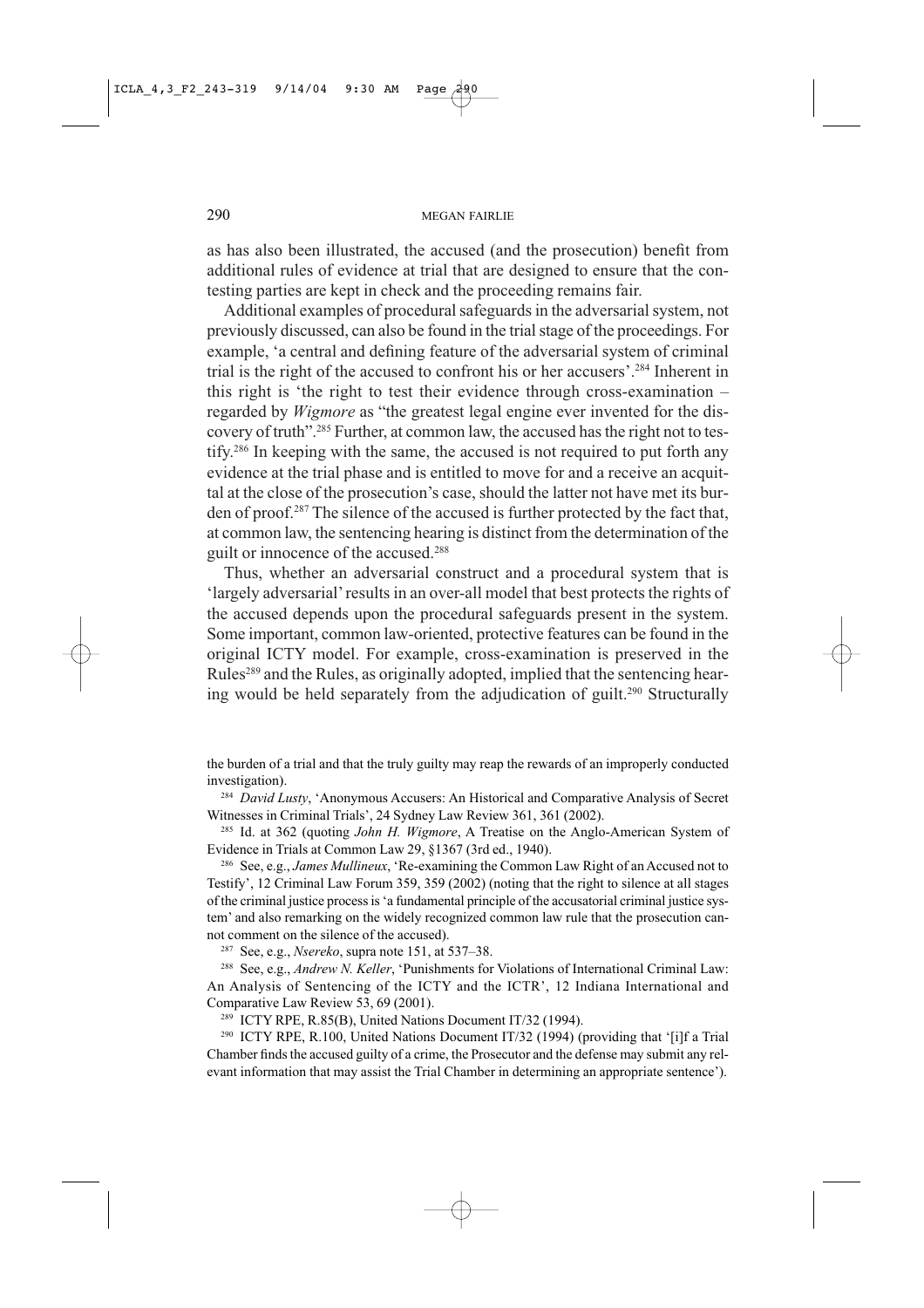speaking, however, one cannot overlook the absence of the protection afforded the accused by the presence of a passive trial judge, who does not act to advance the interests of either party, but instead acts to guard the accused against official abuses of power. Further, the adversarial system's willingness to place other values, including concern for individual rights, ahead of truth finding manifests itself, in one respect, by 'excluding reliable evidence illegally procured'.<sup>291</sup> The exceedingly limited 'exclusionary rule' at the ICTY hardly provides comparable protection to the accused. Further, the essential absence of rules governing admissibility of evidence generally results in a loss of protection for the accused. In light of the foregoing, it is certainly possible that the 'largely adversarial approach' of the Tribunal could itself give new life to the perception that the adversarial system provides 'only a veneer of fairness'.

The argument advanced is not, however, that the Tribunal suffers from an adversarial deficit; rather, it is that there exists a danger of a due-process deficit. Accordingly, from the standpoint of the accused, it is equally important to recognize what was lost due to the fact that the Tribunal did not adopt a continental construct. Contrary to the trend observed at common law, procedural protections in the continental system are arguably at their strongest prior to the trial phase. The safeguards inherent in the system stem largely from the element of neutrality associated with its pre-trial investigation, a factor that is absent in the workings of the ICTY. As such, no organ '[bears] responsibility during the process for the well-being of the defendant'.<sup>292</sup> This fact has significance for the accused not only because pre-trial investigation at the ICTY does not include the requirement that exculpatory evidence be sought, but also due to the fact that 'the prosecutor's work goes largely unchecked by the judges'.<sup>293</sup> Further, though the Rules provide standards for the questioning of suspects, <sup>294</sup> contrary to what would be found in the continental system, there is no specific opportunity for an individual to challenge evidence during the investigative phase. Moreover, under the Rules, it is possible that an accused may never even be aware that he is the subject of an investigation until such

<sup>291</sup> Regarding evidentiary barriers to conviction that 'limit the search for truth' at common law, Damaška also cites testimonial privileges and many facets of appellate procedure. Damaška, Evidentiary Barriers, supra note 8, at 579.

<sup>292</sup> Safferling, supra note 7, at 75.

<sup>293</sup> Johnson, supra note 39, at 176. See also Stuart Beresford, 'Non-Compliance with the Rules of Procedure and Evidence', in Essays on ICTY Procedure and Evidence In Honour of Gabrielle Kirk McDonald 403, 403 (Richard May et al. eds., 2001)(noting that 'the investigation and pre-trial stages of the proceedings receive only modest supervision').

<sup>294</sup> ICTY RPE, R.42, 43, United Nations Document IT/32 (1994) (delineating the rights of suspects during investigation in the first instance and requiring that suspect questioning be recorded, that a transcript be made and that the original be sealed in the presence of the suspect in the second).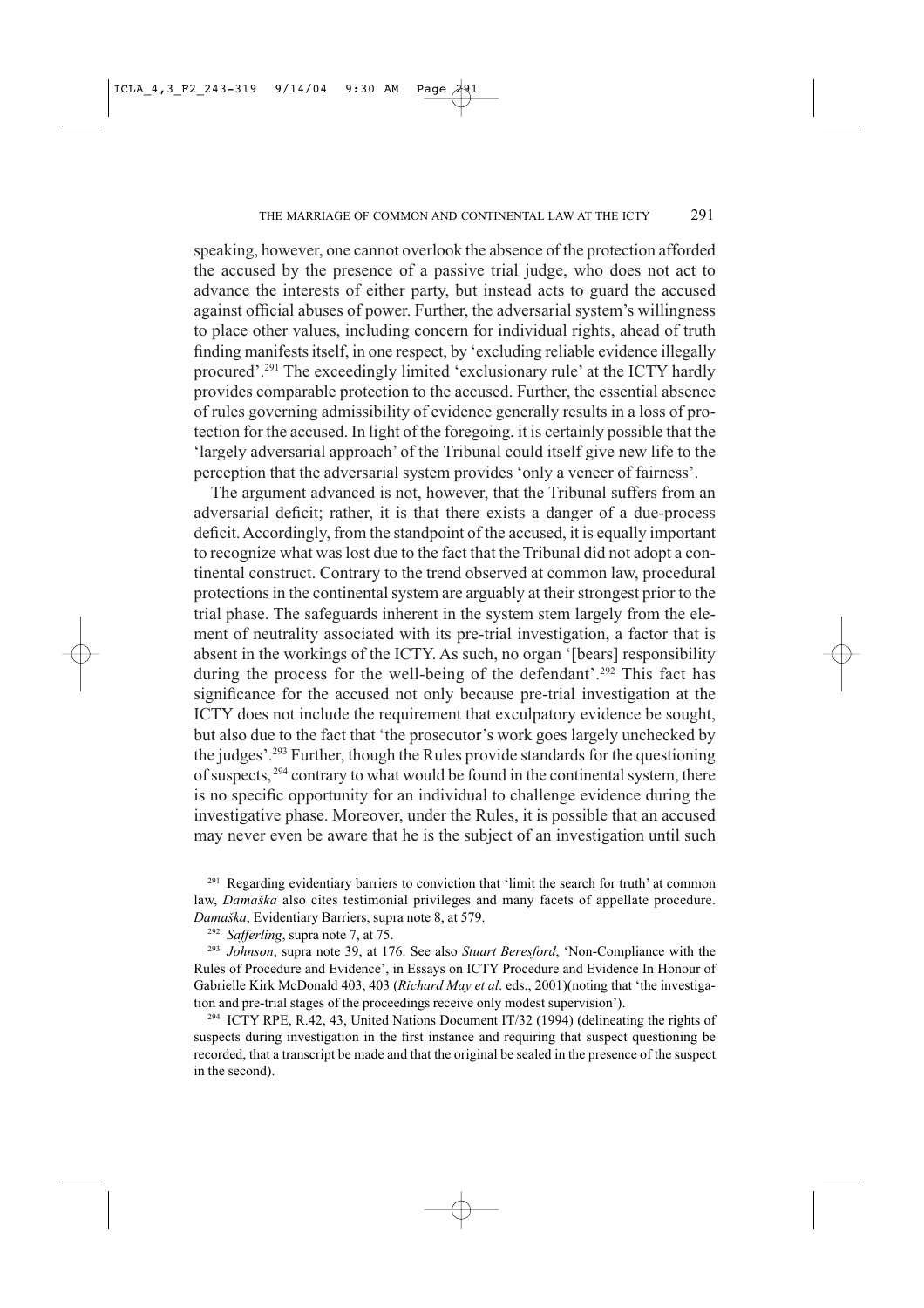time as he is served with an indictment.<sup>295</sup> Therefore, apart from possibly being questioned by the Prosecutor, an accused is essentially precluded from having any opportunity to be heard prior to the point when the decision is made that he must stand trial.<sup>296</sup> Additionally, with the exception of the aforementioned Rules related to questioning, there are no standards governing the gathering.<sup>297</sup> preservation or authentication of evidence on behalf of the prosecution. Finally, a trial proceeding at the ICTY does not embody the element of neutrality that can be found in 'official inquiries' where witnesses and evidence are disassociated from the parties.

Without the need to advocate for either system, what is noteworthy about the employment of the features of each at the Tribunal is the manner in which they have been united. Rather than an admittedly inefficient union that includes the procedural safeguards found in both systems, the amalgamation employed by the Tribunal disregards many of the protections found in each.<sup>298</sup> As a result, those accused before the Tribunal have virtually none of the pre-trial protections afforded by the continental system and are then denied many of the protections common to the adversarial system at trial, including the presence of a passive judge. Not unlike the Nuremberg experience, the merger of the two systems fails to create a situation wherein the procedure itself provides the nec-

<sup>295</sup> See id. at R.53. Even in the absence of exceptional circumstances that merit such non-disclosure, '[the] submission that the prosecution must interview or offer to interview every proposed accused person before seeking a confirmation of an indictment has no merit'. Prosecutor v. Janko Bobetko, Decision on Challenge by Croatia to Decisions and Orders of Confirming Judge, at paragraph 13, Case IT-02-62-AR54bis & IT-02-62-AR108bis (Nov. 29, 2002).

<sup>296</sup> The case law of the Tribunal solidifies this inference from the Rules by declaring that challenges made to a confirmed indictment are reserved for determination at trial. *Prosecutor* v. Delalic, Delic & Landzo, Decision on Application for Leave to Appeal by Hazim Delic (Defects in the Form of the Indictment), Case No. IT-96-21-A, at IV(e) (Dec. 6, 1996). The Appeals Chamber also declined to consider Delic's assertion that ex parte review of the Indictment pursuant to Rule 47 offends the principle of audi alteram partes. Id. See also Judge Lal Chand Vohrah, 'Pre-Trial Practices and Procedures', in 1 Substantive and Procedural Aspects of International Criminal Law: The Experience of International and National Courts 477, 535 (Gabrielle Kirk McDonald & Olivia Swaak-Goldman, eds., 2000) (observing that '[t]here is no possibility of appeal against the confirmation of an indictment by a single judge pursuant to Rule 47').

<sup>297</sup> See, e.g., *Nsereko*, supra note 151, at 527 (noting that the Rules fail to provide any guidelines for the interrogator with regard to the manner in which suspects should be questioned); Johnson, supra note 39, at 174 (observing that the Rules provide the Prosecutor with no guidance regarding the seizure of evidence).

<sup>298</sup> 'The cobbling together of the common and civil law traditions erodes the rights of the defendant. Both of these systems offer protection to the accused through different means'. Johnson, supra note 39, at 119-120.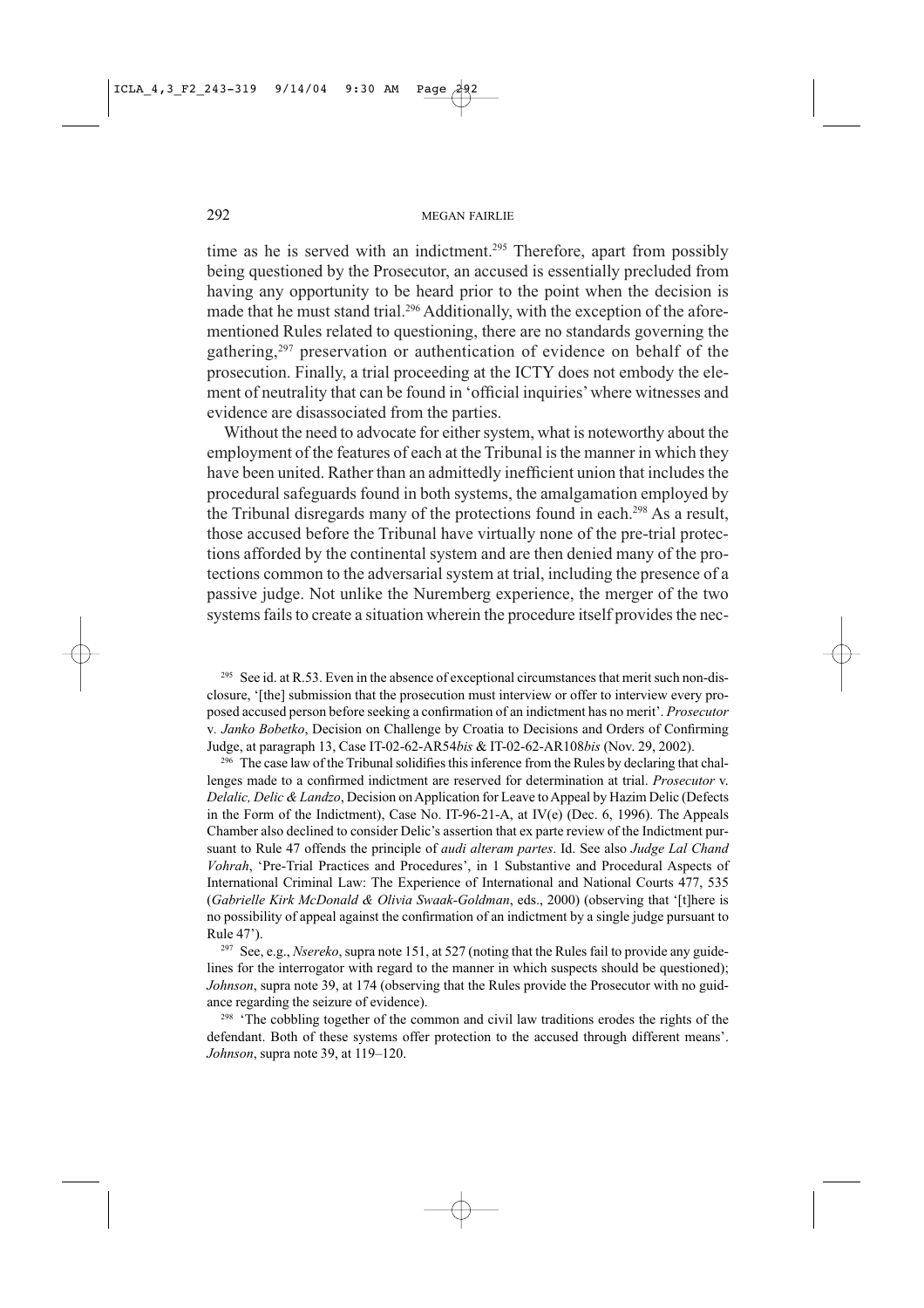essary safeguards;<sup>299</sup> as a result, the assurance of fairness in the proceedings is entirely dependent upon the discretion of the judiciary.

Consequently, the admonition given by *Judge Wald* seems fitting: '[t]he emerging body of trial practices must be regularly scrutinized to assure fundamental fairness'.<sup>300</sup> While such a caution could also have been applied to the proceedings at Nuremberg and Tokyo, the warning is arguably of even greater importance with regard to the Tribunal. At the ICTY, the judiciary not only assumed responsibility for safeguarding the rights of the accused in its drafting of its Rules, it has an on-going duty to ensure the same both in the operation of its proceedings and in relation to its continuing 'quasi-legislative' power. The latter derives from the fact that the Rules of Procedure and Evidence, formulated in February of 1994, do not constitute a fixed set of directives: within the Rules, the judges designed a mechanism for subsequent amendments in the form of Rule 6.<sup>301</sup>

Therefore, in addition to monitoring and ensuring fairness at trial, the judges of the ICTY bear a similar burden with regard to their ability to alter the procedures employed by the Tribunal. Accordingly, it is incumbent upon the judiciary in exercising its powers to ensure that the rights of the accused under the mixed system are sufficient. It has been asserted that, in joining the civil and common law systems, the Rules originally adopted by the Tribunal resulted in a 'delicate balance'<sup>302</sup> between the two with regard to the fair trial rights of the accused. However, it is submitted that, even if the validity of this assertion is accepted, the fragility of the same left the accused, at best, on the brink of a due process deficit.

As a matter of course, then, in making amendments to the Rules, it is imperative that due regard be given to the potential for further depreciation of the rights of the accused. In order to assess the Tribunal's compliance with the same, it is worthwhile to review the judicial power to amend the Rules. In addition, it is instructive to regard the Tribunal's use of its power to amend in light of its experiences and with due attention given to those forces that have the potential to affect the Tribunal's activities.

<sup>299</sup> See id. at 120 (concluding that the 'ICTY's hybrid common-civil law system . . . in the end, is less favorable to the defendant than when either system functions on its own').

<sup>300</sup> Patricia M. Wald, 'To "Establish Incredible Events by Credible Evidence": The Use of Affidavit Testimony in the Yugoslavia War Crimes Tribunal Proceedings', 42 Harvard International Law Journal 535, 537 (2001)[hereinafter, Wald, Incredible Events] (observing that the Tribunal operates 'largely in isolation, not as part of a national system of courts or governmental bodies capable of oversight').

<sup>301</sup> ICTY RPE, R.6, United Nations Document IT/32 (1994).

 $302$  Daryl A. Mundis, 'Improving the Operation and Function of the International Criminal Tribunals', 94 American Journal of International Law 759, 766 (2000).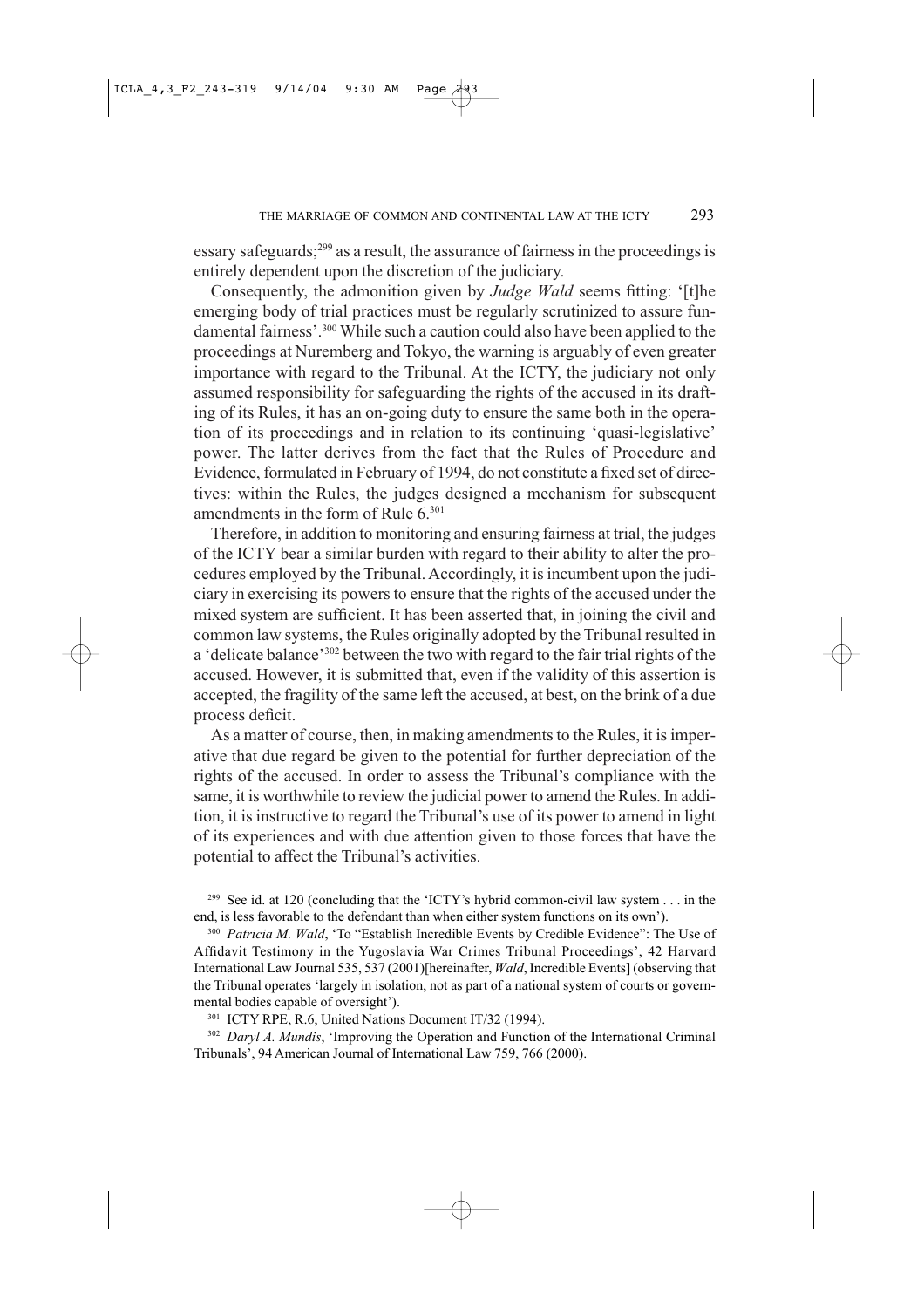## VIII. The Tribunal's Ability to Amend its Rules

As has been noted, Rule 6 confers upon the Tribunal an ongoing ability to amend its Rules. Since the inception of the ICTY, its judiciary has frequently availed of this rule's authority. Accordingly, the judges have adopted a variety of techniques throughout the years in order to facilitate its use. Reporting to the General Assembly in 1998 on amendments to the Rules of Procedure and Evidence, then-President McDonald noted that the Rules Committee had been created and given the task of '[investigating] the objective of conducting trials more expeditiously without jeopardising respect for the rights of accused persons'.<sup>303</sup>

This assertion to the General Assembly not only confirms that the possibility for tension between amendments to the rules and due process rights exists, it also expressly recognizes that the Tribunal's noted objective for amendments (expediency) may jeopardize those rights. The introduction of the concept of expediency as an objective of the Tribunal also highlights the fact that the Tribunal's authority to amend its rules cannot be contemplated in a vacuum. Accordingly, one must consider that the 'objectives' of the Tribunal play a relevant role in the amendment process, bearing in mind both the substance of the same and the sources that advocate for them.

### IX. Threats to the Independence of the Tribunal

With regard to the latter, it ought to be acknowledged that numerous entities have the potential to wield influence over the Tribunal's activities. Relevant aspects in this regard include the fact that each judge at the ICTY has been elected, and may be re-elected, by the General Assembly.<sup>304</sup> The Tribunal is further at the mercy of that UN organ with respect to funding<sup>305</sup> and it is wholly dependent upon the support of the Security Council and States.<sup>306</sup> For an

<sup>303</sup> Fifth Annual Report of the International Tribunal for the Prosecution of Persons Responsible for Serious Violations of International Humanitarian Law in the Territory of the Former Yugoslavia Since 1991, United Nations General Assembly Official Record, 53rd Session, Item 48 of the Agenda, at paragraph 106, United Nations Document A/53/219– S/1998/737 (1998) [hereinafter, 5th Annual Report].

304 The judges are elected from a list of candidates submitted by the Security Council. Statute, supra note 1, at Art. 13(2), 13(4). The possibility for re-election 'could mitigate against the principle of judicial independence'. Bassiouni & Manikas, supra note 39, at 806.

305 Statute, supra note 1, at art. 32.

306 Henry J. Steiner and Philip Alston, International Human Rights in Context: Law, Politics and Morals 1156 (2000). Accordingly, Steiner and Alston further note that the Tribunal 'remains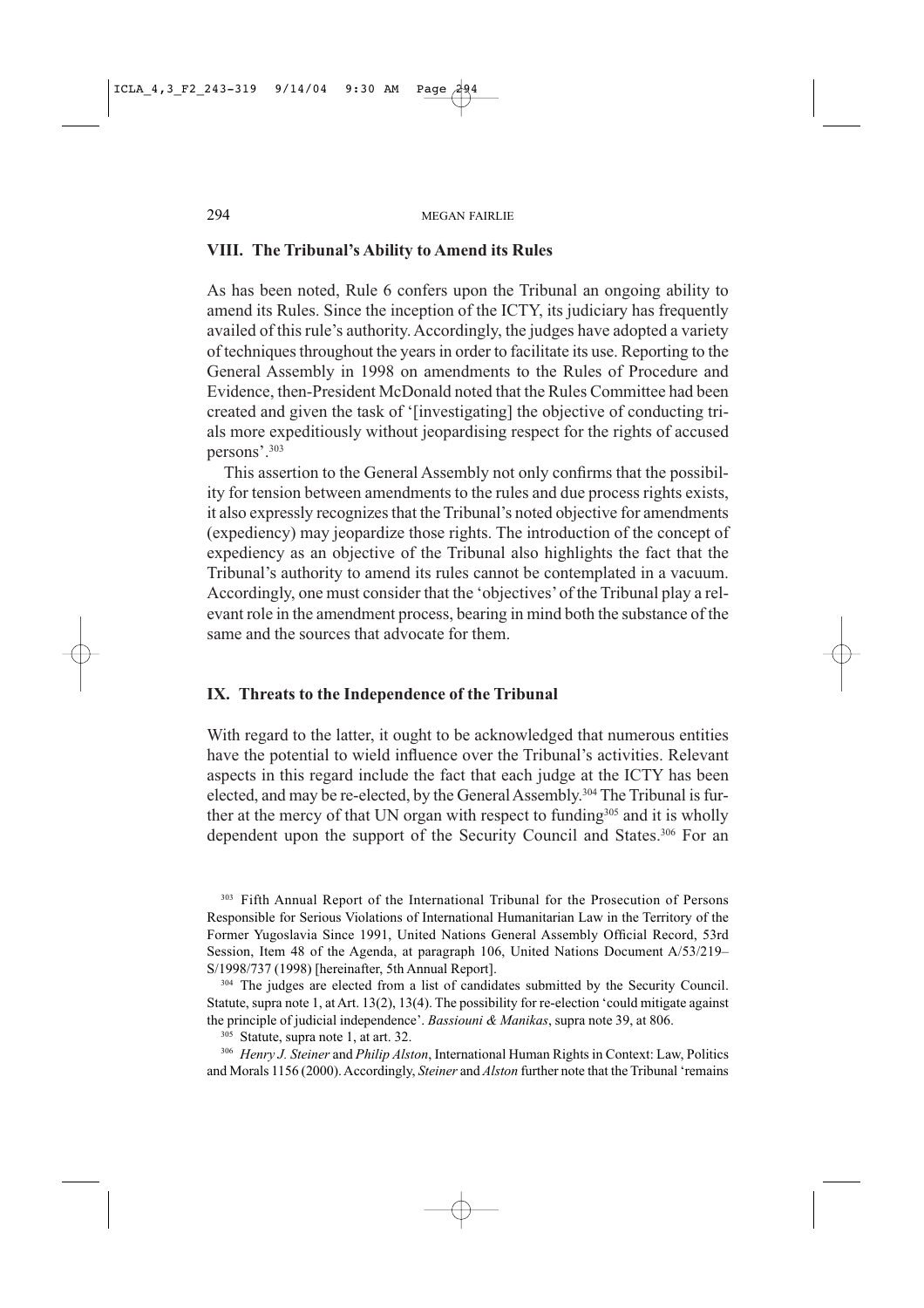example of the extent to which a lack of State assistance may affect the activity of the Tribunal, one need only look at the experiences of the ICTY's sister tribunal, the International Criminal Tribunal for Rwanda<sup>307</sup> (ICTR). Not only did the non-cooperation of the Rwandan government with the ICTR cause the Appeals Chamber shared by the two tribunals to overturn its ruling in the *Barayagwiza* case,<sup>308</sup> Rwandan political pressure also arguably resulted in the removal of Carla DelPonte from her post as Chief Prosecutor of the ICTR.<sup>309</sup> Given the nation's proven ability to affect a judgment rendered by the Tribunal as well as to effectuate a personnel change at its upper-most level, it would be counterintuitive to assume that the amendment powers of the Tribunal are not likewise subject to manipulation.<sup>310</sup>

### X. The Pressure to Expedite Proceedings at the ICTY

#### A. External Influences

The fact that the Tribunal may be pressured to modify its procedure in response to outside forces becomes particularly relevant with regard to the amount of time it has taken for the Tribunal to comply with its responsibilities. Trial proceedings at the ICTY are notorious for their protracted nature and the Tribunal has unquestionably received its share of criticism for failing to move its docket expeditiously.<sup>311</sup> As a result, the ICTY has been under pressure from numerous sources to rectify this problem. Many parties appear to have a vested interest in a speedier fulfilment of the Tribunal's mandate, including the General

dependent upon an uncertain and changing political context' and that it 'lacks the relative autonomy of a court in a state with a strong tradition of an independent judiciary'. Id. at 1155.

307 Established under the Statute of the International Criminal Tribunal for Rwanda, 33 International Legal Materials 1602, adopted by Security Council Resolution 955, United Nations Security Council Official Record, 49th Session, 3453rd meeting at 3, United Nations Document S/RES/955 (1994).

<sup>308</sup> See Decision on Prosecutor's Request for Review or Reconsideration, *Barayagwiza v. The* Prosecutor, Case No. ICTR-97-19-AR72, 39 International Legal Materials. 1181, 31 Mar. 2000; see also William A. Schabas, 'International Decision, Barayagwiza v. Prosecutor', 94 American Journal of International Law 563 (2000); Jacob Katz Cogan, 'International Criminal Courts and Fair Trials: Difficulties and Prospects', 27 Yale Journal of International Law 111, 135  $(2002)$ .

309 On this issue, see Megan A. Fairlie, Due Process Erosion: The Diminution of Live Testimony at the ICTY, 34 California Western International Law Journal 47, 58-59 (2003).

<sup>310</sup> See, e.g., Swart, supra note 205, at 573 (remarking on the existence of amendments made as a result of 'mere convenience or political pressure').

<sup>311</sup> See, e.g., *Wald*, Incredible Events, supra note 300, at 536.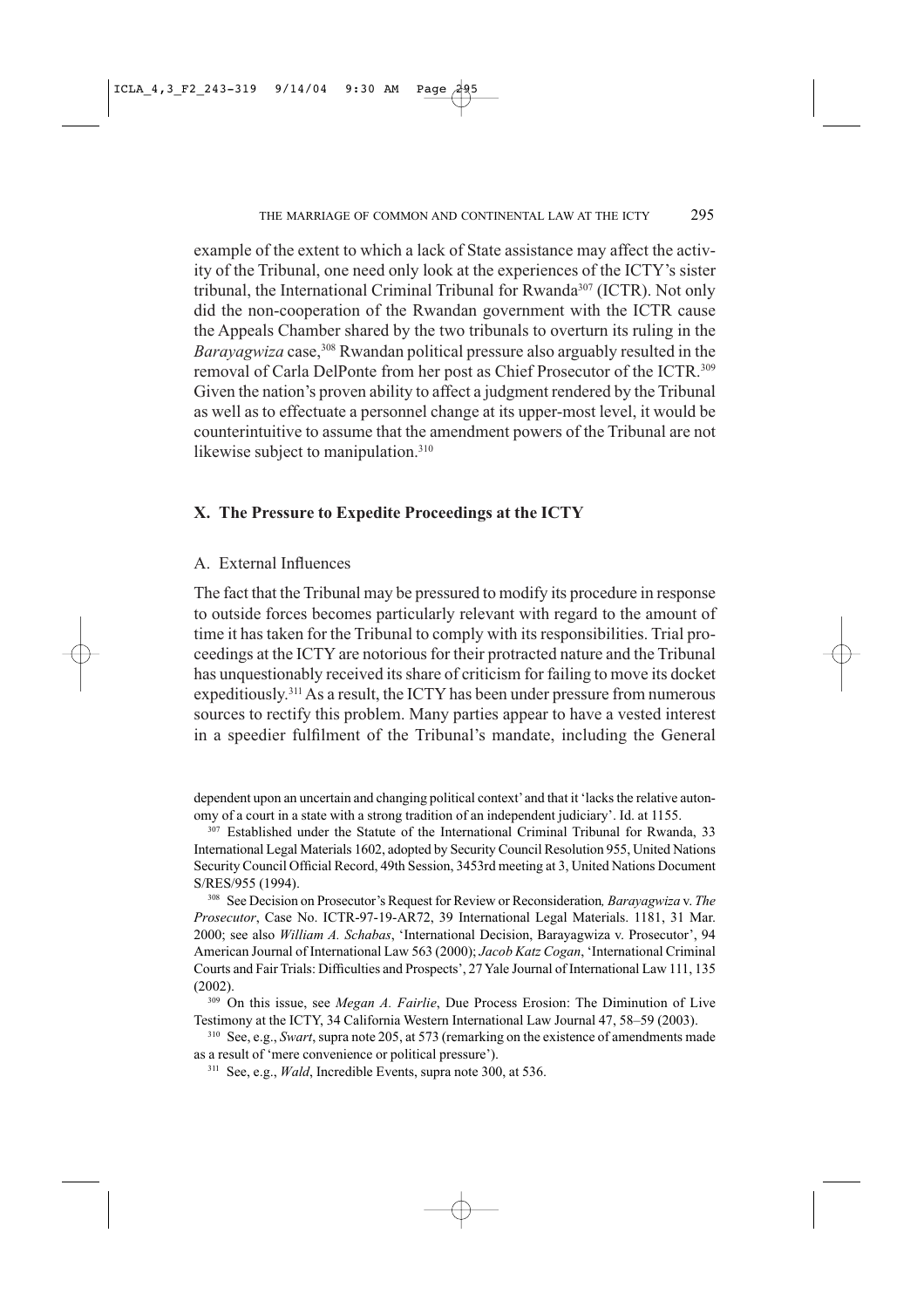Assembly<sup>312</sup> and 'the international community'.<sup>313</sup> The position of the latter may be of particular significance with regard to procedural issues. It was duly noted that the Tribunal's first trial 'was not a model of fairness'.<sup>314</sup> However. public interest has essentially focused on the crimes and jurisdiction of the Tribunal, rather than its rules of procedure and evidence and, in contradiction with its ability to serve as a tool to ensure fair trial compliance at the Tribunal, the media has in fact played a role in undermining the presumption of innocence and, in contradiction with its ability to serve as a tod to ensure fair trial compliance at the Tribunal, the media has in fact played a role in undermining the presumption of innocence.<sup>315</sup> In addition, once 'defendant-friendly' voices in the international community, such as human rights organizations, have

<sup>312</sup> In 1999, the General Assembly adopted a resolution on the financing of both the ICTY and ICTR, requesting that the Secretary-General evaluate the efficiency of the operation and function of the two tribunals. Seventh Annual Report of the International Tribunal for the Prosecution of Persons Responsible for Serious Violations of International Humanitarian Law in the Territory of the Former Yugoslavia Since 1991, United Nations General Assembly Official Record, 55th Session, Item 52 of the Provisional Agenda, at paragraph 320, United Nations Document A/55/273–S/2000/777 (2000) [hereinafter 7th Annual Report]. The expert group assigned the responsibility of evaluating the Tribunals was required to explain why, after six years and budgets totalling over USD 400 million, only 15 ICTY and ICTR trials had been completed. See Hafida Lahiouel, 'The Right of the Accused to an Expeditious Trial', in Essays on ICTY Procedure and Evidence In Honour of Gabrielle Kirk McDonald 197, 197 (Richard May et al. eds., 2001) (citing the Report of the Expert Group to Conduct a Review of the Effective and Functioning of the International Tribunal for the Former Yugoslavia and the International Criminal Tribunal for Rwanda, United Nations General Assembly Official Record, 55th Session, at paragraph 35, United Nations Document A/54/634 (1999)) [hereinafter Report of the Expert Group].

<sup>313</sup> In the aftermath of the Report of the Expert Group, the Tribunal noted that 'flexible solutions' were required in order for the judiciary to work with their increased caseloads, and 'with the expectations of the accused, the victims and the international community'. 7th Annual Report, supra note 312, at paragraph 330. The relevance of the perspective of the international community upon the Tribunal can be further gleaned by referring to an observation made by Judge May in the course of trial proceedings: 'It is a matter of concern to the international community that these trials have been taking up six months and more each'. Prosecutor v. Sikirica and Others, Case No. IT-95-8-T, Trial Transcript 2441 (Apr. 24, 2001).

<sup>314</sup> Sara Stapleton, 'Ensuring a Fair Trial in the International Criminal Court: Statutory Interpretation and the Impermissibility of Derogation', 31 New York University Journal of International Law and Politics 535, 543 (1999)

<sup>315</sup> Joseph L. Falvey, Jr., 'United Nations Justice or Military Justice: Which is the Oxymoron? An Analysis of the Rules of Procedure and Evidence of the International Tribunal for the Former Yugoslavia', 19 Fordham International Law Journal 475, 476-477 (1995). Similarly, it has been noted that '[p]rocedural rulings at the international level receive much less attention than substantive ones'. Natasha A. Affolder, 'Tadić, the Anonymous Witness and the Sources of International Procedural Law', 19 Michigan Journal of International Law 445, 448 (1998). Zappalà, supra note 15, at 86 (noting that by referring to as yet unconvicted individuals as 'war criminals' and christening them with such titles as the 'Butcher of Omarska', the media fails to 'contribute to fostering a balanced perception of criminal justice by the public'.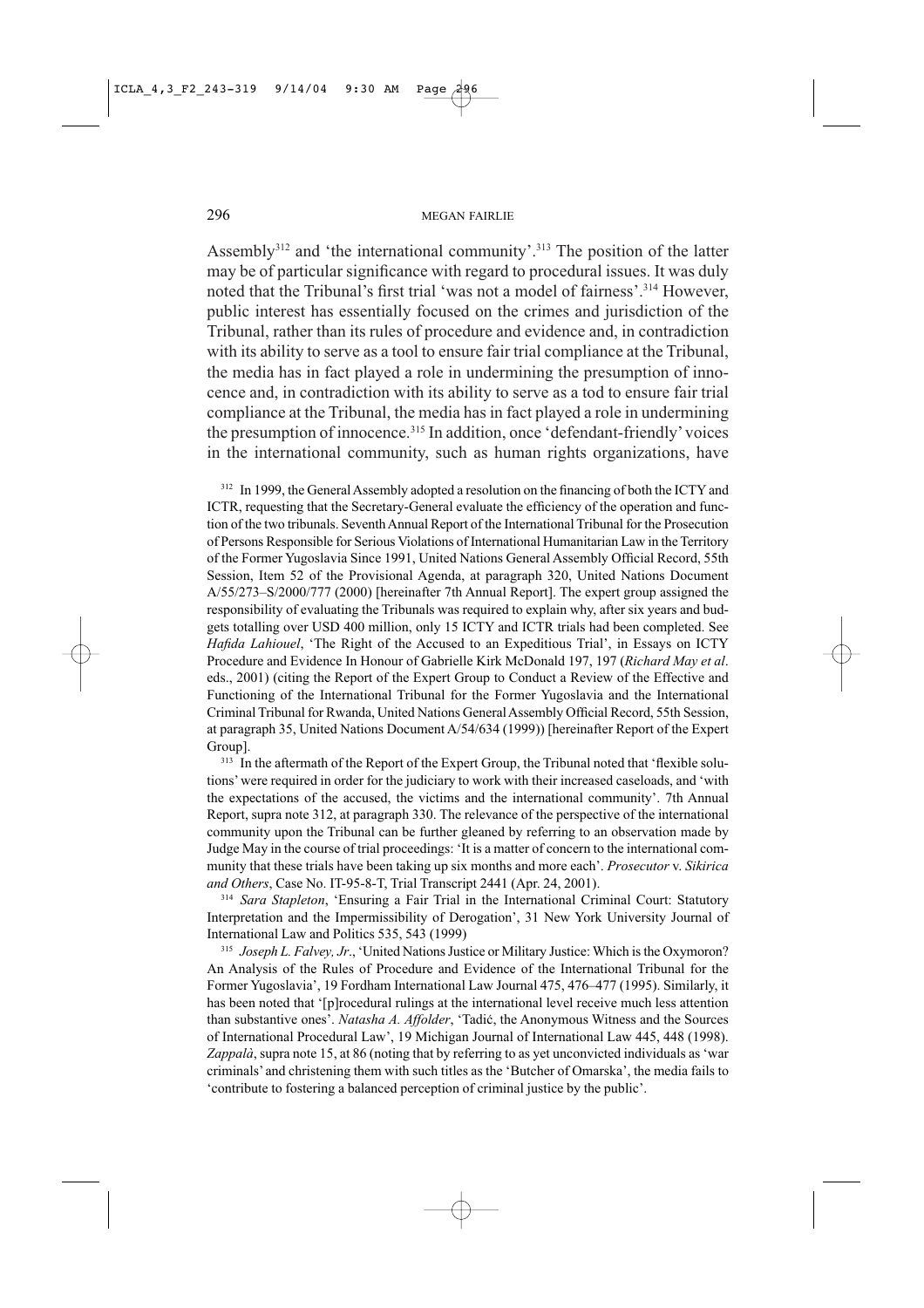developed interests far afield from that of fair trial rights, having made the 'remarkable transformation' 'from persuasion to prosecution'.<sup>316</sup> It thus becomes necessary to regard the influence of the international community over the practice of the Tribunal with caution; in light of the group's desire for more expeditious proceedings, one cannot overlook the risk that it may turn a blind eye towards the sanctity of a fair trial.

B. The Right of the Accused to an Expeditious Trial and to be Tried Without Undue Delay

Of course, efforts to expedite the proceedings at the Tribunal also have the potential to enhance the status of the accused. One would be remiss not to acknowledge the correlation between the right of an accused to a speedy trial<sup>317</sup> and amendments aimed at addressing the extended nature of the Tribunal's proceedings. Moreover, the Tribunal is statutorily required to provide the accused with a timely prosecution.<sup>318</sup> Benefits to the accused in this regard are numerous and varied<sup>319</sup> and are perhaps most obvious in instances wherein an accused is detained prior to trial, as was originally standard at the Tribunal.<sup>320</sup> However, it bears mentioning that the right to a speedy trial is as much a benefit for the relevant tribunal as it is for the individual accused. Timely judgments are more likely to bolster the public's faith in its legal system whilst delayed proceedings would cause the same to appear ineffective and unreliable.<sup>321</sup>

<sup>316</sup> Robert M. Hayden, 'Biased "Justice:" Humanrightsism and the International Criminal Tribunal for the Former Yugoslavia', 47 Cleveland State Law Review 549, 550 (1999). See also, Schabas, supra note 110, at 501 (remarking on a similar trend with regard to sentencing: 'Activists whose social vision is normally pervaded by tolerance and forgiveness become, in the name of retribution, militant advocates of severe punishment').

<sup>317</sup> See, e.g., ICCPR, supra note 203, at Art.14 (3)(c); European Convention, supra note 203, at Art.  $6(1)$ ; ACHR, supra note 203, at Art.  $8(1)$ ; African Charter, supra note 203, at Art. 7(1).

 $318$  Statute, supra note 1, at Art. 20(1).

<sup>319</sup> See, e.g., *Lahiouel*, supra note 312, at 198 (noting that a timely proceeding enhances the ability of an accused to put forth an effective defense and limits the amount of time in which he remains uncertain as to his fate).

<sup>320</sup> ICTY RPE, R.65(B), United Nations Document IT/32 (1994) (declaring that release may be ordered only in exceptional circumstances). This provision is contrary to the principle espoused in the ICCPR which provides that, 'It shall not be the general rule that persons awaiting shall be detained in custody . . . ' ICCPR, supra note 203, at Art. 9(3). The provision of pretrial release is considered 'an accoutrement of the presumption of innocence'. Patricia Wald and Jenny Martinez, 'Provisional Release and the ICTY: A Work in Progress', in Essays on ICTY Procedure and Evidence In Honour of Gabrielle Kirk McDonald 231, 231 (Richard May et al. eds., 2001). Though the Tribunal has since modified this preference, the effect of the amendment is still uncertain. Wald & Martinez, supra, at  $233-234$  (noting the removal of the requirement of 'exceptional circumstances' in response to the 1999 Report of the Expert Group).

<sup>321</sup> *Lahiouel*, supra note 312, at 198 (noting the importance of this interest in light of the fact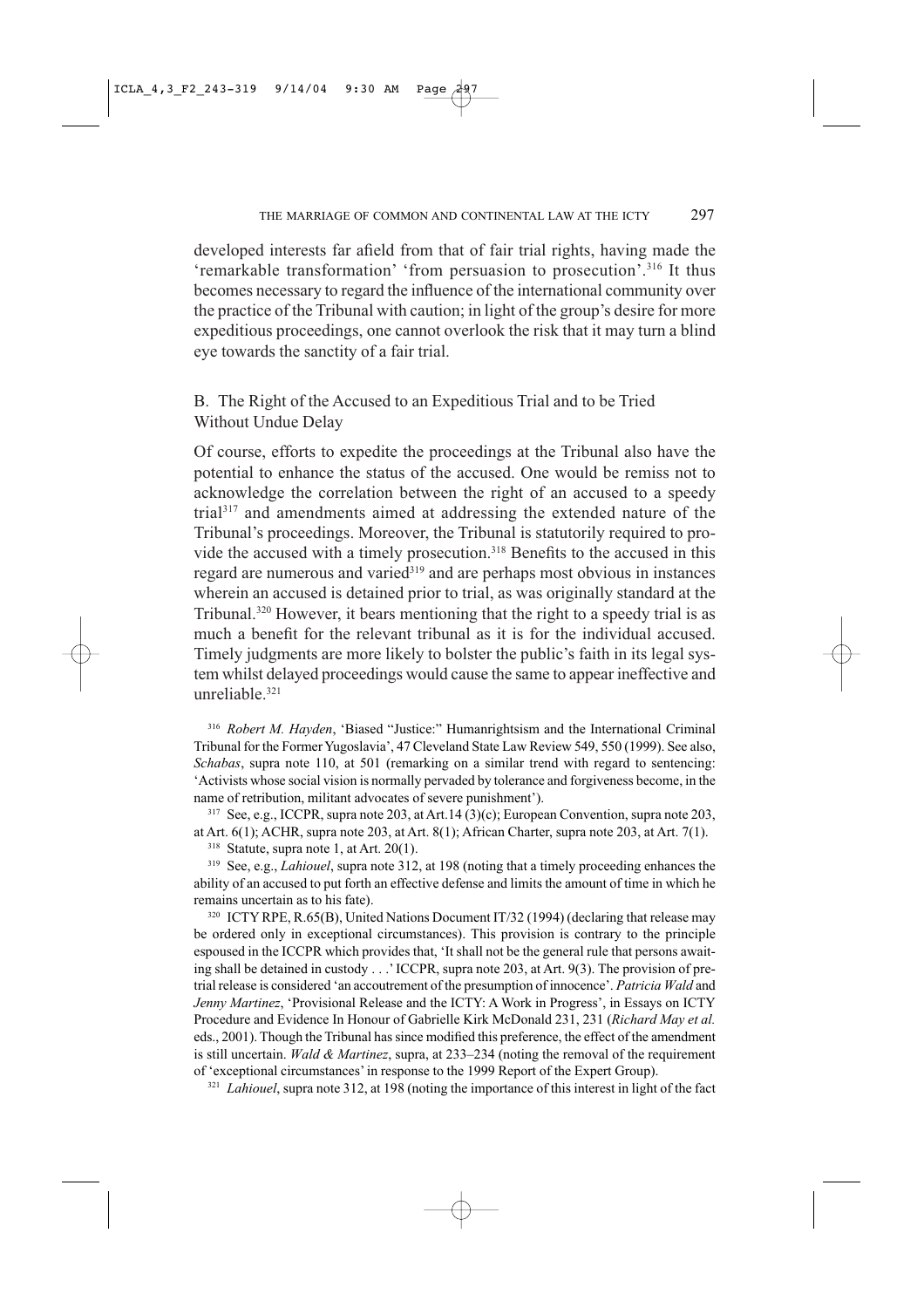C. Addressing the Causes of the Delay

In light of the foregoing, it is perhaps not surprising that 'the expeditious conclusion of trials . . . has become an obsession of the ICTY'.<sup>322</sup> In order to appreciate the efforts made on behalf of the Tribunal to render its functioning more efficient, it is worthwhile to recognize some of the causes that have contributed to the delay in its proceedings. Impediments of all kinds have been noted, from 'politically inspired delays in the arrest of indicted war criminals',<sup>323</sup> to difficulties associated with language issues<sup>324</sup> and the time consuming proof of certain 'predicate conditions' such as the element of a widespread or systematic practice in a charge of crimes against humanity.<sup>325</sup> In addition, though with some change in this regard of late, very few matters have been resolved by guilty pleas, as would be commonplace in a common law jurisdiction.<sup>326</sup> It is also noteworthy that, though the function of trial proceed-

that part of the 'Tribunal's mandate includes bringing peace in the territory of the former Yugoslavia). It has also been asserted that a delay in justice in grossly unfair to victims. Richard J. Goldstone, 'The Role of the United Nations in the Prosecution of International War Criminals', 5 Washington University Journal of Law and Policy 119, 123-24 (2001).

<sup>322</sup> *Boas*, The Principle of Flexibility, supra note 148, at 45.

323 Goldstone, supra note 321, at 123 (noting that such delays have the potential to seriously undermine the credibility of the ICTY and ICTR). The difficulty in securing custody of those indicted is also the result of the limited number of voluntary surrenders, a fact that purportedly may be attributed to the tendency for pre-trial detention at the ICTY to be protracted. See Arbour, supra note 168, at 41.

<sup>324</sup> Cassese, supra note 7, at 443. The ICTY has two working languages, English and French. Statute, supra note 1, at Art. 33. The Conference and Language Services Section at the ICTY provides simultaneous interpretation not only from and into English and French, but also from and into Bosnian/Croatian/Serbian. In addition, simultaneous interpretation of other languages is provided as required. Third Annual Report of the International Tribunal for the Prosecution of Persons Responsible for Serious Violations of International Humanitarian Law in the Territory of the Former Yugoslavia Since 1991 United Nations General Assembly Official Record, 51st Session, Item 50 of the Provisional Agenda, at paragraph 134, United Nations Document A/51/292-S/1996/665 (1996) [hereinafter 3rd Annual Report].

325 *Wald*, Incredible Events supra note 300, at 536. 'Much of the problem lies in the nature of the beast. The scope of most war crimes tends to cover wide swaths of territory and implicate hundreds, sometimes thousands of actors'. Id. at 554. 'How can trials of such potentially endless complexity be reduced to manageable proportions for a criminal court? No issue taxes the Tribunal as this one does'. *Mundis*, supra note 302, at 773 (2000) (quoting Comments on the Report of the Expert Group to Conduct a Review of the Effective Operation and Functioning of the International Tribunal for the Former Yugoslavia and the International Criminal Tribunal for Rwanda, Annex I, at paragraph 40, United Nations Document A/54/850).

<sup>326</sup> See Cassese. supra note 7, at 398 (observing that very few defendants have pled guilty before the ICTY). See also *Wald*, Incredible Events, supra note 300, at 549 (noting that, although controversial, a prosecutorial policy of encouraging guilty pleas by dropping some charges and recommending lesser sentences 'could help clean up the backlog of less heinous cases').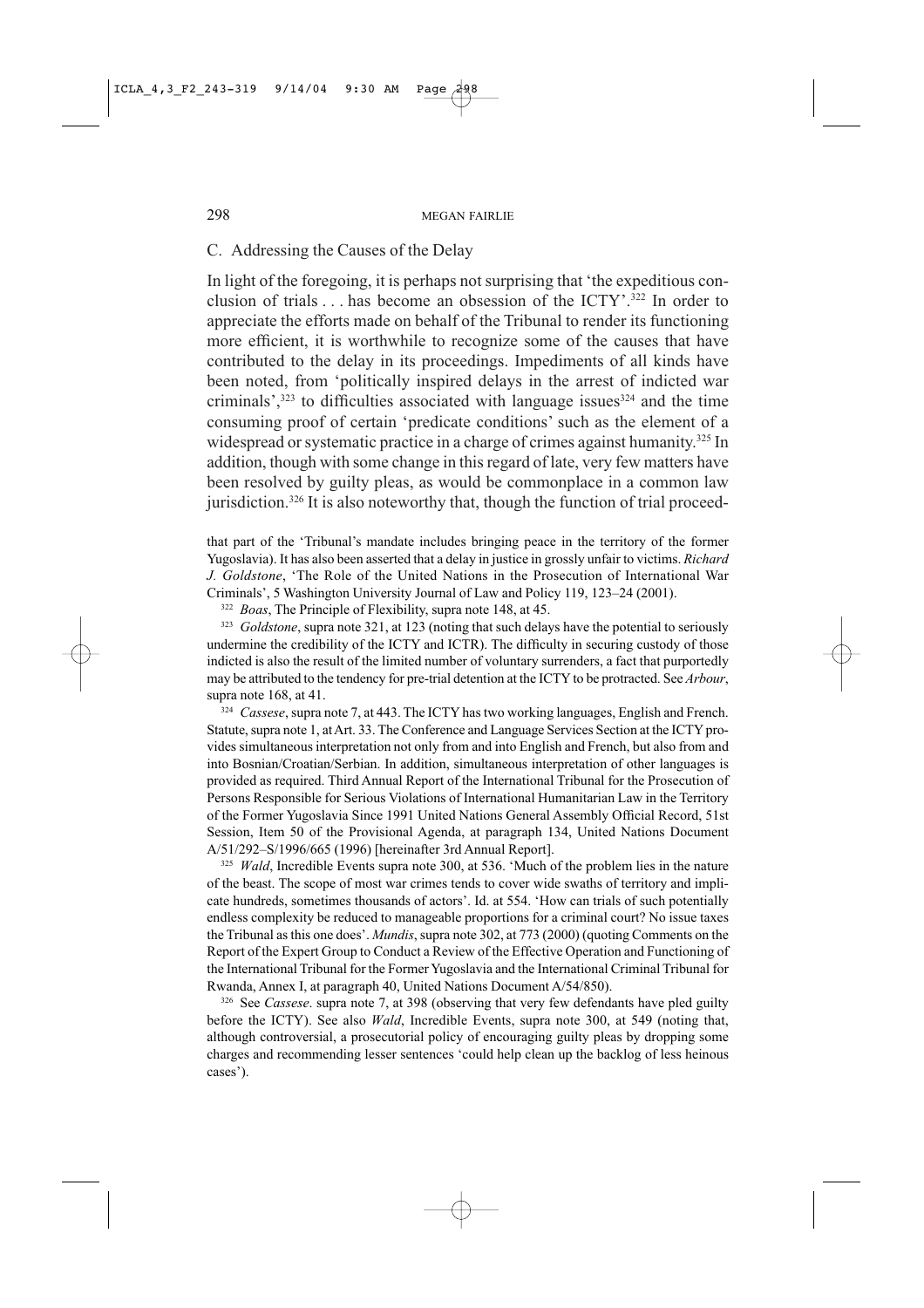ings is primarily that of the adjudication of guilt, compliance with the mandate of the Tribunal requires the non-expedient development of a factually accurate historical record of the conflict.<sup>327</sup>

It is the opinion of many, however, that the length of international criminal proceedings at the Tribunal can be attributed to the adoption of the adversarial system for the ICTY.<sup>328</sup> As a result, it is perhaps not surprising that, in its effort to expedite its proceedings, the Tribunal has replaced several of its adversarial characteristics with features normally employed in the continental system. Among these alterations, one can find the decision to eliminate the Tribunal's preference for live testimony,<sup>329</sup> a change which addresses the fact that live testimony, 'the most time consuming aspect of any criminal trial', had proven to be 'particularly so in the ICTY jurisdiction'.<sup>330</sup> In addition, though separate sentencing hearings were initially held at the Tribunal, in true adversarial style, and separate sentencing decisions were issued,<sup>331</sup> in 1998 the Rules were amended to clearly provide that guilt and sentencing be determined in a unitary as opposed to a bifurcated fashion.<sup>332</sup> Such changes, however, have not been made in the absence of criticism.<sup>333</sup>

<sup>327</sup> President Gabrielle Kirk McDonald, 'Trial Procedures and Practices', in 1 Substantive and Procedural Aspects of International Criminal Law: The Experience of International and National Courts 547, 621 (Gabrielle Kirk McDonald & Olivia Swaak-Goldman, eds., 2000). See also Minna Schrag, 'The Yugoslav War Crimes Tribunal: An Interim Assessment', 7 Transnational Law and Contemporary Problems 15, 19(1997) (noting the importance of the Tribunal's role in creating an accurate record in order to prevent denials of the atrocities in the future).

328 See, e.g., Cassese, supra note 7, at 442 (noting that the same requires that evidence be scrutinized orally through examination and cross-examination while conversely, the investigating judge selects the evidence prior to trial in the inquisitorial system).

<sup>329</sup> See, e.g., ICTY RPE, R. 90(A), United Nations Document IT/32 (1994) (establishing a preference for live testimony). New sub-rule 89(F), establishes a 'no preference alternative'. The new rule provides: 'A Chamber may receive the evidence of a witness orally or, where the interests of justice allow, in written form'. ICTY RPE, R.89(F), United Nations Document IT/32/Rev.28 (2003).

330 Gideon Boas, 'Developments in the Law of Procedure and Evidence at the International Criminal Tribunal for the Former Yugoslavia and the International Criminal Court', 12 Criminal Law Forum. 167, 178 (2001).

<sup>331</sup> See, e.g., *Keller*, supra note 288, at 66.

332 See, e.g., ICTY RPE, R. 87(C), United Nations Document IT/32/Rev.13 (1998) (providing that, if the Trial Chamber finds the accused guilty on one or more of the charges contained in the indictment, it shall at the same time determine the penalty to be imposed in respect of each finding of guilt). '[T]his change was probably an effort to save time and money by having only one proceeding instead of two'. Keller, supra note 288, at 68.

333 See generally on the issue of written evidence, *Fairlie*, supra note 309; on the issue of unitary sentencing, Keller, supra note 288.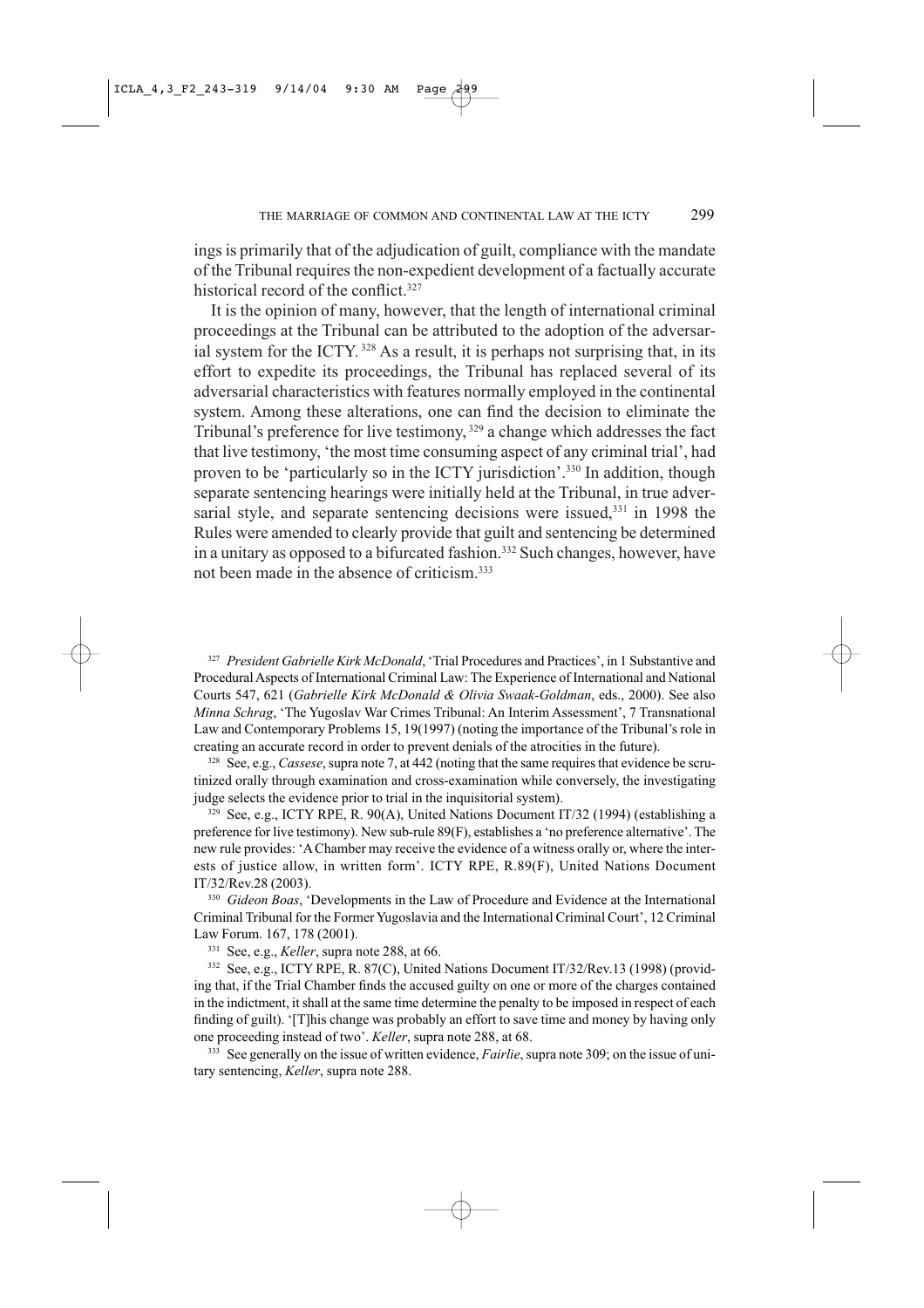As a matter of course, then, it seems fair to ask whether it is the adversarial system itself that is non-expeditious, or rather, whether the procedural protections and safeguards inherent in a system of justice are in fact the forces that serve to delay the criminal process. If it is the latter, it will be difficult to import a continental feature that will, in fact, expedite the Tribunal's proceedings if that same feature is accompanied by the elements in the continental system that function to protect the rights of the accused. The result, then, is a 'catch 22': import the feature with the protection and run the risk of not making the proceedings more efficient or, worse still, even less so, or import the feature on its own and disregard the consequent effects on the fair trial rights of the accused. It is submitted that the Tribunal has imprudently adopted the latter approach. In this vein, it is helpful to review the actions taken by the Tribunal regarding its pre-trial practices.

### **XI. Pre-Trial Practices at the Tribunal**

As discussed earlier, the *tabula rasa* aspect of guilt adjudication at the Tribunal is the only, and therefore indispensable, link between the Tribunal's choice of a 'largely adversarial approach' and judicial impartiality. This connection was established under the original version of the Rules by a provision in Rule 15. Subsection (C) of the original Rule provided that a judge who confirms the indictments against an accused is automatically disqualified from adjudicating the guilt of the same accused in the Trial Chamber.<sup>334</sup> Throughout the confirmation proceedings, the relevant Judge is exposed not only to a copy of the indictment, but also to the supporting material submitted with the same; further additional such material may be presented by the Prosecutor at the hearing.<sup>335</sup> Accordingly, Sub-rule 15(C) is supported by *Morris and Scharf* who note that, as a result of having participated in the confirmation hearing, the

335 ICTY RPE, R. 47(C), (D), United Nations Document IT/32 (1994). Former Chief Prosecutor Richard Goldstone provides some insight into the proceedings. 'After the chief prosecutor signs the indictment . . . [t]he judge usually calls in the chief prosecutor and requests further information; not infrequently the merits of the indictments or aspects of it are debated. [The] review process might take days or even weeks'. Richard J. Goldstone, For Humanity: Reflections of a War Crimes Investigator 108 (2000). With regard to delay in decision-making, see ICTY RPE, R. 47(D) (providing that the confirming judge may adjourn the review). See also Bartram S. Brown, 'Nationality and Internationality in International Humanitarian Law, 34 Stanford Journal of International Law' 347, 370 n. 106 (1998) (remarking that after an informal review, the confirming judge may question the prosecutor and that '[t]he indictment, as ultimately confirmed, may be transformed by this process of dialogue between the judge and the prosecutor').

<sup>334</sup> ICTY RPE, R. 15(C), United Nations Document IT/32 (1994).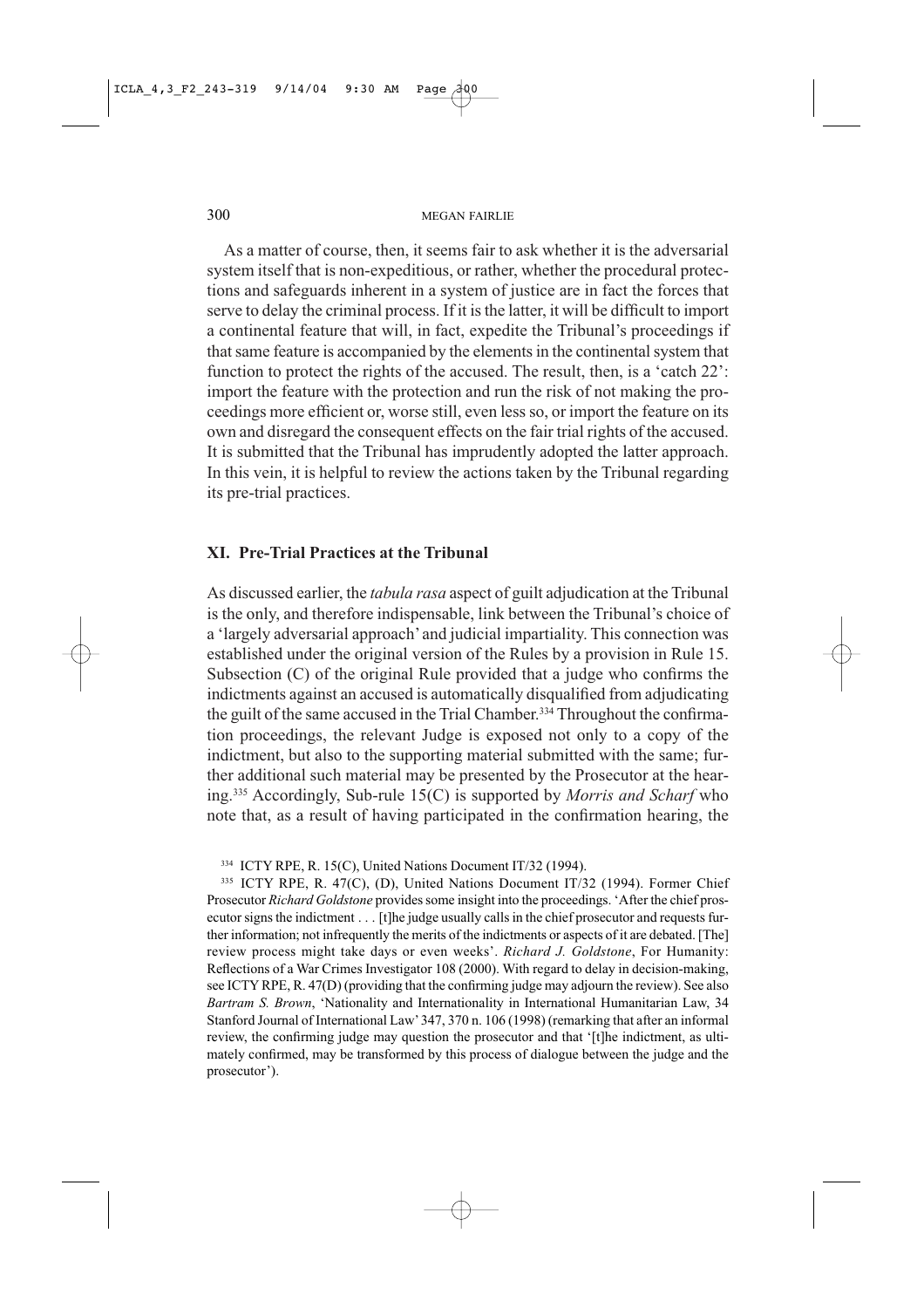confirming judge may have been privy to information that would be inadmissible at trial.<sup>336</sup> Elaborating on the protection afforded by the Rule, an ICTR judge observed that the Rule provides a 'procedural safeguard for the accused that attempts to ensure that the three Judges hearing the case will not have seen, reviewed, or in anyway appear to be biased from the supporting material'.<sup>337</sup>

Thus, the mechanism provided by Rule 15 guaranteed that the relevant Trial Chamber would approach each case as a blank slate: '[i]n the initial form of the RPE, the judicial organ intervened in the pre-trial phase only as a "confirming" judge".<sup>338</sup> However, no provision was made within the Rules to require that judicial pre-trial activity be limited to the confirmation hearing. As such, subsequent modifications to the Tribunal's *tabula rasa* approach, either through its practice or in the form of amendments to the Rules, were not specifically precluded. Consequently, it would not take long for the Tribunal, under pressure to expedite its proceedings, to sever the connection between pre-trial access to case information and the Tribunal's avowed commitment to 'adversarial-style' judicial impartiality.

#### A. Rules 65 *bis*, 65 ter, 73 *bis* and 73 *ter*

In Tadic, the Tribunal's first case, the Trial Chamber made the unilateral decision to expand its pre-trial role beyond that of indictment confirmation by making use of a series of 'closed session status conferences' in order to determine readiness for trial.<sup>339</sup> Following suit, the Trial Chamber in the Aleksovski case also employed a status conference<sup>340</sup> and the tool was subsequently codified

 $336$  1 *Morris & Scharf*, supra note 6, at 155 (observing also that, as a result of having confirmed the indictment, the judge may have formed an opinion about the charges and that a judge may simply appear to be impartial: having confirmed the indictment, he may seem to have a vested interested in conviction). The effect that evidence subsequently deemed inadmissible may have on a judge cannot be easily discounted. 'Expunging such information from the mind' may require judges to 'disregard their actual credal states. A fragmented mental process is postulated in which zero weight is assigned to a specified item of information'. Damaška, Of Hearsay, supra note 62, at 428 n. 4.

337 Separate Opinion of Judge Dolenc, supra note 40, at paragraph 25.

<sup>338</sup> Zappalà, supra note 15, at 23.

<sup>339</sup> Third Annual Report, supra note 324, at paragraph 43 (noting that both parties were present at the conferences).

<sup>340</sup> Fourth Annual Report of the International Tribunal for the Prosecution of Persons Responsible for Serious Violations of International Humanitarian Law in the Territory of the Former Yugoslavia Since 1991, United Nations General Assembly Official Record, 52nd Session, Item 49 of the Agenda, at paragraph 46, United Nations Document A/52/375-S/1997/729 (1997) (noting that the conference was held just over one month after the initial appearance of the accused).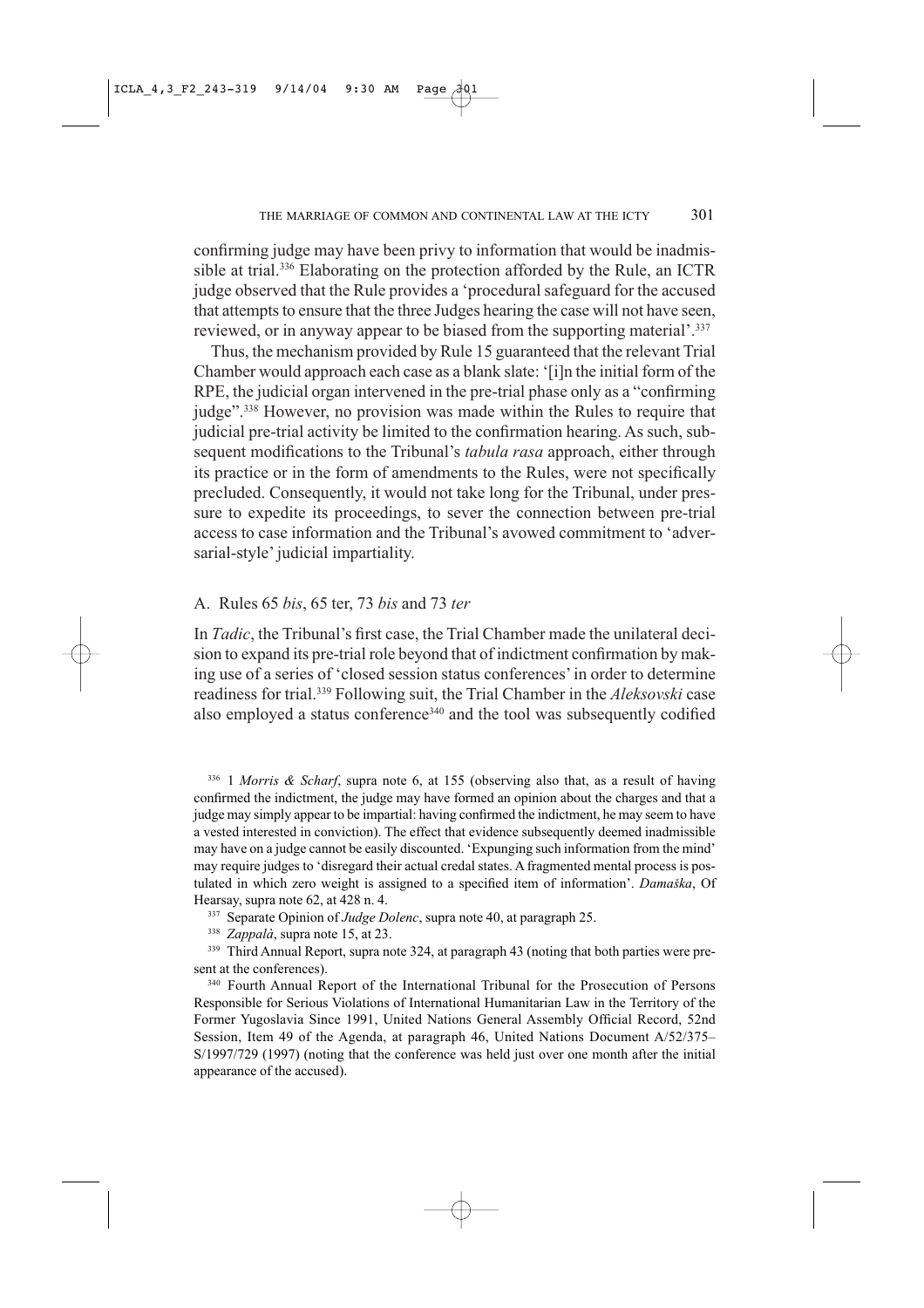in the summer of 1997 in the form of Rule 65 bis.<sup>341</sup> As originally adopted, the Rule provided that status conferences were not mandatory, but that they may be convened by a Trial Chamber or a Trial Chamber Judge, and that their purpose was to 'organize exchanges between the parties so as to ensure expeditious preparation for trial'.<sup>342</sup> Some four months later, the Trial Chamber in the Dokmanovic case used the Rule, along with Rule 54, the 'General Rule'<sup>343</sup> to require the defense to make formal admissions and stipulations 'for the purposes of expediting the trial and defining the issues therein'.<sup>344</sup>

Thus, though Rule 65 bis did not specifically provide for a Trial Chamber to have pre-trial access to case information, the door to the same was opened by this practice. While this is no doubt disconcerting with regard to the tabula rasa judicial approach in adversarial proceedings, which is meant to ensure that an adjudication of guilt derives solely from evidence adduced at trial, this practice was only the tip of the iceberg. Also in the *Dokmanovic* case, '[t]o the same end of ensuring a speedy trial', the Trial Chamber orally ordered that witness statements be presented to the Trial Chamber before trial, 'not as evidence, but rather to enable the Chamber to familarise itself with the case'.<sup>345</sup> 'This is exactly how civil-law judges prepare for trial'.<sup>346</sup>

Of course, these actions taken by the Trial Chamber in the *Dokmanovic* case can arguably be attributed to the absence of any rules governing this type of pre-trial activity, save the relatively amorphous Rule 65 bis. Accordingly, shortly after the case, the Tribunal responded with the addition of three new rules. However, rather than affirmatively prevent such activity on the part of a Trial Chamber, the substance of the new rules essentially sanctioned (though rejected in part) the *Dokmanovic* approach. The newly adopted Rules mandated that a 'Pre-Trial Conference' be held (Rule 73 bis),<sup>347</sup> as well as provided for the possibility of a 'Pre-Defence Conference' (Rule 73 ter).<sup>348</sup>

<sup>341</sup> ICTY RPE, R.65 bis, United Nations Document IT/32/Rev.11 (1997).

342 Id.

<sup>343</sup> Id. at R.54 (providing that '[a]t the request of either party or *proprio motu*, a Judge or a Trial Chamber may issue such orders, summonses, subpoenas and warrants as necessary for the purposes of an investigation or for the preparation or conduct of the trial').

<sup>344</sup> Boas, The Principle of Flexibility, supra note 148, at 45.

345 Id. at 45–46 (noting also that the Trial Chamber required both parties to file pre-trial briefs and opening statements and that the defense was further required to indicate any intent to avail of an alibi defense as well as provide admissions and denials with regard to the indictments in the case, with explanations given as to the latter).

 $346$  *Orie*, supra note 50, at 1470.

<sup>347</sup> ICTY RPE, R.73 bis, United Nations Document IT/32/Rev.13 (1998) (providing in part that, '[p]rior to the commencement of the trial, the Trial Chamber shall hold a Pre-Trial Conference').

<sup>348</sup> 'Prior to the commencement by the defence of its case the Trial Chamber may hold a conference'. Id. at R.73 ter (A).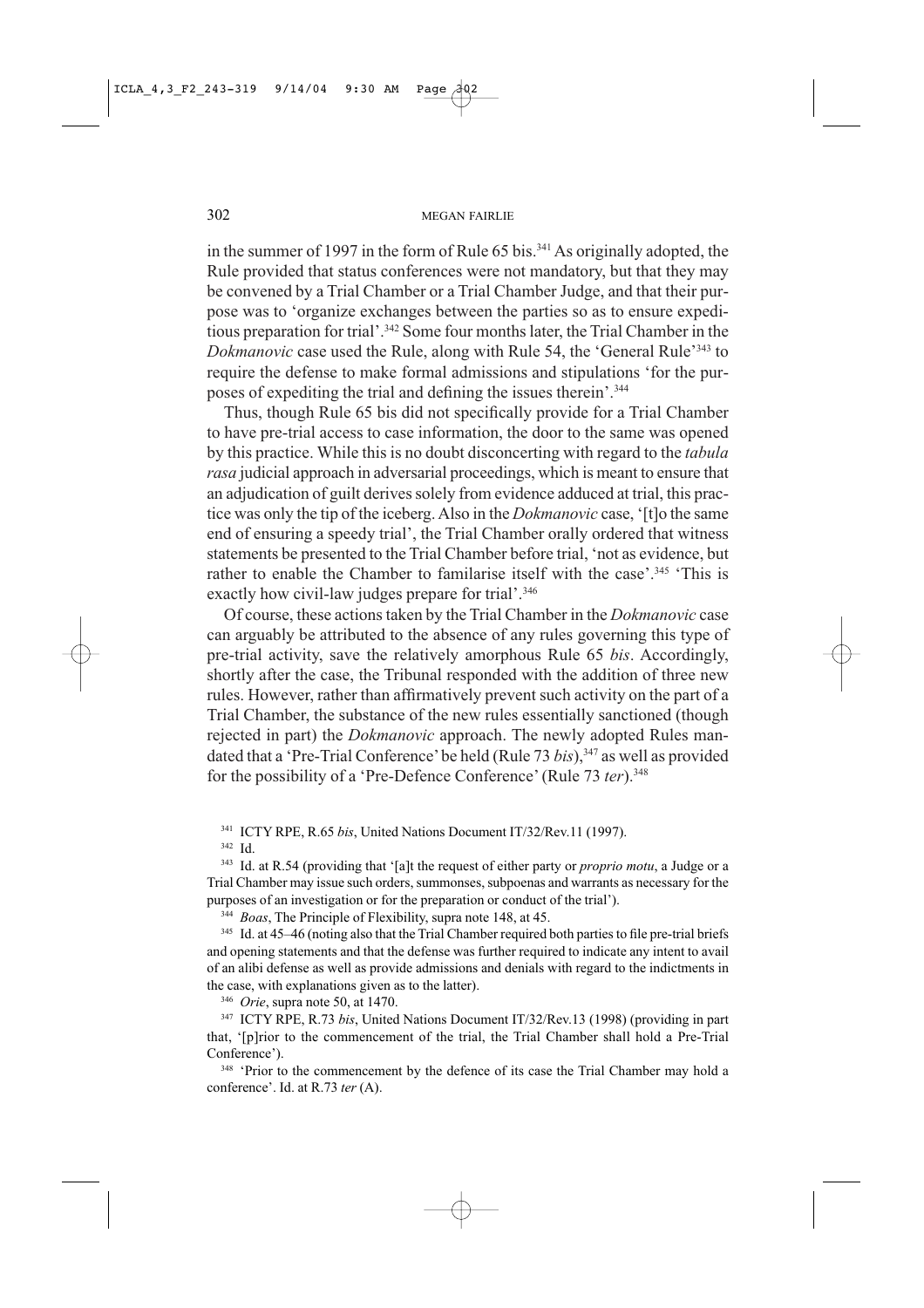With regard to the former, it has been rightly observed that its title is to an extent a misnomer, as it essentially governs the management of the Prosecution's case during the trial.<sup>349</sup> In its original form, the Rule provided that a Trial Chamber may order that the Prosecution file, among other things, a pretrial brief, admissions and stipulations, and a statement of contested matters of fact and law.<sup>350</sup> In addition, the prosecution may be required to provide a list of witnesses, with summaries of their anticipated testimony, and an indication as to which points in the indictment their testimony will address.<sup>351</sup> The Rule also provided that the Trial Chamber may call upon the Prosecution to shorten the estimated length of its examination of some of its witnesses, as well as reduce the number of witnesses it plans to call.<sup>352</sup> Finally, Rule 73 bis was not entirely 'prosecution-centric': it also provided that the defense may be called upon at the Pre-Trial Conference to file, before trial, a statement of admitted facts and law as well as a pre-trial brief addressing the outstanding factual and legal issues.<sup>353</sup>

With the exception that a pre-Defence Conference is permissive rather than mandatory and that it does not come into play until after the close of the Prosecution's case, Rule 73 ter essentially reflects the provisions of 73 bis, placing the aforementioned prosecutorial requirements on the defense. In addition to these two new Rules, the Tribunal also created, through Rule 65 ter, the position of Pre-Trial Judge. Acting as a delegate of the Trial Chamber, the Pre-Trial Judge, who is also a member of the three judge trial panel,<sup>354</sup> may be entrusted with all or part of the functions associated with the Pre-Trial and Pre-Defence Conferences.<sup>355</sup> As part of these duties, the Pre-Trial Judge is required to 'record points of agreement and disagreement on matters of law and fact' and

Boas, The Principle of Flexibility, supra note 148, at 61.

ICTY RPE, R.73 bis (B)(i),(ii),(iii), United Nations Document IT/32/Rev.13 (1998). 350

<sup>351</sup> Id. at R.73 *bis* (iv)(b),(c).

 $352$  Id. at R.73 bis (C),(D). However, provision is made for a motion on behalf of the prosecution to reinstate witnesses. Id. at R.73 bis (E).

<sup>353</sup> Id. at R.73 bis (F).

<sup>354</sup> Id. at R.65 ter (A). According to *Judge Vohrah*, thought was given to delegating this position to a judge who would not be responsible for the adjudication of the case, similar to the Tribunal's approach to the confirming judge, and due to analogous concerns regarding contamination. However, 'these concerns were outweighed by the benefits which would be derived if the pre-trial judge was a member of the trial chamber hearing the case'. The rationale given for the same was that, under such circumstances, the Trial Chamber effectively has control of a case from the very beginning and 'judges by their training are capable of casting aside from their minds previously disclosed incriminatory statements from witnesses and of deciding the case only on evidence produced before the trial chamber'. Vohrah, supra note 296, at 544.

<sup>355</sup> ICTY RPE, R.65 ter (D) United Nations Document IT/32/Rev.13 (1998) (providing also that the Pre-Trial Judge may be responsible for determining motions made pursuant to R.73).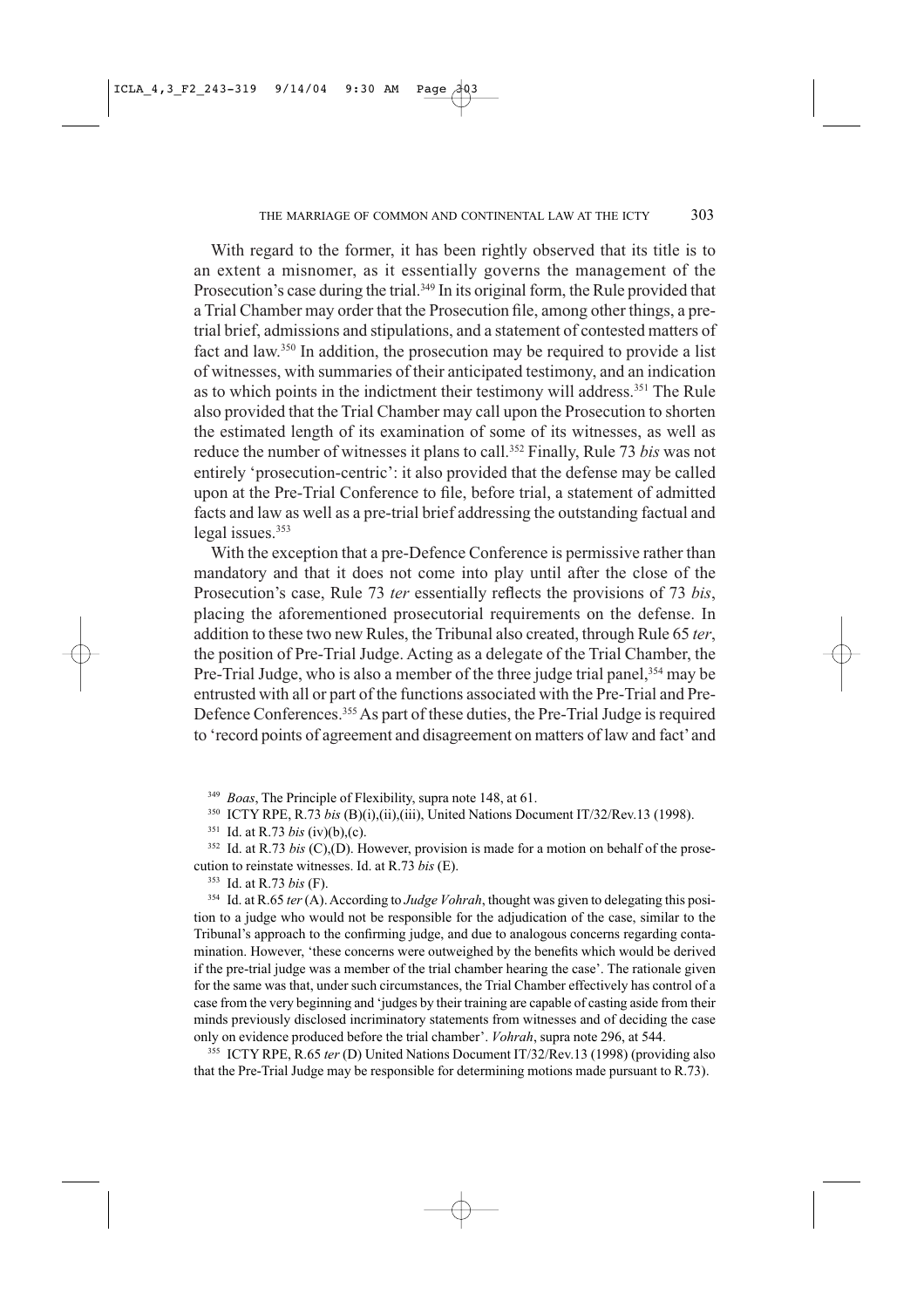in this connection, he or she may order the parties to file written submissions with the Trial Chamber'.<sup>356</sup> Though provided with numerous responsibilities, the Pre-Trial Judge is distinguishable from the investigating judge or magistrate found in civil law systems, in that the Pre-Trial Judge has no power to gather evidence.<sup>357</sup>

Many of the new pre-trial filings made possible pursuant to Rules 73 bis and 73 ter endorse the *Dokmanovic* Trial Chamber's approach. Parallels can be found in the filing of pre-trial briefs, admissions and stipulations (delineated in the Rules as 'other matters which are not in dispute'). However, the Rules arguably also represent a scaling back of the Dokmanovic Court's actions: a summary of the facts on which each witness will testify is called for, as opposed to the actual witness statements. Thus, only the parties themselves know the exact content of their evidentiary materials when operating under such an approach.<sup>358</sup> Of course, whether these Rules and their later versions, which employ similarly 'restrictive' language, actually precluded pretrial access to witness statements on the part of the Trial Chamber is another question.<sup>359</sup>

From the standpoint of the accused, it could be argued that Trial Chamber access to witness statements is less favorable than access to summaries of the same, or vice versa. Such academic arguments are arguably irrelevant for the purpose of this discussion. Either practice undermines the Trial Chamber's ability to approach the adjudication of guilt from a 'clean slate' point of view. In fairness, the Rules represent an attempt on behalf of the judiciary to exercise control over the pre-trial process in order to address the fact that 'early Tribunal trials were labeled excessively lengthy and inefficient'.<sup>360</sup> However, the mechanisms employed by it to combat the problems, either in the form of pre-trial access to summaries of witness statements or the actual witness statements, are wholly at odds with the concept of adversarial judicial impartiality.<sup>361</sup>

 $356$  Id. at R.65 ter (E).

<sup>357</sup> See, e.g., *Vohrah*, supra note 296, at 543–44.

<sup>358</sup> See, e.g., *Orie*, supra note 50, at 1470.

<sup>359</sup> 'In the ICTY practice, copies of statements instead of summaries of the facts on which the witnesses would testify were sometimes ordered to be filed . . . and were indeed filed'. Id. at 1465 n. 108.

<sup>360</sup> Combs, supra note 78, at 73 (noting that the Rules have been amended in order to provide greater judicial control over the pre-trial and trial phases).

<sup>361</sup> See, e.g., *Damaška*, The Uncertain Fate, supra note 31, at 850-851 (noting that judicial access to an information-rich dossier, 'would seriously strain the traditional common law understanding of judicial impartiality'). The deleterious effect of the changes upon the accused was in no way addressed by the Tribunal. The Annual Report which followed the creation of the pre-trial rules noted only that the amendments were made 'to enhance Chambers' ability to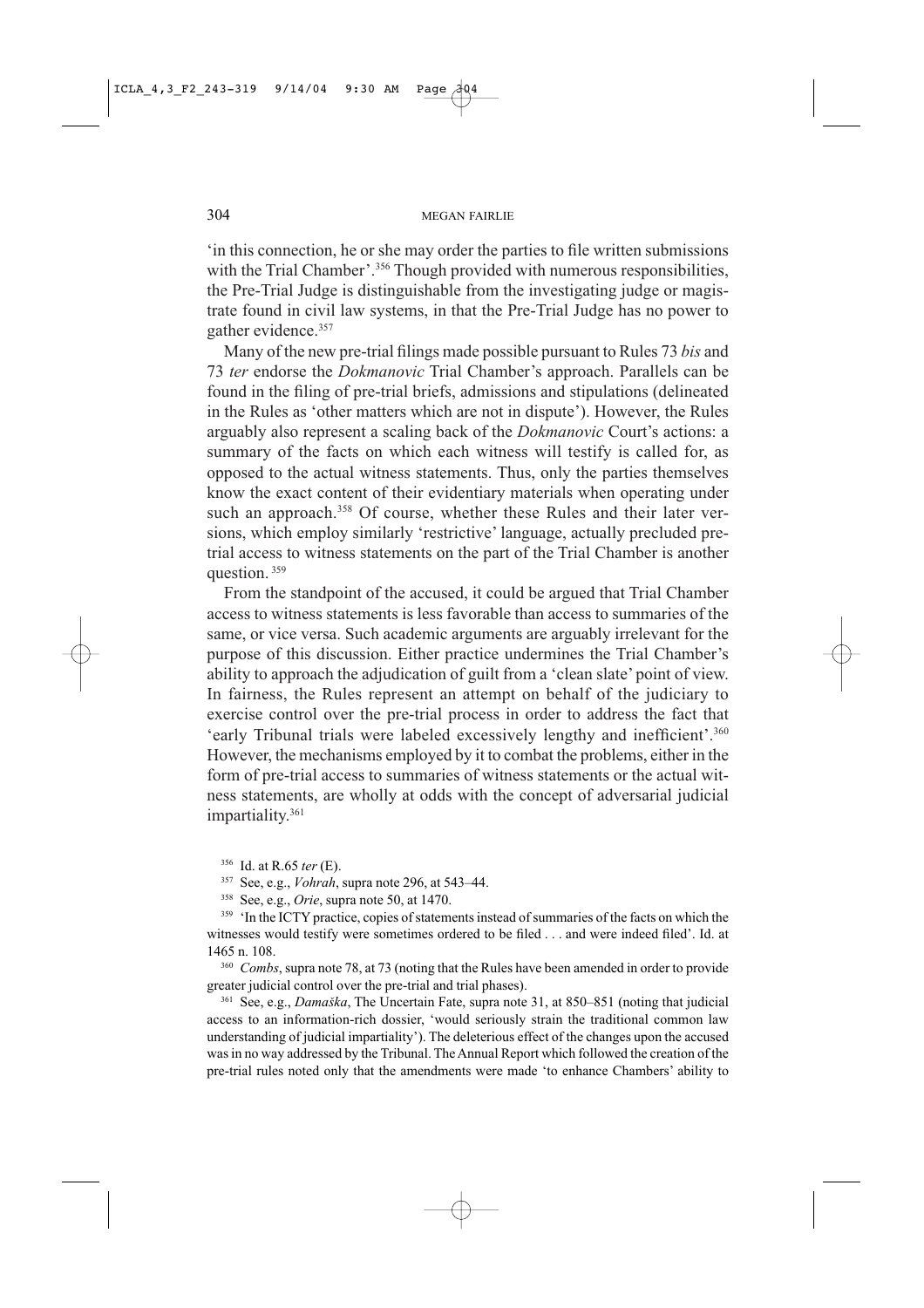Despite this fact, pre-trial access to evidentiary material became more deeply entrenched at the ICTY as, in line with the Tribunal's penchant for altering its Rules, subsequent amendments were made to Rules 65 ter, 73 bis and 73 ter. In November of 1999, the Trial Chamber's pre-trial access to summaries of the prosecution's witness statements was assured in every case by making the filing of the same mandatory.<sup>362</sup> Another amendment to the Rule would subsequently expand the type of material required to be included in the Prosecutor's filing: the pre-trial brief must now delineate, for each count in the indictment, a summary of the evidence the Prosecution intends to bring.<sup>363</sup> Certain filings also became mandatory for the defense. In each case, an accused is required to file a brief prior to the Pre-Trial Conference.<sup>364</sup> The brief must distinguish the factual and legal issues in the case.<sup>365</sup> Further, it must include a written statement that sets out the general nature of the accused's defense, the matters with which the accused takes issue in the Prosecutor's pre-trial brief and, for each such matter, the reason why the accused takes issue with it.<sup>366</sup> The Pre-Trial Judge is then required to transmit the case file, which includes the filings of the parties, to the Trial Chamber.<sup>367</sup>

accommodate the large number of accused on trial'. 5th Ann. Rep, supra note 303, at Summary. The report also remarked that the appointment of a pre-trial judge in the *Kunarac* case would 'ensure that the matter proceeds swiftly to trial'. Id. at paragraph 86.

<sup>362</sup> ICTY RPE, R.65 ter (E)(iv)(b), United Nations Document IT/32/Rev.17 (1999) (providing that the Pre-Trial Judge shall order the Prosecutor to file a list of witnesses including a summary of the facts on which they will testify). Previously, such filings could be required by the Trial Chamber, but were not mandatory in each case. See supra note 350 and accompanying text.

<sup>363</sup> ICTY RPE, R.65 ter (E)(i), United Nations Document IT/32/Rev.20 (2001).

<sup>364</sup> ICTY RPE, R.65 ter (F), United Nations Document IT/32/Rev.17 (1999) (requiring that the pre-trial brief be filed at least seven days before the Pre-Trial Conference). The pre-trial brief must now be filed three weeks prior to the Pre-Trial Conference. ICTY RPE, R.65 ter (F), United Nations Document IT/32/Rev.28 (2003).

<sup>365</sup> ICTY RPE, R.65 ter (F), United Nations Document IT/32/Rev.17 (1999).

<sup>366</sup> ICTY RPE, R.65 ter (F)(i),(ii),(iii), United Nations Document IT/32/Rev.17 (1999) requiring as well that the accused set out those matters in the Prosecution's brief with which he takes issue and the reasons behind the disagreement.

 $367$  Id. at R.65 ter (K)(i), (providing also for the inclusion of transcripts of the status conferences and minutes of meetings held). Although this Rule provides that the transmission of the same takes place after the filings made by the Prosecutor pursuant to Sub-rule (E), it would appear that it should actually provide that the submission take place after the defense filing pursuant to Sub-rule (F). This is so because the latter takes place subsequent to the former and, pursuant to Sub-rule (K) the file to be transmitted to the Trial Chamber shall consist of 'filings of the parties'. Further, to assume otherwise would result in a case file that consists of prosecution submissions alone and would also obviate the need for defense filings prior to the commencement of the prosecution's case. This provision can now be found in ICTY RPE, R.65 ter  $(L)(i)$ , United Nations Document IT/32/Rev.28 (2003).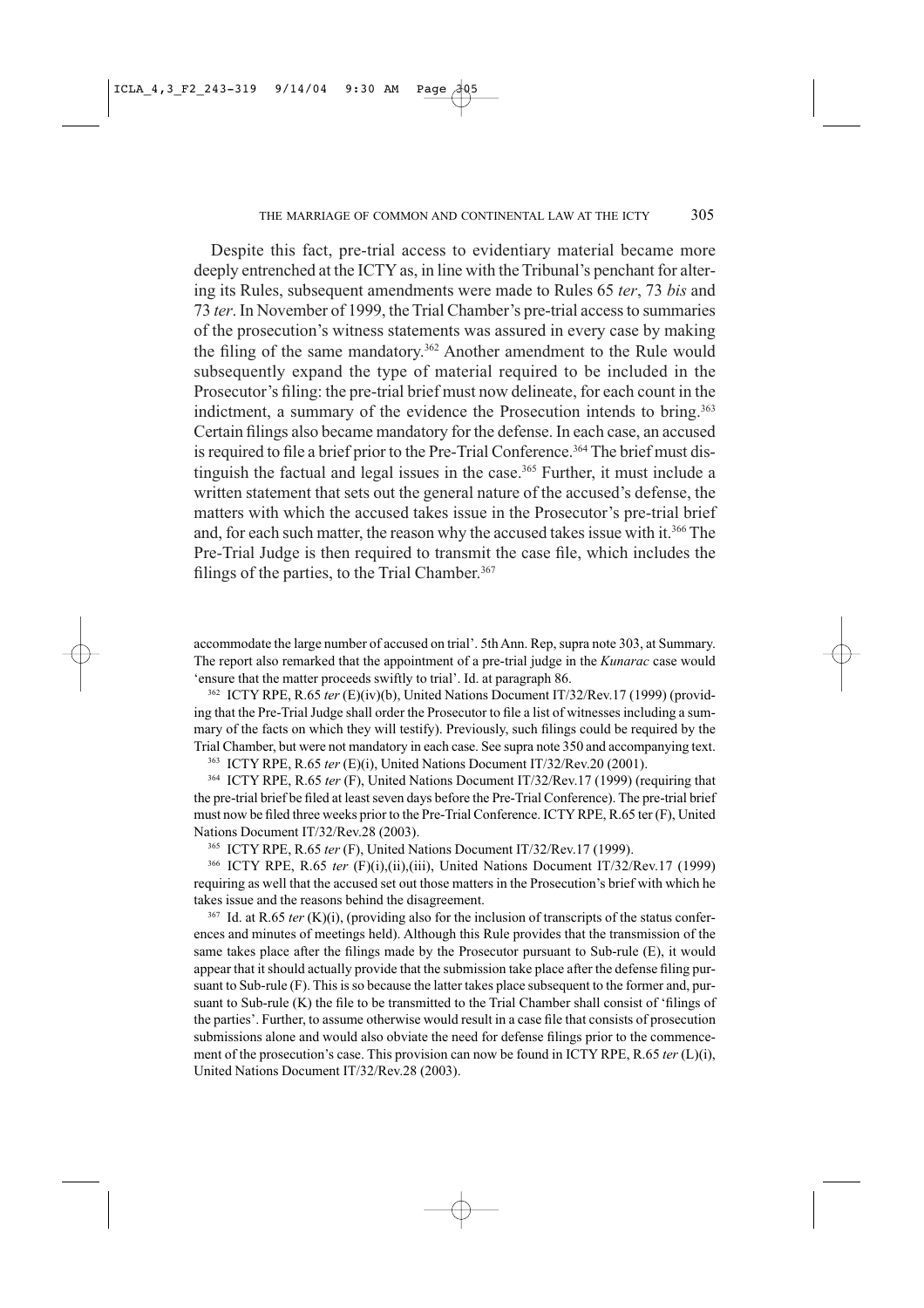# **B.** Defense Participation

It is not a negligible factor that Rules 65 ter, 73 bis and 73 ter were all created at a time when 'the defence [had] no input, no formal way of making a contribution in the direction that the Tribunal's Rules of Evidence and Procedure would take'.<sup>368</sup> Though the Tribunal's Rules Committee would ultimately be reformed in order to provide for representation of the defense,<sup>369</sup> by the time the defense was in a position to register an opinion with regard to the judiciary's pre-trial access to case information, the horse was already out of the barn. This problem is compounded by the fact that, though the new rules created a situation that obliterated judicial impartiality at the Tribunal in the adversarial sense, those standing accused before the Tribunal had nowhere to turn to seek redress. As 'the Tribunal is its own legislator', '[i]t plays an active role in creating the situations of which it later will have to judge the legality of the actions taken'.<sup>370</sup>

# C. The Pre-Trial Rules from a Continental Perspective

It is by no means suggested, however, that the Tribunal ought to have been precluded from altering its pre-trial approach. Such a submission, among other things, would essentially obviate the benefit of the Tribunal's power to amend its Rules in order to '[reflect] the experience gained from their application'.<sup>371</sup> Accordingly, it would be counterproductive to maintain that the Tribunal ought to have been bound by the adversarial-style impartiality referenced by then-President Cassese, if the same served to impede the Tribunal in carrying out its functions. However, an alteration made to this approach, like any wherein a modification is intricately tied to the procedural rights of the accused, must be carefully monitored to ensure that the new approach provides a comparable, though naturally different, form of protection for the accused. Simply

<sup>368</sup> *Arbour*, supra note 168, at 45.

<sup>369</sup> Ninth Annual Report of the International Tribunal for the Prosecution of Persons Responsible for Serious Violations of International Humanitarian Law in the Territory of the Former Yugoslavia Since 1991, United Nations General Assembly Official Record, 57th Session, Item 45 of the Provisional Agenda, at Summary, United Nations Document A/57/379-S/2002/985 (2002). According to the Tribunal, the now broader representation on the Rules Committee serves to strengthen the Committee's advisory role. Id. at paragraph 38. The Rules Committee had previously been criticized due to the fact that it did not include the defense bar within its consultative process. See, e.g., Arbour, supra note 168, at 45; Johnson, supra note 39, at 173

<sup>370</sup> André Klip, 'The Decrease of Protection under Human Rights Treaties in International Criminal Law', 68 International Review of the Penal Law 291, 303 (1997).

<sup>371</sup> McDonald, supra note 327, at 621.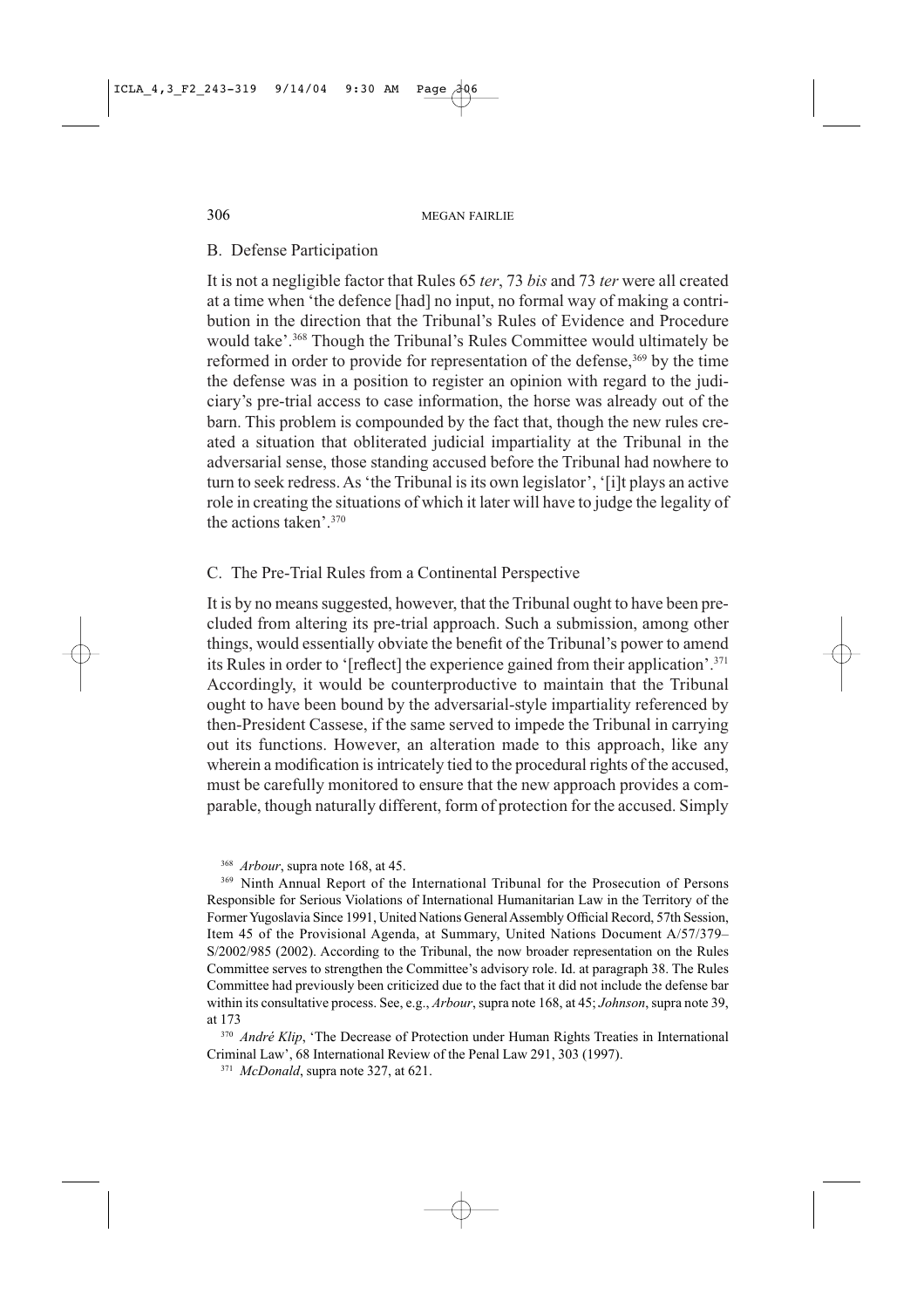because the new rules provide for judicial pre-trial access to case information in a manner that is contrary to judicial impartiality as it is understood in the adversarial system, does not mean that the situation created by the new rules is per se objectionable. As our review of the continental system reveals, pretrial access to case information is part and parcel of that legal tradition. Accordingly, it is equally necessary to consider the rules within the context of the continental approach.

In so evaluating the pre-trial scenario created by the Rules, it is worthwhile to recall one of the French proposals made in London in 1945 for the IMT. There, the French suggested the appointment of one of the IMT judges as a rapporteur who would, prior to trial, be provided with the prosecution's evidence and report to the Court on the same.<sup>372</sup> According to the proposal, under such a set-up, 'the Court are acquainted with the case before the trial and the trial is mainly devoted to clearing up certain matters on which discussion appears to be necessary'.<sup>373</sup> In addition, the proposal provided for defense access to the prosecution materials submitted to the court, along with an opportunity for the defense to 'lodge observations with the Court before the opening of the trial' on the same.<sup>374</sup>

Defense access and the opportunity to comment on the prosecution's evidence was cited by the proposal to counter the anticipated argument that the 'solution' which 'naturally offers the advantage of a speedy procedure', would be 'prejudicial to the impartiality of the Court'.<sup>375</sup> The proposal acknowledged, however, that '[a]gainst this method may be raised the argument that the Court must sit, with absolute impartiality, on the day of the trial'.<sup>376</sup> According to Cassese, '[t]his proposition seems to indicate that the French probably feared that for the Court to have available at the beginning of the trial a "case file" containing the prosecution's evidence alone, might be regarded as "contaminating" the Court'.<sup>377</sup>

How does the French proposal compare with the Tribunal's activities pursuant to Rule 65 *ter*? Each utilizes the services of a judge, who is not separate and independent from the Court, but rather will assume an active role in the adjudication of guilt. Each provides this judge and, in turn, the court responsible for adjudicating the guilt of the accused, with pre-trial access to the prosecution's evidentiary material. Each affords the accused the opportunity

- 375 Id.
- 376 Id.

<sup>&</sup>lt;sup>372</sup> French Observations, supra note 107, at  $\S2(a)$ .

 $373$  Id. at §3.

<sup>374</sup> Id.

<sup>&</sup>lt;sup>377</sup> Cassese, supra note 7, at 378.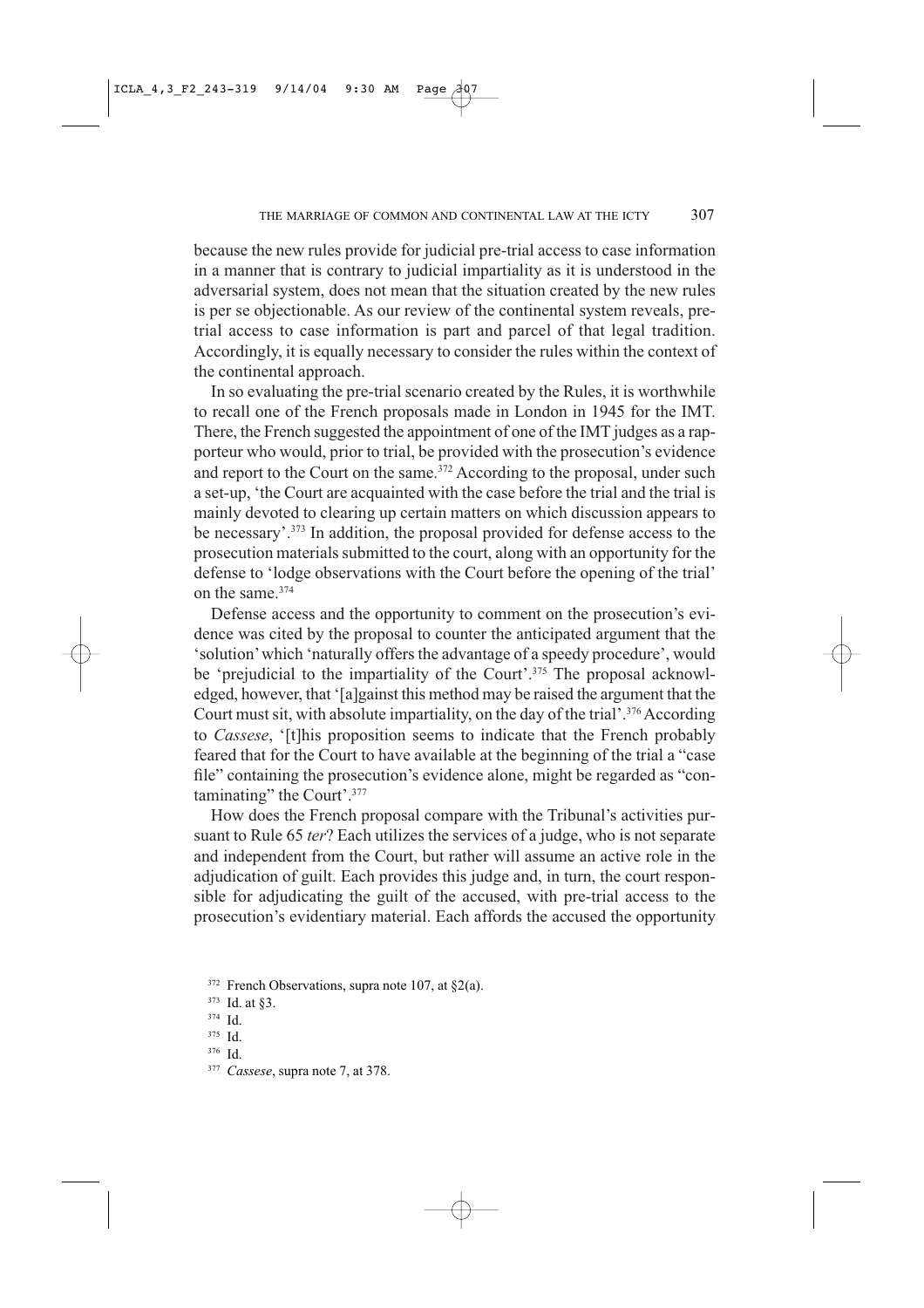to inform the relevant court, prior to trial, of those aspects of the prosecution's evidence with which the accused takes issue.

In fairness, certain differences between the two approaches do exist. The Court would have been provided with actual evidentiary material under the French proposal, while Rule 65 ter calls for the provision of summaries thereof.<sup>378</sup> Further, the French plan required the judge rapporteur to submit a report to the Court pursuant to his study of the case whereas Rule 65 ter does not call for the inclusion of such an assessment in the file forwarded to the Trial Chamber by the Pre-Trial Judge.<sup>379</sup> Finally, though the defense is afforded an opportunity to air its difficulties with the prosecution's case before trial under each plan, only Rule 65 ter specifically provides for the inclusion of the same in the case file.<sup>380</sup>

An argument exists that these filings on behalf of the defense, along with defense participation in the pre-trial process at the ICTY, distinguish the Tribunal's approach from the French proposal. It could thus be claimed that the materials that comprise the Tribunal case file are not entirely one-sided. Mandated pre-trial discussions between the defense and the prosecution related to the preparation of the case can possibly have an effect upon the prosecution's submissions to the Trial Chamber.<sup>381</sup> Of course, such an argument is by its very nature tenuous. Further, the Pre-Trial Judge is by no means fully exposed to defense representations at such meetings, as the same are now the responsibility of a Senior Legal Officer acting under his supervision.<sup>382</sup>

In addition, while the case file submitted to the Trial Chamber includes certain defense filings, its contents are predominantly derived from the prosecution. To illustrate, the Trial Chamber will be exposed to the Prosecutor's

<sup>378</sup> But see supra note 359 and accompanying text.

<sup>379</sup> But see *Boas*, The Principle of Flexibility, supra note 148, at 87 (noting that the case file submitted pursuant to Rule 65 *ter* might include a report from the pre-trial judge).

<sup>380</sup> Inclusion is presumed to be the case. See supra note 367. Unlike the French proposal, Rule 65 ter also requires that the accused set out, in general terms, the nature of his defense. This is arguably a distinction that does not inure to the benefit of the accused. See, e.g.,  $Boas$ , The Principle of Flexibility, supra note 148, at 89 (observing that the Trial Chamber could likely draw negative inferences from the fact that an accused sets out inconsistent defenses 'or without justification he or she puts forward at trial a defense which is different from that set out in the pre-trial brief'). Most troublesome is the concern that the Trial Chamber, in such cases as the setting out of inconsistent defenses or replacement at trial of an alternative theory of defense, could draw the inference that the accused is guilty of the offense charged. Id. (noting that this is so pursuant to a very similar provision found in the United Kingdom's Criminal Procedures and Investigations Act 1996 and maintaining that such a severe sanction should be set out specifically in the Rules).

381 See, e.g., ICTY RPE, R.65 ter (C)(iv), United Nations Document IT/32/Rev.28 (2003).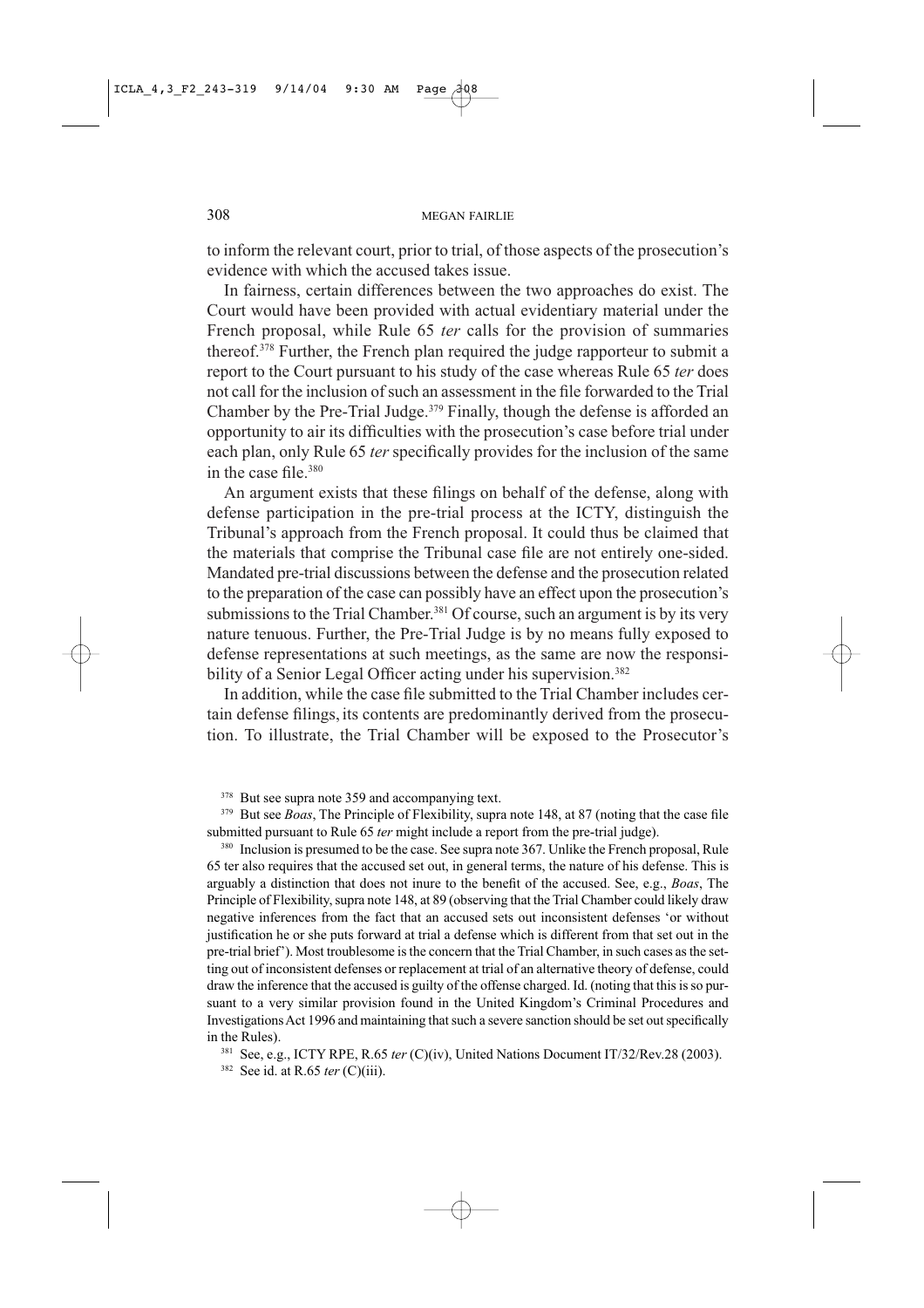pre-trial brief, in which a summary of the evidence it intends to present is delineated count by count, along with the contested matters of fact and law as determined by the prosecution.<sup>383</sup> In addition, a list of prosecution witnesses, a summary of the facts on which each will testify, the points in the indictment as to which each witness will testify and a list of exhibits which the Prosecutor intends to offer are also included in the case file.<sup>384</sup> As a result, it appears that some of the inculpatory information in the case file will even be repetitive, as there will no doubt be overlap between the count by count summary of evidence and the witness statement summaries. By contrast, defense information in the case file is limited to the nature of the defense of the accused and the matters in the Prosecutor's pre-trial brief with which the accused takes issue, accompanied by reasons for the same.<sup>385</sup> Thus, the case file provided to the Trial Chamber is by no means comparable to the results of an impartial investigation; rather, it contains partisan submissions, and its contents, at best, are heavily lopsided in favor of the prosecution.<sup>386</sup>

Accordingly, while the temptation exists to draw a parallel from the Tribunal's pre-trial rules to the practice of the continental system, wherein pre-trial access to evidentiary material is a matter of course, the dossier in that

383 Id. at R.65 ter  $(E)(i)$ .

 $384\,$ Id. at R.65 ter  $(E)(ii)$ ,  $(iii)$ .

<sup>385</sup> Id. at R.65 ter (F)(i),(ii),(iii). The value added by such limited input may be even less than one might expect. 'While some [defense counsel] contributed to the filing by the Prosecutor of a brief highlighting points of agreement and disagreement, others informed the pre-trial judge that going beyond the general rejection of all of the charges and the supporting facts listed in the indictment, but for the identity of the accused, would infringe on the presumption of innocence of the accused'. Olivier Fourmy, Powers of the Pre-Trial Chambers, in The Rome Statute of The International Criminal Court: A Commentary 1207, 1229 (Cassese, Gaeta & Jones, eds., 2002).

<sup>386</sup> An alternative argument must also be acknowledged. It could be asserted that the Tribunal's approach is acceptable in terms of impartiality in that, at the close of the prosecution's case, the defense is required to make filings similar to those required of the prosecution. See ICTY RPE, R.65 ter (G), United Nations Document IT/32/Rev.28 (2003). This argument is difficult to sustain for several reasons. First, it still results on a scenario that is devoid of neutral and impartial investigation. Further, pursuant to the Tribunal's Rules, the Trial Chamber will have been exposed to the evidence of the prosecution at least twice (possibly three times, due to the fact that the evidence in the case file may be repetitious) prior to the accused being given an opportunity to plead his case. This contrasts sharply with the continental scenario wherein, after exposure to the impartially assembled dossier, the accused is generally permitted to present his case first. Further, it is submitted that this system of 'pre-case' filings generally does not inure to the benefit of the accused. A particularly inflammatory piece of evidence included in the prosecution's submission that fails to materialize at trial might likely remain in the minds of those adjudicating the guilt of the accused. By contrast, should the accused include exculpatory evidence in his filings that he is unable to substantiate at trial, such a failure would arguably serve to his detriment, whether this fact is officially recognized or not.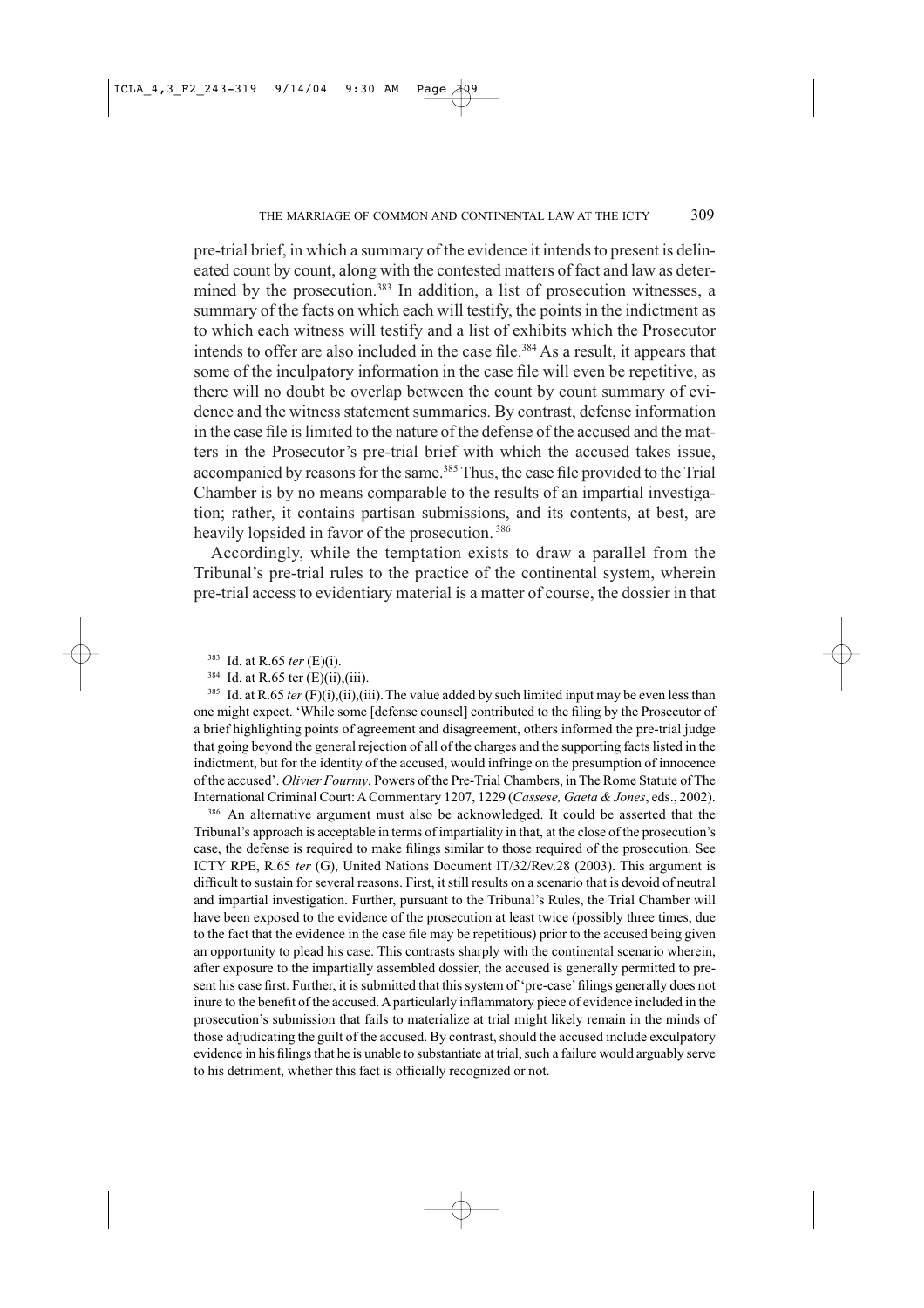system is markedly different from the case file composed pursuant to the new rules. As we have seen, the non-partisan compilation of evidentiary material is an integral aspect of the over-all impartiality and neutrality required for the effective functioning of the continental system.<sup>387</sup> Accordingly, the effect of judicial review of a dossier so assembled provides no similarity to the potential for contamination present under the Tribunal's Rules.

As a result, it is submitted that in spite of the differences noted between the Tribunal's approach and the French proposal, the distinctions made fail to undo the harm noted to be present under the French proposal.<sup>388</sup> Thus, pursuant to the Tribunal's Rules, pre-trial access to evidence by the members of the judicial panel that will adjudicate the guilt or innocence of the accused essentially amounts to access to the prosecution's evidence alone. Accordingly, it is submitted that the Tribunal's pre-trial approach, despite its provision for marginal input from the accused, is not only incompatible with an adversarial understanding of impartiality, but also runs counter to the continental concept of fairness.

#### D. Rule  $15(C)$

Further, the argument that defense participation, no matter how minimal, can avert the potential for prosecutorial bias simply does not exist with regard to indictment confirmation. As has been noted, Sub-rule 15(C) also played an integral role with regard to judicial impartiality. It may be recalled that, in the original version of the Rules, the Sub-rule acted to preclude pre-trial exposure to evidence by a member of the judicial panel responsible for adjudicating the guilt of the accused. In the jurisprudence of the Tribunal, the Sub-rule has only been addressed tangentially, for example, in cases when the prosecution has sought leave to amend an indictment.<sup>389</sup> In this regard, the Sub-rule was noted by the Tribunal to serve as a bulwark against 'any contamination spreading from the *ex parte* nature of the confirming procedure to the Trial Chamber'.<sup>390</sup>

However, in light of the effect of the rules just discussed, it is arguably fair to ask whether, existing alongside rules that either allow or require judicial access to evidentiary material at the pre-trial phase, Rule 15(C) could continue to serve its purpose. A judge of the ICTR made indeed such a point. In advo-

<sup>387</sup> See generally supra at II.

<sup>388</sup> See, e.g., *Cassese*, supra note 7, at 378–79 (noting that the judge rapporteur would have examined the prosecution's evidence alone, though with 'observations' lodged by the defense and that the French were likely 'aware of how lopsided their proposal was').

<sup>389</sup> See generally Separate Opinion of Judge Dolenc, supra note 40.

<sup>390</sup> Prosecutor v. Krnojelac, Decision on Prosecutor's Response to Decision of 24 February 1999, at paragraph 11, Case. No. IT-97-25-PT (20 May 1999).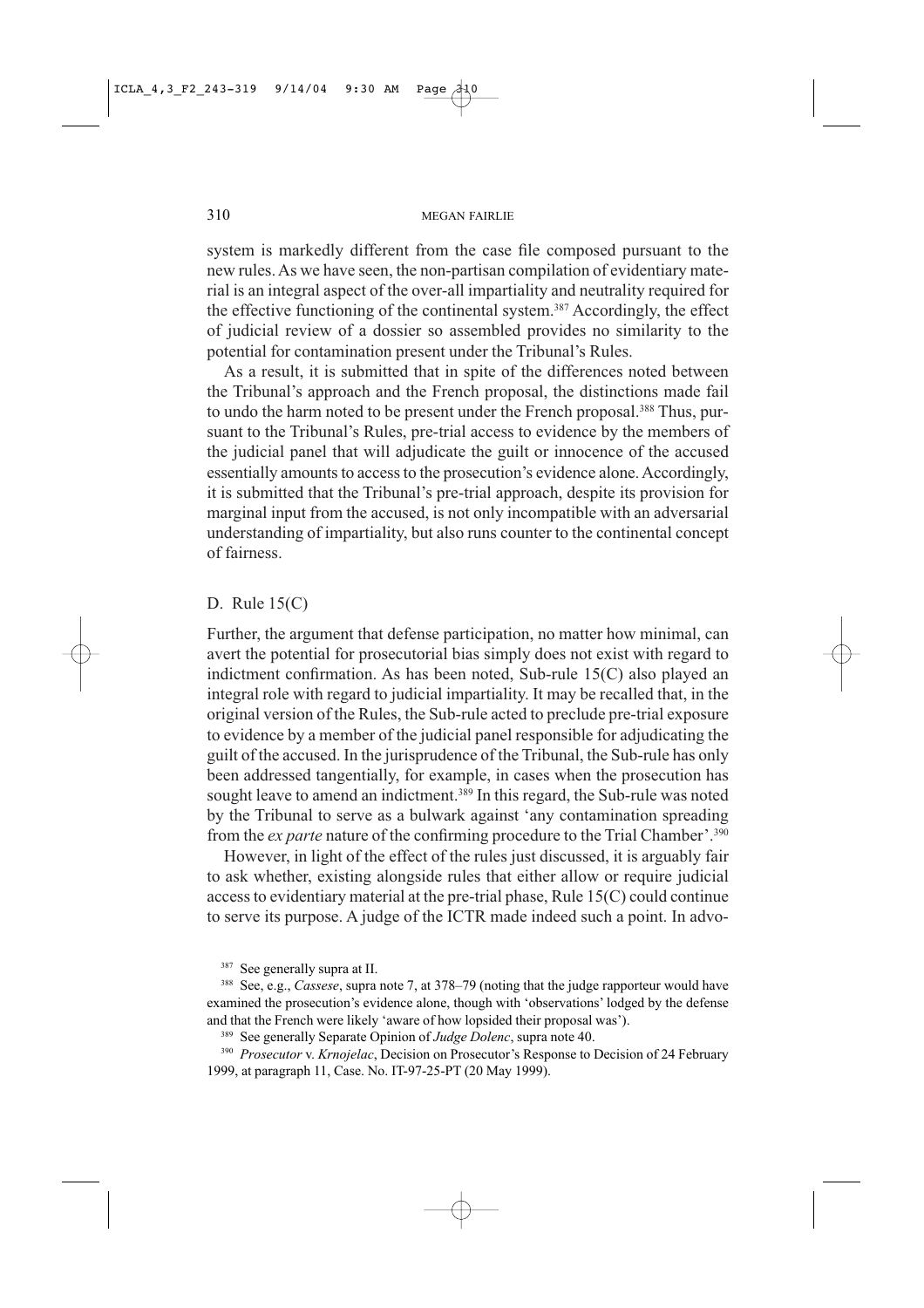cating for the elimination of the Sub-rule, Judge Dolenc noted that the practice of the judges of the Trial Chamber was to review summaries of the facts on which each witness will testify.<sup>391</sup> According to the Judge, '[t]his fact alone obviates any purpose for the distinction made by Rule  $15(C)$ ... and the purported procedural safeguard that it affords is impractical and unnecessary'.<sup>392</sup>

This, of course, is not the only possible response to the observation that the rules governing pre-trial access to evidentiary materials, in effect, serve to nullify a procedural protection originally bestowed upon the accused by the Rules. The recognized incompatibly of Rules 65 ter, 73 bis and 73 ter with the goal of Sub-rule 15(C) could alternatively have served as an impetus to restore the 'delicate balance' achieved by the Rules in their original form. For the Tribunal to so act, however, would result in further delay, something that could hardly be afforded in light of the pressure upon it to expedite its proceedings. The setback involved would result not only from the fact that the Tribunal would be forced to seek alternative means for expedition. The rationale behind any alterations ultimately made in this regard might also create additional grounds of appeal for those accused who had been subject to the pretrial rules. Accordingly, it is perhaps not surprising that the disparity created by the new rules governing the pre-trial phase did not result in an effort on behalf of the Tribunal to restore the procedural protections of the accused.

Rather, the Sub-rule itself was subsequently modified. In November of 1999, the Rule was amended from providing that a confirming judge 'shall not sit as a member of the Trial Chamber for the trial of that accused', 393 to impart that such a judge 'shall not be disqualified for sitting as a member of the Trial Chamber for the trial of that accused'. Thus, the provision, deemed illustrative of the importance of impartiality at the Tribunal,<sup>394</sup> was completely eradicated by the amendment. As the records of the plenary sessions, at which amendments are made, are not made public, 395 one can often turn to the ICTY's annual reports to glean 'legislative intent'. However, contrary to what is often the case, insight into the rationale behind the decision to make the amendment

<sup>391</sup> Separate Opinion of Judge Dolenc, supra note 40, at paragraph 78. The ICTR rules at the time were still permissive in nature, providing that the Trial Chamber may order the prosecution or defense to file a summary of the facts on which each witness will testify. Id. at paragraphs 12 and 13.

<sup>392</sup> Id. at paragraph 78.

<sup>393</sup> ICTY RPE, R.15(C), United Nations Document IT/32/Rev.16 (1999).

<sup>394</sup> Bassiouni & Manikas, supra note 39, at 805.

<sup>395</sup> See, e.g., *Swart*, supra note 205, at 573 (remarking that this impedes one's ability to establish the rationale behind certain amendments, that 'the official reason for the confidentiality of these documents is unclear', and that when asked for an explanation regarding the same, none was forthcoming from either the legal officers or the Press Information Unit of the ICTY).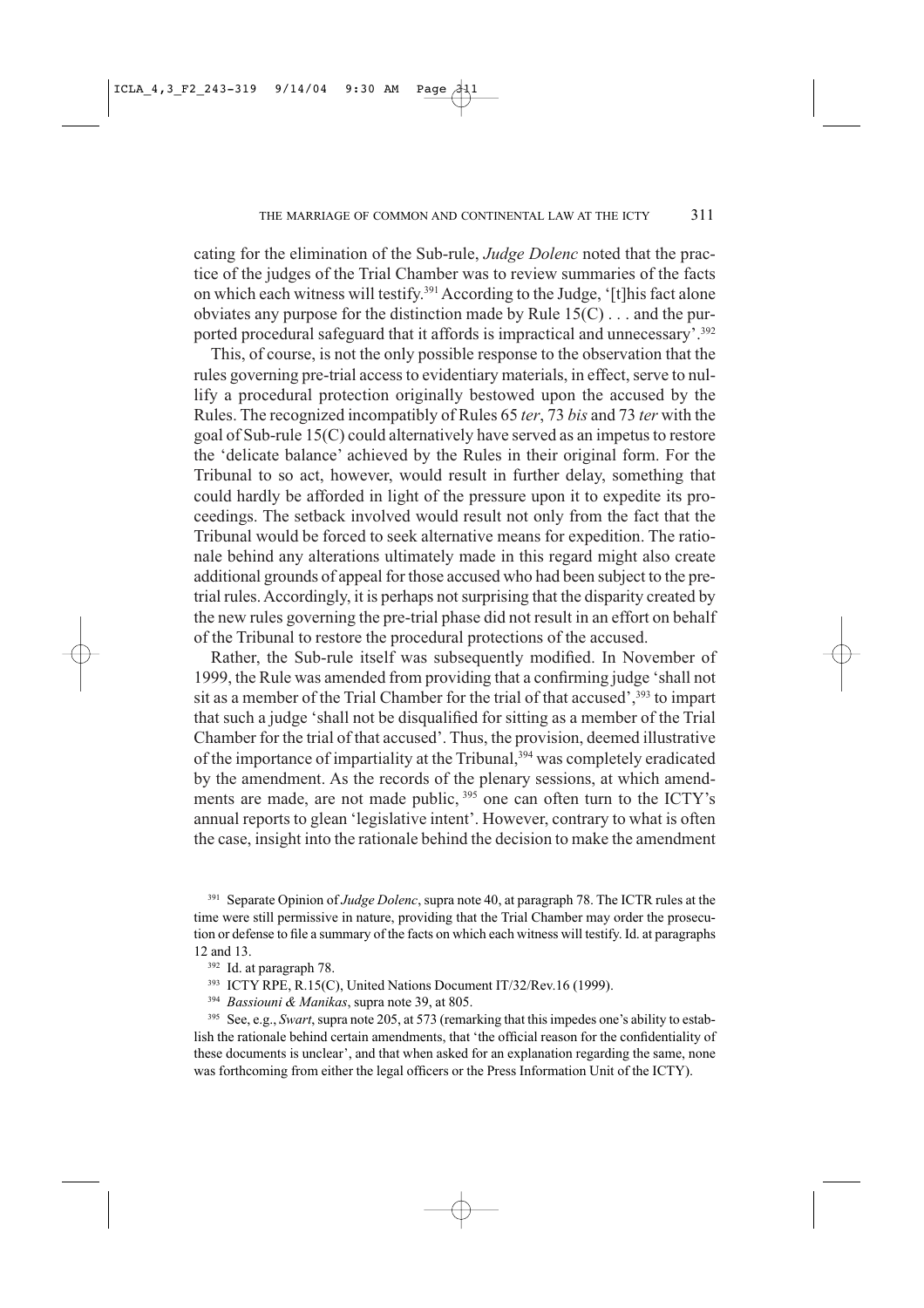was not included in the Tribunal's Annual Report and, thus, no information regarding the amendment was forthcoming from the Tribunal. The next Annual Report acknowledges that 28 rules were amended at the plenary and that many 'were intended to speed up trials and the pre-trial process and to minimize delays, while others were required to promote internal efficiency'.<sup>396</sup> However, the report makes no mention of the Sub-rule, nor the issue of judicial disqualification.

It is perhaps instructive then, to look to the activities of the tribunal to which the ICTY is 'joined at the hip'.<sup>397</sup> Approximately two months after the ICTY made its major amendment of Sub-rule 15(C), the ICTR followed suit. However, unlike its companion tribunal, the ICTR chose to provide a rationale for the change. Remarking on the amendment, the Rwandan Tribunal noted that the previous version 'had resulted in interlocutory appeals about recompositions of Trial Chambers, which has delayed proceedings for several months in some cases'.<sup>398</sup> Accordingly, at the least in the case of the ICTR, it could be argued that the decision to so amend was made in order to provide the accused with a speedy trial, as required by Statute.<sup>399</sup> Of course, in terms of fairness, when proceedings are delayed due to an appeal which derives from the violation of a procedural safeguard bestowed upon the accused, the decision to alleviate the delay by eliminating the safeguard, is nothing short of ludicrous.<sup>400</sup>

In fact, had the ICTY a similar motivation for its amendment, one can better understand its silence on the matter. The Tribunal has commented at least once on the amended version of the Sub-rule, however. In the *Galic* case, the accused made a motion to disqualify one of the Trial Chamber judges assigned to his case due to the fact that the judge in question had confirmed an indictment in a different case, the supporting materials in which implicated Galic.<sup>401</sup>

- 396 Seventh Annual Report, supra note 312, at paragraph 288.
- <sup>397</sup> William A. Schabas, An Introduction to the International Criminal Court 30 (2001).
- <sup>398</sup> ICTR Press Briefing, ICTR/INFO-9-13-007, 22 Feb. 2000.
- 399 See supra at  $IX(B)$ .

400 Disconcertingly, one can find a parallel to this rationale in the Rwandan Tribunal's recent decision in the Butare cases. The decision describes a rule amendment made by the ICTR in which the right of the accused to have a determinative say as to whether or not his or her trial can proceed under the services of a substitute judge was eliminated. In the matter, a member of the three-judge panel was unable to proceed with the cases and all of the accused, save one, requested recommencement of the trial. In so requesting, the group relied upon the procedural safeguard present in the Rules at the start of the case. In denying the request, the Trial Chamber strangely found that to hold otherwise would prejudice the rights of the accused, including the right to a speedy trial. See Prosecutor v. Nyiramasuhuko et al., Decision in the Matter of Proceedings Under Rule 15 bis (D), Case Nos. ICTR-97-21-T et al., July 15, 2003.

401 See Bureau Decision, *The Prosecutor* v. Galic, Decision on Galic's Application Pursuant to Rule 15(B), 2, Case No. IT-98-29-AR54 (28 Mar. 2003) [hereinafter Bureau Decision].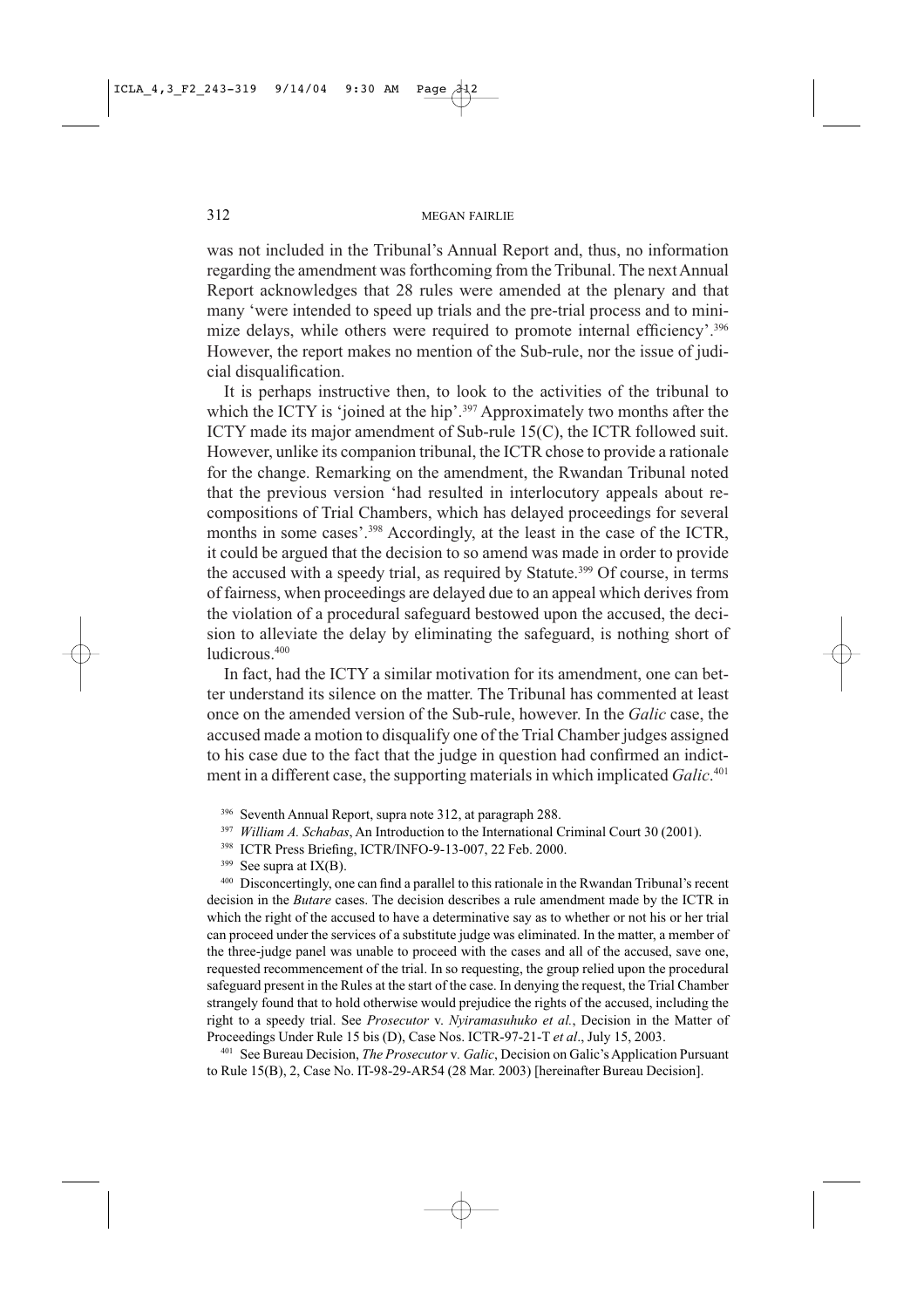In rejecting Galic's motion, the five-judge panel noted that 'the tentative determination made in confirming an indictment is based on evidence that is very likely to be introduced at trial. It is, thus, an initial judgement based on relevant evidence. The making of such tentative judgements . . . does not demonstrate bias'.<sup>402</sup> The panel then draws upon the amended Sub-rule for support, noting that 'this conclusion is embodied in Rule  $15(C)$ .<sup>403</sup>

Of course, given the history of the Sub-rule, this assertion is hardly convincing. It leaves unaddressed the issue as to how the procedural safeguard created 'due to the need to ensure the independence and impartiality of the judges participating in the consideration of the case at every stage of the proceedings<sup>2404</sup> had been rendered wholly unnecessary. Rather than provide such enlightenment, the decision instead appears to take the position that, because the Sub-rule is presently so constructed, the situation that it enables is acceptable. In other words, 'because we now allow this, it is right'. However, remarking on the amended Sub-rule, Zappalà notes that it 'is not entirely persuasive in terms of respect for the principle of impartiality and the presumption of innocence'.<sup>405</sup> In so observing, he comments that the 'amendment implies that a judge who has full knowledge of the materials supporting the charges against the accused is allowed to be a member of the Trial Chamber'.<sup>406</sup>

Thus, the Rule is clearly incompatible with judicial impartiality as that term is defined in the adversarial system. It further clashes with the continental approach: the Tribunal's proceedings prior to and including confirmation of the indictment provide for no defense input whatsoever. Therefore, the confirming judge, far from being presented with an impartial assessment or even both sides of the case, is exposed to the prosecution's case alone. Further, throughout the course of the *ex parte* proceeding, the confirming judge may question the prosecutor and '[t]he indictment, as ultimately confirmed, may be transformed by this process of dialogue between the judge and the prosecutor'.<sup>407</sup> With such a result, it is difficult to ascertain how such a judge, in general terms, could subsequently sit to adjudicate the guilt of the accused whilst being, and appearing to be, impartial.

 $402$  Id. at 1.

403 Id. (concluding that, if a judge may adjudicate the guilt of an accused whose indictment the judge has confirmed, a judge can certainly confirm an indictment in one case and then sit as a member of the trial bench in a second case, though some of the evidence supporting the indictment in the first case will be adduced in the trial of the second).

<sup>404</sup> 1 Morris & Scharf, supra note 6, at 155.

405 Zappalà, supra note 15, at 23.

406 Id. at 23 n. 88 (commenting further that the change 'seems a clear move towards a more inquisitorial system').

407 Brown, supra note 335, at 370 n. 106.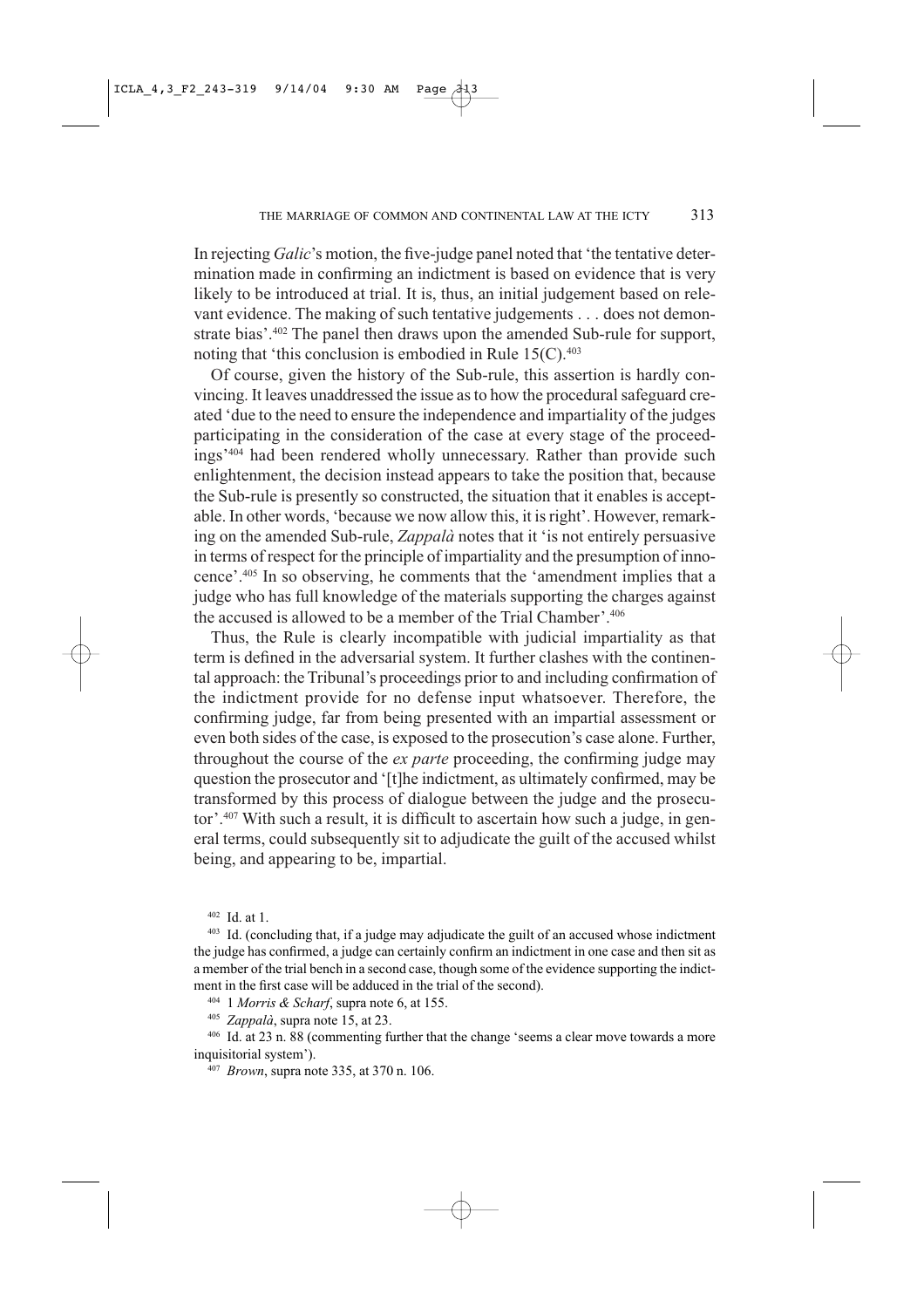## E. The Practice of the Prosecution

Unfortunately, the difficulties for the accused in this regard extend even further. As the Trial Chamber's approach in the *Dokmanovic* case illustrates, rule amendments are not the only potential mechanism for depreciating the procedural protections available to an accused. Such a result can equally be obtained by the unilateral action of a Trial Chamber or of another of the Tribunal's organs. This can be a particularly thorny issue when the relevant organ is that of the Office of the Prosecutor. With regard to the actions of that organ, the continental/common law divide is once again a relevant factor. Just, as in comparison to the common law system the continental judge is less passive, so is the continental prosecutor less partisan.<sup>408</sup> When assembling those materials that will constitute the case file, the continental prosecutor does not act as an advocate, but as an 'impartial fact-finder for the state'.<sup>409</sup> By contrast, as has been established, this is not the function of the prosecution at the ICTY, despite the opinion registered from time to time by the Tribunal.

In particular, the representations made by the Trial Chamber in the Kupreskic case, have received a fair amount of academic attention. In that matter, the Trial Chamber addressed the issue of whether communications can be made between the parties and their witnesses throughout trial proceedings.<sup>410</sup> In rendering its decision, the Trial Chamber notes that 'the Prosecutor of the Tribunal is not, or not only, a Party to adversarial proceedings but is an organ of international criminal justice whose object is not simply to secure a conviction but to present the case for the Prosecution, which includes not only inculpatory, but also exculpatory evidence, in order to assist the Chamber to discover truth in a judicial setting'.<sup>411</sup> While it is difficult to take issue with such a lofty pronouncement, it must be recognized that these words are not only obiter dicta,<sup>412</sup> but that they also do not reflect the responsibilities of

408 Mary Ann Glendon, Michael Wallace Gordon and Christopher Osakwe, Comparative Legal Traditions 180 (1985) (noting that these issues connote the two major distinctions between common law and continental systems).

409 Raneta Lawson Mack, 'It's Broke So Let's Fix It: Using a Quasi-Inquisitorial Approach to Limit the Impact of Bias in the American Criminal Justice System', 7 Indiana International and Comparative Law Review  $63$ ,  $72-73$  (1996) (noting the same to be true of examining magistrates).

<sup>410</sup> Prosecutor v. Kupreskic, et al., Decision on Communications between the Parties and their Witnesses, Case No. IT-95-16-T (21 Sept. 1998).

<sup>411</sup> Id. at para ii.

<sup>412</sup> Had the assertion been central to the Trial Chamber's decision, the finding of one Trial Chamber has no binding force on the decisions of other Trial Chambers. *Prosecutor* v. Aleksovski, Judgement, at paragraph 114, Case No. IT-95-14/1-A (24 March 2000) (noting, however, that the Trial Chambers are free to follow the decisions of one another).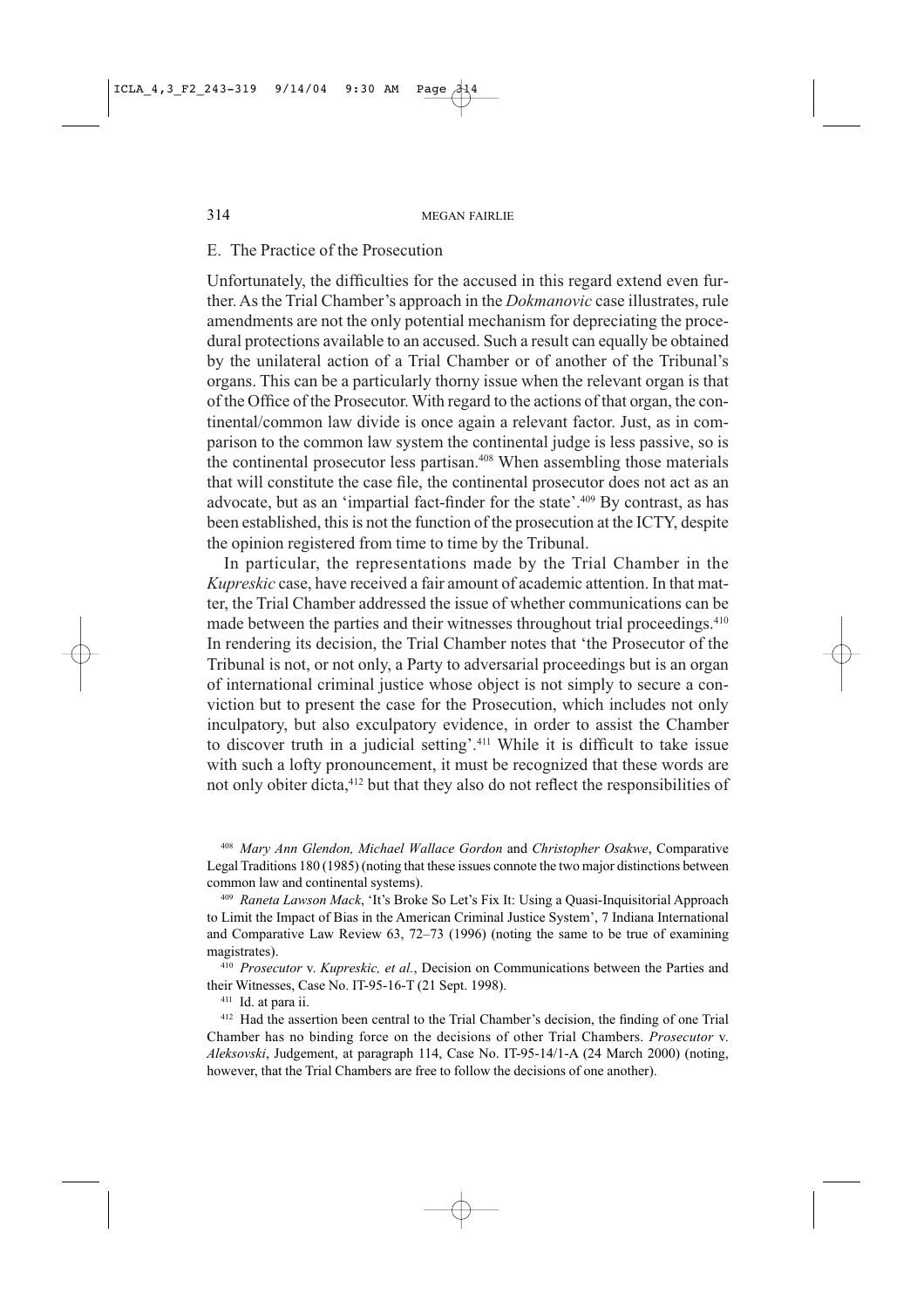the office of the Prosecutor as delineated in the Tribunal's Rules.<sup>413</sup> Accordingly, it has been rightly noted that 'no appropriate legal framework supported this aspiration'.<sup>414</sup>

Moreover, there is an inherent danger in assuming that the rights of the accused will be protected in a manner for which the Tribunal's Statute and Rules make no provision. One can appreciate the fact that the Tribunal's judges, particularly those members whose prior experience is of a continental nature, may ascribe to the position that the Prosecutor 'represents the public interest of the international community and has to act with objectivity and fairness appropriate to that circumstance' and that the Prosecutor 'is in a real sense a minister of justice'.<sup>415</sup> However, such non-binding rhetoric is cold comfort to an accused. Further, it's substance contradicted by the fact that the Prosecution has been non-compliant with its lesser responsibilities, namely the disclosure of exculpatory evidence, as delineated in the Rules.<sup>416</sup> Accordingly, it is necessary to have a keen appreciation for the partisan nature of the Office of the Prosecution when assessing its actions.

Such a frame of reference is particularly valuable with regard to understanding the impact of the organ's approach to judicial access to evidentiary materials in the pre-trial phase. In response to the 1999 report evaluating the efficiency and functioning of the Tribunal, the Chief Prosecutor took the position that 'the key to shortening trials is to ensure that the judges are 'fully informed' in advance of the case'.<sup>417</sup> Thus, in 2000, arguing that the judges should have the assistance of a 'complete' case file in advance of trial, she 'directed her trial attorneys to present a complete dossier to the trial chamber and defense counsel "immediately after the initial appearance of the accused".<sup>2418</sup> Of course, these materials proffered by the Prosecution would by

<sup>413</sup> The Rules only provide for disclosure to the defense of exculpatory materials known to the prosecution. ICTY RPE, R.68, United Nations Document IT/32 (1994).

<sup>414</sup> Zappalà, supra note 15, at 41 (remarking that 'the Prosecutor is the dominus of the investigative phase' and that the Tribunal might consider amending its Rules to provide that the Prosecutor search for exculpatory evidence).

<sup>415</sup> Prosecutor v. Milosevic, Decision on Admissibility of Prosecution Investigator's Evidence, Partial Dissenting Opinion of Judge Shahabuddeen, at paragraph 18, Case No. IT-02-54-AR.73.2 (30 Sept. 2002) (citing, as the basis of these assertions, representations made by representatives of the Office of the Prosecutor throughout the course of trial proceedings, along with a regulation issued by the Chief Prosecutor in 1999).

416 See, e.g., Zappalà, supra note 15, at 41 n. 39 (noting 'a number of problems relating to noncompliance by the Prosecution with its obligations under Rule 68').

<sup>417</sup> Mundis, supra note 302, at 766.

<sup>418</sup> Id. (quoting Comments on the Report of the Expert Group to Conduct a Review of the Effective Operation and Functioning of the International Tribunal for the Former Yugoslavia and the International Criminal Tribunal for Rwanda, Annex I, at paragraph 54, United Nations Document A/54/850).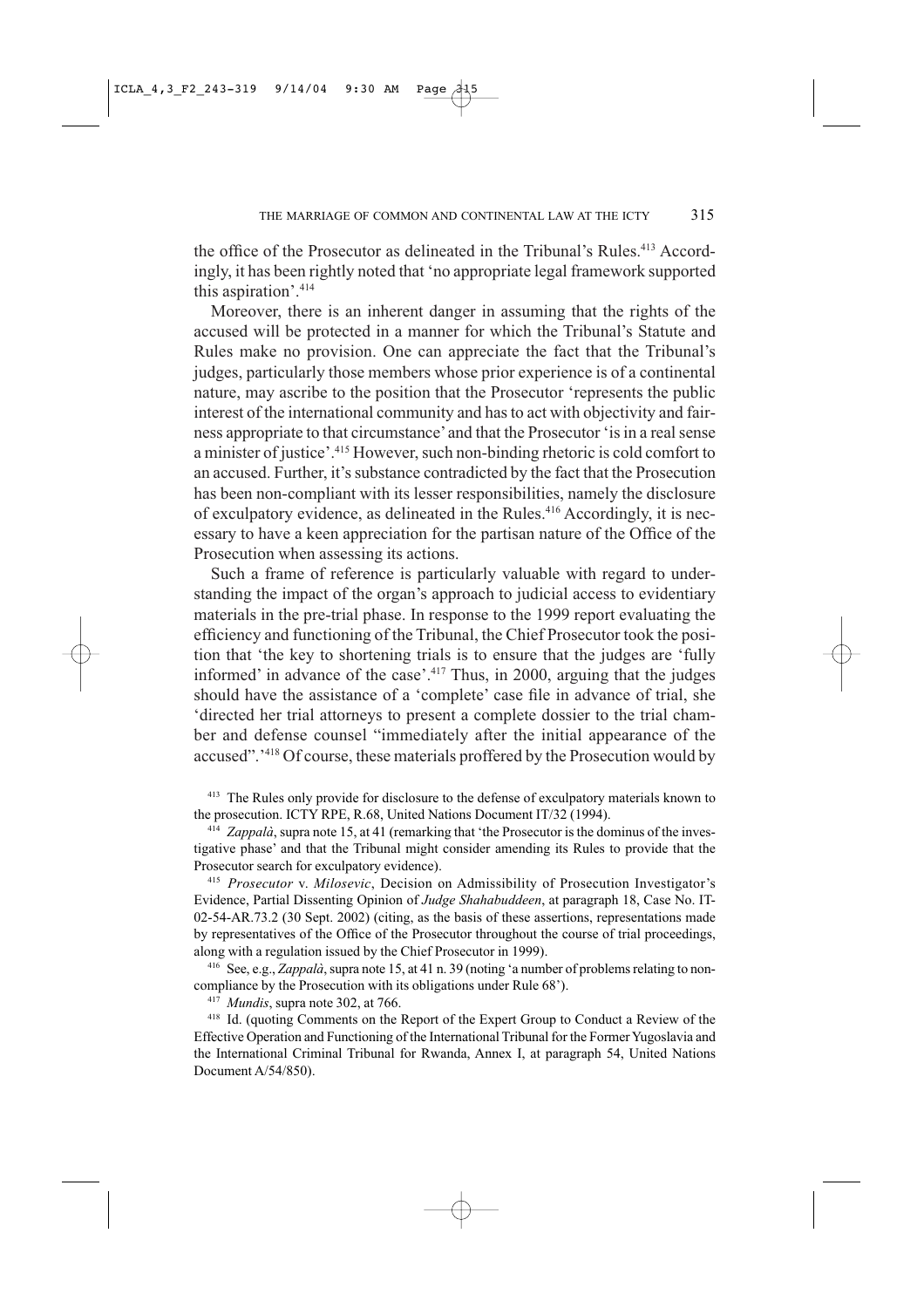no means comprise a 'complete dossier', but rather a complete file of the prosecution's evidence. This seemingly unilateral decision on behalf of the Prosecutor, for which there is absolutely no basis in the Rules, thus creates a situation wherein a member of the Trial Chamber may have been privy to prosecution's evidence three times over prior to the start of trial. First, with regard to the *ex parte* confirmation hearing, then pursuant to this unauthorized sharing of materials after the initial appearance of the accused and again, potentially with internal repetition, pursuant to the new rules governing pretrial 'case management'. The deleterious effect of the same upon judicial  $impartality - be it \text{ continental or adversarial} - is \text{ obvious.}$ 

## F. Summary

Thus, under pressure to expedite its proceedings, the Tribunal's approach to its pre-trial practices has had a dramatic impact on the procedural protections afforded to those who stand accused before it. Noticeably absent from the changes that have been noted are consequent amendments made to protect the rights of the accused under the altered system. Rather, one is presented with a scenario wherein it is perhaps trite to observe that adversarial style impartiality is now completely unknown to the Tribunal. Thus, left to address the amendments from a continental perspective, the end result is no more promising.

Pursuant to the new Rules, the compilation of a 'case file' for the Trial Chamber results in judicial access by the entirety of the three-judge panel to prosecution-oriented materials. Absent are the safeguards we have noted to be contained in the continental system, namely, the use of 'neutral' evidence and the limitation of access to the same to only one judge. Further, the indictment of the accused is obtained in an adversarial fashion, allowing for no input on the part of the defense. In addition, the complete over-haul of Sub-rule  $15(C)$ allows for the confirming judge to adjudicate the guilt of the accused in the aftermath of this ex parte confirming process. Finally, the unilateral action regarding pre-trial access to case information taken on behalf of the prosecution, an adversarial party to the proceedings, definitively obviates any argument that such access to case materials on the part of those adjudicating guilt is in any way comparable to judicial access to the neutral, impartial information amassed in the continental system. As a result, under this new approach, the accused is left in a position that is far inferior to that which would be known in the continental system.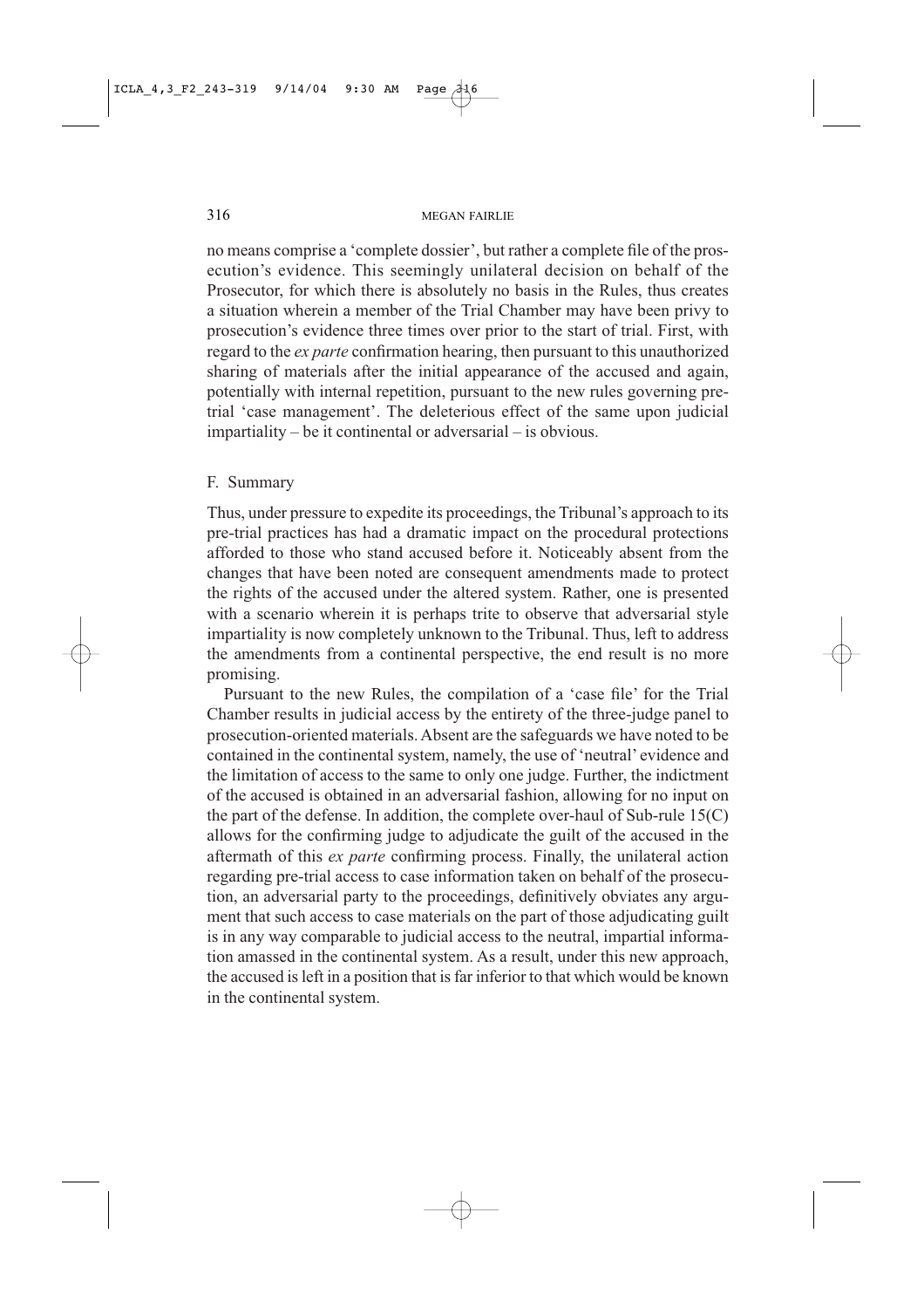## **XII. Conclusion**

The Tribunal's Rules have come a long way from their composition in 1994. Indeed, to make this observation, one need only recognize that a link can no longer be made between the Tribunal's 'adversarial inclination' and the impartiality of its judges. This transition has been inspired by the ICTY's need for expedition, which derives not only from the right of an accused to a speedy trial, but at the urging of the international community and pursuant to financial and political pressures. Sadly, the Tribunal's actions appear to primarily reflect concern for the position of external entities, with a focus that appears far more centered upon efficient convictions than on procedural protections for the accused. Indeed, the world's reaction to the Tribunal is far from what was anticipated by one academic who articulated the view that the media could play a role in holding the Tribunal to high standards with regard to the due process protections afforded to those accused before it.<sup>419</sup>

Even in the absence of this influence, the Tribunal should not succumb to the pressure for expedition at the cost of the procedural rights of the accused. To do so would be to obviate the human rights advancements made in the field of criminal procedure in the post-World War II era.<sup>420</sup> Perhaps an ability to identify with an individual accused of a crime was required in order for domestic systems to recognize the importance of respecting the rights of an accused.<sup>421</sup> The pivotal issue, however, is that the need to respect those rights has ultimately been generally and internationally recognized, and is not restricted to those accused with whom society at large can identify.<sup>422</sup> Accordingly, it is incumbent upon the Tribunal to fully respect the rights of every individual who stands accused before it.

 $419$  O'Brien, supra note 120, at 654.

<sup>420</sup> See, e.g., Schabas, supra note 110, at 516 (observing that '[w]rong or even confusing signals from [the Tribunal] may set human rights back decades, within the context of criminal justice').

 $421$  See supra note 143 and accompanying text.

<sup>422</sup> Further, although some might be hard pressed to appreciate the need to bestow procedural safeguards upon individuals alleged to have committed the most horrific of acts, one cannot disregard the fact that an accused person enjoys a presumption of innocence. Indeed, it is not impossible to conceive of the possibility that an accused appearing before the Tribunal may not even be the individual intended to be charged. See, e.g., Faiza Patel King and Anne-Marie La Rosa, 'The Jurisprudence of the Yugoslavia Tribunal: 1994–1996', 8 European Journal of International Law 123, 171–172 (1997) (detailing the arrest of an innocent person who had the misfortune of sharing the same name and date of birth as the actual accused).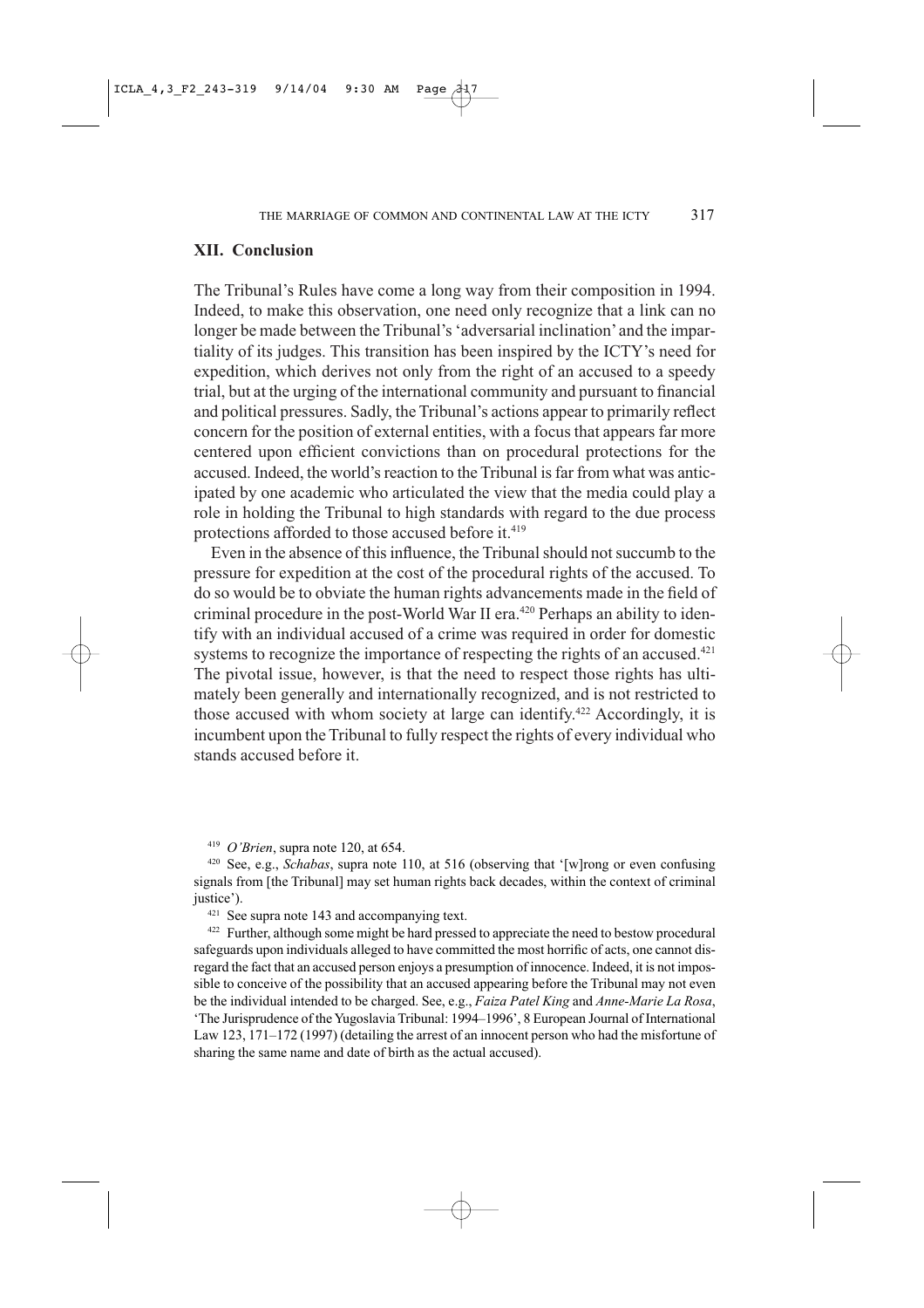As we have seen, full respect for these rights can be a complicated issue when one is dealing with a *sui generis* system that does not have a long and learned history of its own from which to draw. This issue becomes even more difficult when the system, as does the Tribunal's, essentially represents an amalgamation of two well-established legal traditions. One can understand the temptation to draw upon the most expedient measures in each, particularly given the pressure upon the Tribunal to accelerate its proceedings. However, as we have seen, such transplants require an appreciation of the legal system from which they are taken. Further, particular regard must be given to the manner in which a transplant may affect the fair trial rights of an accused; relocating certain provisions will often require consequent modifications in order to keep procedural safeguards in tact.

This review of the amendments made to the pre-trial practices of the Tribunal reveals that, to the detriment of the accused, such considerations are not part and parcel of the Tribunal's amendment process. As a result, not unlike the experience at Nuremberg, the rights conferred upon those accused have become inferior to that which would be found in the domestic realm. Accordingly, contrary to what might be believed, the amendments made do not represent a 'victory' for the continental system. Rather, their modified presence in the Tribunal's system, absent of the safeguards present in the domestic context, is in fact not representative of the continental system at all. A superficial analysis, however, of the Tribunal's approach might well lead the casual observer to draw the mistaken conclusion that it is the continental system that provides only a veneer of fairness and not true fairness.

It cannot be forgotten that the judge-made Rules 'essentially amount to a code of procedure for international criminal law<sup>1423</sup> and that the Tribunal is 'developing the common law of criminal evidence and procedure'.<sup>424</sup> Should the Tribunal continue to allow its preoccupation with expediency to take precedence over the integrity of its proceedings, the result will be a major blow to international human rights law. An inferior template for that which qualifies as acceptable procedure will not only mean a regression in the context of international criminal law; a faulty model may also well be used to justify a depreciation of the rights bestowed upon the accused in the domestic sphere. Accordingly, the ICTY should be cognizant of the fact that it is 'mandated to provide a model of enlightened justice'.<sup>425</sup> Such a model, of course,

<sup>423</sup> May & Wierda, Trends, supra note 243, at 735.

<sup>424</sup> Cristian DeFrancia, 'Due Process in International Criminal Courts: Why Procedure Matters', 87 Virginia Law Review 1381, 1399 (2001).

<sup>425</sup> Schabas, supra note 110, at 516.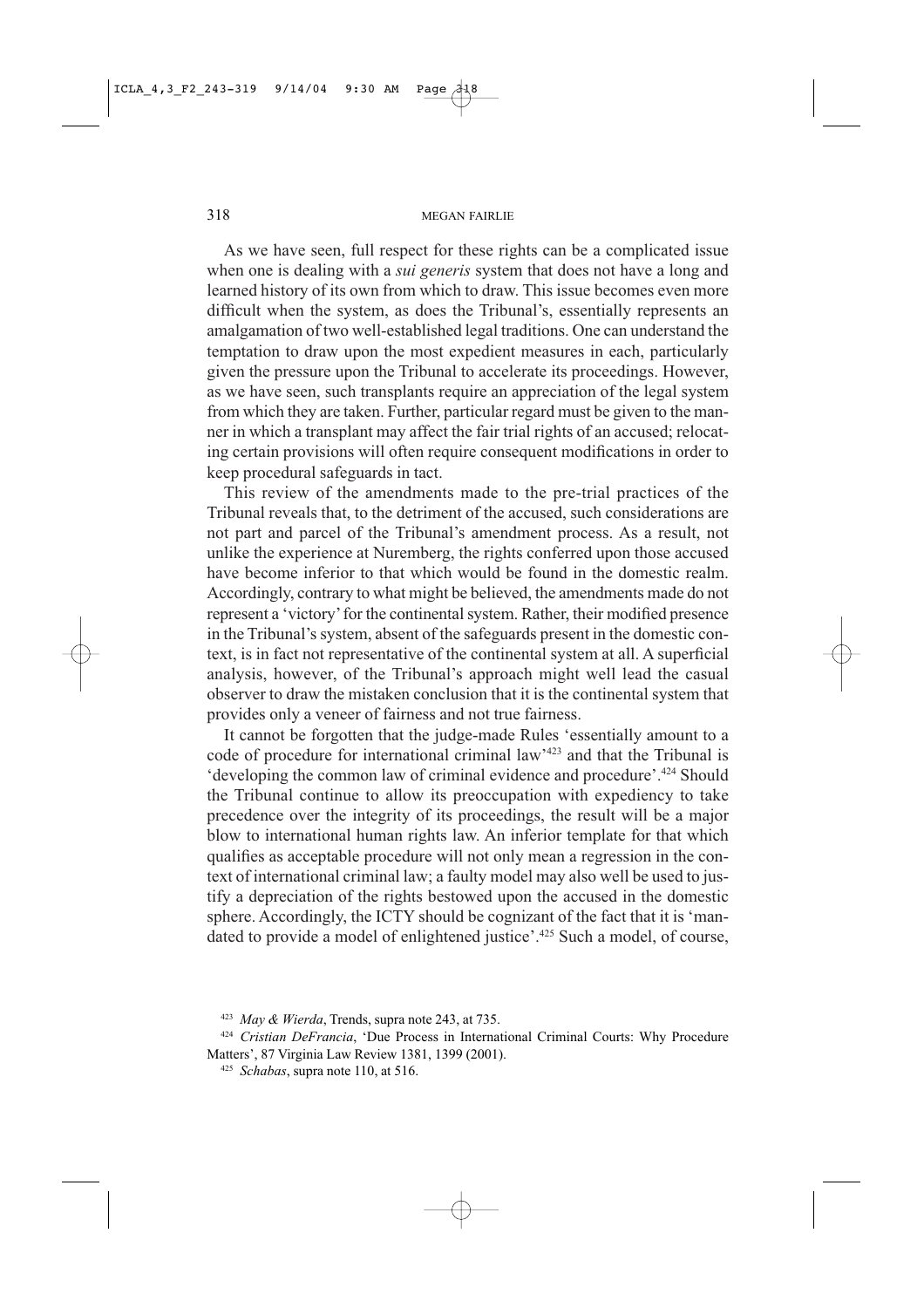requires that due regard be given to the protection of the rights of those who stand accused before the Tribunal. 'The course of justice, conducted in scrupulous compliance with fair trial procedures, is often by nature a slow process'.426